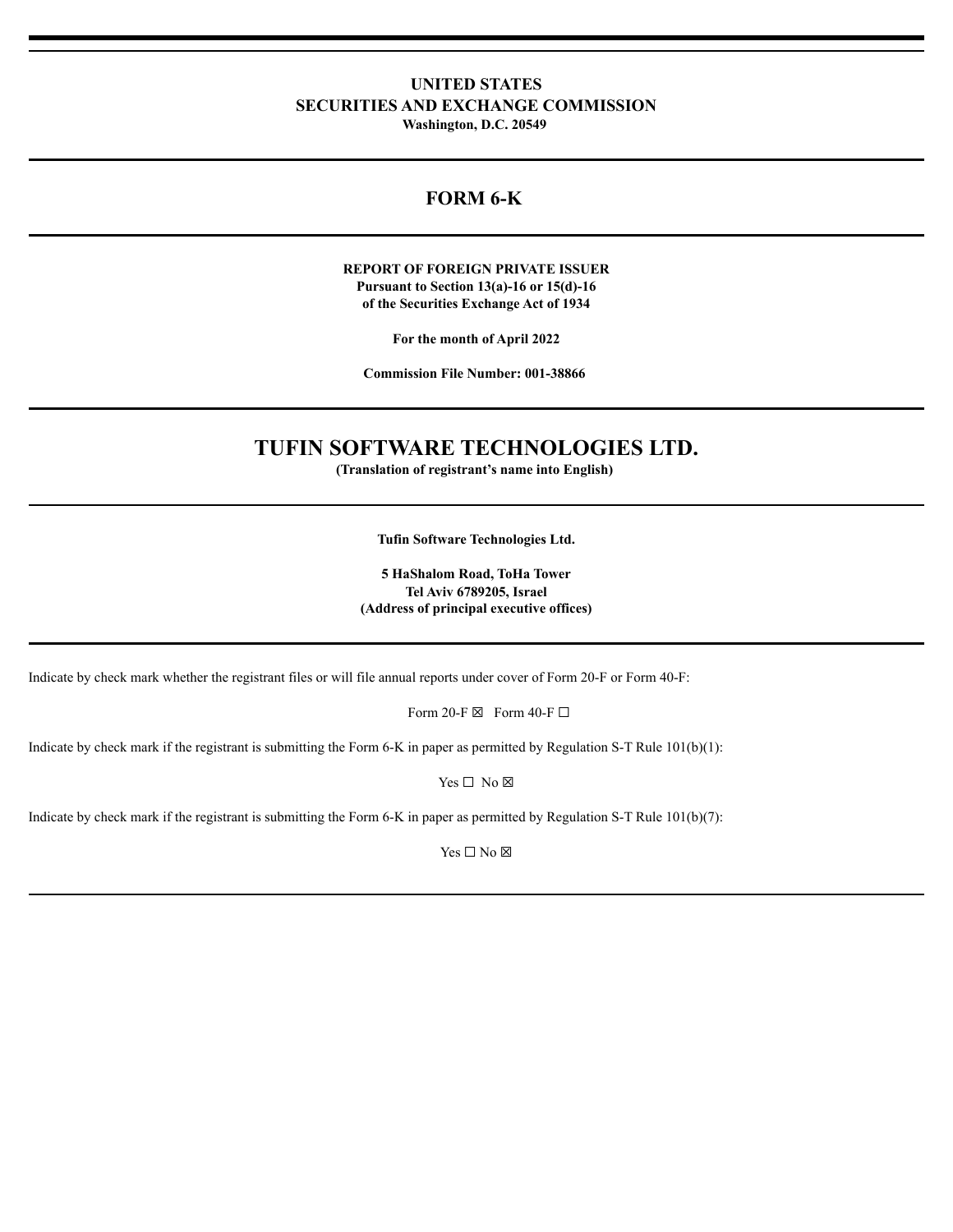### **CONTENTS**

### **Entry into Merger Agreement**

### *Merger Agreement*

On April 5, 2022, Tufin Software Technologies Ltd., a company organized under the laws of the State of Israel (the "Company"), entered into an Agreement and Plan of Merger (the "Merger Agreement") with Talon MidCo 3 Limited, a private company incorporated in England and Wales with company registration number 14006063 ("Parent"), and Talon Merger Sub Ltd., a company organized under the laws of the State of Israel and a wholly owned subsidiary of Parent ("Merger Sub"), pursuant to which, subject to the satisfaction or waiver of the conditions set forth therein, Merger Sub will be merged with and into the Company, with the Company surviving the merger as a wholly-owned subsidiary of Parent (the "Merger"). Parent and Merger Sub are subsidiaries of investment funds advised by Turn/River Capital, a US-based private equity firm. A copy of the Merger Agreement is attached as Exhibit 99.1 hereto.

The board of directors of the Company (the "Board") has unanimously approved and declared to be in the best interest of the Company and its shareholders, the Merger Agreement and the transactions contemplated thereby, including the Merger, and recommended that the shareholders of the Company adopt the Merger Agreement.

Assuming the satisfaction of the conditions set forth in the Merger Agreement, the Company expects the transactions contemplated thereby to close during the second quarter of 2022.

### *Treatment of Equity*

Pursuant to the Merger Agreement, at the effective time of the Merger (the "Effective Time"), and as a result of the Merger:

- each ordinary share of the Company ("Company Ordinary Shares"), outstanding immediately prior to the Effective Time (subject to certain exceptions, including with respect to Company Owned Shares, as defined in the Merger Agreement) will be canceled and extinguished and automatically converted into the right to receive cash in an amount equal to \$13.00 (the "Per Share Price"), subject to applicable withholding taxes;
- each option to purchase Company Ordinary Shares (each, a "Company Option") that is in-the-money, vested, outstanding, and unexercised immediately prior to the Effective Time and each in-the-money Company Option (whether vested or unvested) that is held by a non-employee director of the Company will be automatically cancelled, with the holder of such Company Option becoming entitled to receive an amount in cash equal to the product obtained by multiplying (i) the excess of the Per Share Price over the per share exercise price of such Company Option, by (ii) the number of Company Ordinary Shares covered by such Company Option immediately prior to the Effective Time, less any applicable tax withholdings (the "Option Consideration");
- each in-the-money Company Option (other than a Company Option held by a non-employee director of the Company) that is unvested and outstanding immediately prior to the Effective Time will automatically be cancelled and converted into a contingent right to receive an amount in cash without interest (a "Contingent Cash Award"), equal to the Option Consideration with respect to such Company Option;
- each out-of-the-money Company Option (whether vested or unvested) will be automatically cancelled for no consideration as of the Effective Time;
- each award of restricted stock units (each, a "Company RSU Award") that is vested and outstanding immediately prior to the Effective Time, and each Company RSU Award (whether vested or unvested) that is held by a non-employee director of the Company, will be automatically cancelled, with the holder of such Company RSU Award becoming entitled to receive an amount in cash equal to the product obtained by multiplying (i) the Per Share Price by (ii) the number of Company Ordinary Shares covered by such Company RSU Award immediately prior to the Effective Time, less applicable tax withholdings (the "RSU Consideration");
- each Company RSU Award (other than a Company RSU Award held by a non-employee director of the Company) and each commitment or promise to grant a Company RSU Award in accordance with the terms of the Merger Agreement (each, a "Deemed RSU Award") that is unvested and outstanding immediately prior to the Effective Time will, in each case, automatically be cancelled and converted into a contingent right to receive a Contingent Cash Award equal to the RSU Consideration; and
- each Contingent Cash Award will (i) in the case of any portion of such Contingent Cash Award relating to a Company Option, Company RSU Award and/or Deemed RSU Award that would have otherwise vested on or prior to December 31, 2022, vest and become payable pursuant to the same vesting schedule applicable to the Company Option, Company RSU Award and/or Deemed RSU Award from which it was converted, subject to the holder's continued employment through the applicable vesting dates, and (ii) in the case of any portion of such Contingent Cash Award relating to a Company Option, Company RSU Award and/or Deemed RSU Award that would have otherwise vested following December 31, 2022, vest and become payable as of the June 30th or December 31st (each, an "Accelerated Vesting Date") immediately preceding the original vesting date applicable to such Company Option, Company RSU Award and/or Deemed RSU Award, subject to the holder's continued employment through the applicable Accelerated Vesting Date.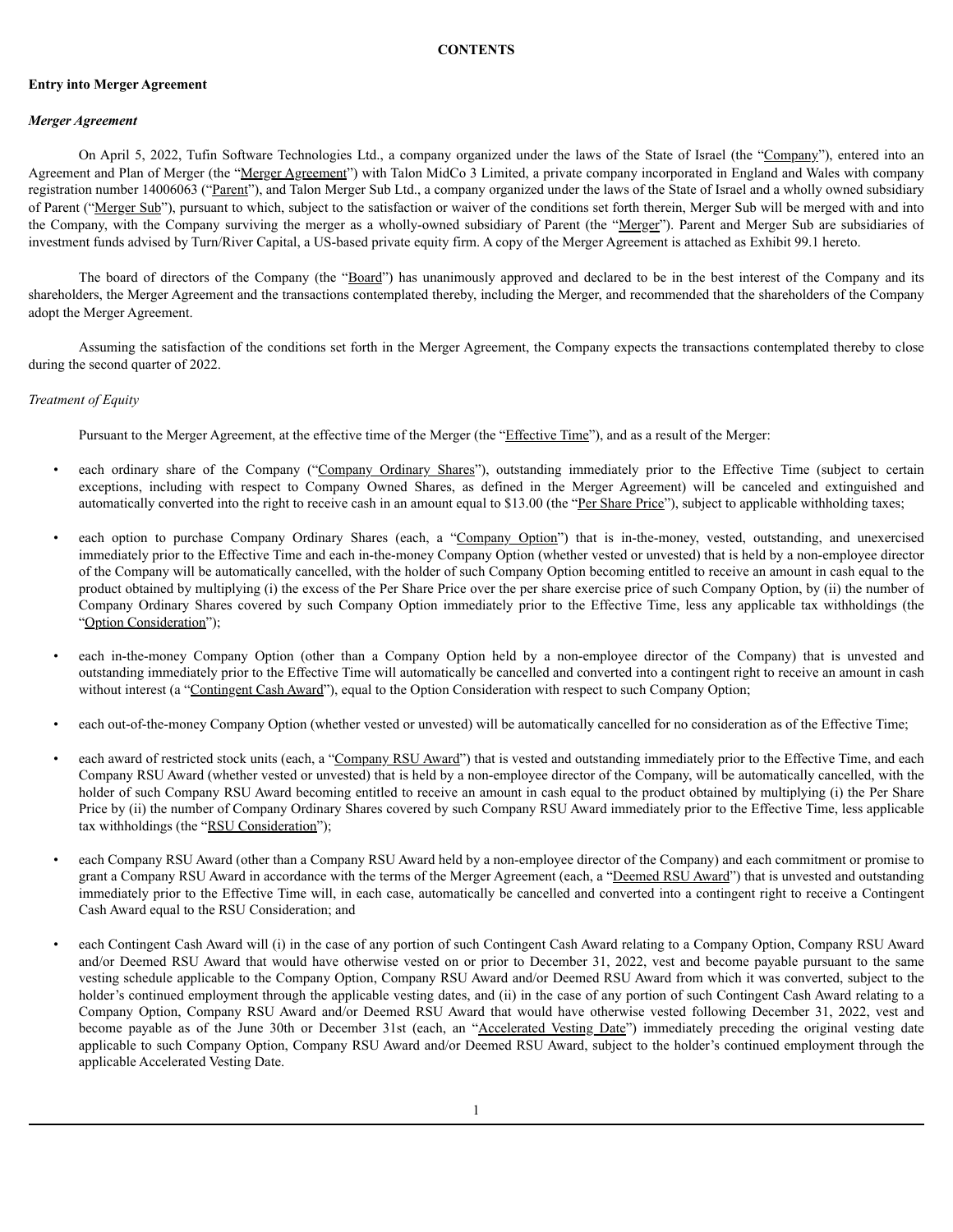### *Conditions to Closing*

Consummation of the Merger is subject to the approval of the Company's shareholders at a special general meeting of shareholders (the "Shareholders Meeting"). Consummation of the Merger is not subject to a financing condition, but is subject to customary closing conditions, in addition to the receipt of such shareholder approval, including but not limited to (i) the expiration or earlier termination of the waiting period under the Hart-Scott-Rodino Antitrust Improvements Act of 1976, as amended, and any other approvals, clearances or expirations of waiting periods under the foreign investment laws of certain jurisdictions, (ii) absence of any order or injunction prohibiting the consummation of the Merger, (iii) pursuant to Israeli law, the elapse of 50 days after the day of filing of the Merger proposal with the Companies Registrar and the elapse of 30 days after the day of approval of the Merger by the Company shareholders and Merger Sub shareholders, (iv) subject to customary materiality qualifiers, the accuracy of the representations and warranties contained in the Merger Agreement and compliance with the covenants contained in the Merger Agreement, and (v) no Company Material Adverse Effect (as defined in the Merger Agreement) having occurred since the date of the Merger Agreement.

#### *Representations, Warranties & Covenants*

The Merger Agreement contains customary representations, warranties and covenants of the Company, including, among others, covenants by the Company to use commercially reasonable efforts to conduct its business in the ordinary course between the execution and completion of the Merger Agreement, not to engage in certain kinds of transactions during such period (including the payment of dividends), to convene and hold the Shareholders Meeting, to cooperate with Parent in connection with obtaining financing for the transaction, to obtain regulatory consents, and, subject to certain customary exceptions, for the Board to recommend that its shareholders approve and adopt the Merger Agreement.

The Merger Agreement also contains customary representations, warranties and covenants of Parent and Merger Sub, including a covenant to use reasonable best efforts to obtain the financing described below.

### *Go-Shop and No-Shop*

The Merger Agreement contains a 30-day "go-shop" provision during which period the Company will be permitted to, among other things, initiate, solicit, encourage or facilitate the making, submission or announcement of any proposal or inquiry that could reasonably be expected to lead to an Acquisition Proposal (as defined in the Merger Agreement), and engage in discussions or negotiations with respect to Acquisition Proposals. In the event that the Company receives an offer or proposal from a third party that constitutes an Acquisition Proposal during the 30-day window that would reasonably be expected to lead to a Superior Proposal (as defined in the Merger Agreement), then the go-shop period will be extended for an additional ten days with respect to such third party to allow the Company to continue to engage in discussions and negotiations with such third party. At the end of the go-shop period (as may be extended by such ten-day period), pursuant to the terms of the Merger Agreement, the Company will be required to cease such activities, and will be subject to a customary "no-shop" provision that restricts the Company's ability to, among other things, solicit Acquisition Proposals from third parties and provide non-public information to and engage in discussions or negotiations with third parties regarding Acquisition Proposals after the go-shop period. However, the "no-shop" provision allows the Company, under certain circumstances and in compliance with certain obligations set forth in the Merger Agreement, to provide nonpublic information and engage in discussions and negotiations with respect to an unsolicited Acquisition Proposal that either constitutes a Superior Proposal or would reasonably be expected to lead to a Superior Proposal, and the Board (or a committee thereof) has determined in good faith (after consultation with its financial advisor and outside legal counsel) that the failure to take such actions or engage in such discussions or negotiations would be reasonably be expected to be inconsistent with its fiduciary duties pursuant to applicable law.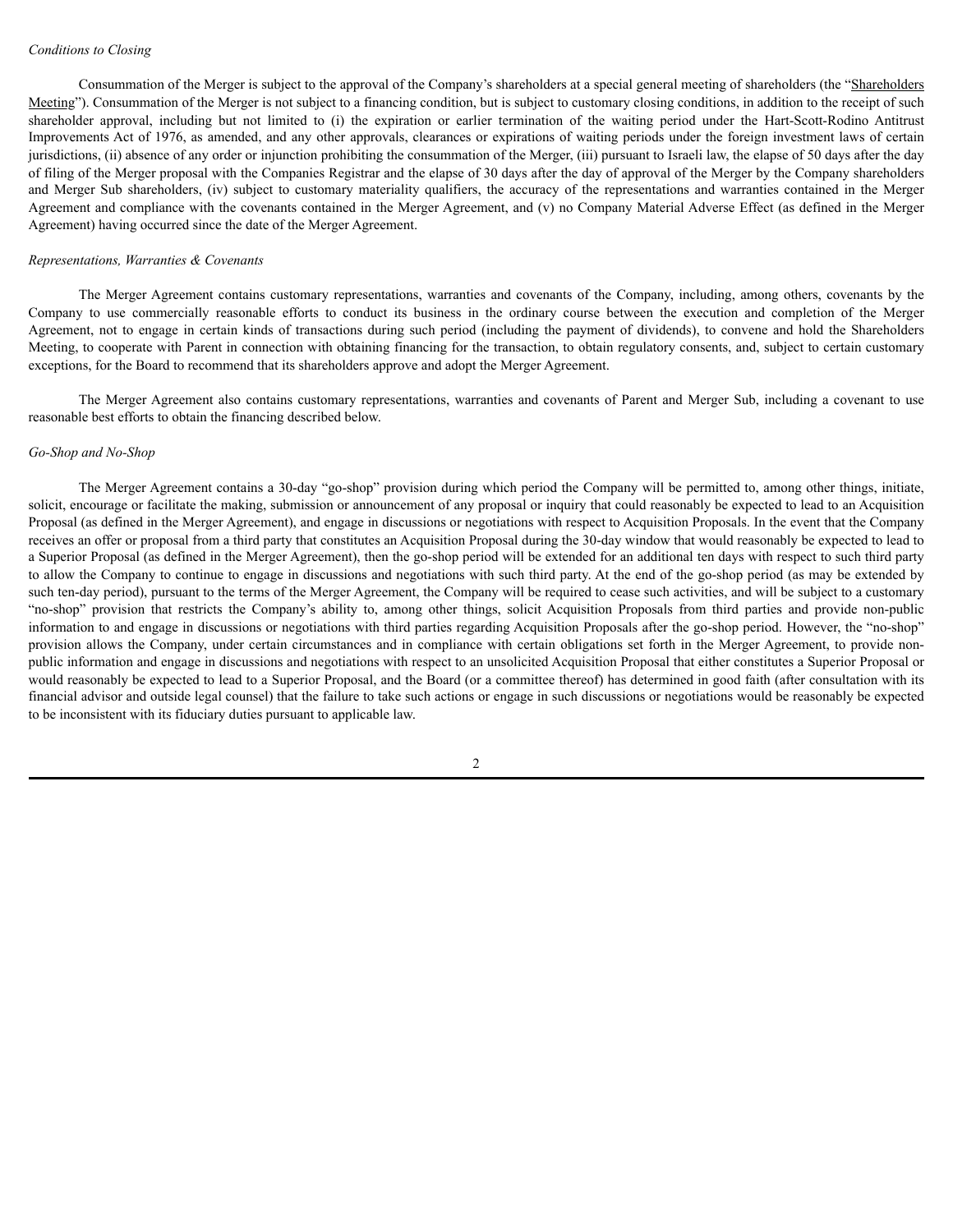### *Termination and Termination Fees*

The Merger Agreement contains certain customary termination rights for both the Company and Parent.

If the Merger Agreement is terminated in connection with the Company entering into an alternative acquisition agreement in respect of a Superior Proposal entered into during the "go-shop" period, the termination fee payable by the Company to Parent will be \$10,000,000. Upon termination of the Merger Agreement under specified circumstances, including with respect to the Company's entry into an agreement with respect to a Superior Proposal other than described in the preceding sentence, the Board changing its recommendation or if the Company breaches its representations, warranties or covenants in a manner that would cause the related closing conditions to not be met, the Company will be required to pay Parent a termination fee of \$17,200,000.

A termination fee in the amount of \$34,400,000 will become payable by Parent in the event it fails to consummate the Merger after all conditions are met, if Parent breaches its representations, warranties or covenants in a manner that would cause the related closing conditions to not be met, or if either party terminates the Merger Agreement because the Merger has not been consummated by the Termination Date (as defined in the Merger Agreement and described below), and at the time of such termination, the Company was otherwise entitled to terminate the Merger Agreement for either of the above reasons.

The Merger Agreement also provides that either party may specifically enforce the other party's obligations under the Merger Agreement, provided that the Company may only cause Parent to close the transaction if certain conditions are satisfied, including the funding or availability of the debt financing.

In addition to the foregoing termination rights, and subject to certain limitations, the Company or Parent may terminate the Merger Agreement if the Merger is not consummated by October 5, 2022 (the "Termination Date"); provided, however, that, if all the conditions to closing, other than the regulatory approvals, have been satisfied and are capable of being satisfied at such time or would be capable of being satisfied at such time but for the fact that the regulatory approvals are not obtained, either Company or Parent may extend the Termination Date to January 5, 2023.

A copy of the Merger Agreement is attached hereto as Exhibit 99.1 and is incorporated herein by reference. The foregoing description of the Merger Agreement and the transactions contemplated thereby is only a summary, does not purport to be complete and is qualified in its entirety by reference to the full text of the Merger Agreement.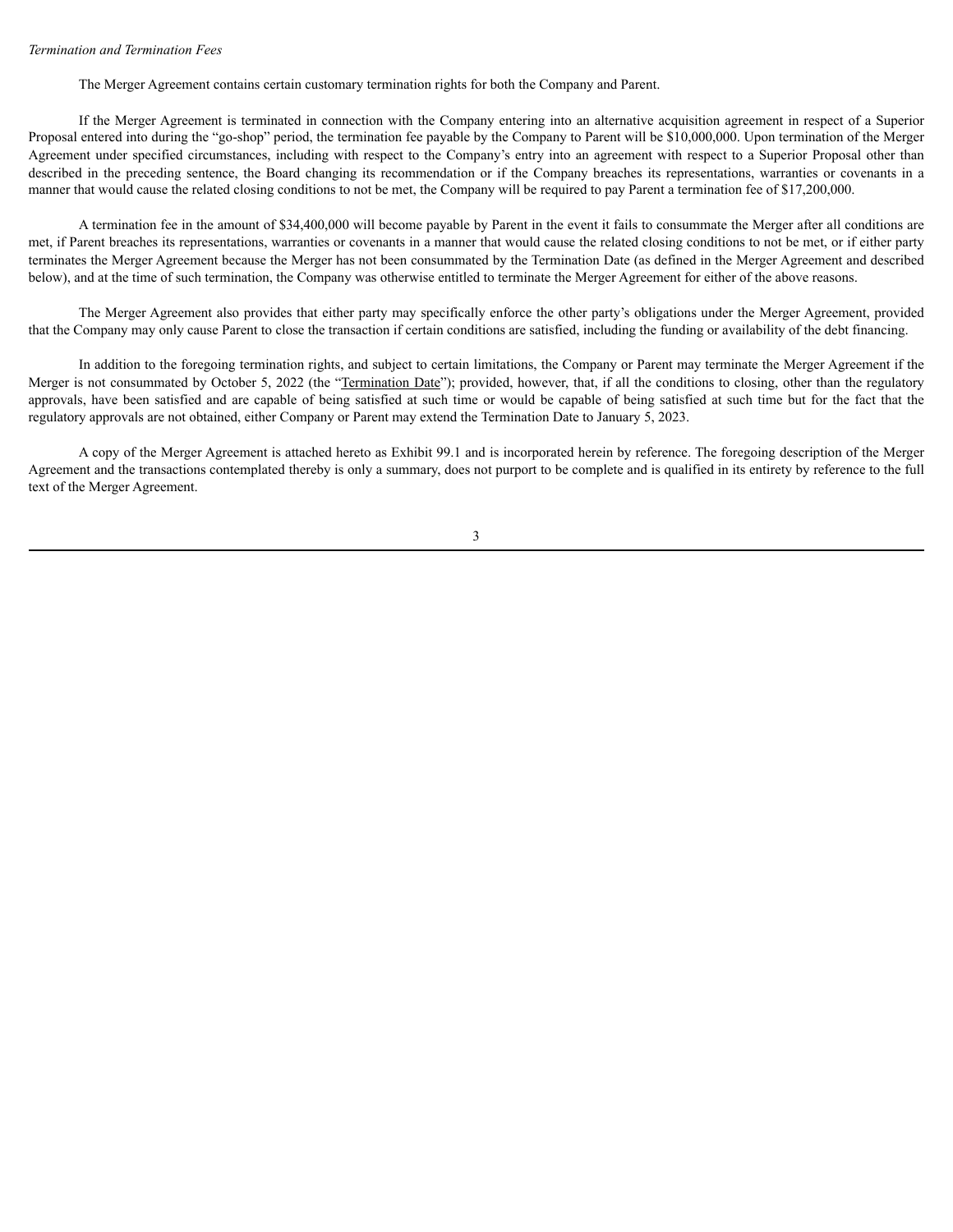The Merger Agreement has been attached as an exhibit to provide investors and stockholders with information regarding its terms. It is not intended to provide any other factual information about the Company, Parent or Merger Sub. The representations, warranties and covenants contained in the Merger Agreement were made only for the purposes of the Merger Agreement and as of specified dates, were solely for the benefit of the parties to the Merger Agreement, and may be subject to limitations agreed upon by the contracting parties. The representations and warranties may have been made for the purposes of allocating contractual risk between the parties to the Merger Agreement instead of establishing these matters as facts, and may be subject to standards of materiality applicable to the contracting parties that differ from those applicable to investors. Investors and stockholders accordingly should not rely on the representations, warranties and covenants or any descriptions thereof as characterizations of the actual state of facts or condition of the Company, Parent, Merger Sub or any of their respective subsidiaries or affiliates. In addition, the assertions embodied in the representations and warranties contained in the Merger Agreement are qualified by information in confidential disclosure schedules that the Company exchanged with Parent and Merger Sub in connection with the execution of the Merger Agreement. Moreover, information concerning the subject matter of the representations and warranties may change after the date of the Merger Agreement, which subsequent information may or may not be fully reflected in the Company's public disclosures. The Merger Agreement should not be read alone, but should instead be read in conjunction with the other information regarding the parties to the Merger Agreement and the Merger that will be contained in, or incorporated by reference into, the proxy statement that the Company will be filing in connection with the Merger, as well as in the press release and other documents that the Company has filed or furnished or may file or furnish with the SEC.

#### *Financing*

Parent has secured committed financing, consisting of a combination of equity financing to be provided on the terms and subject to the conditions set forth in equity commitment letters provided by such funds and debt financing to be provided by certain lenders (collectively, the "Lenders") on the terms and subject to the conditions set forth in a debt commitment letter. The obligations of the Lenders to provide debt financing under the debt commitment letter are subject to a number of customary conditions.

#### *Delisting*

If the Merger is consummated, the Company Ordinary Shares will be delisted from the New York Stock Exchange and deregistered under the Securities Exchange Act of 1934, as amended (the "Exchange Act").

#### *Voting Support Agreement*

Concurrently with and as a condition to entering into the Merger Agreement, each of Reuven Kitov and Reuven Harrison have entered into a voting and support agreement with Parent and the Company (each, a "Voting Agreement"), with respect to all Company Ordinary Shares beneficially owned by such executive, as set forth in his Voting Agreement (collectively, the "Voting Agreement Shares").

Each of Mssrs. Kitov and Harrison has agreed to, among other things, take the following actions pursuant to the terms, conditions and limitations set forth in his Voting Agreement, during the term of his Voting Agreement: (a) vote his Voting Agreement Shares in favor of approval of the Merger and the other actions contemplated by the Merger Agreement and (b) vote his Voting Agreement Shares against any Acquisition Proposal (as defined in the Merger Agreement).

Each Voting Agreement will terminate upon, among other things, (a) the consummation of the transactions contemplated by the Merger Agreement, including the Merger, (b) the valid termination of the Merger Agreement in accordance with its terms, and (c) a change in the recommendation of the Board to approve the Merger in connection with a Superior Proposal or in response to certain material events, facts, circumstances, developments or occurrences that were not known or reasonably foreseeable by the Board as of the date of the Merger Agreement but become known thereafter and do not relate to any Acquisition Proposal.

#### **Other Events**

On April 6, 2022, the Company issued a press release announcing the execution of the Merger Agreement. A copy of the press release is attached as Exhibit 99.2 hereto.

### **Additional Information and Where to Find It**

In connection with the proposed Merger, the Company intends to submit relevant materials to the SEC and other governmental or regulatory authorities, including a proxy statement and form of proxy card. INVESTORS ARE URGED TO READ THESE MATERIALS CAREFULLY AND IN THEIR ENTIRETY WHEN THEY BECOME AVAILABLE BECAUSE THEY WILL CONTAIN IMPORTANT INFORMATION ABOUT THE COMPANY AND THE MERGER. The proxy statement, proxy card and certain other relevant materials (when they become available) and any other documents submitted by the Company to the SEC may be obtained free of charge at the SEC's website at http://www.sec.gov. Investors are urged to read the proxy statement and the other relevant materials carefully and in their entirety when they become available before making any voting or investment decision with respect to the Merger.

This Report of Foreign Private Issuer on Form 6-K is hereby incorporated by reference in the Company's registration statements on Form F-3 (File No. 333-239715) and Form S-8 (File Nos. 333-231985, 333-237291 and 333-253994).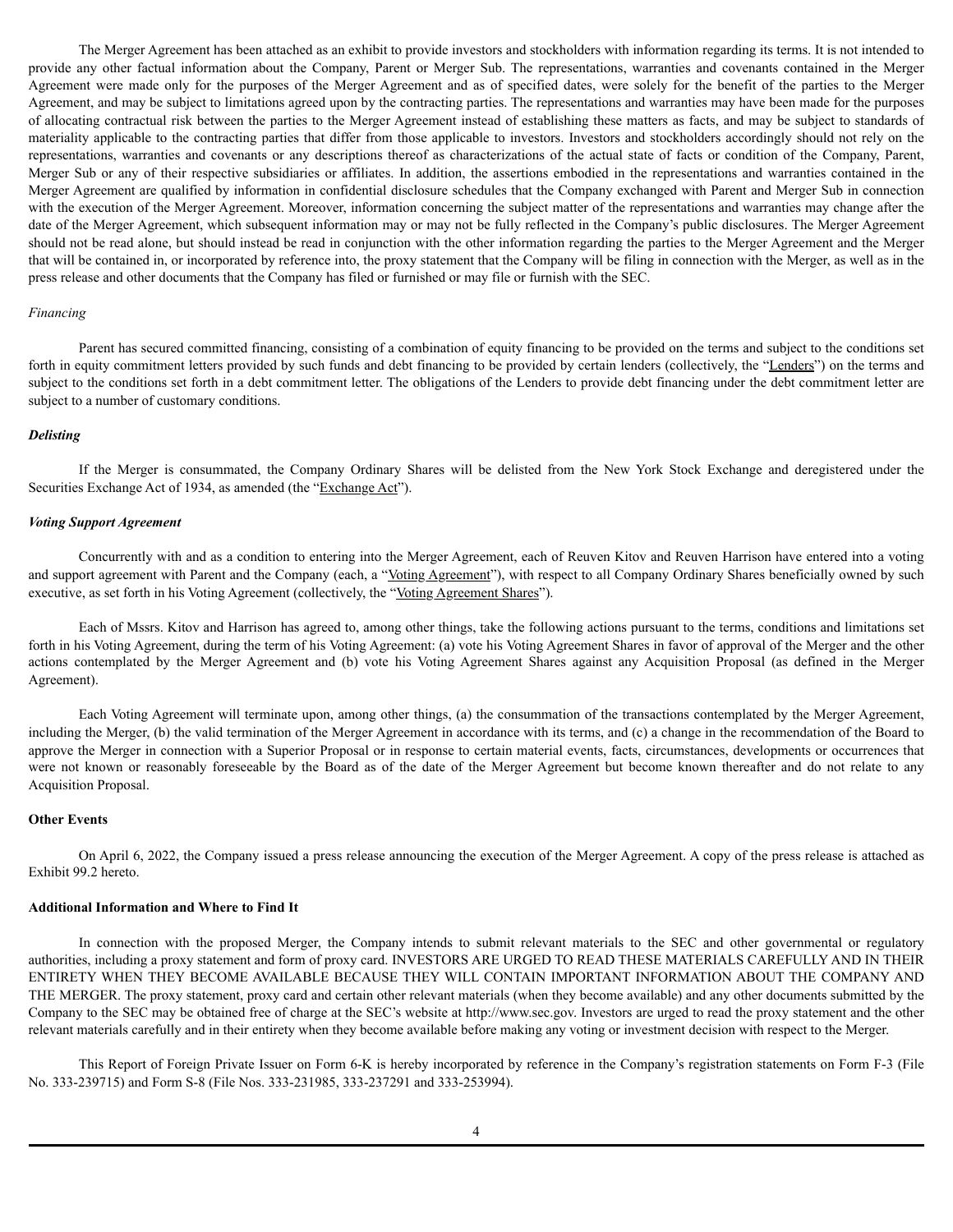#### **Cautionary Note Regarding Forward-Looking Statements**

Information provided in this Report of Foreign Private Issuer on Form 6-K contains forward-looking statements, within the meaning of the safe harbor provisions of the Private Securities Litigation Reform Act of 1995, Section 27A of the Securities Act of 1933, as amended, and Section 21E of the Exchange Act that involve risks and uncertainties. Forward-looking statements include, but are not limited to: statements about the expected timing of the acquisition, the satisfaction or waiver of any conditions to the proposed acquisition, and about the Company's business and future prospects. In this context, forward-looking statements often contain words such as "expect," "anticipate," "intend," "plan," "believe," "could," "seek," "see," "will," "may," "would," "might," "potentially," "estimate," "continue," "expect," "target," similar expressions or the negatives of these words or other comparable terminology that convey uncertainty of future events or outcomes. Forward-looking statements are subject to risks and uncertainties that may cause actual results to differ materially from those expressed or implied by the forward-looking statements contained herein, including, but not limited to: (1) the Company may be unable to obtain required regulatory approvals or satisfy other conditions to the closing of the proposed Merger; (2) the proposed Merger may involve unexpected costs, liabilities or delays; (3) the occurrence of any event, change or other circumstances that could give rise to the termination of the Merger Agreement; (4) the ability to recognize benefits of the proposed Merger; (5) risks that the proposed Merger disrupts current plans and operations and the potential difficulties in employee retention as a result of the proposed Merger; (6) impact of the Merger on relationships with the Company's commercial counter-parties, including, but not limited to, its distribution partners, (7) the significant transaction costs associated with the proposed Merger and (8) other risks that may imperil the consummation of the Merger, which may result in the Merger not being consummated within the expected time period or at all. These forward-looking statements speak only as of the date on which such statements are made and the Company undertakes no obligation to update any forward-looking statement, whether as a result of new information, future events or otherwise. For additional information about other risks to which the Company is subject, please see the Company's filings or furnishings, as applicable, with the SEC, including its most recent annual report on Form 20-F and subsequent Reports of Foreign Private Issuer on Form 6-K.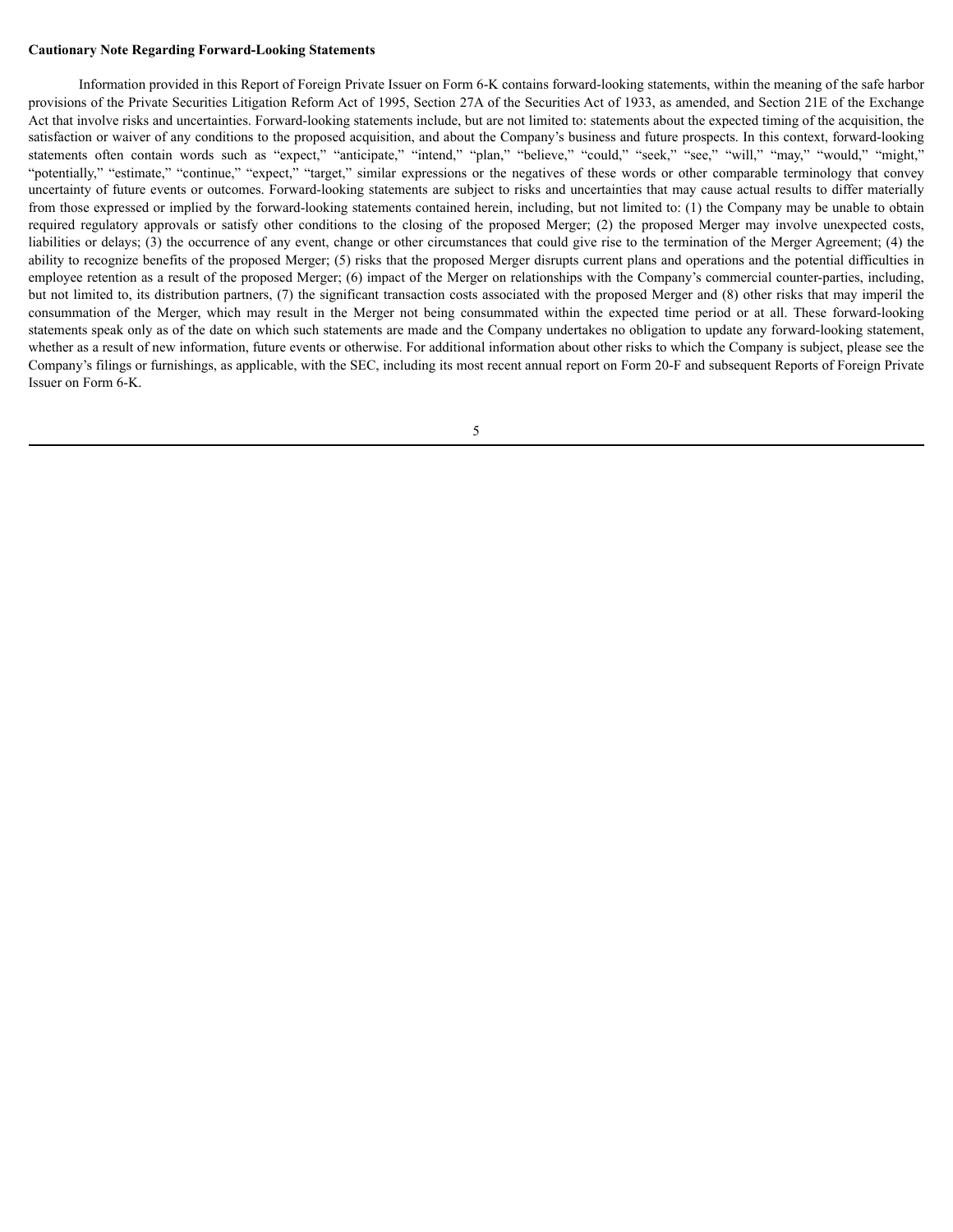### **SIGNATURE**

Pursuant to the requirements of the Securities Exchange Act of 1934, as amended, the Registrant has duly caused this report to be signed on its behalf by the undersigned hereunto duly authorized.

# **TUFIN SOFTWARE TECHNOLOGIES LTD.**

By: /s/ Reuven Kitov

Name: Reuven Kitov

Title: CEO & Chairman of the Board of Directors

Dated: April 6, 2022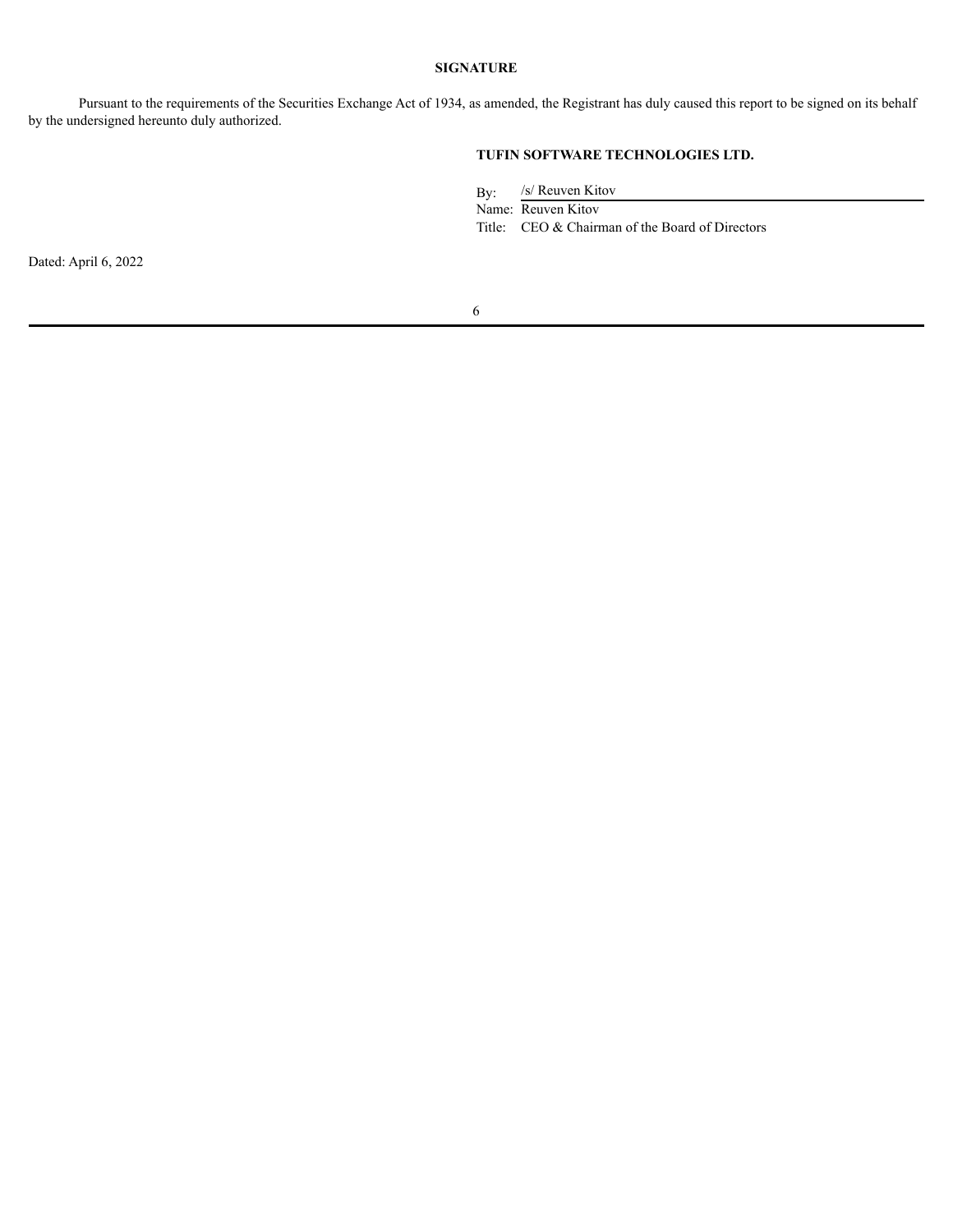### **EXHIBIT INDEX**

| Exhibit<br>Number | Description                                                                                                      |
|-------------------|------------------------------------------------------------------------------------------------------------------|
| 99.1              | <u>Agreement and Plan of Merger, dated as of April 5, 2022, by and among Parent, Merger Sub and the Company.</u> |
| 99.2              | <u>Press Release, dated April 6, 2022.</u>                                                                       |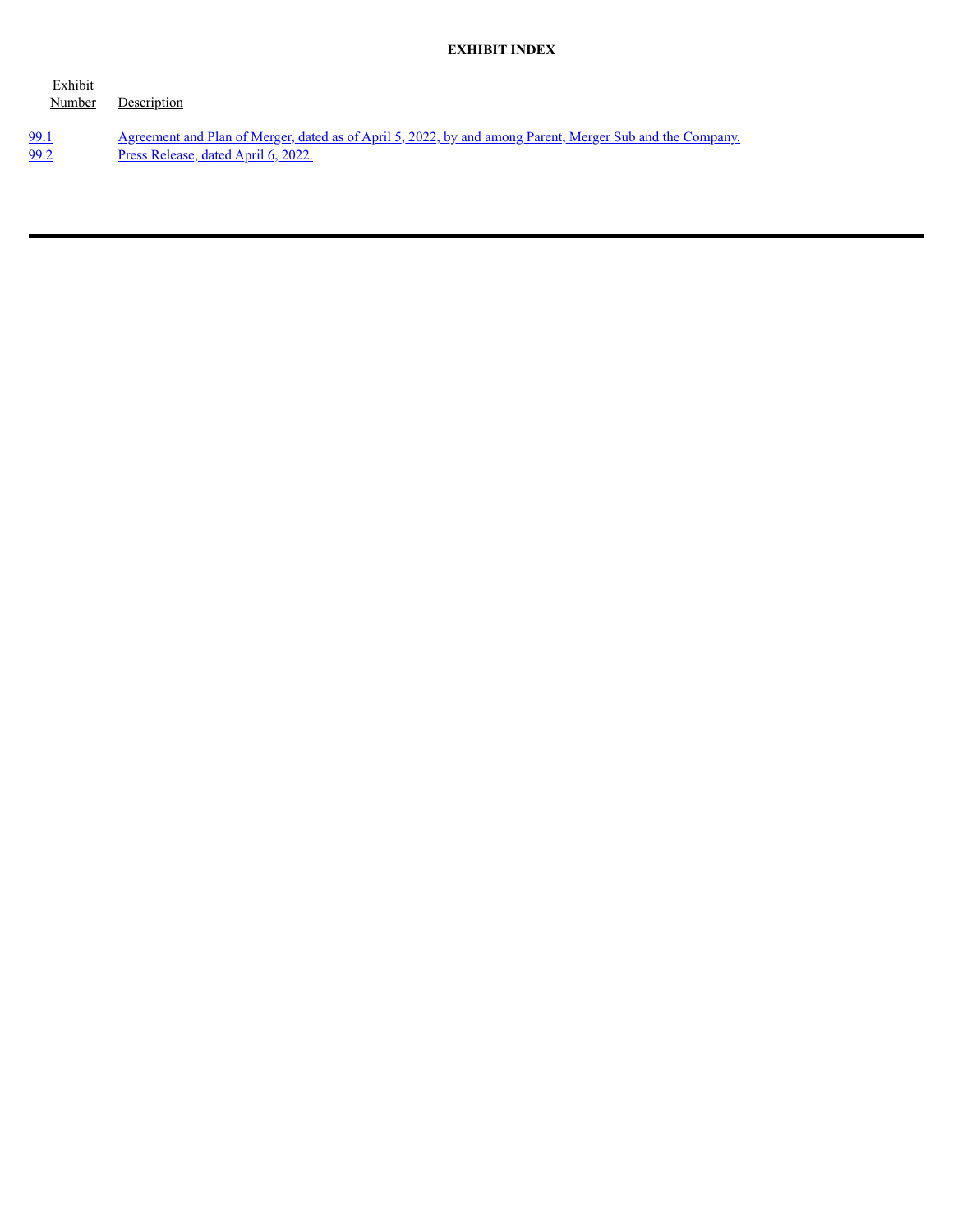## **Exhibit 99.1**

**EXECUTION VERSION**

# <span id="page-8-0"></span>**AGREEMENT AND PLAN OF MERGER**

**by and among**

# **TALON MIDCO 3 LIMITED,**

## **TALON MERGER SUB LTD.**

**and**

# **TUFIN SOFTWARE TECHNOLOGIES LTD.**

**Dated as of April 5, 2022**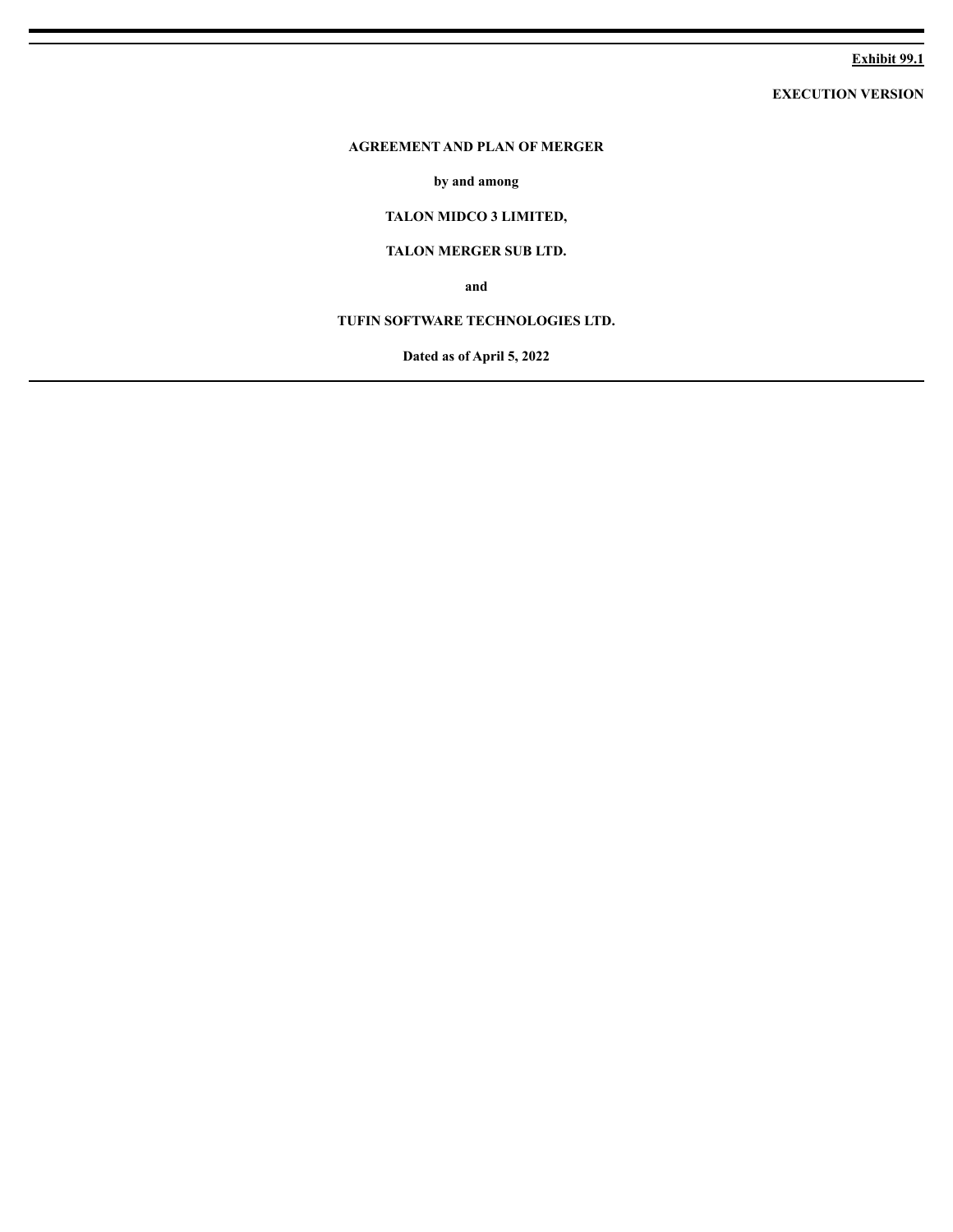**P a g e**

| <b>ARTICLE I DEFINITIONS &amp; INTERPRETATIONS</b>               | $\boldsymbol{2}$ |
|------------------------------------------------------------------|------------------|
| 1.1 Certain Definitions                                          | $\overline{c}$   |
| 1.2 Additional Definitions                                       | 16               |
| 1.3 Certain Interpretations                                      | 18               |
|                                                                  |                  |
| <b>ARTICLE II THE MERGER</b>                                     | 20               |
| 2.1 The Merger                                                   | 20               |
| 2.2 The Effective Time                                           | 20               |
| 2.3 The Closing                                                  | 20               |
| 2.4 Effect of the Merger                                         | 21               |
| 2.5 Name and Articles of Association                             | 21               |
| 2.6 Directors and Officers                                       | 21               |
| 2.7 Effect on Share Capital                                      | 21               |
| 2.8 Equity Awards                                                | 22               |
| 2.9 Exchange of Certificates                                     | 26               |
| 2.10 No Further Ownership Rights in Company Ordinary Shares      | 27               |
| 2.11 Lost, Stolen or Destroyed Certificates                      | 28               |
| 2.12 Required Withholding                                        | 28               |
| 2.13 No Dividends or Distributions                               | 29               |
| 2.14 Necessary Further Actions                                   | 29               |
| <b>ARTICLE III REPRESENTATIONS AND WARRANTIES OF THE COMPANY</b> | 30               |
| 3.1 Organization and Qualification                               | 30               |
| 3.2 Authority; Approvals and Enforceability                      | 30               |
| 3.3 Required Filings and Consents; Non-Contravention             | 31               |
| 3.4 Articles of Association                                      | 32               |
| 3.5 Company Capitalization                                       | 32               |
| 3.6 Subsidiaries                                                 | 33               |
| 3.7 Company SEC Reports                                          | 34               |
| 3.8 Company Financial Statements; Internal Controls              | 34               |
| 3.9 Undisclosed Liabilities                                      | 36               |
| 3.10 Subsequent Changes                                          | 36               |
| 3.11 Real Property                                               | 36               |
| 3.12 Tangible Property                                           | 37               |
| 3.13 Intellectual Property                                       | 37               |
| 3.14 Material Contracts                                          | 41               |
| 3.15 Tax Matters                                                 | 43               |
| 3.16 Employee Benefit Matters                                    | 46               |
| 3.17 Labor Matters                                               | 49               |
| 3.18 Environmental Matters                                       | 52               |
| 3.19 Compliance with Laws                                        | 53               |
| 3.20 Permits                                                     | 54               |
| 3.21 Legal Proceedings and Orders                                | 54               |
| 3.22 Insurance                                                   | 55               |
| 3.23 Takeover Statutes                                           | 55               |
| 3.24 Brokers, Finders and Financial Advisors                     | 55               |
| 3.25 Government Grants and Incentives                            | 55               |
| 3.26 No Other Representations                                    | 55               |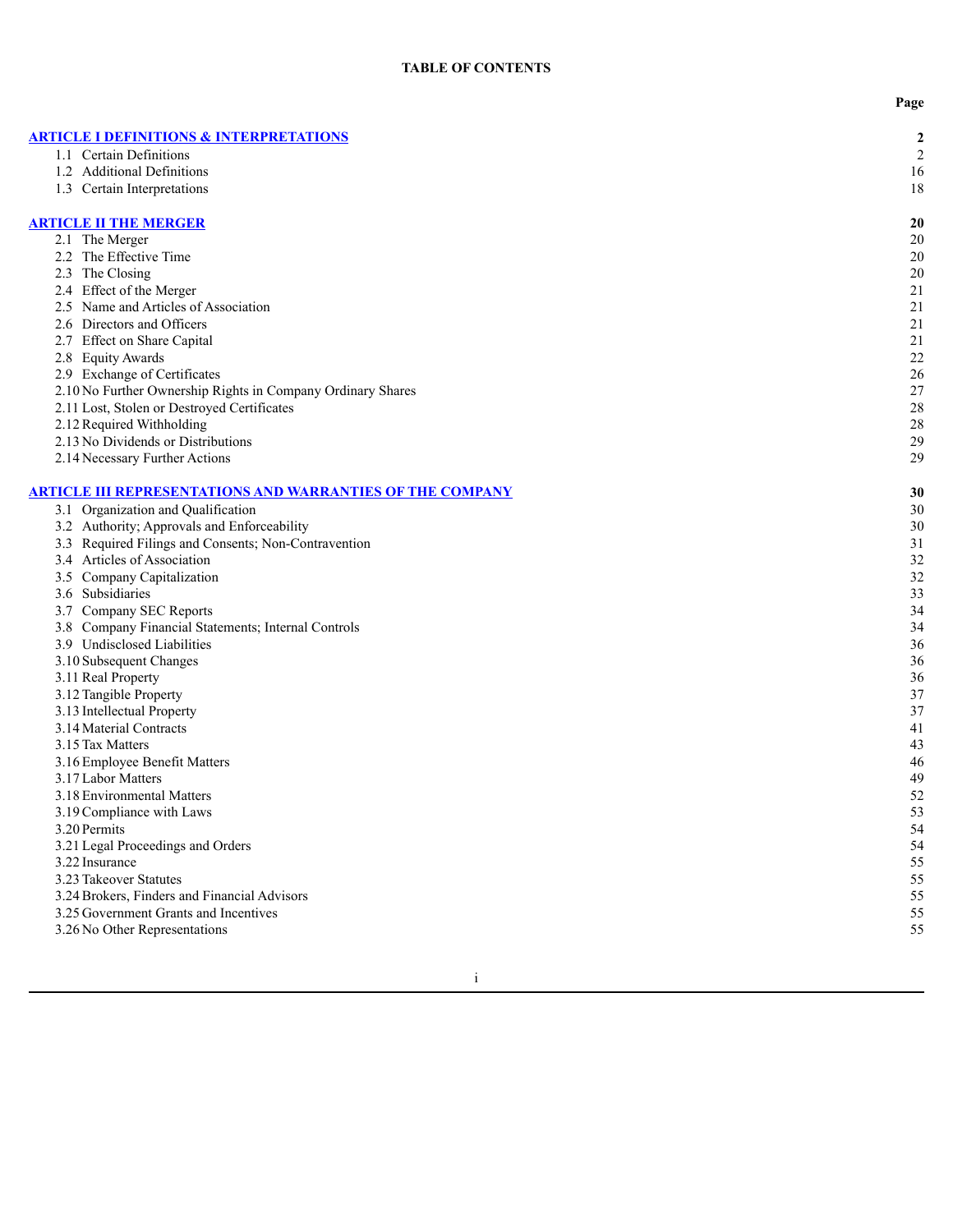| <u>ARTICLE IV REPRESENTATIONS AND WARRANTIES OF PARENT AND MERGER SUB</u> | 56     |
|---------------------------------------------------------------------------|--------|
| 4.1 Organization and Qualification                                        | 56     |
| 4.2 Authority; Approvals and Enforceability                               | 56     |
| 4.3 Required Filings and Consents; Non-Contravention                      | 56     |
| 4.4 Certificate of Incorporation and Bylaws                               | 57     |
| 4.5 Legal Proceedings; Orders; Disclosure                                 | 57     |
| 4.6 Brokers, Finders and Financial Advisors                               | 58     |
| 4.7 Operations of Parent and Merger Sub                                   | 58     |
| 4.8 No Parent Vote or Approval Required                                   | 58     |
| 4.9 Financing                                                             | 58     |
| 4.10 Guarantee                                                            | 60     |
| 4.11 Stockholder and Management Arrangements                              | 60     |
| 4.12 Solvency                                                             | 61     |
| 4.13 Exclusivity of Representations and Warranties; Investigation         | 61     |
| <b>ARTICLE V INTERIM OPERATIONS</b>                                       | 63     |
| 5.1 Affirmative Obligations                                               | 63     |
| 5.2 Forbearance Covenants of the Company                                  | 63     |
| 5.3 No Solicitation                                                       | 66     |
| <b>ARTICLE VI ADDITIONAL COVENANTS</b>                                    | 73     |
| 6.1 Required Action and Forbearance; Efforts                              | 73     |
| 6.2 Antitrust                                                             | 74     |
| 6.3 Company Shareholders Meeting                                          | 75     |
| 6.4 Financing                                                             | 77     |
| 6.5 Cooperation With Debt Financing                                       | 80     |
| 6.6 Tax Ruling                                                            | 84     |
| 6.7 Anti-Takeover Laws                                                    | 85     |
| 6.8 Access                                                                | 85     |
| 6.9 Directors' and Officers' Exculpation, Indemnification and Insurance   | 86     |
| 6.10 Employee Matters                                                     | $88\,$ |
| 6.11 Obligations of Merger Sub                                            | 89     |
| 6.12 Public Statements and Disclosure                                     | 89     |
| 6.13 Transaction Litigation                                               | 90     |
| 6.14 Stock Exchange Delisting; Deregistration                             | 90     |
| 6.15 Additional Agreements                                                | 90     |
| 6.16 Parent Vote                                                          | 90     |
| 6.17 No Control of the Other Party's Business                             | 91     |
| 6.18 No Employment Discussions                                            | 91     |
| 6.19 Merger Proposal; Certificate of Merger                               | 91     |
| 6.20 Marketable Securities                                                | 92     |
| 6.21 Resignations                                                         | 92     |
| 6.22 Tax Matters                                                          | 92     |
|                                                                           |        |

i i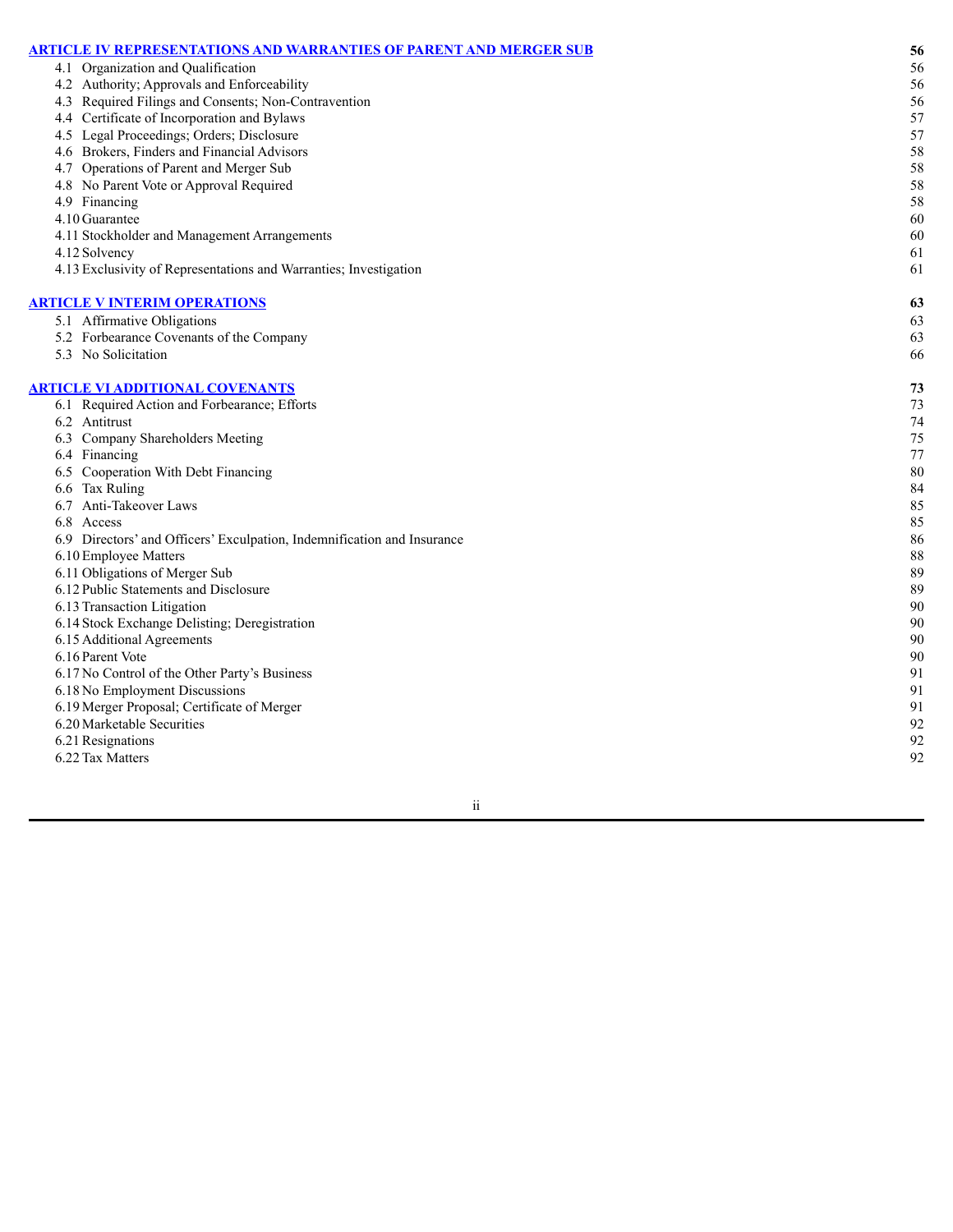| <b>ARTICLE VII CONDITIONS TO THE MERGER</b>                      | 93  |
|------------------------------------------------------------------|-----|
| 7.1 Conditions to Each Party's Obligations to Effect the Merger  | 93  |
| 7.2 Conditions to the Obligations of Parent and Merger Sub       | 93  |
| 7.3 Conditions to the Company's Obligations to Effect the Merger | 94  |
|                                                                  | 95  |
| <u>ARTICLE VIII TERMINATION, AMENDMENT AND WAIVER</u>            |     |
| 8.1 Termination                                                  | 95  |
| 8.2 Manner and Notice of Termination; Effect of Termination      | 97  |
| 8.3 Fees and Expenses                                            | 98  |
| 8.4 Amendment                                                    | 102 |
| 8.5 Extension; Waiver                                            | 102 |
| 8.6 No Liability of Financing Sources                            | 102 |
| <b>ARTICLE IX GENERAL PROVISIONS</b>                             | 102 |
| 9.1 Survival of Representations, Warranties and Covenants        | 102 |
| 9.2 Notices                                                      | 103 |
| 9.3 Assignment                                                   | 104 |
| 9.4 Confidentiality                                              | 104 |
| 9.5 Entire Agreement                                             | 104 |
| 9.6 Third-Party Beneficiaries                                    | 105 |
| 9.7 Severability                                                 | 105 |
| 9.8 Remedies                                                     | 105 |
| 9.9 Governing Law                                                | 106 |
| 9.10 Consent to Jurisdiction                                     | 106 |
| 9.11 WAIVER OF JURY TRIAL                                        | 107 |
| 9.12 Company Disclosure Letter References                        | 107 |
| 9.13 Counterparts                                                | 108 |
| 9.14 No Limitation                                               | 108 |
| 9.15 Performance Guaranty                                        | 108 |
| 9.16 Disclaimer                                                  | 108 |
| 9.17 Non-Recourse Parties                                        | 109 |
|                                                                  |     |
| <b>EXHIBITS</b>                                                  |     |
| Exhibit A Amended and Restated Articles of Association           | 112 |
| <b>Exhibit B</b> Form of Residency Declaration                   | 113 |

i i i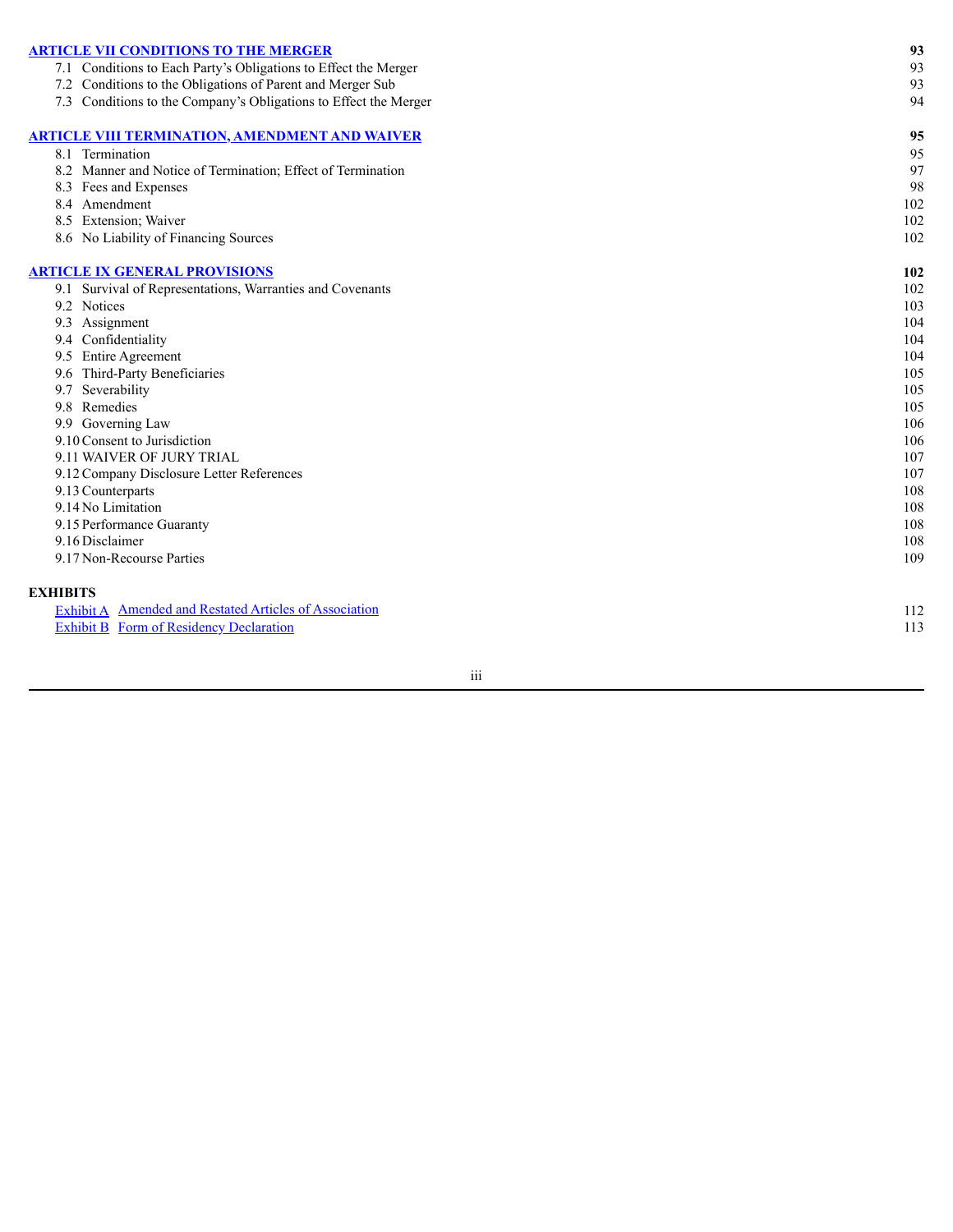### **AGREEMENT AND PLAN OF MERGER**

THIS AGREEMENT AND PLAN OF MERGER (this "**Agreement**") is made and entered into as of April 5, 2022 (the "**Agreement Date**"), by and among Talon MidCo 3 Limited, a private company incorporated in England and Wales with company registration number 14006063 and its registered address at Suite 1, 3rd Floor, 11-12 St. James's Square, London, United Kingdom SW1Y 4LB ("**Parent**"), Talon Merger Sub Ltd., a company organized under the Laws of the State of Israel and a wholly owned Subsidiary of Parent ("**Merger Sub**"), and Tufin Software Technologies Ltd., a company organized under the Laws of the State of Israel (the "**Company**"). Each of Parent, Merger Sub and the Company are sometimes referred to as a "**Party.**" All capitalized terms that are used in this Agreement have the respective meanings given to them in Article I.

### **RECITALS**

WHEREAS, Parent desires to acquire the Company on the terms and subject to the conditions set forth in this Agreement;

WHEREAS, the Company Board has unanimously (i) approved and declared advisable, fair and in the best interests of the Company and its shareholders, this Agreement and the transactions contemplated by this Agreement (the "**Transactions**"), including the merger of Merger Sub with and into the Company, with the Company surviving as a wholly owned Subsidiary of Parent (the "**Merger**"), upon the terms and subject to the conditions set forth in this Agreement and in accordance with the provisions of Section 314-327 of the Companies Law 5759-1999 of the State of Israel (together with the rules and regulations thereunder, the "**ICL**"); (ii) resolved to recommend that the Company Shareholders approve the Transactions and (iii) determined that, considering the financial conditions of the merging companies, no reasonable concern exists that the Surviving Company (as defined below) will be unable to fulfill the obligations of the Company to its creditors;

WHEREAS, (i) each of the board of directors of Merger Sub and the board of directors of Parent have approved and declared advisable, fair and in the best interests of Parent and Merger Sub and their respective shareholders, this Agreement and the Transactions upon the terms and subject to the conditions set forth in this Agreement and in accordance with the provisions of the ICL and (ii) the board of directors of Merger Sub has determined that, considering the financial conditions of the merging companies, no reasonable concern exists that the Surviving Company (as defined below) will be unable to fulfill the obligations of the Merger Sub to its creditors and has resolved to recommend that the Merger Sub's sole shareholder approve this Agreement and the Transactions;

WHEREAS, as a condition and inducement to the Company's willingness to enter into this Agreement, Parent and Merger Sub have delivered to the Company concurrently with the execution of this Agreement, (i) a limited guarantee (the "**Guarantee**") from: (1) Turn/River Capital IV (QP-A), L.P., (2) Turn/River Capital IV (QP-B), L.P.; (3) Turn/River Capital IV (AI), L.P.; (4) Turn/River Capital V (QP-A), L.P.; (5) Turn/River Capital V (QP-B), L.P.; and (6) Turn/River Capital V (AI), L.P. (collectively, the "**Guarantors**") in favor of the Company and pursuant to which, subject to the terms and conditions therein, the Guarantors are guaranteeing certain obligations of Parent and Merger Sub in connection with this Agreement and (ii) the Financing Letters;

WHEREAS, as a condition and inducement to Parent's willingness to enter into this Agreement, certain persons, in their capacity as stockholders of the Company, have simultaneously herewith entered into Voting and Support Agreements (the "**Voting and Support Agreements**") in connection with the Merger; and

WHEREAS, Parent, Merger Sub and the Company desire to (i) make certain representations, warranties, covenants and agreements in connection with this Agreement and the Merger; and (ii) prescribe certain conditions with respect to the consummation of the Merger.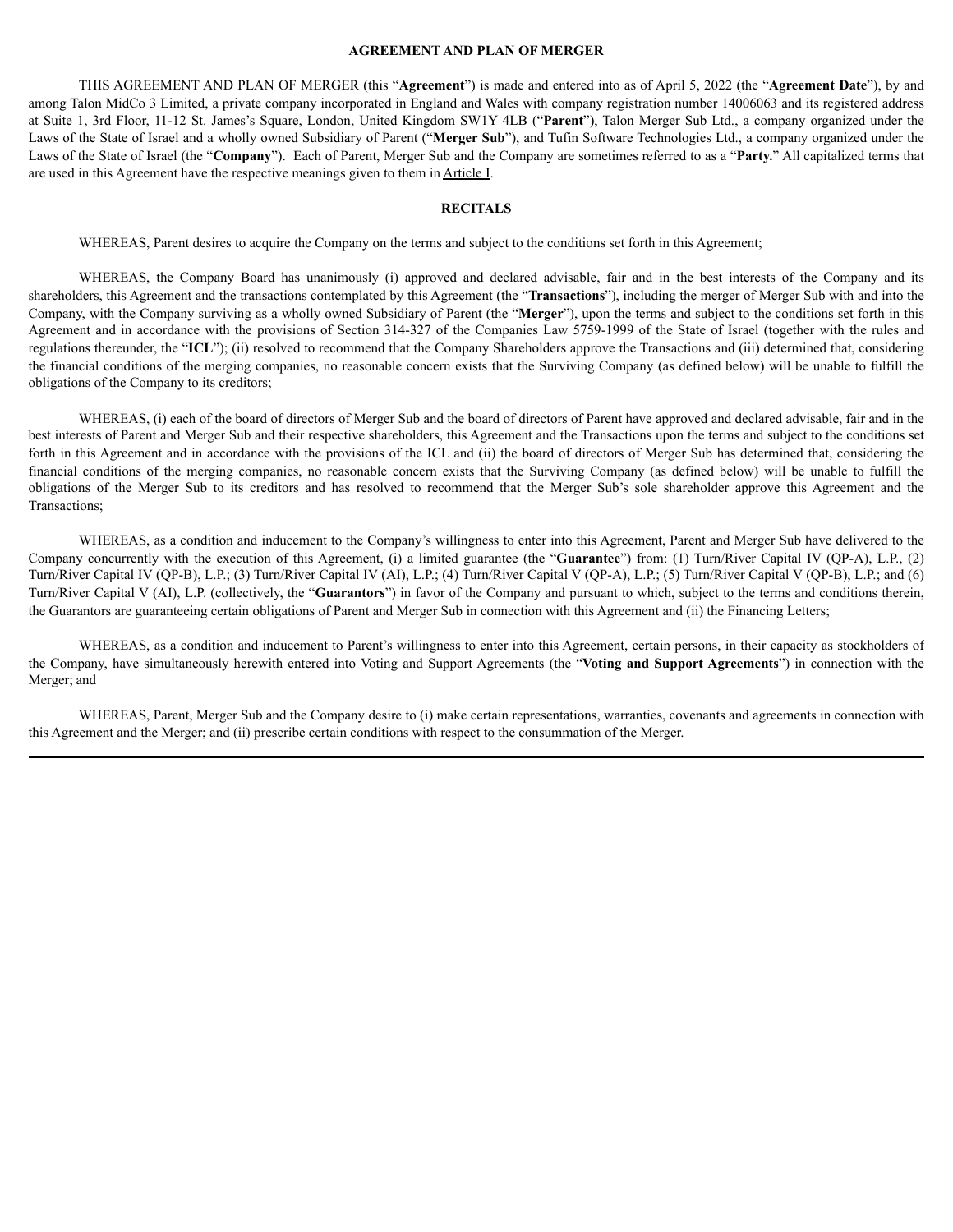### **AGREEMENT**

NOW, THEREFORE, in consideration of the foregoing premises and the representations, warranties, covenants and agreements set forth herein, as well as other good and valuable consideration, the receipt and sufficiency of which are hereby acknowledged and accepted, and intending to be legally bound hereby, Parent, Merger Sub and the Company agree as follows:

### <span id="page-13-0"></span>**ARTICLE I DEFINITIONS & INTERPRETATIONS**

1.1 *Certain Definitions*. For all purposes of and pursuant to this Agreement, the following capitalized terms have the following respective meanings:

(a) "**Acceptable Confidentiality Agreement**" means an agreement with the Company that is either (i) in effect as of the Agreement Date; or (ii) executed, delivered and effective after the Agreement Date, in either case containing provisions that require any counterparty thereto (and any of its Affiliates and representatives named therein) that receive non-public information of or with respect to the Company to keep such information confidential (subject to customary exceptions); provided, however, the provisions contained therein are not less favorable to the Company in any material respect than the terms of the Confidentiality Agreement (it being understood that such agreement need not contain any "standstill" or similar provisions that prohibit the making of any Acquisition Proposal).

- (b) "**Acquisition Proposal**" means any inquiry, offer or proposal relating to an Acquisition Transaction.
- (c) "**Acquisition Transaction**" means any transaction or series of related transactions (other than the Merger) involving:

(i) any direct or indirect purchase or other acquisition by any Third Person or "group" (as defined pursuant to Section 13(d) of the Exchange Act) of Persons, whether from the Company or any other Person(s), of securities representing more than twenty percent (20%) of the total outstanding voting power of the Company after giving effect to the consummation of such purchase or other acquisition, including pursuant to a tender offer or exchange offer by any Person or "group" of Persons that, if consummated in accordance with its terms, would result in such Person or "group" of Persons beneficially owning more than twenty percent (20%) of the total outstanding voting power of the Company after giving effect to the consummation of such tender or exchange offer;

(ii) any direct or indirect purchase, exclusive license or other acquisition by any Third Person or "group" (as defined pursuant to Section 13(d) of the Exchange Act) of Persons of assets constituting or accounting for more than twenty percent (20%) of the consolidated assets, revenue or net income of the Company Group, taken as a whole (measured by the fair market value thereof as of the date of such purchase, exclusive license or acquisition); or

(iii) any merger, consolidation, business combination, recapitalization, reorganization, liquidation, dissolution or other transaction involving the Company pursuant to which  $(x)$  any Third Person or "group" (as defined pursuant to Section 13(d) of the Exchange Act) of Persons would hold securities representing more than twenty percent (20%) of the total outstanding voting power of the Company outstanding after giving effect to the consummation of such transaction or (y) stockholders of the Company immediately preceding such transaction hold less than eighty percent (80%) of the equity interests of the surviving or resulting entity of such transaction.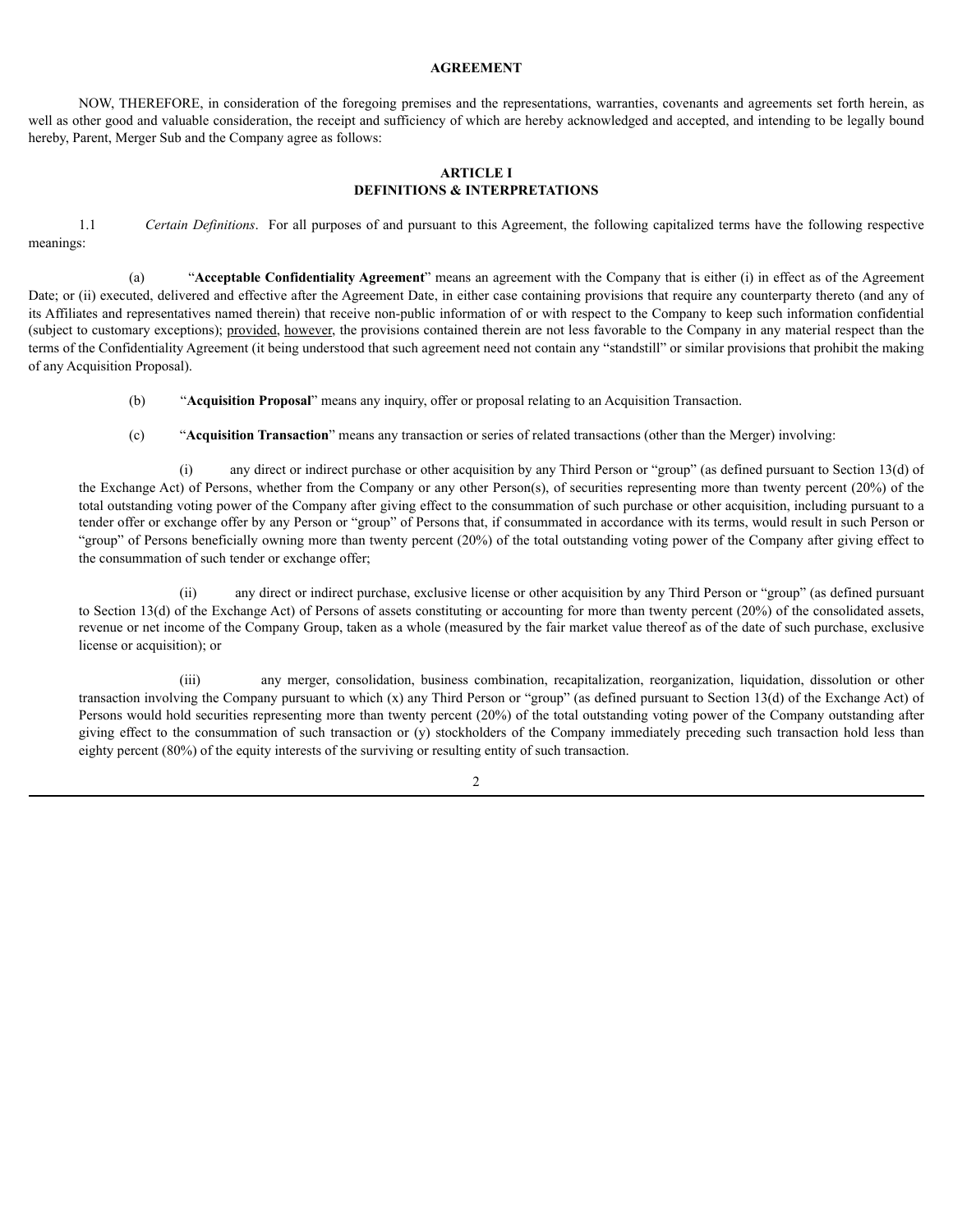(d) "**Affiliate**" means, with respect to any Person, any other Person that, directly or indirectly, controls, is controlled by or is under common control with such Person. For purposes of this definition, the term "control" (including, with correlative meanings, the terms "controlling," "controlled by" and "under common control with"), as used with respect to any Person, means the possession, directly or indirectly, of the power to direct or cause the direction of the management and policies of that Person, whether through the ownership of voting securities, by Contract or otherwise.

(e) "**Anti-Corruption Laws**" means any Laws, regulations, rules, statutes or orders in any part of the world relating to combatting bribery and corruption, including the Organization for Economic Cooperation and Development Convention on Combatting Bribery of Foreign Officials in International Business Transactions and the UN Convention Against Corruption, the Foreign Corrupt Practices Act of 1977, as amended, and the UK Bribery Act 2010.

(f) "**Antitrust Law**" means the Sherman Antitrust Act, the Clayton Antitrust Act, the HSR Act, the Federal Trade Commission Act and all other federal, state and foreign statutes, rules, regulations, orders, decrees, administrative and judicial doctrines, and other laws, that (i) are designed or intended to prohibit, restrict or regulate actions having the purpose or effect of monopolization or restraint of trade or significant impediments or lessening of competition or the creation or strengthening of a dominant position through merger or acquisition or (ii) pertain to the regulation of foreign investments.

(g) "**Audited Company Balance Sheet**" means the consolidated balance sheet (and the notes thereto) of the Company and its Subsidiaries as of December 31, 2021 set forth in the Company's Annual Report on Form 20-F filed by the Company with the SEC for the fiscal year ended December 31, 2021.

(h) "**Business Day**" means any day other than Friday, Saturday, Sunday or other day on which the banks in New York or Israel are authorized by Law or executive order to be closed.

(i) "**CARES Act**" means the Coronavirus Aid, Relief and Economic Security Act, signed into Law by the President of the United States on March 27, 2020, "Division N - Additional Coronavirus Response and Relief" of the Consolidated Appropriations Act, 2021 (H.R. 133), and any administrative or other guidance published with respect thereto by any Governmental Authority (including IRS Notices 2020-22 and 2020-65), or any other Law intended to address the consequences of COVID-19 including the Families First Act.

(j) "**Code**" means the United States Internal Revenue Code of 1986, as amended.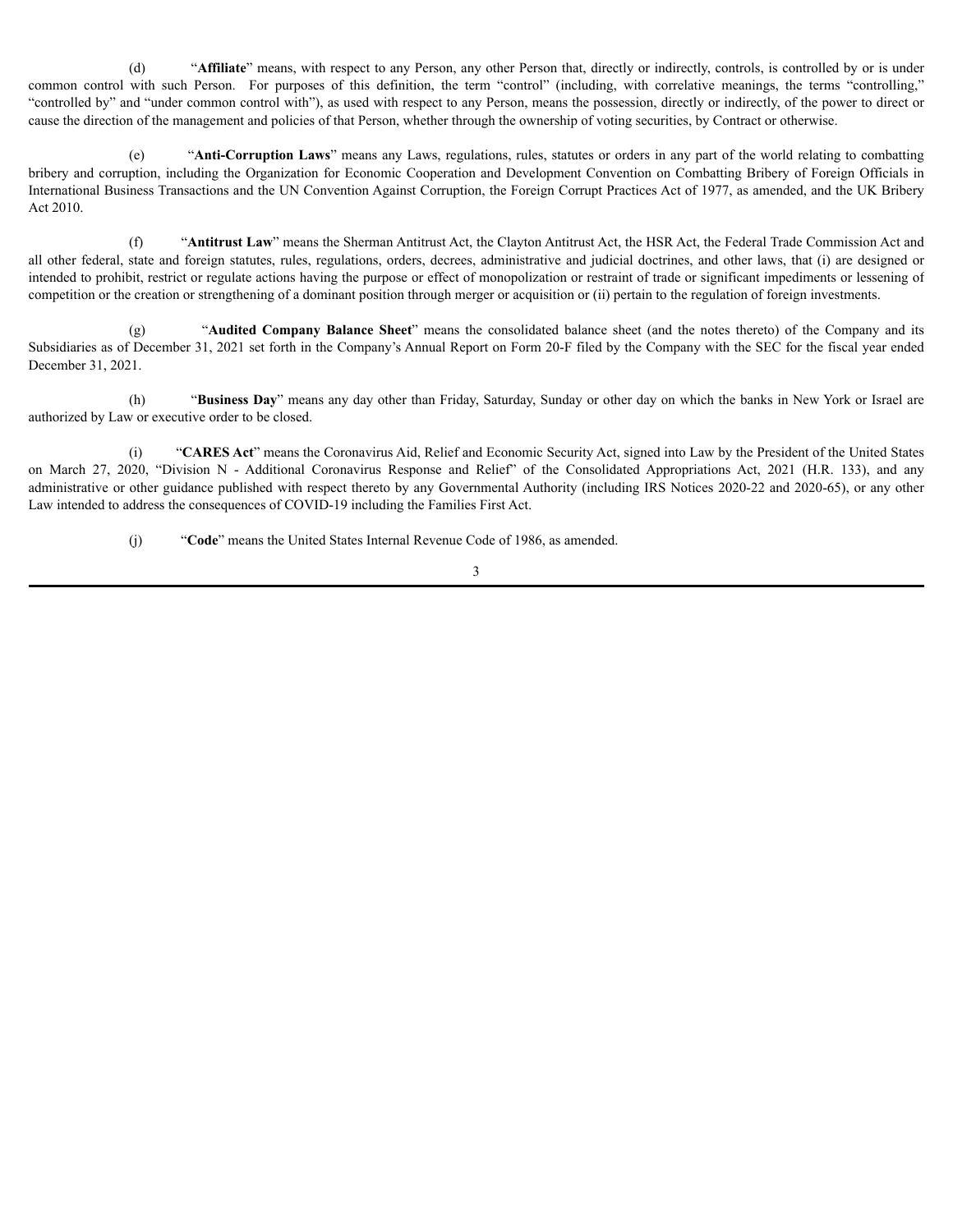- (k) "**Company Board**" means the Board of Directors of the Company.
- (l) "**Company Equity Award**" means any Company Option or any Company Restricted Stock Unit Award.

(m) "**Company Equity Plans**" means, collectively, the Company's 2007 Israeli Share Option Plan, 2008 U.S. Stock Plan, 2018 Equity-Based Incentive Plan, and 2019 Equity-Based Incentive Plan, in each case, as may be amended and/or restated from time to time.

- (n) "**Company Group**" means the Company and its Subsidiaries.
- (o) "**Company Group Member**" means the Company or any of its Subsidiaries.
- (p) "**Company Intellectual Property**" means any Intellectual Property Rights that are owned by any Company Group Member.

(q) "**Company Investors' Rights Agreement**" means the Amended and Restated Investors' Rights Agreement between the Company and the holders named therein, dated March 6, 2019 filed as Exhibit 10.1 to Form F-1 filed March 6, 2019.

(r) "**Company Material Adverse Effect**" means any change, event, effect, development, occurrence or circumstance (each, an "**Effect**") that, individually or in the aggregate, is, has had, or would reasonably be expected to have a material adverse effect on (x) the ability of the Company and its Subsidiaries to perform its material obligations under this Agreement, or to consummate the Transactions or (y) the business, assets, properties, condition (financial or otherwise) or results of operations of the Company Group, taken as a whole; provided, however, that, solely with respect to clause (y), none of the following Effects with respect to the following matters (by itself or when aggregated) will be deemed to be or constitute a Company Material Adverse Effect or will be taken into account when determining whether a Company Material Adverse Effect has occurred or would reasonably be expected to occur (subject to the limitations set forth below):

(i) general economic conditions in Israel, the United States or any other country or region in the world, or changes in conditions in the global economy generally;

(ii) conditions in the financial markets, credit markets or capital markets in the United States or any other country or region in the world, including (1) changes in interest rates or credit ratings in the United States or any other country; (2) changes in exchange rates for the currencies of any country; or (3) any suspension of trading in securities (whether equity, debt, derivative or hybrid securities) generally on any securities exchange or over-the-counter market operating in the United States or any other country or region in the world;

(iii) general conditions, including labor conditions, in the industries in which the Company Group generally conducts business;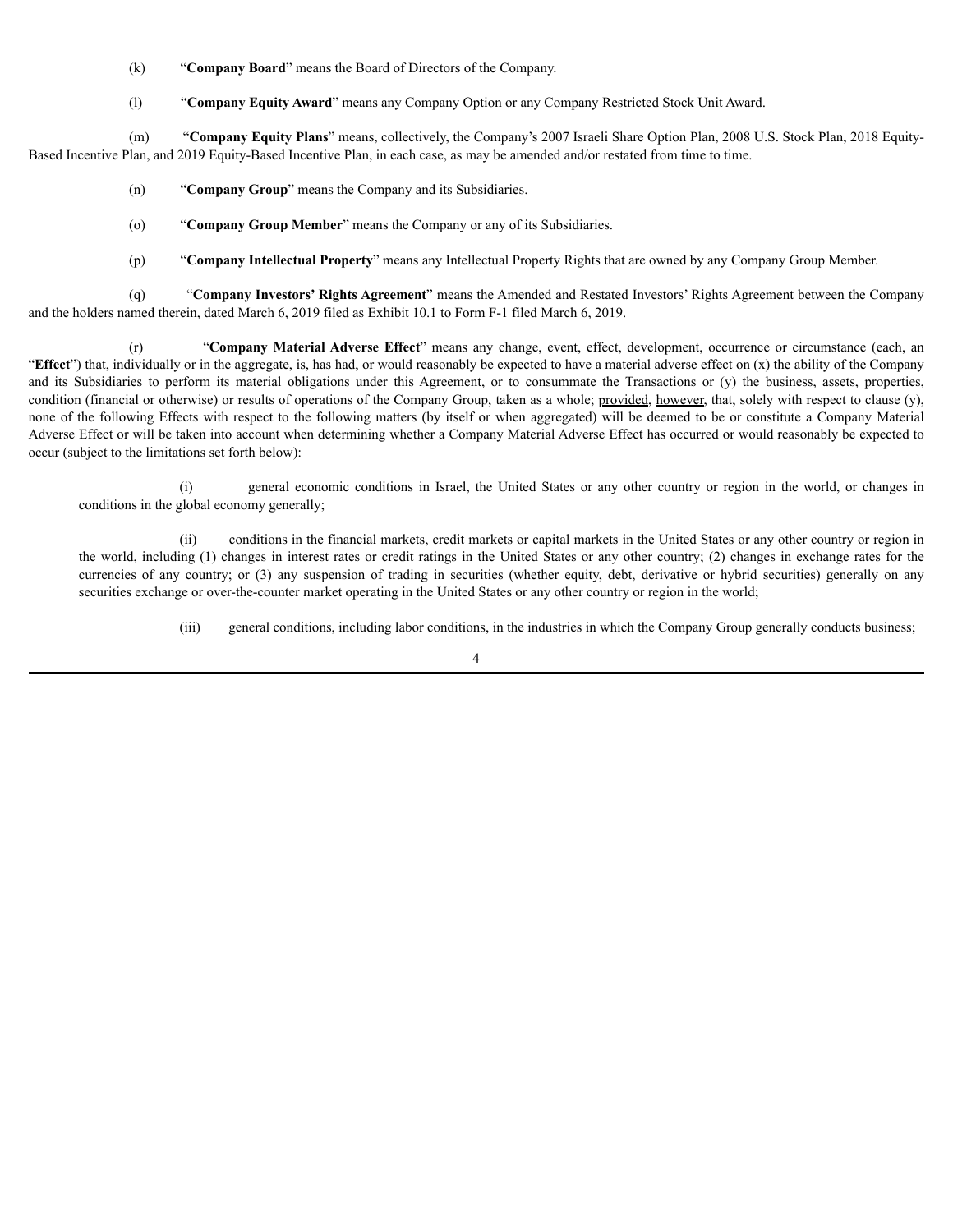(iv) regulatory, legislative or political conditions in the United States or any other country or region in the world;

(v) geopolitical conditions, outbreak of hostilities, acts of war, sabotage, terrorism or military actions (including any escalation or general worsening of any such hostilities, acts of war, sabotage, terrorism or military actions) in the United States or any other country or region in the world;

(vi) earthquakes, hurricanes, tsunamis, tornadoes, floods, mudslides, wildfires or other natural disasters, pandemics (including SARS-CoV-2 or COVID-19), any evolutions or mutations thereof or related or associated epidemics, pandemics or disease outbreaks ("**COVID-19**"), epidemics or other outbreaks of diseases, quarantine restrictions, weather conditions and other force majeure events in the United States or any other country or region in the world (or escalation or worsening of any such events or occurrences, including, as applicable, subsequent wave(s));

(vii) resulting from the negotiation, execution, announcement, pendency, performance or consummation of this Agreement or the Transactions, including the impact thereof on the relationships, contractual or otherwise, of the Company Group with employees, suppliers, customers, partners, vendors or any other third Person; provided, however, that this clause (vii) shall not apply to any representation or warranty contained in this Agreement to the extent that such representation or warranty expressly addresses consequences resulting from the execution of this Agreement or the consummation or pendency of the Transactions;

(viii) the taking of any action expressly required to be taken pursuant to this Agreement (other than pursuant to Section 5.1) or the failure to take any action expressly prohibited from being taken pursuant to this Agreement; provided, however, that any action prohibited from being taken by Section 5.2 shall only be deemed expressly prohibited from being taken for purposes of this clause (viii) if the Company has requested that Parent consent to the taking of such action and Parent unreasonably withholds, conditions or delays its consent with respect to such action;

(ix) arising from any action taken or refrained from being taken, in each case to which Parent has expressly approved, consented to or requested in writing following the Agreement Date;

(x) changes in GAAP or other accounting standards or in any applicable Laws or regulations (or the official interpretation of any of the foregoing after the Agreement Date);

(xi) actions required or recommended to be taken by any quarantine, "shelter in place," "stay at home," social distancing, vaccination, shut down, closure, sequester, safety or similar Law, directive, mandate, guidelines or recommendations promulgated by any Governmental Authority, including the Centers for Disease Control and Prevention and the World Health Organization, in each case, in connection with or in response to COVID-19 ("**COVID-19 Measures**");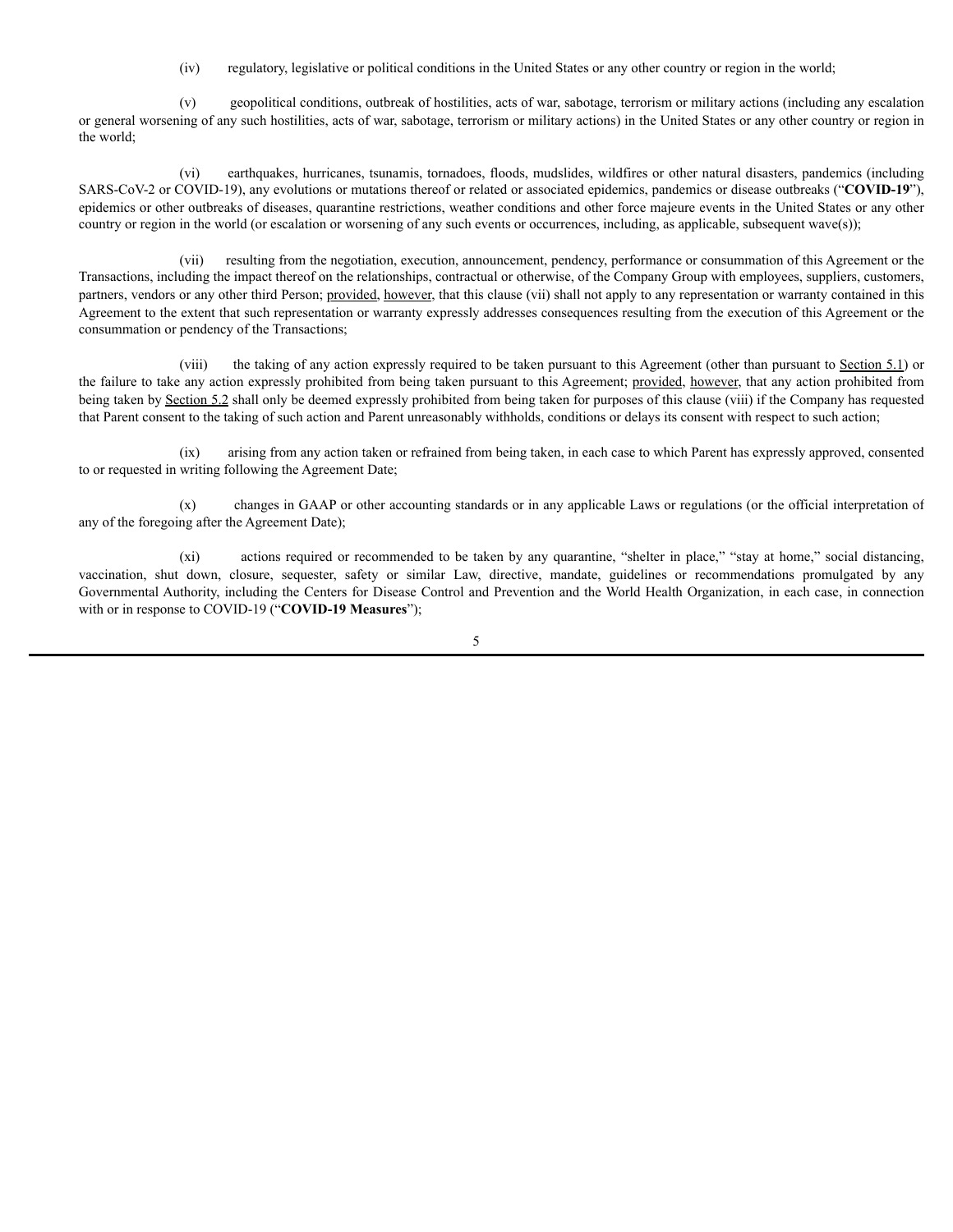(xii) price or trading volume of the Company Ordinary Shares, in and of itself, or any change, in and of itself, in the credit ratings or ratings outlook of any Company Group Member (it being understood that any cause of such change in price, trading volume, credit ratings or ratings outlook may be deemed to constitute, in and of itself, a Company Material Adverse Effect and may be taken into consideration when determining whether a Company Material Adverse Effect has occurred or would reasonably be expected to occur);

(xiii) any failure, in and of itself, by the Company Group to meet (A) any public estimates or expectations of the Company's revenue, earnings or other financial performance or results of operations for any period; or (B) any internal budgets, plans, projections or forecasts of its revenues, earnings or other financial performance or results of operations (it being understood that any cause of any such failure may be deemed to constitute, in and of itself, a Company Material Adverse Effect and may be taken into consideration when determining whether a Company Material Adverse Effect has occurred or would reasonably be expected to occur if not otherwise excluded hereunder);

(xiv) the availability or cost of equity, debt or other financing to the Guarantors, Parent, Merger Sub or the Surviving Company (it being understood that any cause of the unavailability of such financing that is related to the Company Group may be deemed to constitute, in and of itself, a Company Material Adverse Effect and may be taken into consideration when determining whether a Company Material Adverse Effect has occurred or would reasonably be expected to occur if not otherwise excluded hereunder);

(xv) the identity of Parent, Merger Sub or the respective affiliates of the foregoing (including the Guarantors), or communication by Parent, Merger Sub or their respective affiliates regarding their plans or intentions with respect to the Company Group; and

(xvi) any Transaction Litigation;

except, with respect to clauses (i); (ii); (iii); (iv); (v); (vi); (x); and (xi) to the extent that such Effect has had a disproportionate adverse effect on the Company Group relative to other companies operating in the industry or industries in which the Company Group conducts business, in which case only the incremental disproportionate adverse impact may be taken into account in determining whether a Company Material Adverse Effect has occurred or would reasonably be expected to occur.

(s) "**Company Option**" means an option to purchase Company Ordinary Shares granted under any of the Company Equity Plans.

(t) "**Company Ordinary Shares**" means the ordinary shares of the Company, par value NIS 0.015.

(u) "**Company Product**" means all products and services (including software products) that are distributed, sold or licensed on behalf of the Company Group or from which the Company is deriving or has derived, within the last three (3) years preceding the date hereof, revenue from the distribution, sale, license, maintenance or other provision thereof.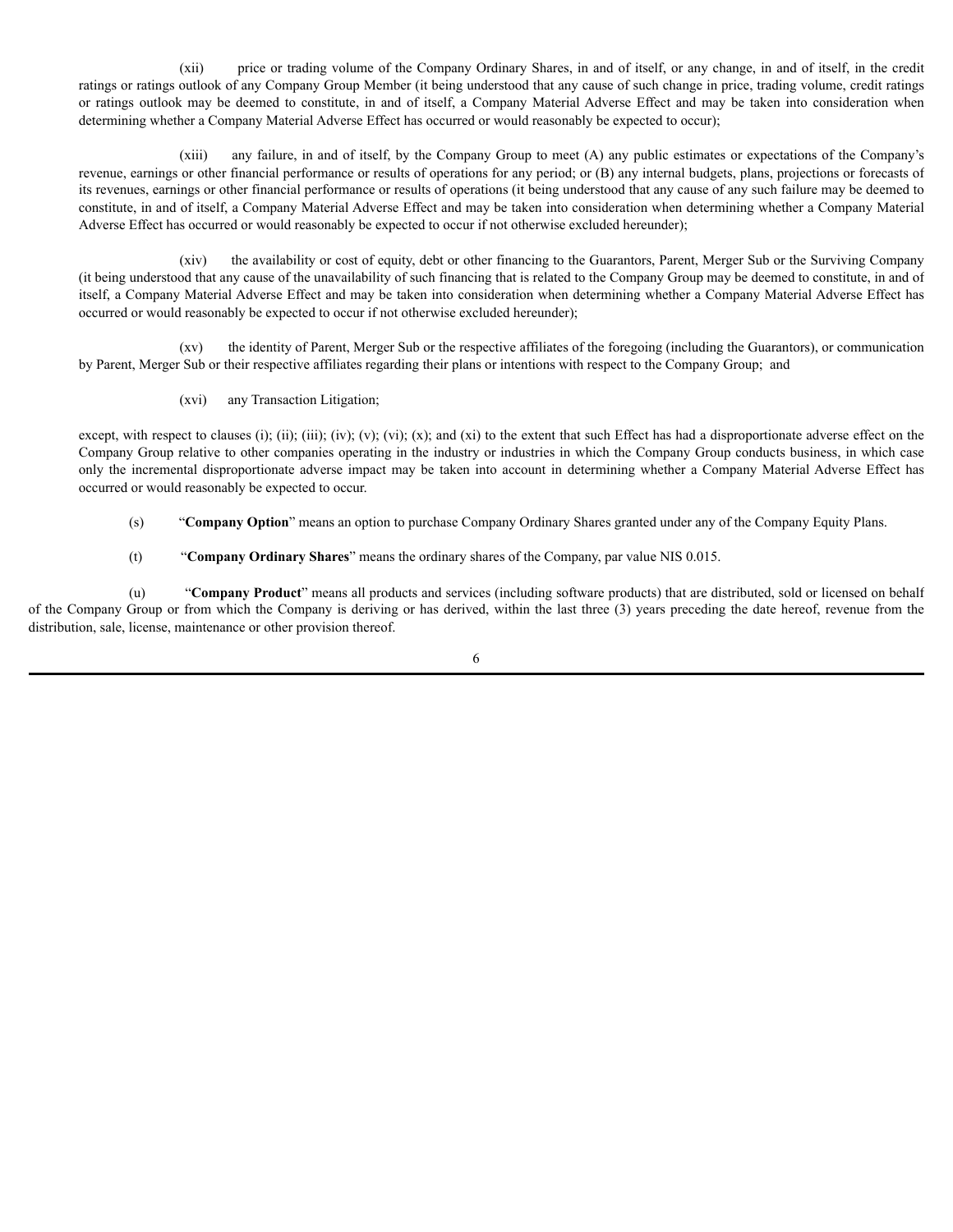(v) "**Company Registered Intellectual Property**" means all of the Registered Intellectual Property owned or purported by any Company Group Member to be owned by any Company Group Member.

(w) "**Company Restricted Stock Unit Award**" means an award of restricted stock units granted under any of the Company Equity Plans.

(x) "**Company Shareholders**" means the holders of Company Ordinary Shares.

(y) "**Confidentiality Agreement**" means the confidentiality agreement set forth on Section 1.1(y) of the Company Disclosure Letter.

(z) "**Continuing Employees**" means each individual who is an employee of the Company immediately prior to the Effective Time and continues to be an employee of Parent or one of its Subsidiaries (including the Surviving Company) immediately following the Effective Time.

(aa) "**Contract**" means any contract, subcontract, note, bond, mortgage, indenture, lease, license, sublicense or other binding agreement.

(bb) "**D&O Claim**" means any threatened, asserted, pending or completed claim, action, suit, proceeding, inquiry or investigation, whether instituted by any party hereto, any Governmental Authority or any other Person, whether civil, criminal, administrative, investigative or other, including any arbitration or other alternative dispute resolution mechanism, arising out of or pertaining to matters that relate to a Covered Person's duties or service (a) as a director or officer or employee of a Company Group Member at or prior to the Effective Time (including with respect to any acts, facts, events or omissions occurring in connection with the approval of this Agreement and the Merger, including the consideration and approval thereof and the process undertaken in connection therewith and any D&O Claim relating thereto) or (b) as a director, trustee or officer of any other entity or any benefit plan maintained by any Company Group Member (for which a Covered Person is or was serving at the request or for the benefit of a Company Group Member) at or prior to the Effective Time.

(cc) "**Deemed RSU Award**" means a commitment or promise to grant a Company Restricted Stock Unit Award contained in an offer letter or other written agreement entered into prior to the Closing Date and in compliance with Section 5.2(b) that has not been granted by the Company as of immediately prior to the Closing.

(dd) "**Distribution Partners**" means those Persons engaged by a Company Group Member for the distribution and/or resale of Company Products, including channel-partners, value-added resellers, value-added distributors, original equipment manufacturers and other third-party distributors or resellers.

(ee) "**DOJ**" means the United States Department of Justice or any successor thereto.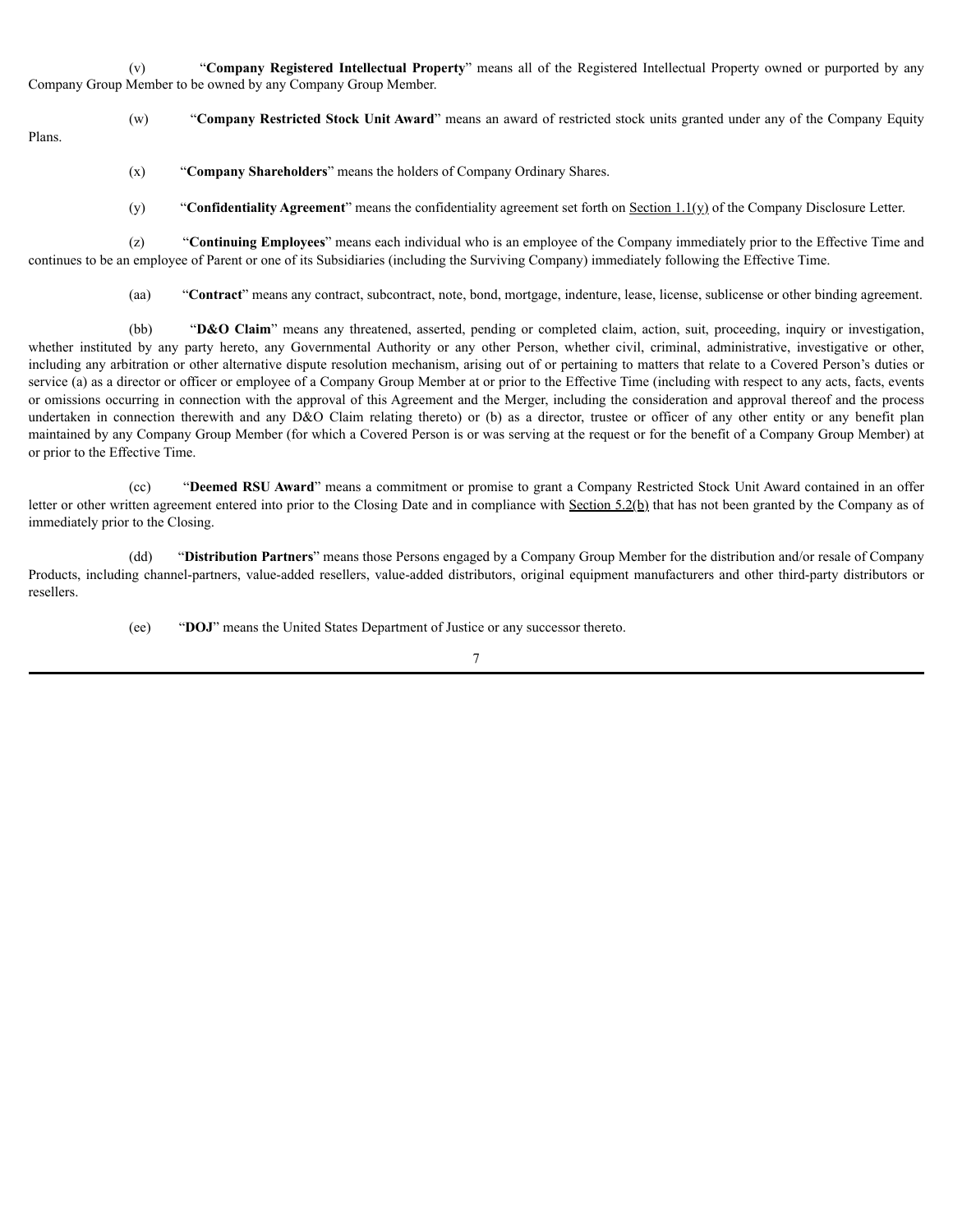(ff) "**DOL**" means the United States Department of Labor or any successor thereto.

(gg) "**Employee Benefit Plan**" means any Pension Plan (whether or not subject to ERISA), any "employee welfare benefit plan" as defined in Section 3(1) of ERISA (whether or not subject to ERISA), and any other written or oral plan, policy, program, agreement or arrangement involving compensation or benefits, including insurance coverage, severance benefits, disability benefits, deferred compensation, bonuses, stock options, stock purchase, phantom stock, stock appreciation, fringe benefits, perquisites, incentive compensation or post-retirement compensation or post-employment compensation or benefits and any employment, management, consulting, relocation, repatriation, expatriation, visa, work permit change in control, severance or similar agreement, written or otherwise, (i) which is or has been sponsored, maintained, contributed to or required to be contributed to by any Company Group Member, (ii) which is maintained by a professional employer organization (a "**PEO**") for the benefit of any current or former employee, officer, director, or consultant of any Company Group Member (a "**PEO Plan**"), or (iii) under or with respect to which any Company Group Member has or could reasonably be expected to have any Liability; but excluding any such plan policy, program, agreement or arrangement that is  $(x)$  a "multiemployer plan" (as defined in Section 3(37) of ERISA), and (y) mandated by a Governmental Authority or by applicable Law that is sponsored or maintained by a Governmental Authority.

(hh) "**Environmental Laws**" means all Laws, guidance, rules, regulations, orders, treaties, statutes, and codes promulgated by any Governmental Authority which prohibit, regulate or control any Hazardous Material or any Hazardous Material Activity.

(ii) "**ERISA**" means the Employee Retirement Income Security Act of 1974.

(jj) "**ERISA Affiliate**" means, with respect to any Person, any other Person that, together with such Person, would at any relevant time be treated as a single employer under Section 414 of the Code.

(kk) "**Exchange Act**" means the Securities Exchange Act of 1934.

(ll) "**Exempted Person**" means any Third Person (i) who submits a bona fide written Acquisition Proposal to the Company or any of its Representatives after the Agreement Date and prior to the No-Shop Period Start Date and (ii) whose Acquisition Proposal is determined by the Company Board, in good faith, prior to the start of the No-Shop Period Start Date (after consultation with its outside counsel and its financial advisor), to be, or would reasonably be expected to lead to, a Superior Proposal; provided, however, that such Person shall immediately cease to be an Exempted Person (and the provisions of this Agreement applicable to Exempted Persons shall cease to apply with respect to such Person) if (1) such Acquisition Proposal is withdrawn by such Third Person or (2) such Acquisition Proposal, in the good faith determination of the Company Board (after consultation with its outside counsel and its financial advisor), no longer is, or would no longer be reasonably expected to lead to, a Superior Proposal.

(mm) "**Families First Act**" means the Families First Coronavirus Response Act, as signed into law by the President of the United States on March 18, 2020.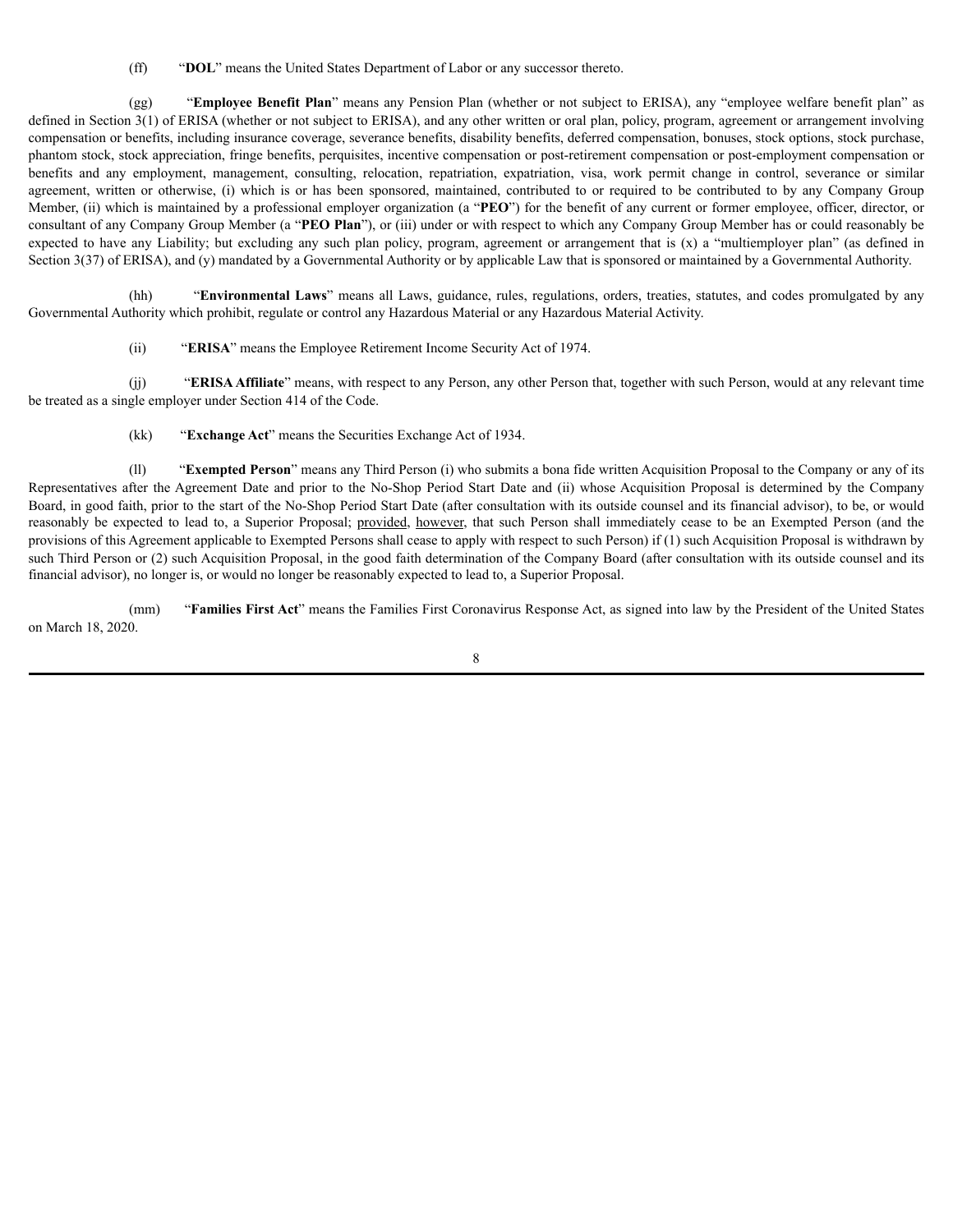(nn) "**FCPA**" means the Foreign Corrupt Practices Act of 1977.

(oo) "**Financing Commitment Sources**" means the agents, arrangers and lenders that are party to the Debt Commitment Letter, including the agents, arrangers and lenders party to any joinder agreements thereto.

(pp) "**Financing Sources**" means the agents, arrangers and lenders that provide or arrange the Debt Financing, including the agents, arrangers and lenders party to the Debt Commitment Letter, any joinder agreements, credit agreements or other definitive documentations relating thereto entered into in connection therewith, together with their respective Affiliates and their respective Affiliates' officers, directors, general or limited partners, shareholders, members, employees, controlling Persons, agents and representatives and their respective permitted successors and assigns.

(qq) "**FTC**" means the United States Federal Trade Commission or any successor thereto.

(rr) "**GAAP**" means generally accepted accounting principles, consistently applied, in the United States.

(ss) "**Governmental Authority**" means any government, government-sponsored entity, governmental or regulatory entity or body, department, commission, board, agency or instrumentality, and any court, tribunal, arbitrator or arbitral body (public or private) or judicial body, in each case whether federal, state, county or provincial, national or supra-national, and whether local or foreign.

(tt) "**Hazardous Material**" means any material, chemical, emission, substance or waste for which liability or standards of conduct may be imposed under Environmental Laws, including petroleum or petroleum products, asbestos or asbestos containing materials, polychlorinated biphenyls, and polyfluoroalky substances.

(uu) "**Hazardous Materials Activity**" means the transportation, transfer, recycling, management, storage, use, treatment, manufacture, release, disposal, sale, or distribution of any Hazardous Material or any product or waste containing a Hazardous Material.

(vv) "**HSR Act**" means the Hart-Scott-Rodino Antitrust Improvements Act of 1976.

(ww) "**Indebtedness**" means, with respect to any Person and without duplication, any of the following monetary liabilities or obligations: (i) indebtedness for borrowed money (other than letters of credit, surety bonds or bank guarantees); (ii) indebtedness evidenced by bonds, debentures, notes or other similar instruments or debt securities; (iii) liabilities for reimbursement of any obligor on letters of credit, banker's acceptances or similar instruments, in each case solely to the extent funds have been drawn and are payable thereunder; (iv) liabilities pursuant to leases required to be capitalized under GAAP (other than any liabilities pursuant to leases which would not have been required to be capitalized under GAAP prior to the implementation of ASC 842); (v) liabilities arising out of interest rate and currency swap arrangements and any other arrangements designed to provide protection against fluctuations in interest or currency rates; (vi) any deferred acquisition purchase price or "earn-out" agreements related to past acquisitions (other than contingent indemnification obligations that have not matured and as to which no claims have been made, or to the Knowledge of the Company, threatened); (vii) all guarantees of the obligations of other Persons described in clauses (i) through (vi) above; and (viii) all obligations of other Persons described in clauses (i) through (vii) above secured by any Lien on property of such Person; provided that Indebtedness shall not include (A) accounts payable to trade creditors and accrued expenses, in each case arising in the ordinary course of business and (B) liabilities or obligations solely between the Company and any wholly owned Subsidiary or solely between any wholly owned Subsidiaries. For the avoidance of doubt, Taxes shall not constitute "Indebtedness."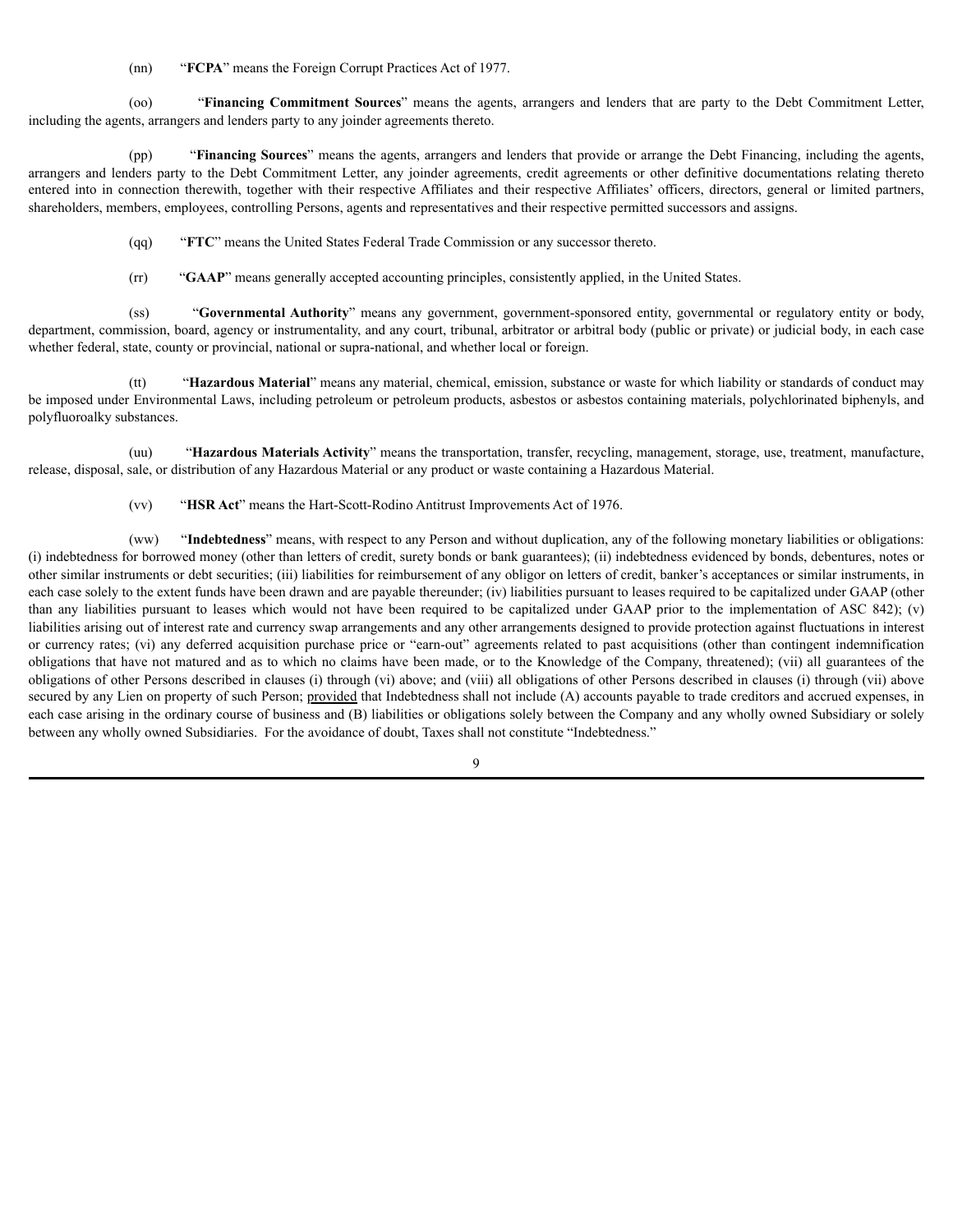(xx) "**Inquiry**" means an inquiry, request for discussions or negotiations or request to review non-public information that would reasonably be expected to lead to the making or effecting of an Acquisition Proposal or an Acquisition Transaction.

(yy) "**Intellectual Property Rights**" means common law and statutory rights anywhere in the world arising under or associated with (i) patents, patent disclosures, inventions and improvements thereto (whether or not patentable or reduced to practice), and patent applications and all reissues, divisions, re-examinations, renewals, extensions, provisionals, continuations and continuations-in-part thereof ("**Patents**"); (ii) copyrights and works or authorship, copyright registrations and copyright applications, "moral" rights and mask work rights ("**Copyrights**"); (iii) rights in trade and industrial secrets and in confidential information and know how, technologies, databases, processes, techniques, methods, algorithms, designs, specifications; (iv) trademarks, trade names, logos, slogans, trade dress, corporate names, and service marks, and other indicia of source, and any applications or registration of the same, and all related goodwill therefor throughout the world ("**Marks**"); (v) domain names, uniform resource locators, other names and locators associated with the Internet, and all registrations therefor; (vi) all rights in databases and data collections; (vii) other proprietary rights relating or with respect to the protection of Technology; (viii) intellectual property rights analogous to those set forth above; and (ix) all past, present and future claims and causes of action arising out of or related to infringement or misappropriation of any of the foregoing.

(zz) "**IRS**" means the United States Internal Revenue Service or any successor thereto.

(aaa) "**ITA**" means the Israel Tax Authority.

(bbb) "**ITO**" means the Israeli Income Tax Ordinance (New Version), 1961, as amended, and all rules and regulations promulgated thereunder.

(ccc) "**Knowledge**" of the Company, with respect to any matter in question, means the actual knowledge of the individuals set forth on Section 1.1(ccc) of the Company Disclosure Letter.

(ddd) "**Law**" means any law, act, code statute, rule, regulation, judgment, injunction, Order, decree, writ, constitution, treaty, convention, ordinance, code, ruling or other similar restriction of any court or other Governmental Authority.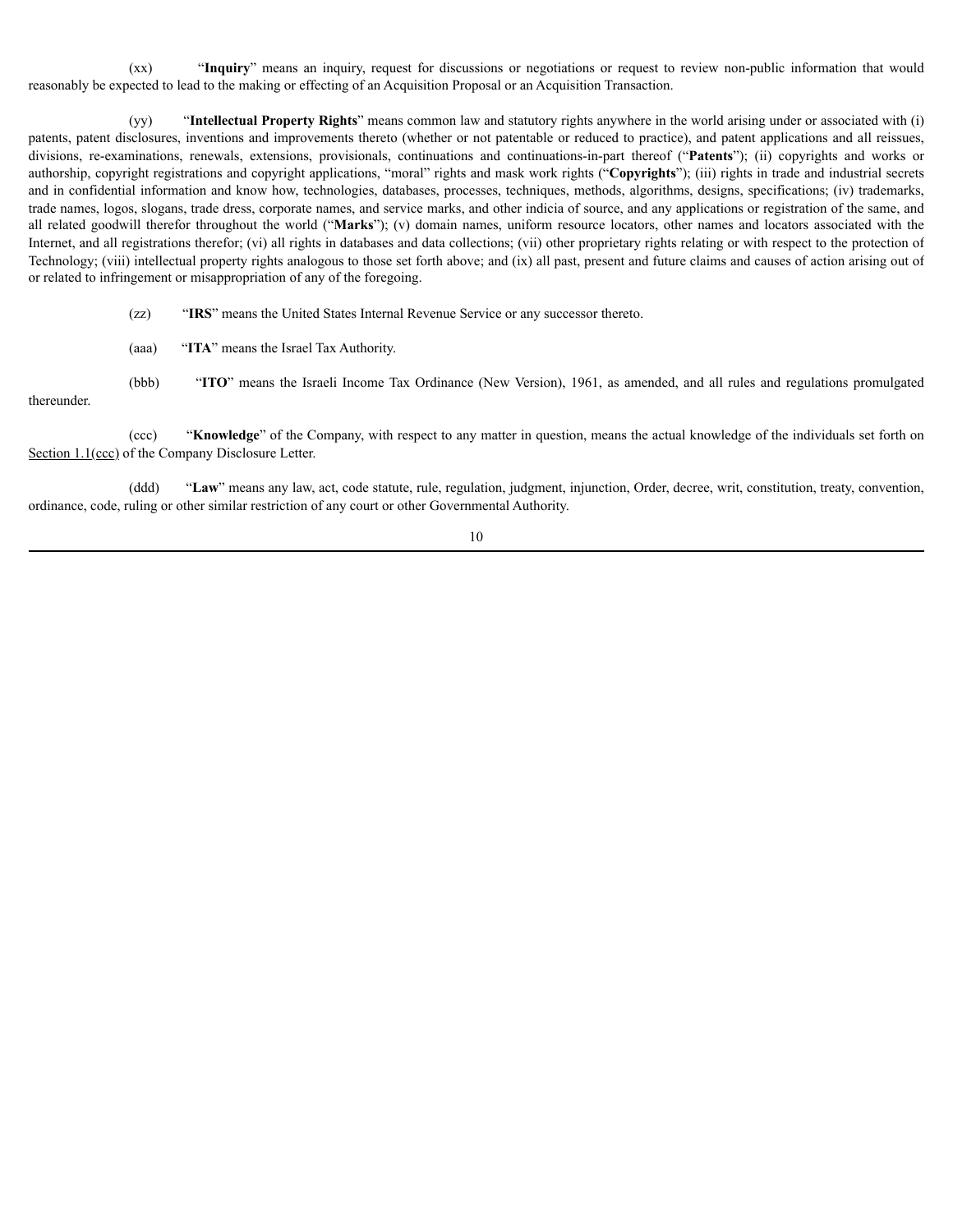(eee) "**Legal Proceeding**" means any claim, action, charge, complaint, lawsuit, litigation, audit, subpoena, investigation, governmental inquiry, arbitration or other formal legal action or proceeding brought by or pending before any Governmental Authority, mediator or other tribunal.

(fff) "**Liabilities**" means any liability, obligation or commitment of any kind, whether absolute, accrued, fixed or contingent, matured or unmatured, determined or determinable or otherwise and whether or not required to be recorded or reflected on a balance sheet prepared in accordance with GAAP.

(ggg) "**Lien**" means any mortgage, pledge, lien, encumbrance, charge or other security interest.

(hhh) "**Non-Recourse Company Party**" means any former, current or future director, officer, agent, Affiliate, member, general or limited partner, manager, assignee, direct or indirect equityholder, employee, management company or incorporator of the Company (or any of their successors or permitted assignees), or any Affiliate thereof excluding in any all cases the Company.

(iii) "**Non-U.S. Employee Plans**" means each Employee Benefit Plan that is (i) maintained for the benefit or on behalf of any current or former employee, officer or director of any Company Group Member and/or their dependents, as applicable, who is located primarily in a country other than the United States, or (ii) that is subject to the Laws of any jurisdiction other than the United States.

(jjj) "**NYSE**" means the New York Stock Exchange.

(kkk) "**Open Source Software**" means any software (in source or object code form) that is subject to (a) a license or other agreement commonly referred to as an open source, free software, copyleft or community source code license (including any code or library licensed under the GNU General Public License, GNU Lesser General Public License, BSD License, Apache Software License, or any other public source code license arrangement), or (b) any other license or other agreement that requires, as a condition of the use, modification or distribution of software subject to such license or agreement, that such software or other software linked with, called by, combined or distributed with such software (i) be disclosed, distributed, made available, offered, licensed or delivered in source code form; (ii) be licensed for the purpose of making derivative works; (iii) be licensed under terms that allow reverse engineering, reverse assembly, or disassembly of any kind; (iv) be redistributable at no charge; or (v) grant any patent rights (other than patent rights in such item of software), including non-assertion or patent license obligations (other than patent obligations relating to the use of such item of software), including any license defined as an open source license by the Open Source Initiative as set forth on www.opensource.org.

(lll) "**Order**" means any judgment, decision, decree, injunction, ruling, writ, award, assessment or order, whether temporary, preliminary or permanent, of any Governmental Authority that is binding on any Person or its property under applicable Law.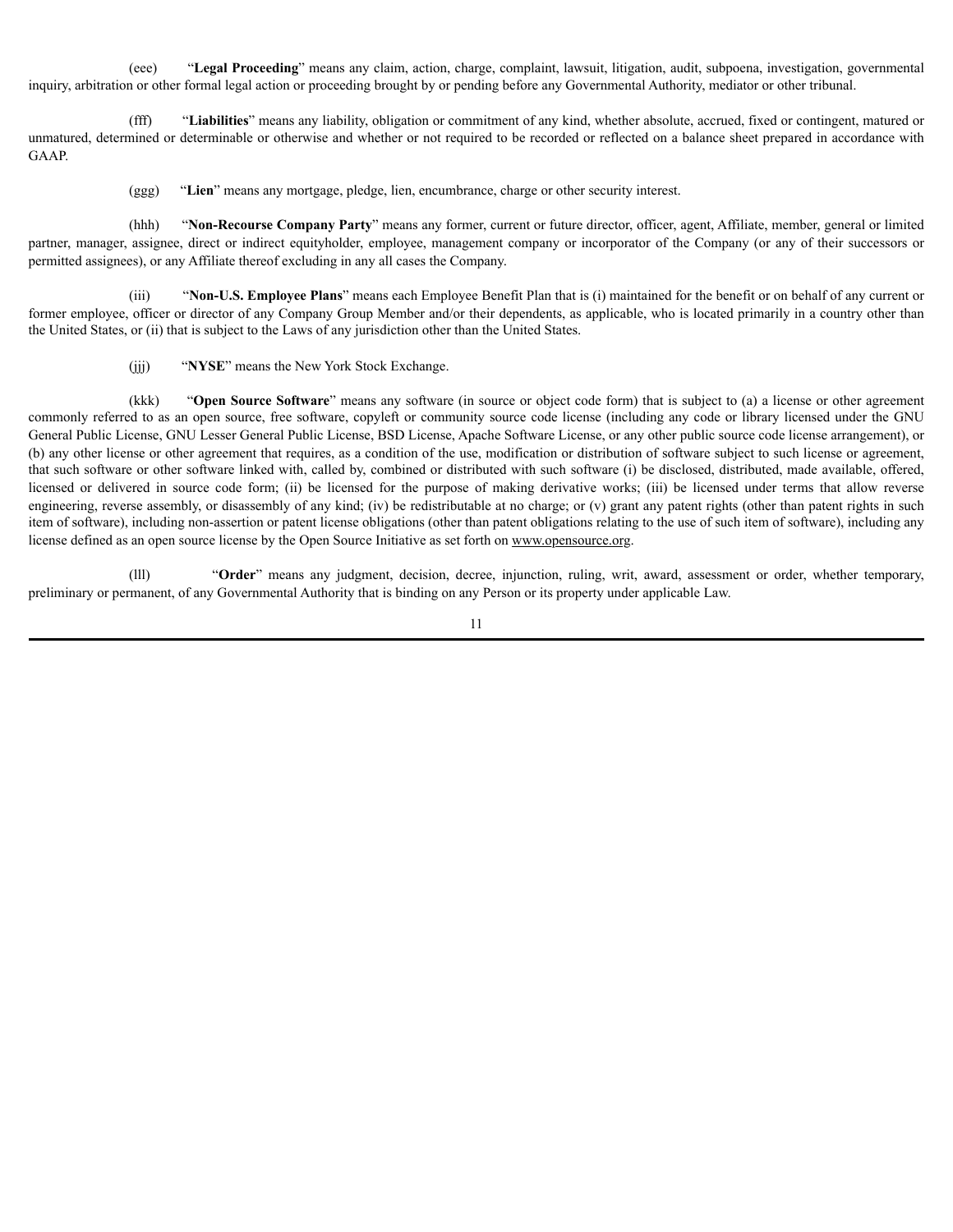(mmm) "**Payroll Tax Executive Order**" means any U.S. presidential memorandum, executive order or similar pronouncement permitting or requiring the deferral of any payroll Taxes (including those imposed by Sections 3101(a) and 3201 of the Code).

(nnn) "**Pension Plan**" means an "employee pension benefit plan," within the meaning of Section 3(2) of ERISA.

(ooo) "**Permitted Liens**" means any of the following: (i) Liens for Taxes, assessments and governmental charges or levies either (A) not yet due and payable or (B) that are being contested in good faith and by appropriate proceedings and for which adequate reserves have been established in accordance with GAAP; (ii) mechanics, carriers', workmen's, warehouseman's, repairmen's, materialmen's or other Liens or security interests incurred in the ordinary course of business that are not yet due or that are being contested in good faith and by appropriate proceedings and for which adequate reserves have been established in accordance with GAAP; (iii) pledges or deposits to secure obligations pursuant to workers' compensation laws or similar legislation or to secure public or statutory obligations, in each case in the ordinary course of business consistent with past practice; (iv) pledges and deposits to secure the performance of bids, trade contracts, leases, statutory obligations, surety and appeal bonds, performance bonds and other obligations of a similar nature, in each case in the ordinary course of business; (v) non-exclusive licenses of Intellectual Property Rights granted in the ordinary course of business; and (vi) recorded defects, imperfections or irregularities in title, easements, covenants and rights of way and other similar Liens, and zoning, building and other similar codes or restrictions, in each case that do not materially and adversely affect the current use of the applicable property.

(ppp) "**Person**" means any individual, corporation (including any non-profit corporation), limited liability company, joint stock company, general partnership, limited partnership, limited liability partnership, joint venture, estate, trust, firm, Governmental Authority or other enterprise, association, organization or entity.

(qqq) "**Personal Information**" means information that relates to an identified or identifiable natural person covered by any applicable Laws relating to the security, privacy, or Processing of personal information in any form. Personal Information includes such information in any form, including paper, electronic and other forms.

(rrr) "**Processing**" means to perform any operation or set of operations upon data, whether manually or by automatic means, including, but not limited to, blocking, erasing, destroying, collecting, compiling, combining, analyzing, enhancing, enriching, recording, sorting, organizing, structuring, accessing, storing, processing, adapting, retaining, retrieving, consulting, using, transferring, aligning, transmitting, disclosing, altering, distributing, disseminating or otherwise making available such data.

(sss) "**Redacted Fee Letter**" means a fee letter with a Financing Commitment Source with respect to the Debt Financing in which the only redactions are pricing, fee amounts, "price flex" and other economic or "flex" provisions that are customarily redacted in connection with merger agreements of this type; provided that, in each case, such redactions do not relate to any terms that would be reasonably likely to adversely affect the conditionality, enforceability, availability or termination of the Debt Financing or reduce the amount of the Debt Financing to an amount that, when taken together with the amount of the Equity Financing, is less than the amount necessary to pay the Required Amounts on the Closing Date.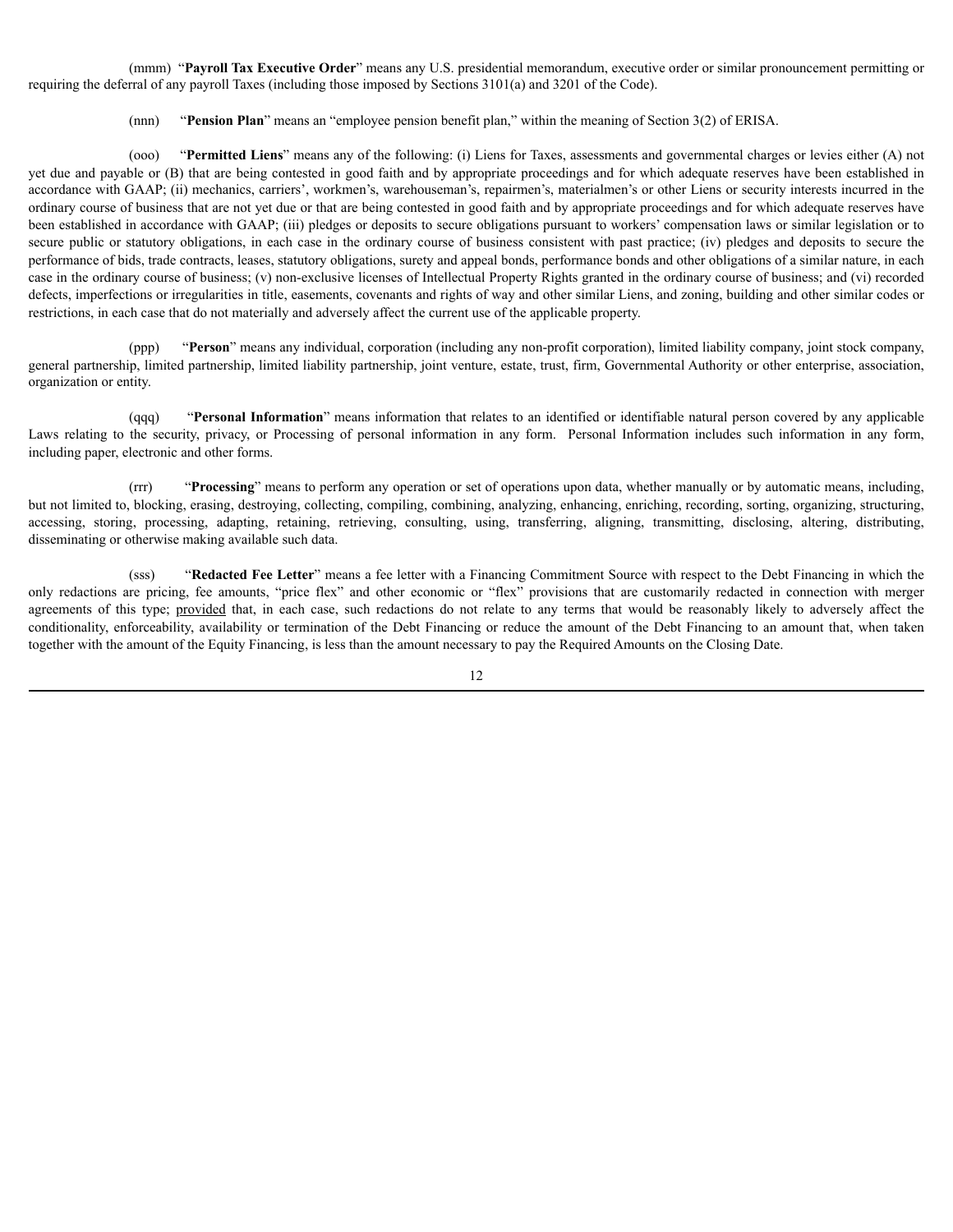(ttt) "**Registered Intellectual Property**" means all United States, international and foreign (i) patents and pending patent applications (including provisional applications); (ii) registered Marks and pending applications to register Marks; and (iii) registered Copyrights and pending applications for Copyright registration.

(uuu) "**Sarbanes-Oxley Act**" means the Sarbanes-Oxley Act of 2002.

(vvv) "**SEC**" means the United States Securities and Exchange Commission or any successor thereto.

(www) "**Section 102 Option**" means any Company Option that was granted pursuant to Section 102(b)(2) and, where applicable, Section 102(b)(3) of the ITO and held in trust by the Section 102 Trustee.

(xxx) "**Section 102 RSU**" means any Company Restricted Stock Unit Award granted under Section 102(b)(2) and, where applicable, Section 102(b)(3) of the ITO and held in trust by the Section 102 Trustee.

(yyy) "**Section 102 Securities**" means any Section 102 Options, Section 102 RSUs, and Section 102 Shares, collectively.

(zzz) "**Section 102 Share**" means any Company Ordinary Share granted and subject to Taxes pursuant to Section 102(b)(2) and, where applicable, Section 102(b)(3) of the ITO or issued upon exercise of a Section 102 Option or vesting of Section 102 RSUs and held in trust by the Section 102 Trustee.

(aaaa) "**Section 102 Trustee**" means ESOP Management and Trust Services Ltd., as appointed in accordance with the provisions of Section 102 of the ITO and the rules and regulations promulgated in connection therewith, as amended.

(bbbb) "**Section 3(i) Option**" means any Company Option that was granted under and pursuant to Section 3(i) of the ITO.

- (cccc) "**Securities Act**" means the Securities Act of 1933, as amended.
- (dddd) "**Shares**" means the outstanding Company Ordinary Shares.

(eeee) "**Subsidiary**" of any Person means (i) a corporation more than fifty percent (50%) of the combined voting power of the outstanding voting stock of which is owned, directly or indirectly, by such Person or by one or more other Subsidiaries of such Person or by such Person and one or more other Subsidiaries of such Person; (ii) a partnership of which such Person or one or more other Subsidiaries of such Person or such Person and one or more other Subsidiaries thereof, directly or indirectly, is the general partner and has the power to direct the policies, management and affairs of such partnership; (iii) a limited liability company of which such Person or one or more other Subsidiaries of such Person or such Person and one or more other Subsidiaries of such Person, directly or indirectly, is the managing member and has the power to direct the policies, management and affairs of such company; or (iv) any other Person (other than a corporation, partnership or limited liability company) in which such Person or one or more other Subsidiaries of such Person or such Person and one or more other Subsidiaries of such Person, directly or indirectly, has at least a majority ownership and the power to direct the policies, management and affairs thereof.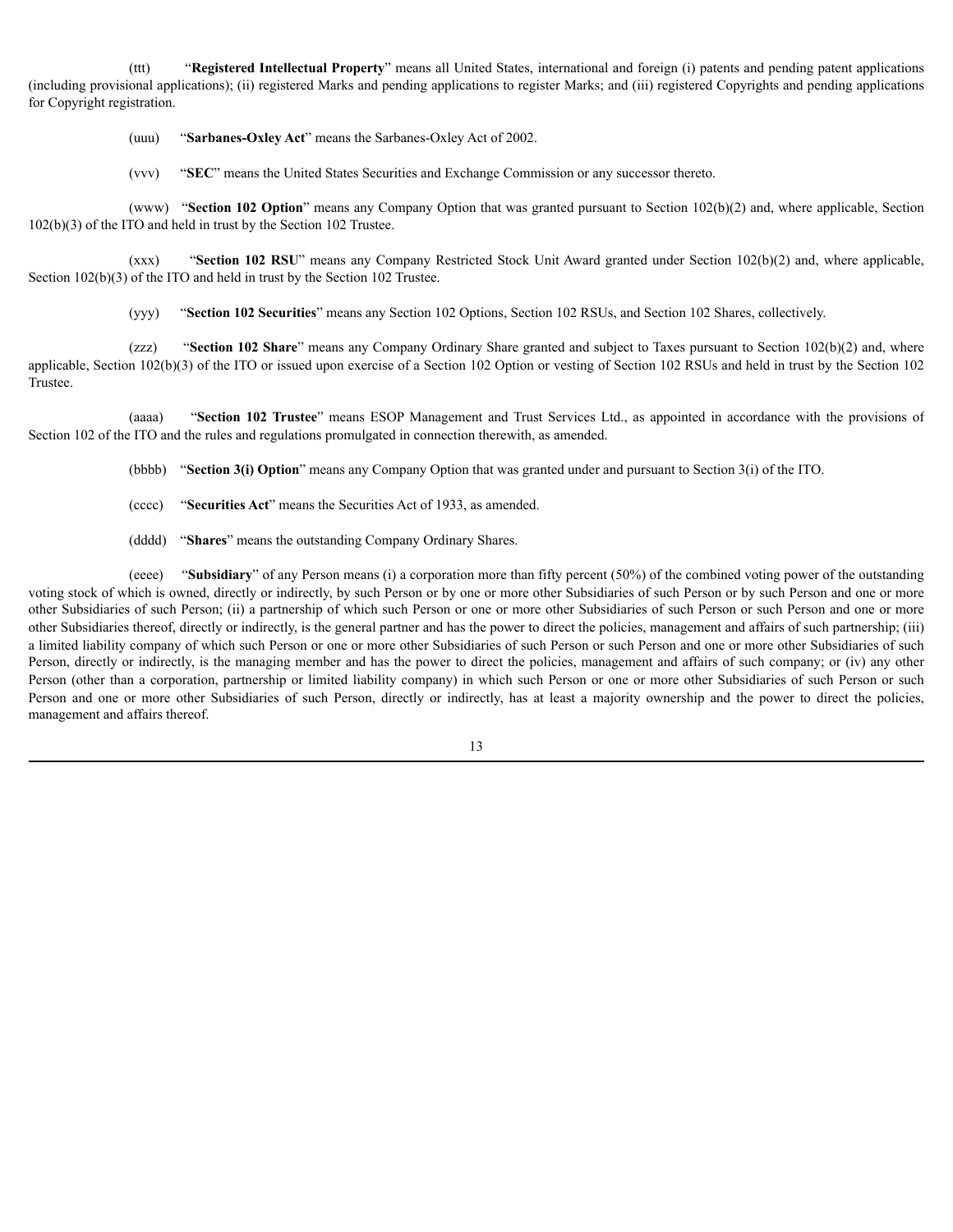(ffff) "**Superior Proposal**" means any bona fide written Acquisition Proposal for an Acquisition Transaction that (i) was not the result or effect of a violation of Section 5.3(b) and (ii) is on terms that the Company Board (or a committee thereof) has determined in good faith (after consultation with its financial advisor and outside legal counsel) is reasonably likely to be consummated in accordance with its terms, taking into account all legal, regulatory and financing aspects of the proposal (including certainty of closing), the identity of the Person making the proposal and other aspects of the Acquisition Proposal that the Company Board (or a committee thereof) deems relevant, and, if consummated, would be more favorable from a financial point of view to the Company Shareholders (in their capacity as such) than the Transactions (taking into account (A) any revisions to this Agreement made or proposed in writing by Parent prior to the time of such determination in accordance with Section  $5.3(b)$  and (B) all legal, regulatory, financial (including any termination fee amounts and conditions), timing, financing and other aspects of such proposal). For purposes of the reference to an "Acquisition Proposal" in this definition, all references to "20%" in the definition of "Acquisition Transaction" will be deemed to be references to "50%" and (y) all references to "80%" in the definition of "Acquisition Transaction" will be deemed to be references to "50%."

(gggg) "**Tax**" means (i) any United States federal, state, local and non-United States taxes, assessments and similar governmental charges and impositions in the nature of taxes (including gross receipts, income, profits, sales, use, goods, occupation, value added, ad valorem, transfer, franchise, withholding, payroll, social security (or similar), pension, employment, severance, workers compensation, excise, estimated, stamp, custom, duty, license, alternative or add-on, minimum, escheat, real property and personal property taxes, however denominated, and whether or not disputed, together with all interest, penalties, fines, and additions imposed with respect to such amounts, whether disputed or not); (ii) any liability for the payment of any amounts of any of the foregoing types as a result of being a member of an affiliated, consolidated, combined or unitary group; and (iii) any liability for the payment of any of the foregoing types as a successor, transferee, by contract or otherwise.

(hhhh) "**Tax Returns**" means any return, statement, report, tax filing or form (including for estimated Taxes, withholding Tax returns, any schedule or attachment, and information returns) filed or required to be filed with respect to Taxes with any Governmental Authority, and any amendments thereto.

(iiii) "**Technology**" means tangible embodiments of any or all of the following (i) works of authorship including computer programs, source code, executable code, RTL and GDS II files, whether embodied in software, firmware or otherwise, user interfaces, architecture, network configurations, algorithms, routines, methods, processes, formulae, routines, protocols, schematics, specifications, documentation, designs, files, records, and data related to the foregoing; (ii) inventions (whether or not patentable), discoveries, improvements, and technology; (iii) proprietary and confidential information, trade secrets and know how; (iv) databases, data compilations and collections, and technical data; (v) tools, methods and processes; and (vi) any and all instantiations of the foregoing in any form and embodied in any media.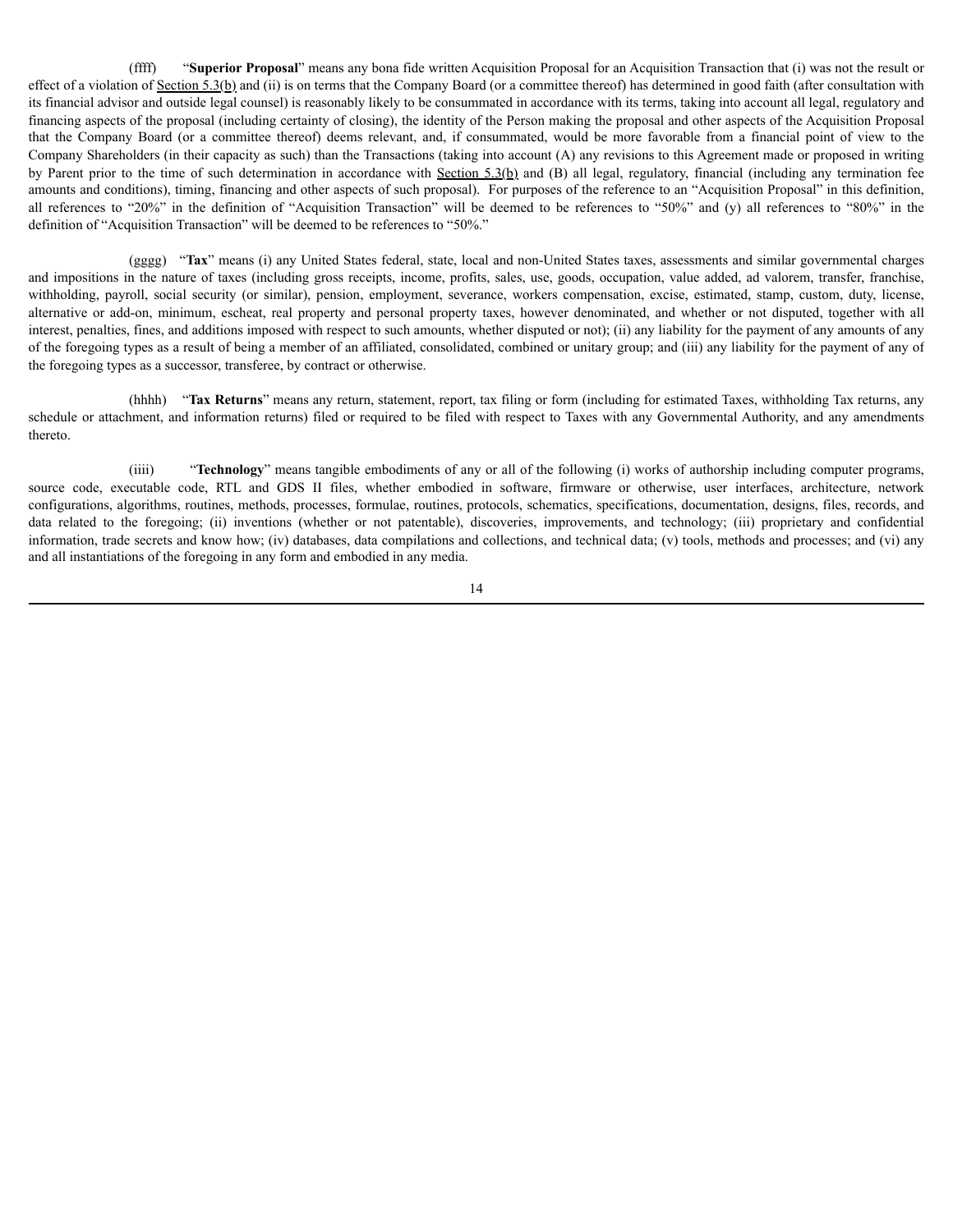(jjjj) "**Third Person**" means any Person or "group" (within the meaning of Section 13(d) of the Exchange Act), other than (i) the Company or any of its controlled Affiliates or (ii) Parent, Merger Sub, the Guarantors or any their respective Affiliates or any "group" including Parent, Merger Sub, the Guarantors or any their respective Affiliates.

(kkkk) "**Transaction Litigation**" means any Legal Proceeding commenced or threatened in writing against a Party or any of its Subsidiaries or Affiliates, or otherwise relating to, involving or affecting such Party or any of its Subsidiaries or Affiliates, in each case in connection with, arising from or otherwise relating to or regarding this Agreement or the Transactions, including any Legal Proceeding alleging or asserting any misrepresentation or omission in the Proxy Statement, or any other communications to the Company Shareholders, other than any Legal Proceedings among the Parties or with the Guarantors or the Financing Sources related to this Agreement, the Guarantee or the Financing Letters; provided that, for the avoidance of doubt, any Legal Proceeding involving or arising under any Antitrust Law shall not be considered Transaction Litigation.

(llll) "**Valid Withholding Certificate**" means a valid certificate, ruling or any other written instructions regarding Tax withholding, issued by the ITA in form and substance reasonably satisfactory to Parent, that is applicable to the payments to be made pursuant to this Agreement stating that no withholding, or reduced rate of withholding, of Israeli Tax is required with respect to such payments or providing other instructions regarding such payments or withholding. For the avoidance of doubt, the Section 102 Tax Ruling, Interim Section 102 Tax Ruling and the Withholding Tax Ruling shall be deemed a Valid Withholding Certificate.

(mmmm) "**VAT**" means any value added tax, sales tax, gross receipts tax, consummation tax, goods and services tax or similar.

(nnnn) "**WARN Act**" means the United States Worker Adjustment and Retraining Notification Act of 1988, as amended, and any similar foreign, state or local Law.

(oooo) "**Willful Breach**" means a breach that is a consequence of an intentional act or intentional failure to act undertaken by the breaching party with actual knowledge that such party's act or failure to act would, or would reasonably be expected to, cause, result in or constitute a material breach.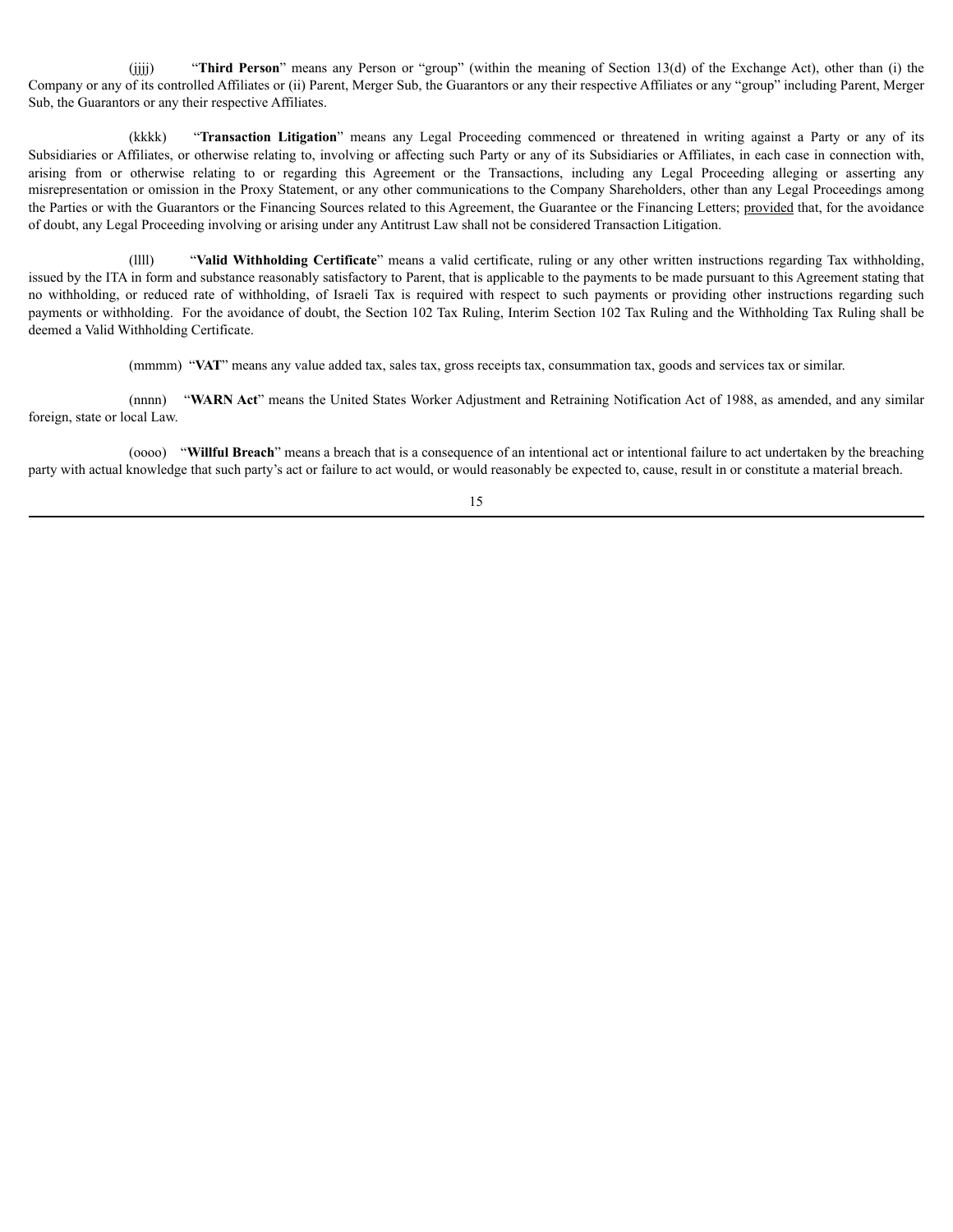1.2 *Additional Definitions*. The following capitalized terms have the respective meanings given to them in the respective Sections of this Agreement set forth opposite each of the capitalized terms below:

| <b>Term</b>                         | <b>Section Reference</b>      |  |
|-------------------------------------|-------------------------------|--|
| <b>Accelerated Vesting Date</b>     | 2.8(a)(ii)                    |  |
| Advisor                             | 3.2(b)                        |  |
| Agreement                           | Preamble                      |  |
| Agreement                           | Preamble                      |  |
| <b>Agreement Date</b>               | Preamble                      |  |
| Alternative Acquisition Agreement   | 5.3(b)                        |  |
| <b>Alternative Debt Financing</b>   | 6.4(d)                        |  |
| Applicable Termination              | 8.3(b)(i)                     |  |
| Articles                            | 3.3(a)                        |  |
| Capitalization Date                 | 3.5(a)                        |  |
| <b>CBA</b>                          | 3.14(a)(vii)                  |  |
| Certificate of Merger               | 2.2                           |  |
| Certificates                        | 2.9(c)                        |  |
| <b>Chosen Courts</b>                | 9.10(a)                       |  |
| Circular                            | 2.12(a)                       |  |
| Closing                             | 2.3                           |  |
| <b>Closing Date</b>                 | 2.3                           |  |
| Companies Registrar                 | 2.2                           |  |
| Company                             | Preamble                      |  |
| Company Board Recommendation        | 3.2(b)                        |  |
| Company Board Recommendation Change | 5.3(d)(i)                     |  |
| Company Breach Notice Period        | 8.1(e)                        |  |
| Company Disclosure Letter           | Article III                   |  |
| Company Environmental Permits       | 3.18(c)                       |  |
| Company In Licenses                 | 3.13(e)                       |  |
| Company IP Licenses                 | 3.13(f)                       |  |
| <b>Company Out Licenses</b>         | 3.13(f)                       |  |
| Company Real Property Leases        | 3.11                          |  |
| <b>Company Related Parties</b>      | 8.3(g)                        |  |
| Company SEC Reports                 | 3.7                           |  |
| Company Shareholders Meeting        | 6.3                           |  |
| Company Subsidiary Documents        | 3.4                           |  |
| Company Termination Fee             | $8.3(b)(i)$ and $8.3(b)(iii)$ |  |
| Contingent Cash Award               | 2.8(a)(ii)                    |  |
| <b>Covered Persons</b>              | 6.9(a)                        |  |
| <b>COVID-19 Measures</b>            | 1.1(r)(xi)                    |  |
| Cut-Off Time                        | 5.3(a)                        |  |
| Debt Commitment Letter              | 4.9(b)                        |  |
| Debt Financing                      | 4.9(b)                        |  |
| <b>Effective Time</b>               | 2.2                           |  |
| <b>Electronic Delivery</b>          | 9.13                          |  |
| <b>Equity Commitment Letter</b>     | 4.9(a)                        |  |
| <b>Equity Financing</b>             | 4.9(a)                        |  |
| <b>Event Notice Period</b>          | 5.3(e)(i)(1)                  |  |
| <b>Exchange Fund</b>                | 2.9(b)                        |  |
| Financing                           | 4.9(b)                        |  |
| <b>Financing Conditions</b>         | 4.9(c)                        |  |
|                                     |                               |  |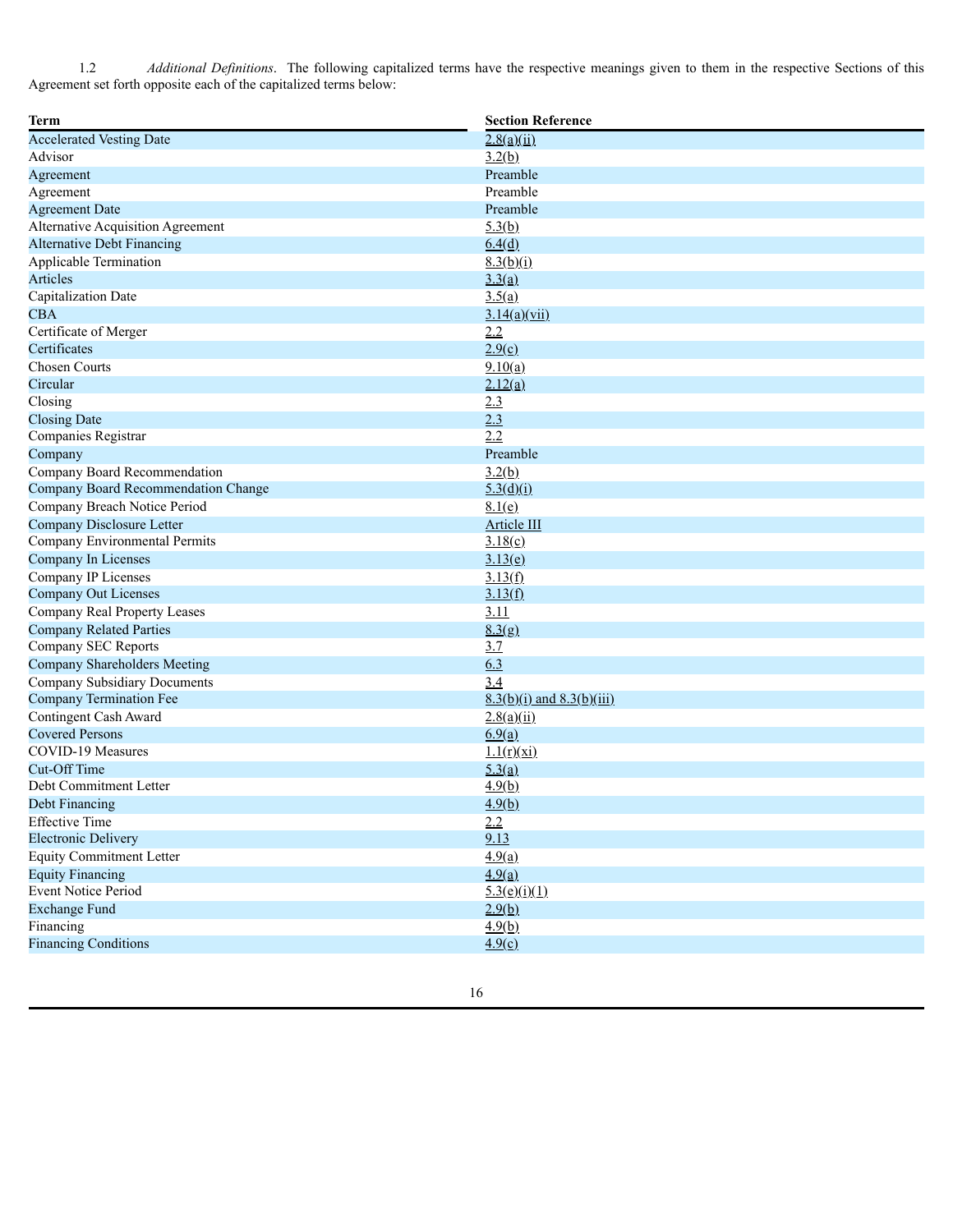| Term                               | <b>Section Reference</b>  |
|------------------------------------|---------------------------|
| <b>Financing Letters</b>           | 4.9(b)                    |
| Go-Shop Period                     | 5.3(a)                    |
| <b>Government Grants</b>           | 3.25                      |
| Guarantee                          | Recitals                  |
| Guarantors                         | Recitals                  |
| ICL                                | Recitals                  |
| <b>Import Restrictions</b>         | 3.19(c)(i)                |
| <b>Interim Period</b>              | 5.1                       |
| Interim Section 102 Tax Ruling     | 6.6(a)                    |
| Intervening Event                  | 5.3(e)(i)                 |
| Israeli Employees                  | 3.17(i)                   |
| Known Allegation                   | 3.17(g)                   |
| Malicious Code                     | 3.13(m)                   |
| Marks                              | 1.1(yy)                   |
| <b>Material Contract</b>           | 3.14(a)                   |
| Maximum Premium                    | 6.9(c)                    |
| Merger                             | Recitals                  |
| Merger Proposal                    | 6.19(a)                   |
| Merger Sub                         | Preamble                  |
| No-Shop Period Start Date          | 5.3(a)                    |
| Notice Date                        | 6.3                       |
| Option Consideration               | 2.8(a)(i)                 |
| <b>Owned Company Shares</b>        | 2.7(a)(iv)                |
| Parent                             | Preamble                  |
| Parent Breach Notice Period        | 8.1(g)                    |
| Parent Plan                        | 6.10(b)                   |
| <b>Parent Related Parties</b>      | 8.3(g)                    |
| <b>Parent Termination Fee</b>      | 8.3(c)                    |
| Party                              | Preamble                  |
| Patents                            | 1.1(yy)                   |
| Payment Agent                      | 2.9(a)                    |
| Payor                              | 2.12(a)                   |
| Per Share Price                    | 2.7(a)(iii)               |
| Permits                            | 3.20                      |
| Prohibited Financing Modifications | 6.4(b)                    |
| Proposal Notice Period             | $\frac{5.3(e)(ii)(3)}{2}$ |
| Proxy Statement                    | 6.3                       |
| Qualified Plan                     | 3.16(d)                   |
| <b>Reimbursement Obligations</b>   | 6.5(a)(x)(J)              |
| Representatives                    | 5.3(a)                    |
| <b>Required Amounts</b>            | 4.9(f)                    |
| Requisite Shareholder Approval     | 3.2(c)                    |
| <b>RSU</b> Consideration           | 2.8(b)(i)                 |
| <b>Sanctioned Countries</b>        | 3.19(c)(i)                |
| <b>Sanctioned Person</b>           | 3.19(c)(i)                |
|                                    |                           |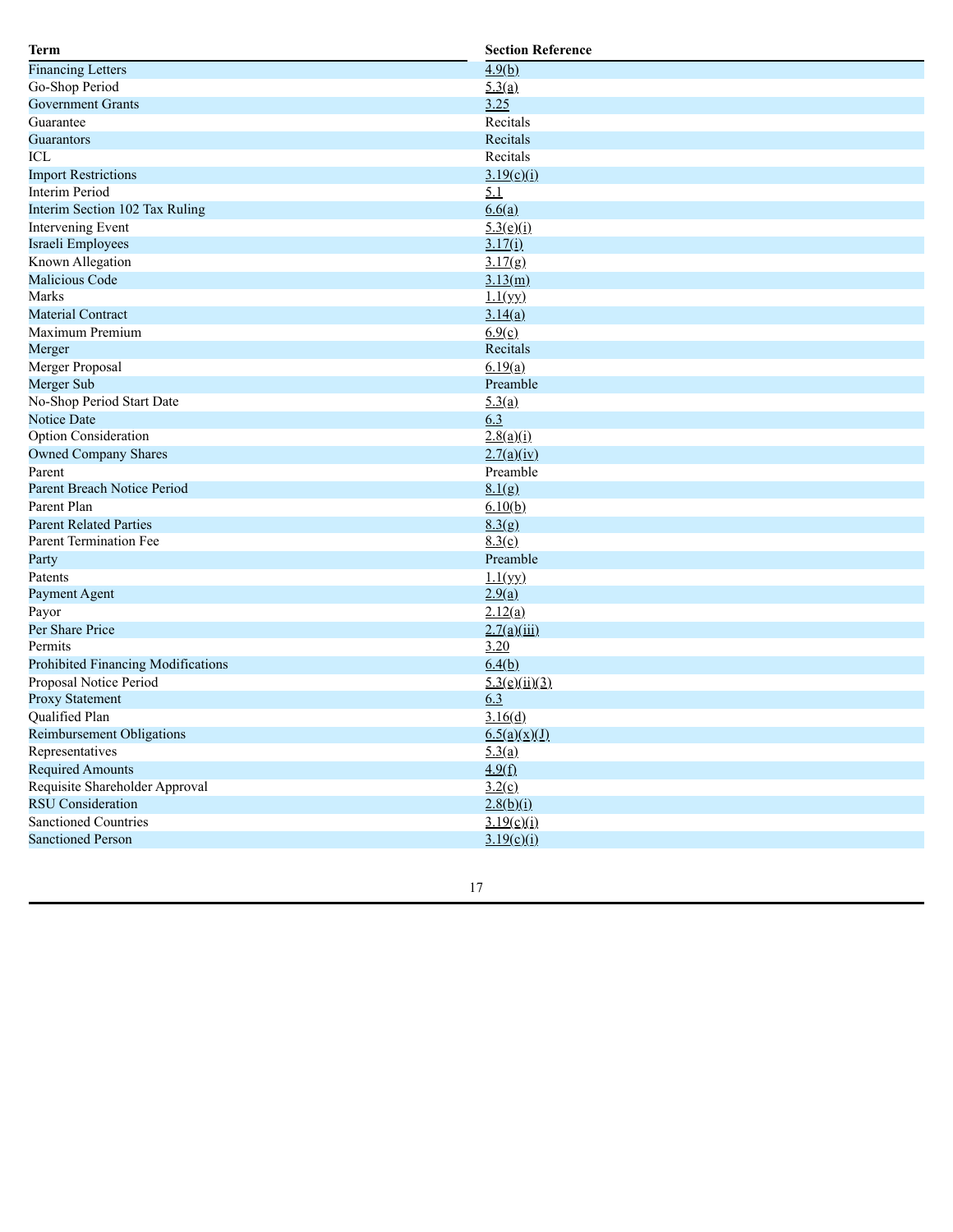| <b>Term</b>                   | <b>Section Reference</b> |  |  |
|-------------------------------|--------------------------|--|--|
| Section 102 Tax Ruling        | 6.6(a)                   |  |  |
| Section 14 Arrangement        | 3.17(i)                  |  |  |
| Severance Pay Law             | 3.17(i)                  |  |  |
| <b>Surviving Company</b>      | <u>2.1</u>               |  |  |
| <b>Takeover Statutes</b>      | 3.23                     |  |  |
| <b>Termination Date</b>       | 8.1(c)                   |  |  |
| <b>Trade Controls</b>         | 3.19(c)(i)               |  |  |
| Transactions                  | Recitals                 |  |  |
| <b>Uncertificated Shares</b>  | 2.9(c)                   |  |  |
| Voting and Support Agreements | Recitals                 |  |  |
| Withholding Agent             | 2.9(a)                   |  |  |
| Withholding Drop Date         | 2.12(a)                  |  |  |
| Withholding Tax Ruling        | 6.6(b)                   |  |  |

### 1.3 *Certain Interpretations*.

(a) When a reference is made in this Agreement to an Article or a Section, such reference is to an Article or a Section of this Agreement unless otherwise indicated. When a reference is made in this Agreement to a Schedule or Exhibit, such reference is to a Schedule or Exhibit to this Agreement, as applicable, unless otherwise indicated.

(b) When used herein, (i) the words "hereof," "herein" and "herewith" and words of similar import will, unless otherwise stated, be construed to refer to this Agreement as a whole and not to any particular provision of this Agreement and (ii) the words "include," "includes" and "including" will be deemed in each case to be followed by the words "without limitation."

(c) Unless the context otherwise requires, "neither," "nor," "any," "either" and "or" are not exclusive.

mean "if."

(d) The word "extent" in the phrase "to the extent" means the degree to which a subject or other thing extends, and does not simply

(e) When used in this Agreement, references to "\$" or "Dollars" are references to U.S. dollars, which is the currency used for all purposes in this Agreement, except as expressly provided otherwise herein.

(f) When used in this Agreement, the term "NIS" means Israeli New Shekels.

(g) The meaning assigned to each capitalized term defined and used in this Agreement is equally applicable to both the singular and the plural forms of such term, and words denoting any gender include all genders. Where a word or phrase is defined in this Agreement, each of its other grammatical forms has a corresponding meaning.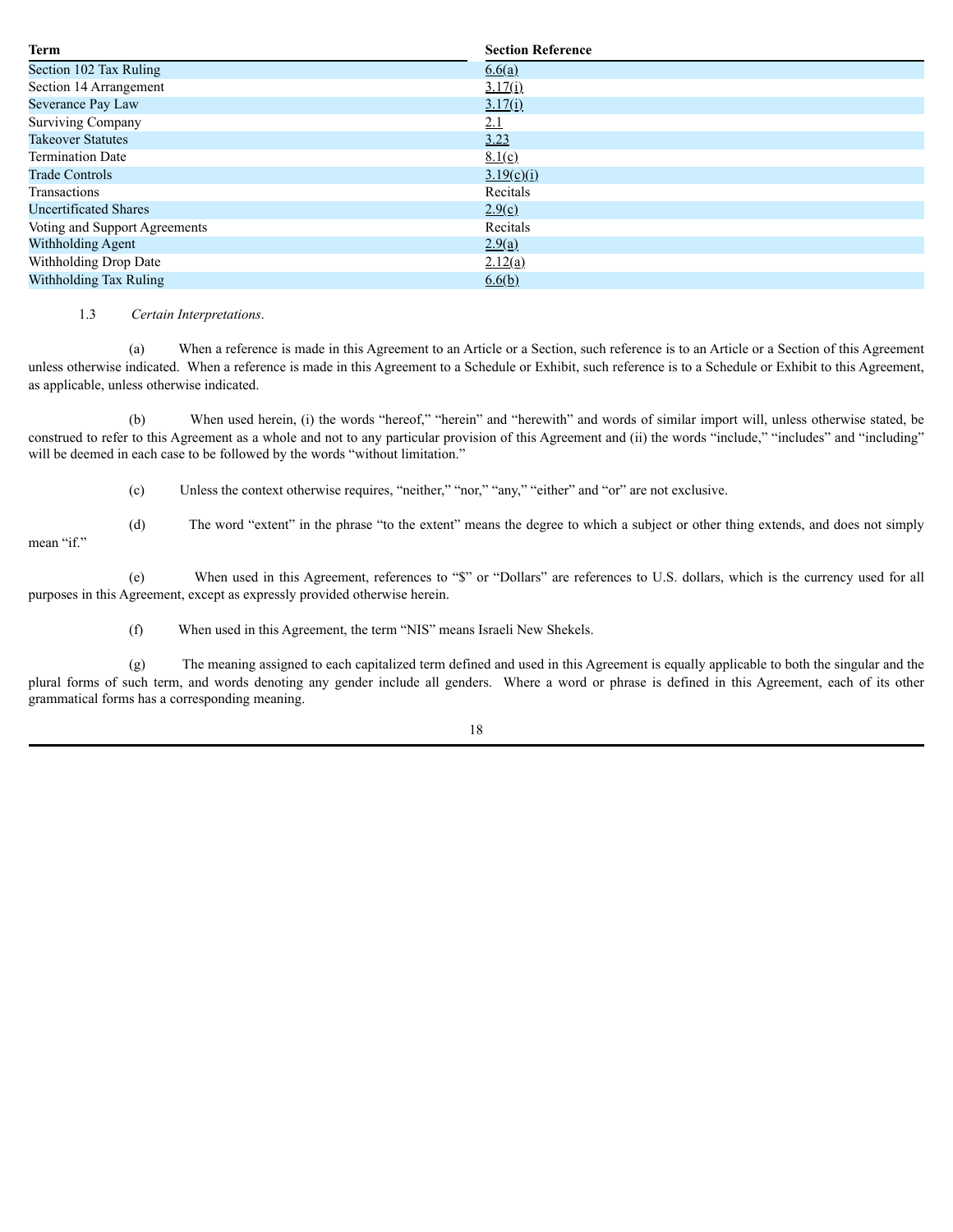(h) When reference is made to any party to this Agreement or any other agreement or document, such reference includes such party's successors and permitted assigns. References to any Person include the successors and permitted assigns of that Person.

(i) Unless the context otherwise requires, all references in this Agreement to the Subsidiaries of a Person will be deemed to include all direct and indirect Subsidiaries of such entity.

(j) A reference to any specific legislation or to any provision of any legislation includes any amendment to, and any modification, reenactment or successor thereof, any legislative provision substituted therefor and all rules, regulations and statutory instruments issued thereunder or pursuant thereto, except that, for purposes of any representations and warranties in this Agreement that are made as a specific date, references to any specific legislation will be deemed to refer to such legislation or provision (and all rules, regulations and statutory instruments issued thereunder or pursuant thereto) as of such date.

GAAP.

(k) All accounting terms used herein will be interpreted, and all accounting determinations hereunder will be made, in accordance with

(l) The table of contents and headings set forth in this Agreement are for convenience of reference purposes only and will not affect or be deemed to affect in any way the meaning or interpretation of this Agreement or any term or provision hereof.

(m) The measure of a period of one month or year for purposes of this Agreement will be the date of the following month or year corresponding to the starting date. If no corresponding date exists, then the end date of such period being measured will be the next actual date of the following month or year (for example, one month following May 18 is June 18 and one month following May 31 is July 1).

(n) The Parties agree that they have been represented by legal counsel during the negotiation and execution of this Agreement and therefore waive the application of any Law providing that ambiguities in an agreement or other document will be construed against the Party drafting such agreement or document.

(o) No summary of this Agreement or any Exhibit or Schedule delivered herewith prepared by or on behalf of any Party will affect the meaning or interpretation of this Agreement or such Exhibit or Schedule.

(p) The information contained in this Agreement and in the Company Disclosure Letter is disclosed solely for purposes of this Agreement, and no information contained herein or therein will be deemed to be an admission by any Party to any third Person of any matter whatsoever, including (i) any violation of Law or breach of contract or (ii) that such information is material or that such information is required to be referred to or disclosed under this Agreement.

(q) The representations and warranties in this Agreement are the product of negotiations among the Parties and are for the sole benefit of the Parties. Any inaccuracies in such representations and warranties are subject to waiver by the Parties in accordance with Section 8.5 without notice or liability to any other Person. In some instances, the representations and warranties in this Agreement may represent an allocation among the Parties of risks associated with particular matters regardless of the knowledge of any of the Parties. Consequently, Persons other than the Parties may not rely on the representations and warranties in this Agreement as characterizations of actual facts or circumstances as of the Agreement Date or as of any other date.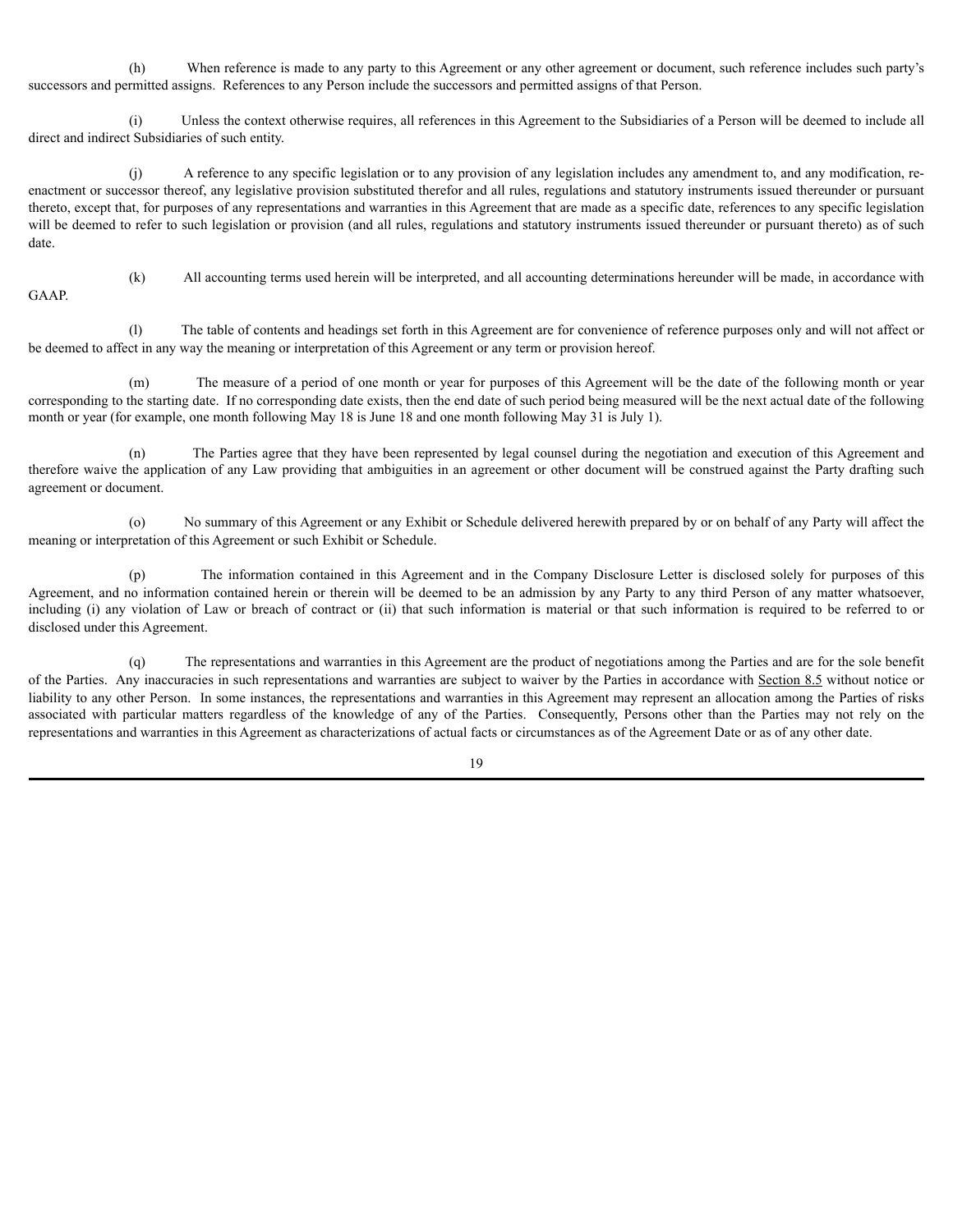(r) Documents or other information or materials will be deemed to have been "made available" by the Company if such documents, information or materials have been posted to a virtual data room managed by the Company at dfsvenue.com prior to 5:00 p.m. Eastern Time on the day prior to the Agreement Date.

(s) When used in reference to the Company and its Subsidiaries, the term "material" shall be measured against the Company Group, taken as a whole.

## <span id="page-31-0"></span>**ARTICLE II THE MERGER**

2.1 *The Merger*. Upon the terms and subject to the conditions set forth in this Agreement and in accordance with the ICL, at the Effective Time, Merger Sub (as the target company (*Chevrat Ha'Ya'ad*) in the Merger), shall be merged with and into the Company (as the absorbing company (*HaChevra Ha'Koletet*) in the Merger), whereupon the separate existence of Merger Sub shall cease, and the Company shall continue as the surviving company of the Merger (the "**Surviving Company**") and shall (a) become a wholly owned Subsidiary of Parent; (b) continue to be governed by the Laws of the State of Israel; (c) maintain a registered office in the State of Israel; and (d) succeed to and assume all of the rights, properties and obligations of Merger Sub and the Company in accordance with the ICL.

2.2 *The Effective Time*. As soon as practicable after the determination of the date on which the Closing is to take place, each of the Company and Merger Sub shall (and Parent shall cause Merger Sub to), in coordination with each other, deliver to the Registrar of Companies of the State of Israel (the "**Companies Registrar**") a notice of the contemplated Merger which shall inform the Companies Registrar that all conditions to the Merger under the ICL and this Agreement have been met and set forth the proposed date of the Closing on which the Companies Registrar is requested to issue a certificate evidencing the Merger in accordance with Section 323(5) of the ICL (the "**Certificate of Merger**") after notice that the Closing has occurred is served to the Companies Registrar, which the parties shall deliver on the Closing Date. The Merger shall become effective upon the issuance by the Companies Registrar of the Certificate of Merger in accordance with Section 323(5) of the ICL (such date and time being hereinafter referred to as the "**Effective Time**").

2.3 *The Closing*. The consummation of the Merger will take place at a closing (the "**Closing**") to occur (a) remotely via the electronic exchange of documents and signatures at 9:00 a.m., Eastern Time, on the date that is five (5) Business Days after the satisfaction or waiver (to the extent permitted hereunder) of the last to be satisfied or waived of the conditions set forth in Article VII (other than those conditions that by their terms are to be satisfied at the Closing, but subject to the satisfaction or waiver (to the extent permitted hereunder) of such conditions); or (b) such other time, location and date as Parent, Merger Sub and the Company mutually agree in writing. The date on which the Closing actually occurs is referred to as the "**Closing Date.**"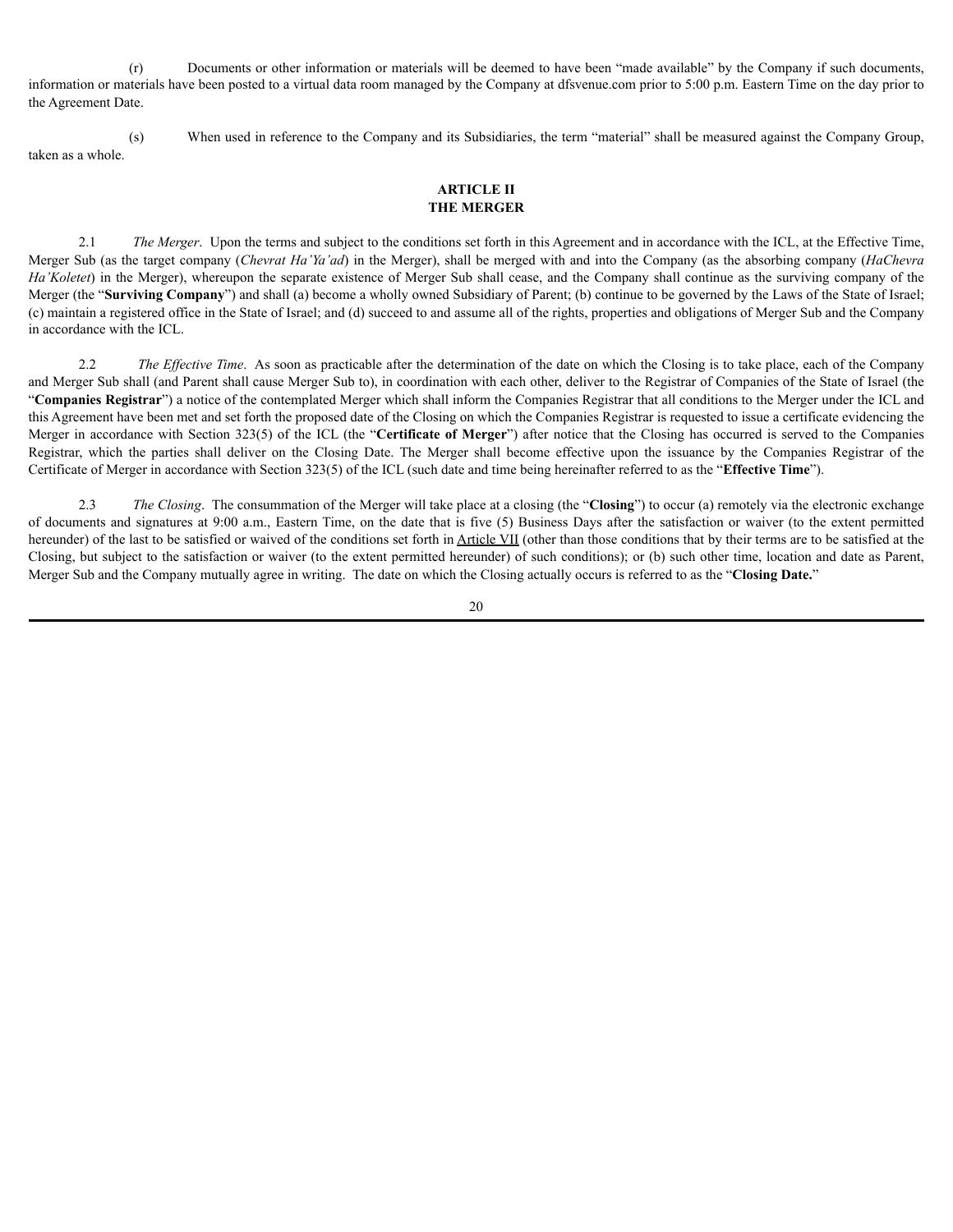2.4 *Ef ect of the Merger*. The Merger shall have the effects set forth in this Agreement and the applicable provisions of the ICL. Without limiting the generality of the foregoing, and subject thereto, at the Effective Time, by virtue of, and simultaneously with, the Merger and without any further action on the part of Parent, Merger Sub, the Company or any Company Shareholder, (a) Merger Sub shall be merged with and into the Company, the separate corporate existence of Merger Sub shall cease and the Company shall continue as the Surviving Company; (b) all the properties, rights, privileges, powers and franchises of the Company and Merger Sub shall vest in the Surviving Company; (c) all debts, liabilities and duties of the Company and Merger Sub shall become the debts, liabilities and duties of the Surviving Company; (d) all the rights, privileges, immunities, powers and franchises of the Company (as the Surviving Company) shall continue unaffected by the Merger in accordance with the ICL; and (e) the share capital of the Surviving Company shall replicate the share capital of Merger Sub as of immediately prior to the Effective Time.

### 2.5 *Name and Articles of Association*.

(a) *Name*. At the Effective Time, the Surviving Company will be named "Tufin Software Technologies Ltd."

(b) *Articles of Association*. At the Effective Time, the articles of association of the Company shall be amended and restated so that they read in their entirety as set forth in Exhibit A hereto, and, as so amended, shall be the articles of association of the Surviving Company until thereafter amended in accordance with their terms, and as provided by applicable Law.

2.6 *Directors and Officers*. The members of the board of directors of Merger Sub immediately prior to the Effective Time shall, from and after the Effective Time, be the members of the board of directors of the Surviving Company, and the officers of Merger Sub immediately prior to the Effective Time shall, from and after the Effective Time, be the officers of the Surviving Company, in each case to hold office in accordance with the articles of association of the Surviving Company until the earlier of their respective death, resignation or removal or until their respective successors are duly elected, designated and qualified.

### 2.7 *Ef ect on Share Capital*.

(a) *Share Capital*. Unless otherwise mutually agreed by the Parties or by Parent and the applicable holder, upon the terms and subject to the conditions set forth in this Agreement, at the Effective Time, by virtue of the Merger and without any action on the part of Parent, Merger Sub, the Company or the holders of any of the following securities, the following will occur:

(i) each ordinary share, par value NIS 0.015 per share, of Merger Sub that is outstanding as of immediately prior to the Effective Time will be converted into one validly issued, fully paid and nonassessable ordinary share, par value NIS 0.015 per share of the Surviving Company, and thereupon each certificate, if any, representing ownership of such ordinary shares of Merger Sub will thereafter represent ownership of such shares of the Surviving Company and the premium paid for each ordinary share of Merger Sub shall be deemed paid on the ordinary share into which it was converted;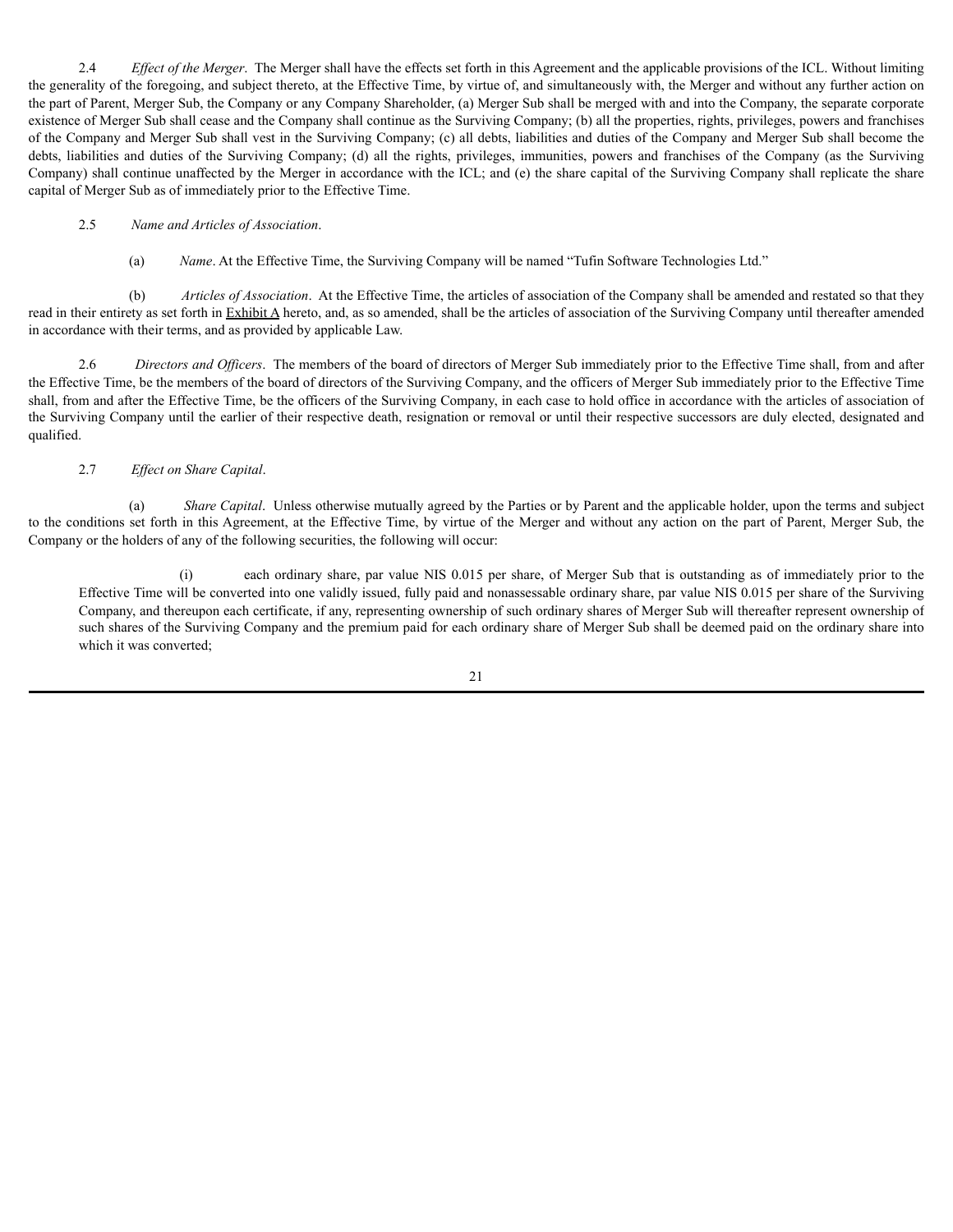(ii) each redeemable share, par value NIS 0.015 per share, of Merger Sub that is outstanding as of immediately prior to the Effective Time will be converted into one validly issued, fully paid and nonassessable redeemable share, par value NIS 0.015 per share of the Surviving Company, and thereupon each certificate, if any, representing ownership of such redeemable shares of Merger Sub will thereafter represent ownership of such shares of the Surviving Company. The premium paid for each redeemable share of Merger Sub shall be deemed paid on the redeemable share into which it was converted;

(iii) each Company Ordinary Share that is outstanding as of immediately prior to the Effective Time (other than with respect to Owned Company Shares) will be canceled and extinguished and automatically converted into the right to receive cash in an amount equal to \$13.00, without interest thereon, subject to any required withholding of Taxes pursuant to Section 2.12 (the "**Per Share Price**"), in accordance with the provisions of Section 2.9 (or in the case of a lost, stolen or destroyed certificate, upon delivery of an affidavit (and bond, if required) in accordance with the provisions of Section 2.11); and

(iv) each Company Ordinary Share that is (A) held by the Company as treasury stock; (B) owned by Parent or Merger Sub; or (C) owned by any direct or indirect wholly owned Subsidiary of Parent or Merger Sub as of immediately prior to the Effective Time (collectively, the "**Owned Company Shares**") will be canceled and extinguished without any conversion thereof or consideration paid therefor.

(b) *Adjustment to the Per Share Price*. The Per Share Price will be adjusted appropriately to reflect the effect of any stock split, reverse stock split, stock dividend (including any dividend or other distribution of securities convertible into Company Ordinary Shares), reorganization, recapitalization, reclassification, combination, exchange of shares or other similar change with respect to the Company Ordinary Shares or the Company Equity Awards occurring on or after the Agreement Date and prior to the Effective Time.

- 2.8 *Equity Awards*.
	- (a) *Company Options*.

(i) At the Effective Time, each Company Option that is vested, outstanding, and unexercised immediately prior to the Effective Time shall, in each case, without any action on the part of Parent, Merger Sub, the Company or the holder thereof, automatically be canceled, with the holder of such Company Option becoming entitled to receive in full satisfaction of the rights of such holder with respect thereto, an amount in cash equal to the product obtained by multiplying (A) the excess of the Per Share Price over the per share exercise price of such Company Option, by (B) the number of Company Ordinary Shares covered by such Company Option immediately prior to the Effective Time, less any applicable Tax withholdings pursuant to Section 2.12 (the "**Option Consideration**"). The Surviving Company shall pay the Option Consideration as promptly as practicable following the Closing Date, but no later than the second regularly scheduled payroll date following the Closing Date, pursuant to the Company Group's ordinary payroll processes (or, in the case of holders of Company Options who are not current or former employees, pursuant to the Company Group's ordinary payment practices with respect to such individuals), and, if applicable, subject to Section 2.8(d) of this Agreement.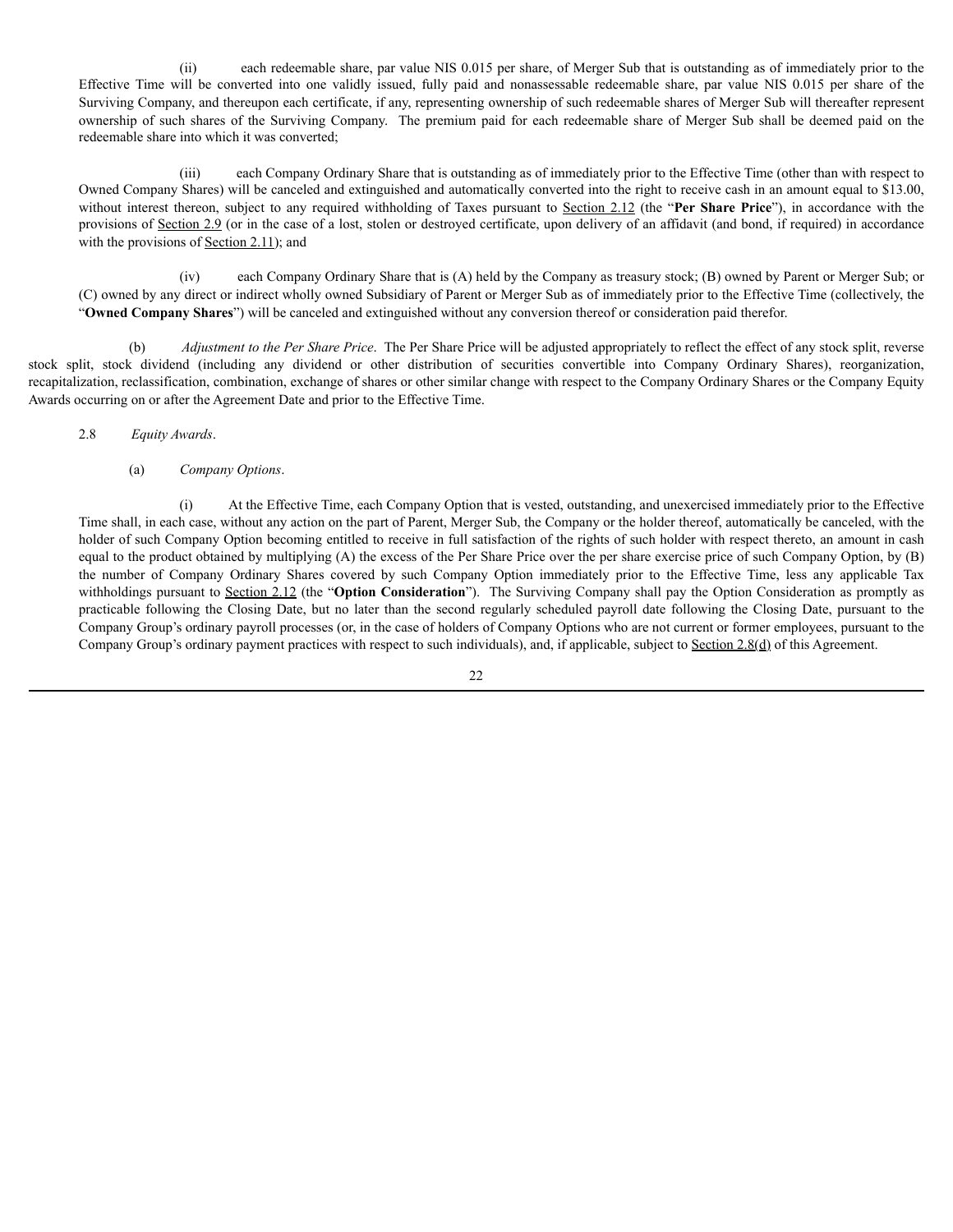(ii) At the Effective Time, each Company Option (other than a Company Option held by a non-employee director of the Company) that is outstanding immediately prior to the Effective Time and that is scheduled to vest after the Closing Date (as of immediately prior to the Effective Time) shall, in each case, without any action on the part of Parent, Merger Sub, the Company or the holder thereof, automatically be canceled and converted into a contingent right to receive an amount in cash, without interest (a "**Contingent Cash Award**"), equal to the Option Consideration with respect to such Company Option. Such Contingent Cash Award shall (A) in the case of any portion of such Contingent Cash Award relating to a Company Option that would have otherwise vested on or prior to December 31, 2022, vest and become payable pursuant to the same vesting schedule applicable to the Company Option from which it was converted, subject to the holder's continued employment with or service to Parent and its Affiliates (including the Surviving Company and its Subsidiaries) through the applicable vesting dates, and (B) in the case of any portion of such Contingent Cash Award relating to a Company Option that would have otherwise vested following December 31, 2022, vest and become payable as of the June 30th or December 31st (each, an "**Accelerated Vesting Date**") immediately preceding the original vesting date applicable to such Company Option, subject to the holder's continued employment with or service to Parent and its Affiliates (including the Surviving Company and its Subsidiaries) through the applicable Accelerated Vesting Date. For example, (x) any portion of a Contingent Cash Award that relates to a Company Option that would have otherwise vested between January 1, 2023 and June 30, 2023 shall vest on December 31, 2022, subject to the holder's continued employment with or service to Parent and its Affiliates (including the Surviving Company and its Subsidiaries) through December 31, 2022, and (y) any portion of a Contingent Cash Award that relates to a Company Option that would have otherwise vested between July 1, 2023 and December 31, 2023 shall vest on June 30, 2023, subject to the holder's continued employment with or service to Parent and its Affiliates (including the Surviving Company and its Subsidiaries) through June 30, 2023. Except as otherwise set forth in this Section  $2.8(a)(ii)$ , each such Contingent Cash Award shall remain subject to the same terms and conditions as were applicable to the Company Option from which it was converted immediately prior to the Effective Time (except for any terms rendered inoperative by reason of the transactions contemplated by this Agreement or such other administrative or ministerial changes as in the reasonable and good faith determination of Parent are appropriate to conform the administration of the Contingent Cash Awards). The Surviving Company shall pay the amounts due under this Section  $2.8(a)(ii)$  pursuant to the Company Group's ordinary payroll practices (or, in the case of holders of Company Options who are not current or former employees, pursuant to the Company Group's ordinary payment practices with respect to such individuals), and, if applicable, subject to Section 2.8(d) of this Agreement.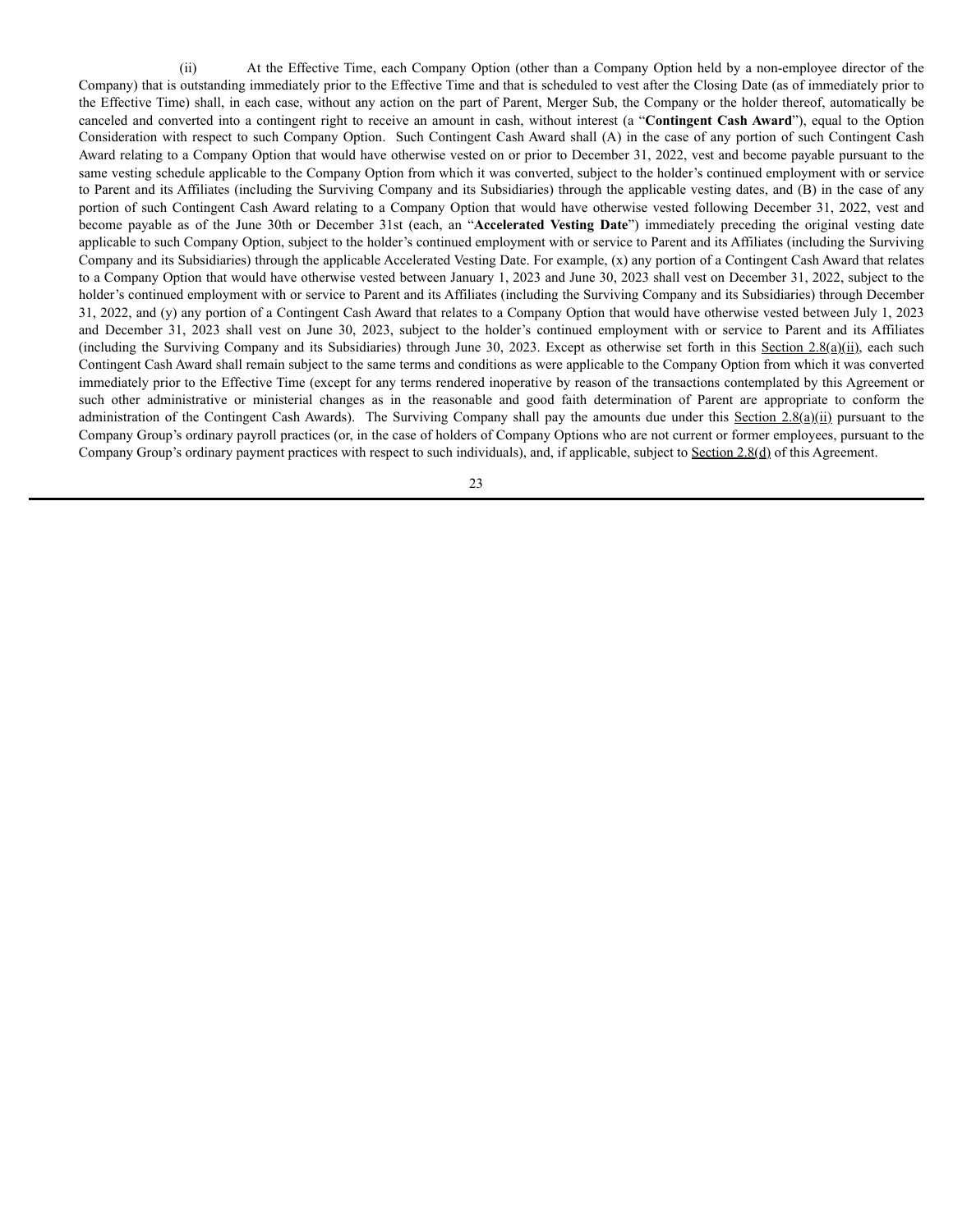(iii) At the Effective Time, each Company Option held by a non-employee director of the Company that is unvested and outstanding immediately prior to the Effective Time shall, in each case, without any action on part of Parent, Merger Sub, the Company or the holder thereof, automatically be canceled and converted into the right to receive an amount in cash, without interest, equal to the Option Consideration with respect to such Company Option. The Surviving Company shall pay the amounts due pursuant to this Section  $2.8(a)(iii)$  as soon as practicable following the Closing Date, pursuant to the Company Group's ordinary payment practices with respect to such non-employee directors and, if applicable, subject to Section 2.8(d) of this Agreement.

(iv) Notwithstanding the foregoing, any Company Option (whether vested or unvested) that has a per share exercise price that is equal to or greater than the Per Share Price shall be automatically canceled for no consideration as of the Effective Time, without any action on the part of Parent, the Company, or the holder thereof.

### (b) *Company Restricted Stock Unit Awards*.

(i) At the Effective Time, each Company Restricted Stock Unit Award that is vested and outstanding immediately prior to the Effective Time shall, in each case, without any action on the part of Parent, Merger Sub, the Company or the holder thereof, automatically be canceled, with the holder of such Company Restricted Stock Unit Award becoming entitled to receive in full satisfaction of the rights of such holder with respect thereto, an amount in cash equal to the product obtained by multiplying (A) the Per Share Price, by (B) the number of Company Ordinary Shares covered by such Company Restricted Stock Unit Award immediately prior to the Effective Time, less any applicable Tax withholdings pursuant to Section 2.12 (the "**RSU Consideration**"). The Surviving Company shall pay the RSU Consideration as promptly as practicable following the Closing Date, but no later than the second regularly scheduled payroll date following the Closing Date, pursuant to the Company Group's ordinary payroll processes (or, in the case of holders of Company Restricted Stock Unit Awards who are not current or former employees, pursuant to the Company Group's ordinary payment practices with respect to such individuals), and, if applicable, subject to Section 2.8(d) of this Agreement.

(ii) At the Effective Time, each Company Restricted Stock Unit Award or Deemed RSU Award (other than a Company Restricted Stock Unit Award held by a non-employee director of the Company) that is outstanding immediately prior to the Effective Time and that is scheduled to vest after the Closing Date (as of immediately prior to the Effective Time) shall, in each case, without any action on the part of Parent, Merger Sub, the Company or the holder thereof, automatically be canceled and converted into a contingent right to receive a Contingent Cash Award equal to the RSU Consideration with respect to such Company Restricted Stock Unit Award or Deemed RSU Award. Such Contingent Cash Award shall (A) in the case of any portion of such Contingent Cash Award relating to a Company Restricted Stock Unit Award or Deemed RSU Award that would have otherwise vested on or prior to December 31, 2022, vest and become payable pursuant to the same vesting schedule applicable to the Company Restricted Stock Unit Award or Deemed RSU Award from which it was converted, subject to the holder's continued employment with or service to Parent and its Affiliates (including the Surviving Company and its Subsidiaries) through the applicable vesting dates, and (B) in the case of any portion of such Contingent Cash Award relating to a Company Restricted Stock Unit Award or Deemed RSU Award that would have otherwise vested following December 31, 2022, vest and become payable as of the applicable Accelerated Vesting Date immediately preceding the original vesting date applicable to such Company Restricted Stock Unit Award or Deemed RSU Award, subject to the holder's continued employment with or service to Parent and its Affiliates (including the Surviving Company and its Subsidiaries) through the applicable Accelerated Vesting Date. Except as otherwise set forth in this Section 2.8(b)(ii), each such Contingent Cash Award shall remain subject to the same terms and conditions as were applicable to the Company Restricted Stock Unit Award or Deemed RSU Award from which it was converted immediately prior to the Effective Time (except for any terms rendered inoperative by reason of the transactions contemplated by this Agreement or such other administrative or ministerial changes as in the reasonable good faith determination of Parent are appropriate to conform the administration of the Contingent Cash Awards). The Surviving Company shall pay the amounts due under this Section  $2.8(b)(ii)$  pursuant to the Company Group's ordinary payroll practices (or, in the case of holders of Company Restricted Stock Unit Awards who are not current or former employees, pursuant to the Company Group's ordinary payment practices with respect to such individuals), and, if applicable, subject to Section  $2.8(d)$  of this Agreement.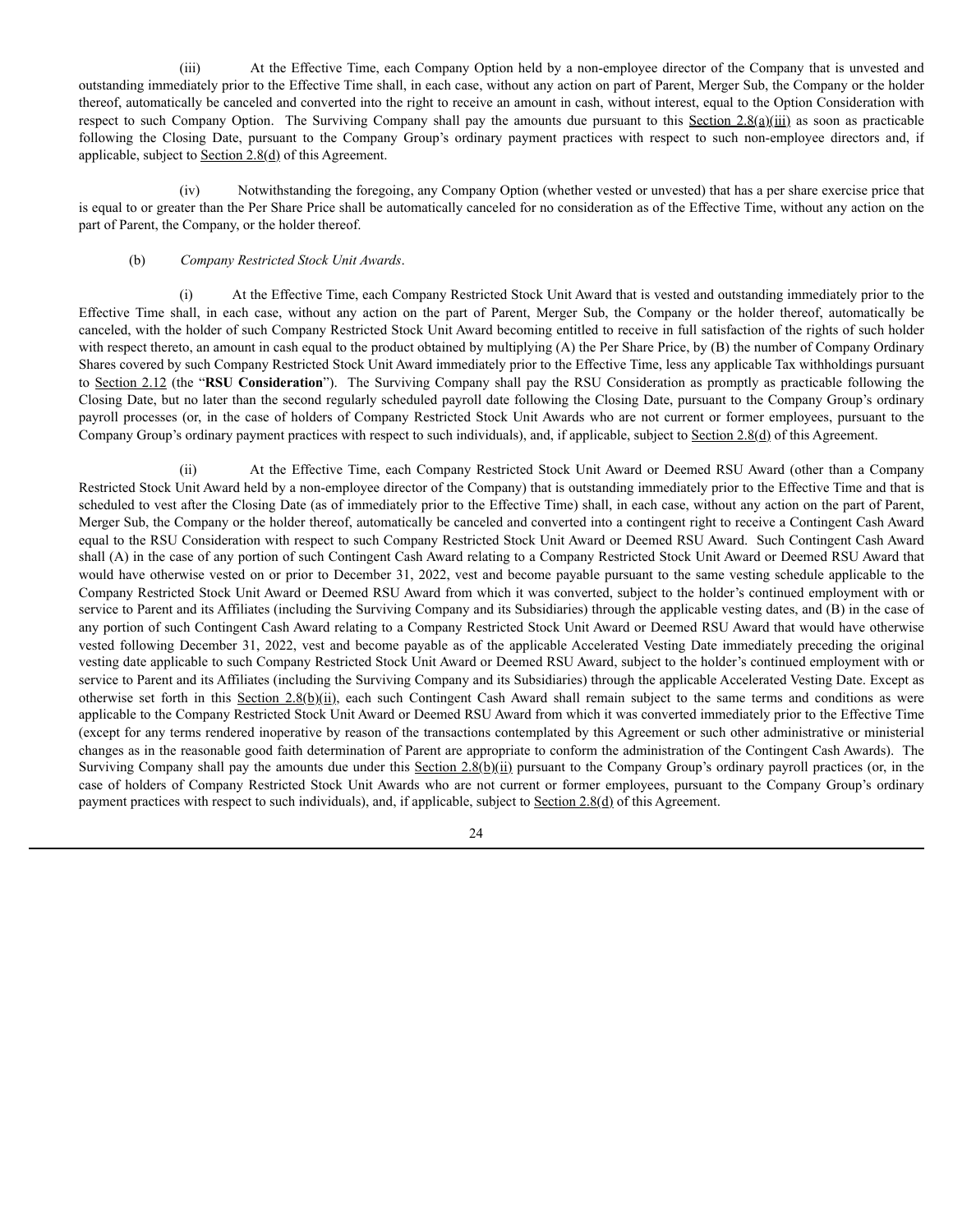(iii) At the Effective Time, each Company Restricted Stock Unit Award held by a non-employee director of the Company that is unvested and outstanding immediately prior to the Effective Time shall, in each case, without any action on part of Parent, Merger Sub, the Company or the holder thereof, automatically be canceled and converted into the right to receive an amount in cash, without interest, equal to RSU Consideration with respect to such Company Restricted Stock Unit Award. The Surviving Company shall pay the amounts due pursuant to this Section 2.8(b)(iii) as soon as practicable following the Closing Date, pursuant to the Company Group's ordinary payment practices with respect to such non-employee directors and, if applicable, subject to Section 2.8(d) of this Agreement.

(c) *Further Actions*. The Company (including the Company Board or any applicable committee thereof) shall, prior to the Effective Time, take or cause to be taken all actions to effectuate the provisions of this Section 2.8 and to terminate the Company Equity Plans, effective as of the Effective Time, such that, following the Effective Time, there shall be no outstanding Company Equity Awards (whether vested or unvested).

(d) *Sections 102 and 3(i) Considerations*. Following the Closing, Parent shall use commercially reasonable efforts to obtain valuations of the common equity interests of the Surviving Company if such valuations are required by the ITA for the Contingent Cash Award amounts payable under this Agreement in respect of Section 102 Options or Section 102 RSUs to qualify for capital gains tax under Section 102 of the ITO. Notwithstanding anything to the contrary set forth in this Section 2.8, any Option Consideration, any RSU Consideration and any amounts payable in respect of Contingent Cash Awards, in each case, relates to any Section 102 Options, Section 102 RSUs or Section 3(i) Options shall be paid to the Section 102 Trustee for the benefit of the beneficial owners thereof and will be held and released by the Section 102 Trustee to the beneficial holders of such Section 102 Options, Section 102 RSUs or Section 3(i) Options in accordance with the ITO and the Section 102 Tax Ruling or the Interim Section 102 Tax Ruling, as applicable, if obtained. For the avoidance of doubt, neither Parent nor the Surviving Company will have any obligation to pay any cash amounts with respect to any Contingent Cash Awards to the 102 Trustee unless and until such cash becomes due and payable to the holder of such Contingent Cash Award under the terms thereof.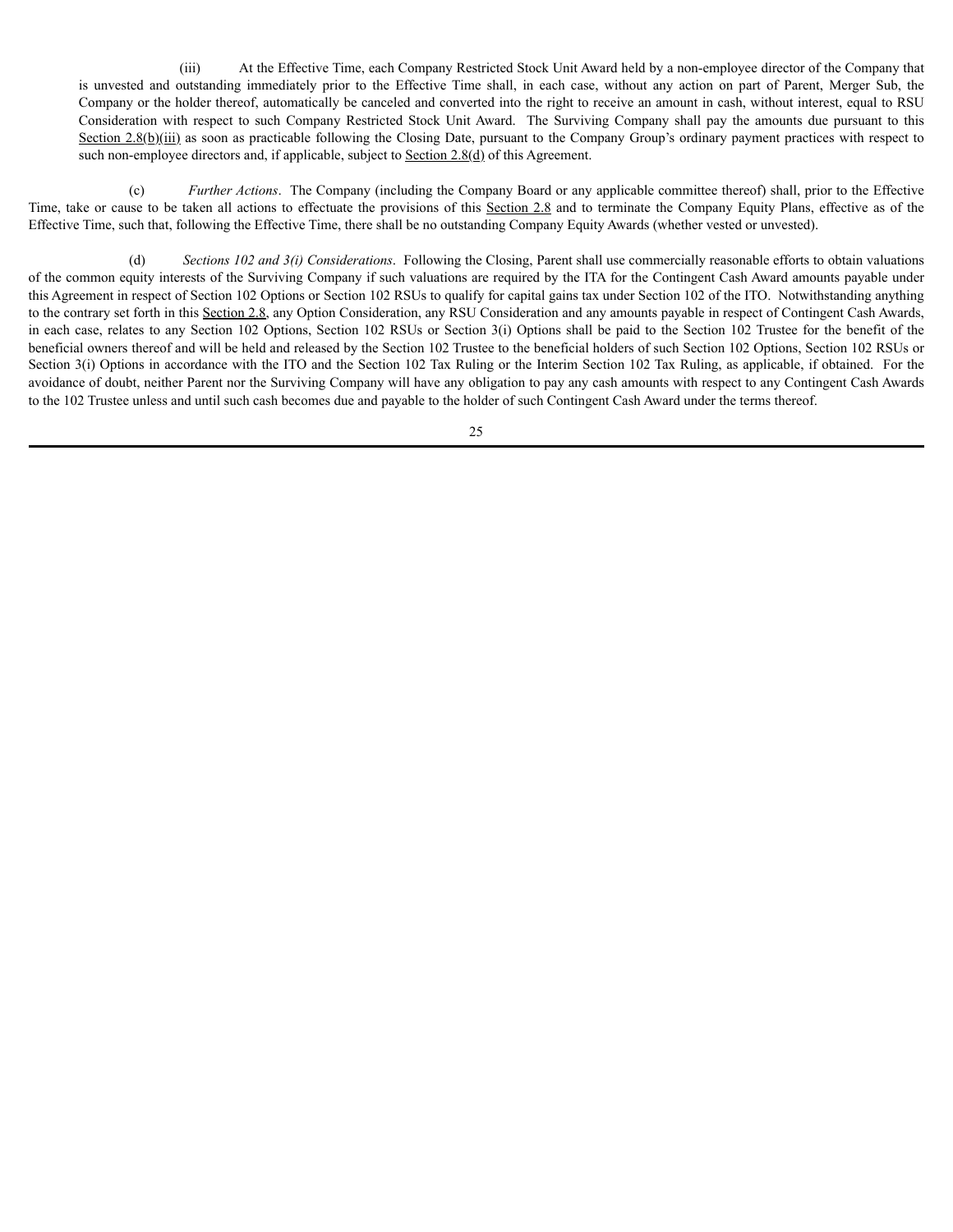### 2.9 *Exchange of Certificates*.

(a) *Payment Agent*. Prior to the Closing, Parent (i) will select a transfer agent or such other bank or trust company, reasonably acceptable to the Company, to act as the payment agent for the Merger (the "**Payment Agent**") and enter into a payment agent agreement, in form and substance reasonably acceptable to the Company, with such Payment Agent and (ii) to the extent required pursuant to the terms of the Withholding Tax Ruling, will select a withholding agent, reasonably acceptable to the Company (the "**Withholding Agent**"), to act as the withholding agent for Israeli Tax withholding purposes and to assist in obtaining any requisite residency certificate and/or other declaration for Israeli Tax withholding purposes and/or a Valid Withholding Certificate, as applicable, and, in connection therewith, Parent and the Company will enter into an agreement with the Withholding Agent, in a form reasonably satisfactory to the Company. The Surviving Company (or, in the event of termination of this Agreement pursuant to Section 8.1, Parent) shall be responsible for all fees and expenses of the Payment Agent and the Withholding Agent (such fees the "**Paying Agent Fees**").

(b) *Exchange Fund*. At or prior to the Closing, Parent will deposit (or cause to be deposited) with the Payment Agent (or the Section 102 Trustee, with respect to the Section 102 Securities and Section 3(i) Options), by wire transfer of immediately available funds, for payment to the holders of Shares pursuant to Section 2.7, an amount of cash equal to the aggregate consideration to which such holders of Company Ordinary Shares become entitled pursuant to Section 2.7 (the "**Exchange Fund**"). The Exchange Fund shall be invested by the Payment Agent, as directed by Parent or the Surviving Company, in (i) obligations of or guaranteed by the United States of America or obligations of an agency of the United States of America which are backed by the full faith and credit of the United States of America, (ii) commercial paper obligations rated A-1 or P-1 or better by Moody's Investors Service Inc. or Standard & Poor's Corporation, respectively, or (iii) certificates of deposit, bank repurchase agreements or banker's acceptances of commercial banks. Any interest and income from such investments shall be paid to Parent. To the extent that the Exchange Fund diminishes for any reason below the level required for the Payment Agent to promptly pay the cash amounts contemplated by Section 2.7, Parent will, or will cause the Surviving Company to, promptly replace or restore the amount of cash in the Exchange Fund so as to ensure that the Exchange Fund is at all times fully available for distribution and maintained at a level sufficient for the Payment Agent to make the payments contemplated by Section 2.7. Any income from investment of the Exchange Fund will be payable to Parent or the Surviving Company, as Parent directs.

*Payment Procedures*. Promptly following the Effective Time (and in any event within three (3) Business Days following the Effective Time), Parent and the Surviving Company will cause the Payment Agent to mail to each holder of record (as of immediately prior to the Effective Time) of (i) a certificate or certificates that immediately prior to the Effective Time represented outstanding Shares (other than Section 102 Shares and Owned Company Shares) (the "**Certificates**"); and (ii) subject to the last sentence of this Section 2.9(c), uncertificated Shares that represented outstanding Shares (other than Section 102 Shares and Owned Company Shares) (the "Uncertificated Shares") (A) a letter of transmittal in customary form (which will specify that delivery will be effected, and risk of loss and title to the Certificates will pass, only upon delivery of the Certificates to the Payment Agent or transfer of the Uncertificated Shares, as the case may be); (B) a declaration and/or a Valid Withholding Certificate (or such other forms as are required under any applicable Tax Law) in which the beneficial owner of Company Ordinary Shares provides certain information reasonably necessary for Parent or the Withholding Agent to determine whether any amounts need to be withheld from the Exchange Fund payable to such beneficial owner pursuant to the terms of the ITO (in each case, subject to the terms of the Withholding Tax Ruling, if obtained), the Code, or any provision of state, local, Israeli or non-Israeli Law; and (C) instructions for use in effecting the surrender of the Certificates and Uncertificated Shares (including customary provisions with respect to delivery of an "agent's message" (or such other evidence, if any, of transfer as the Payment Agent may reasonably request) with respect to Uncertificated Shares) in exchange for the Per Share Price payable in respect thereof pursuant to Section 2.7. Upon surrender of Certificates for cancellation to the Payment Agent, together with such letter of transmittal, duly completed and validly executed in accordance with the instructions thereto, the holders of such Certificates will be entitled to receive, and the Parent and the Surviving Company shall instruct the Payment Agent to pay such holders, in exchange therefor an amount in cash equal to the product obtained by multiplying (x) the aggregate number of Shares represented by such Certificate by (y) the Per Share Price (less any applicable withholding Taxes payable in respect thereof), and the Certificates so surrendered will forthwith be canceled. Upon receipt of an "agent's message" by the Payment Agent (or such other evidence, if any, of transfer as the Parent or Payment Agent may reasonably request) in the case of a book-entry transfer of Uncertificated Shares, the holders of such Uncertificated Shares will be entitled to receive, and the Parent and the Surviving Company shall instruct the Payment Agent to pay such holders, in exchange therefor an amount in cash equal to the product obtained by multiplying (1) the aggregate number of Shares represented by such holder's transferred Uncertificated Shares by (2) the Per Share Price (less any applicable withholding Taxes payable in respect thereof), and the transferred Uncertificated Shares so surrendered will be canceled. The Payment Agent will accept such Certificates and transferred Uncertificated Shares upon compliance with such reasonable terms and conditions as the Payment Agent may impose to cause an orderly exchange thereof in accordance with normal exchange practices. No interest will be paid or accrued for the benefit of holders of the Certificates and Uncertificated Shares on the Per Share Price payable upon the surrender of such Certificates and Uncertificated Shares pursuant to this Section 2.9(c). Until so surrendered, outstanding Certificates and Uncertificated Shares will be deemed from and after the Effective Time to evidence only the right to receive the Per Share Price, without interest thereon, payable in respect thereof pursuant to Section 2.7. Notwithstanding anything to the contrary in this Agreement, no holder of Uncertificated Shares will be required to provide a Certificate or an executed letter of transmittal to the Payment Agent in order to receive the payment that such holder is entitled to receive pursuant to Section 2.7.

(d) Notwithstanding anything to the contrary in this Section 2.9, the portion of the Exchange Fund payable in respect of Section 102 Shares shall be paid to the Section 102 Trustee, for the benefit of the beneficial owners thereof, and be held and released by the Section 102 Trustee to the beneficial holders of such Section 102 Shares, in accordance with Section 102 of the ITO, and the Section 102 Tax Ruling or the Interim Section 102 Tax Ruling, if obtained.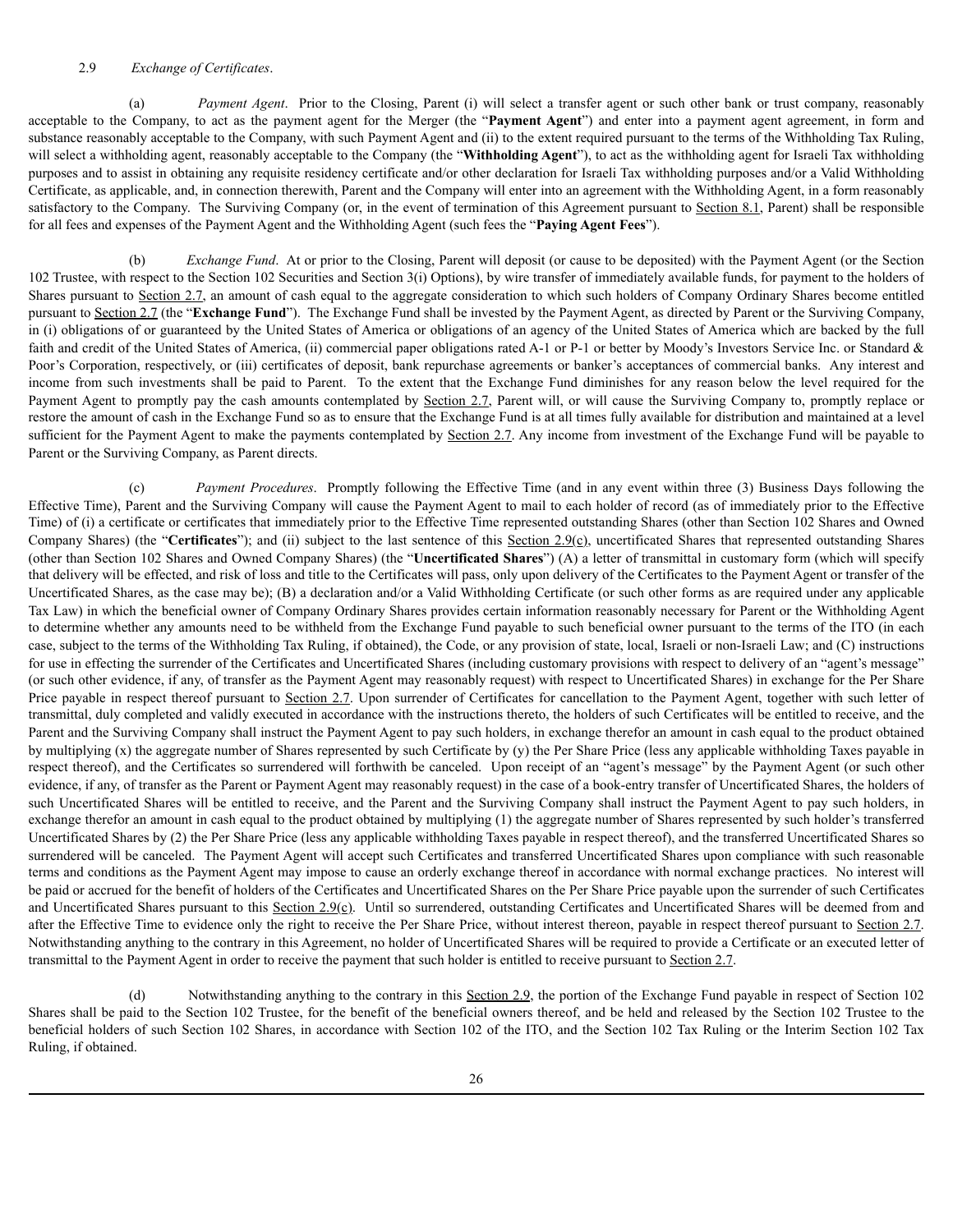(e) *Transfers of Ownership*. If a transfer of ownership of Shares is not registered in the stock transfer books or ledger of the Company, or if the Per Share Price is to be paid in a name other than that in which the Certificates surrendered or transferred in exchange therefor are registered in the stock transfer books or ledger of the Company, the Per Share Price may be paid to a Person other than the Person in whose name the Certificate so surrendered or transferred is registered in the stock transfer books or ledger of the Company only if such Certificate is properly endorsed and otherwise in proper form for surrender and transfer and, subject to Section 8.3(a), the Person requesting such payment has paid to Parent (or any agent designated by Parent) any transfer Taxes required by reason of the payment of the Per Share Price to a Person other than the registered holder of such Certificate, or established to the satisfaction of Parent (or any agent designated by Parent) that such transfer Taxes have been paid or are otherwise not payable. The declaration and/or a Valid Withholding Certificate required to be provided under item (B) of Section 2.9(c) shall be made by and bear the name of that other person to whom the payment is so required to be made. Payment of the applicable Per Share Price with respect to Uncertificated Shares will only be made to the Person in whose name such Uncertificated Shares are registered.

(f) *No Liability*. Notwithstanding anything to the contrary set forth in this Agreement, none of the Payment Agent, Parent, the Surviving Company or any other Party will be liable to a holder of Shares for any amount properly paid to a public official pursuant to any applicable abandoned property, escheat or similar Law.

(g) *Distribution of Exchange Fund to Parent*. Any portion of the Exchange Fund that remains undistributed to the holders of the Certificates or Uncertificated Shares on the date that is one year after the Effective Time will be delivered to Parent upon demand, and any holders of Shares that were issued and outstanding immediately prior to the Merger who have not theretofore surrendered or transferred their Certificates or Uncertificated Shares representing such Shares for exchange pursuant to this Section 2.9 will thereafter look for payment of the Per Share Price payable in respect of the Shares represented by such Certificates or Uncertificated Shares solely to Parent (subject to abandoned property, escheat or similar Laws), solely as general creditors thereof, for any claim to the Per Share Price to which such holders may be entitled pursuant to Section 2.7. Any amounts remaining unclaimed by holders of any such Certificates or Uncertificated Shares two (2) years after the Effective Time, or at such earlier date as is immediately prior to the time at which such amounts would otherwise escheat to, or become property of, any Governmental Authority, will, to the extent permitted by applicable Law, become the property of the Surviving Company free and clear of any claims or interest of any such holders (and their successors, assigns or personal representatives) previously entitled thereto.

2.10 *No Further Ownership Rights in Company Ordinary Shares*. From and after the Effective Time, (a) all Shares will no longer be outstanding and will automatically be canceled, retired and cease to exist and (b) each holder of a Certificate or Uncertificated Shares theretofore representing any Shares will cease to have any rights with respect thereto, except the right to receive the Per Share Price payable therefor in accordance with Section 2.7. The Per Share Price paid in accordance with the terms of this Article II will be deemed to have been paid in full satisfaction of all rights pertaining to such Shares. From and after the Effective Time, there will be no further registration of transfers on the records of the Surviving Company of Shares that were issued and outstanding immediately prior to the Effective Time, other than transfers to reflect, in accordance with customary settlement procedures, trades effected prior to the Effective Time. If, after the Effective Time, Certificates or Uncertificated Shares are presented to the Surviving Company for any reason, they will (subject to compliance with the exchange procedures of Section 2.9(c)) be canceled and exchanged as provided in this Article II.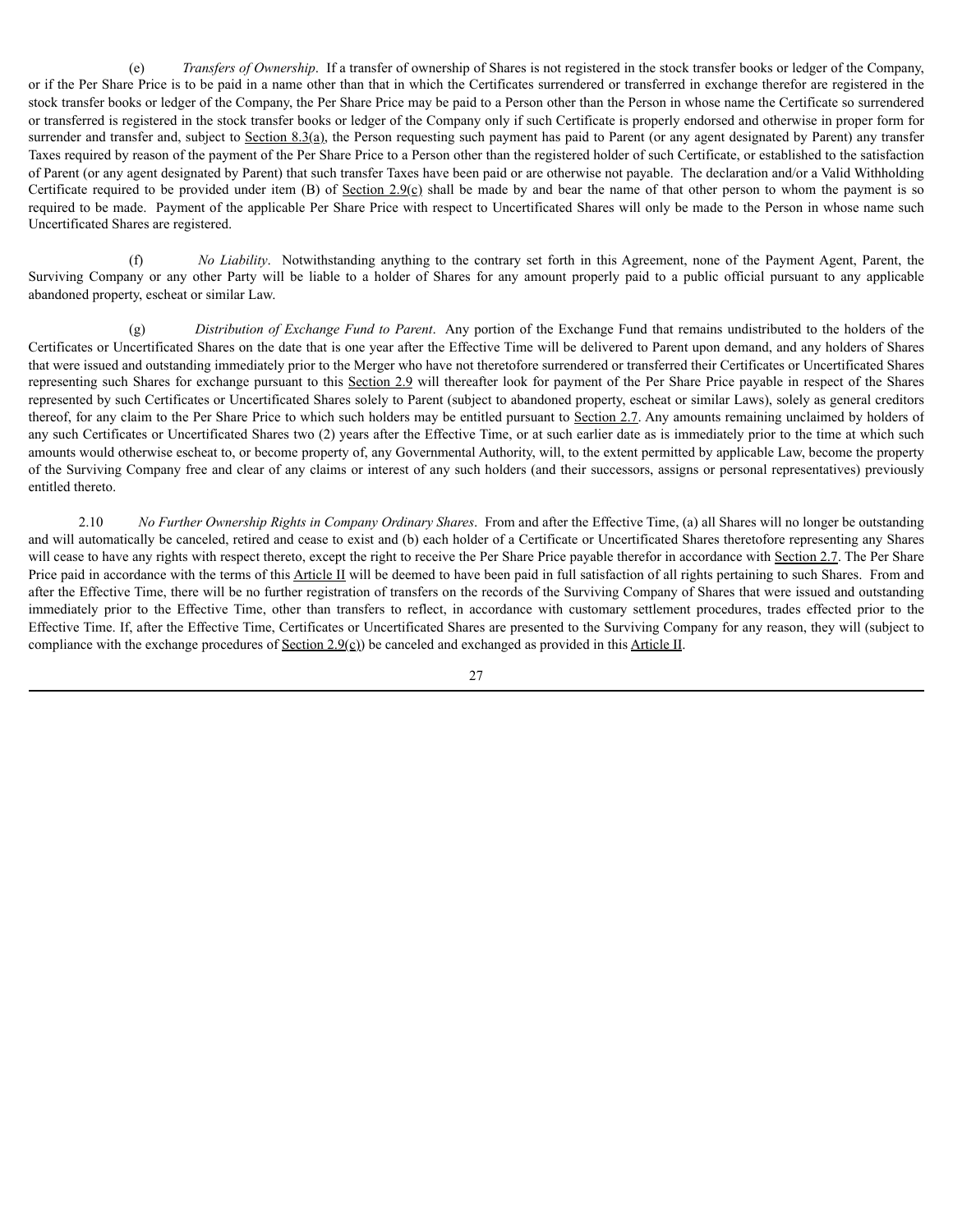2.11 *Lost, Stolen or Destroyed Certificates*. In the event that any Certificates have been lost, stolen or destroyed, the Payment Agent will issue in exchange therefor, upon the making of an affidavit of that fact by the holder thereof, the Per Share Price payable in respect thereof pursuant to Section 2.7. Parent or the Payment Agent may, in its discretion and as a condition precedent to the payment of such Per Share Price, require the owners of such lost, stolen or destroyed Certificates to deliver a bond in such amount as it may direct as indemnity against any claim that may be made against Parent, the Surviving Company or the Payment Agent with respect to the Certificates alleged to have been lost, stolen or destroyed.

### 2.12 *Required Withholding*.

(a) Notwithstanding anything herein to the contrary, each of the Payment Agent, the Withholding Agent, the Section 102 Trustee, Parent, the Company, the Surviving Company, and their Affiliates (each, a "**Payor**") will be entitled to deduct and withhold from any amounts payable pursuant to this Agreement to any holder or former holder of Shares or Company Equity Awards, or any other applicable Person, such amounts as the applicable Payor shall reasonably determine are required by applicable Tax Laws to be deducted or withheld therefrom, including pursuant to the Withholding Tax Ruling, the Section 102 Tax Ruling or the Interim Section 102 Tax Ruling, in each case if obtained. To the extent that such amounts are so deducted, withheld and paid over to or deposited with the relevant Governmental Authority, such amounts will be treated for all purposes of this Agreement as having been paid to the Person to whom such amounts would otherwise have been paid. The Parties herein intend to comply with Income Tax Circular 19/2018 (Transaction for Sale of Rights in a Corporation that includes Consideration that will be transferred to the Seller at Future Dates) (the "**Circular**"), provided that an undertaking as required under Section 6.2.4.3 of the Circular shall be provided to Payor prior to the Closing Date, (a) the Parent shall not deduct or withhold any amount from the consideration transferred to the Payment Agent or the Withholding Agent for the purposes of withholding Israeli taxes; and (b) the payment of any consideration under this Agreement to any holder of Shares (other than Section 102 Shares) shall be retained by the Payment Agent for the benefit of such holder for a period of up to one hundred eighty (180) days from the Closing Date or an earlier date required in writing by such holder or as otherwise requested by the ITA (the "**Withholding Drop Date**") (during which time no amount shall be withheld from amounts paid to the Payment Agent, except as provided below or as requested in writing by the ITA) and during which time, such holder may obtain (or, if one already exists, present to the Payment Agent or the Withholding Agent) a Valid Withholding Certificate. If no later than three (3) Business Days prior to the Withholding Drop Date a Valid Withholding Certificate is delivered to the Payment Agent or the Withholding Agent, the Payment Agent and the Withholding Agent shall act in accordance with the provisions of such Valid Withholding Certificate, subject to any deduction and withholding as may be required to be deducted and withheld under any applicable Law. If such holder (i) does not provide Payment Agent or the Withholding Agent with a Valid Withholding Certificate, by no later than three (3) Business Days before the Withholding Drop Date, or (ii) submits a written request with Payment Agent or the Withholding Agent to release its portion of the consideration prior to the Withholding Drop Date and fails to submit a Valid Withholding Certificate at or before such time, then the amount to be withheld from such holder's portion of the consideration shall be calculated according to the applicable withholding rate on the payment date. For the avoidance of doubt, it shall be clarified that if obtained, the Parties shall act in accordance with the Withholding Tax Ruling.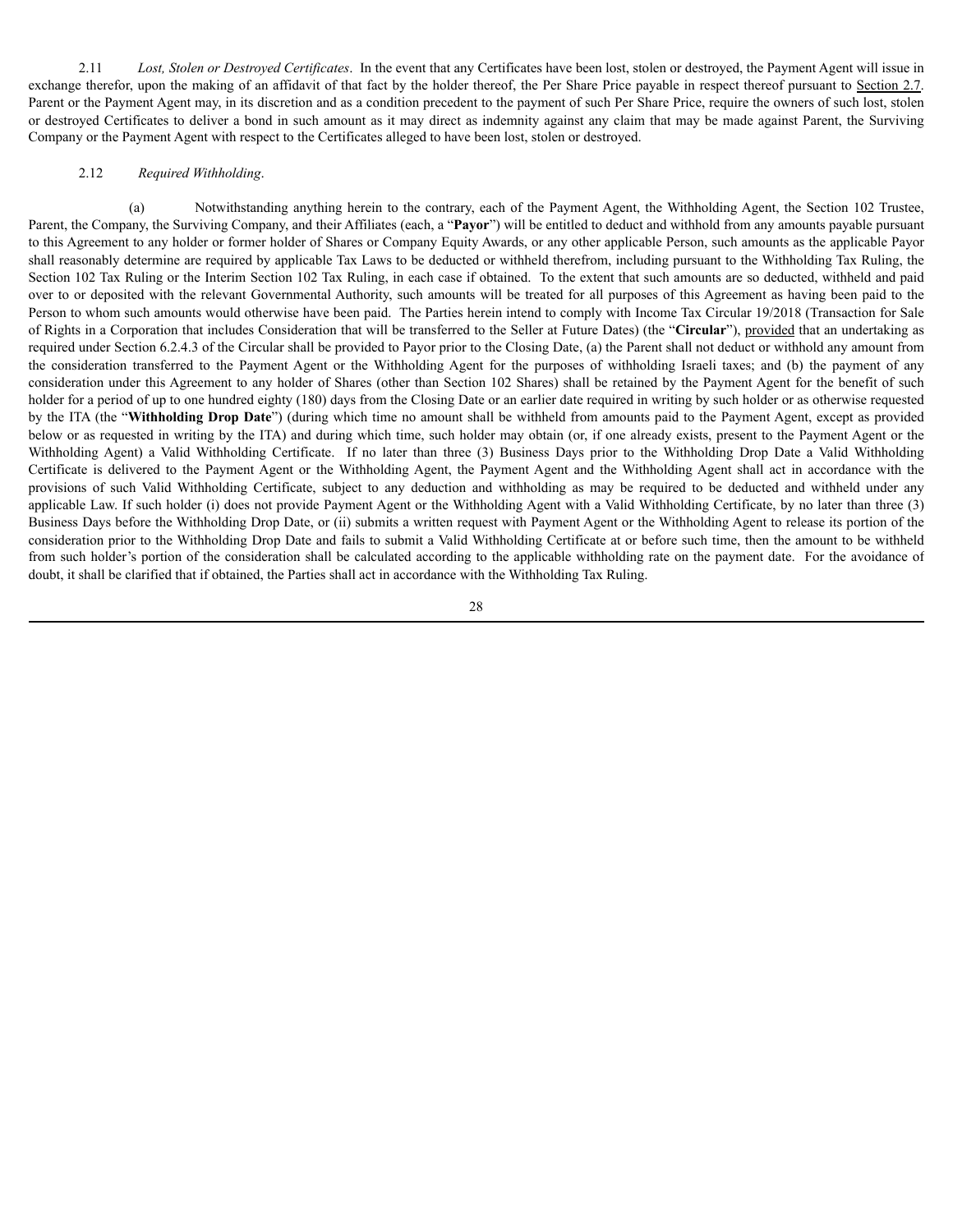(b) Notwithstanding the provisions of Section 2.12(a), any payments made to holders of Company Options, holders of Company Restricted Stock Unit Awards or Deemed RSU Awards and holders of Section 102 Shares and Section 3(i) Options will be subject to deduction or withholding of Israeli Tax pursuant to the Withholding Tax Ruling, if obtained, or the ITO on the fifteenth (15th) day of the calendar month following the month during which the Closing occurs; unless (i) with respect to holders of Section 102 Securities, the Section 102 Tax Ruling (or the Interim Section 102 Tax Ruling) shall have been obtained before the fifteenth (15th) day of the calendar month following the month during which the Closing occurs, and in such case, Parent or the Company, or any Person acting on their behalf shall act in accordance with the Section 102 Tax Ruling (or the Interim Section 102 Tax Ruling) and (ii) with respect to any non-Israeli resident holders of Company Options or Company Restricted Stock Unit Awards or Deemed RSU Awards that were granted such awards in consideration for work or services performed outside of Israel (provided that any such holder provides Parent with a validly executed residency declaration in the form set in Exhibit B hereto to its satisfaction), the payment of any consideration which such holders have the right to receive will not be subject to any withholding or deduction of Israeli Tax, provided that such procedure shall have been authorized under the Withholding Tax Ruling.

2.13 *No Dividends or Distributions*. No dividends or other distributions with respect to share capital of the Surviving Company with a record date on or after the Effective Time will be paid to the holder of any unsurrendered Certificates or Uncertificated Shares.

2.14 *Necessary Further Actions*. If, at any time after the Effective Time, any further action is necessary or desirable to carry out the purposes of this Agreement and to vest the Surviving Company with full right, title and possession to all assets, property, rights, privileges, powers and franchises of the Company and Merger Sub, then the directors and officers of the Surviving Company are fully authorized in the name and on behalf of the Company and the Company Shareholders to take, and Parent shall, and shall cause the Surviving Company to, take all such lawful and necessary action.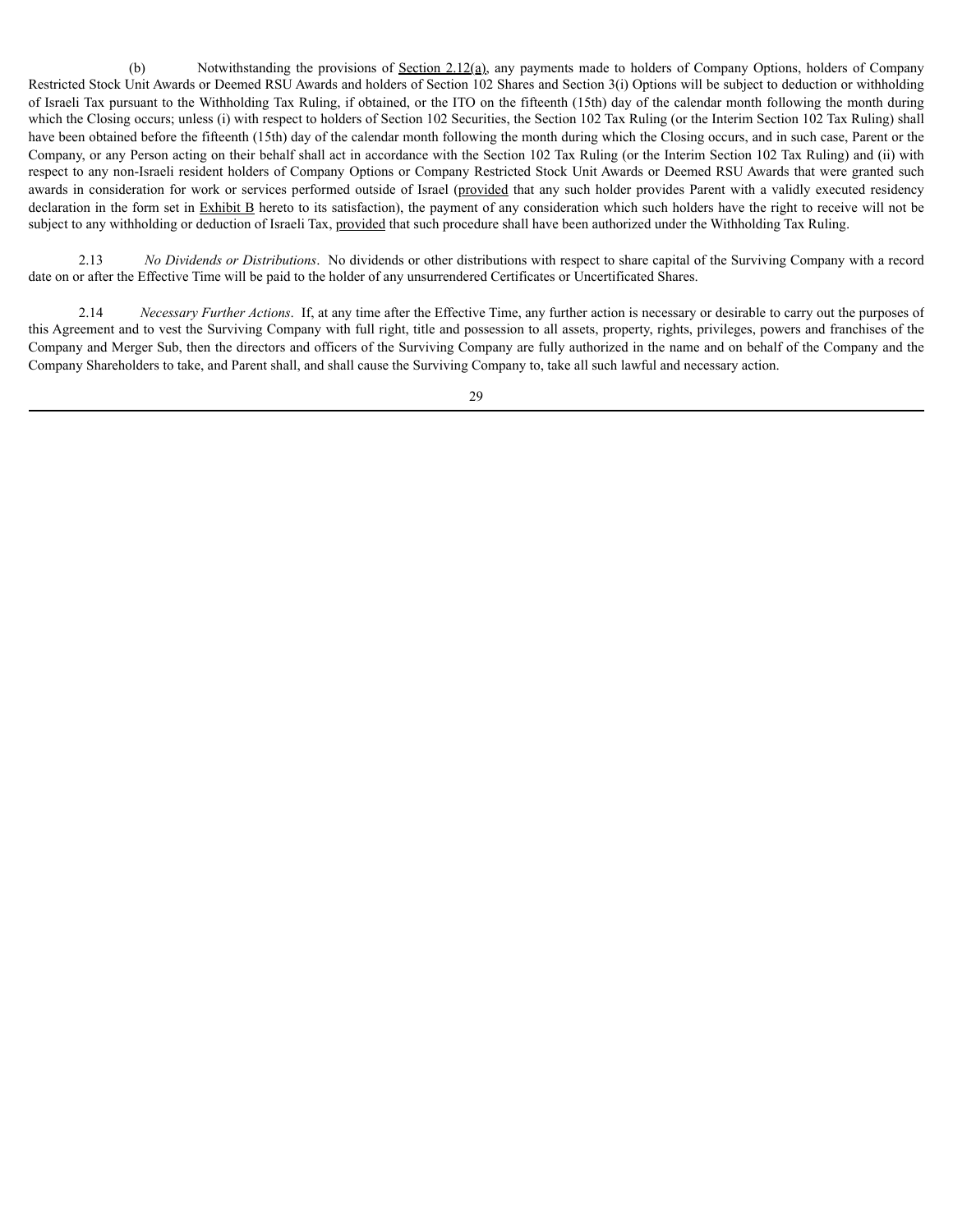# **ARTICLE III REPRESENTATIONS AND WARRANTIES OF THE COMPANY**

Except (i) as set forth in the disclosure letter that has been prepared by the Company and delivered by the Company to Parent and Merger Sub in connection with the execution and delivery of this Agreement, dated as of the Agreement Date (the "**Company Disclosure Letter**"), subject to the terms of Section 9.12, or (ii) as set forth in any Company SEC Reports filed with, or furnished to, the SEC and publicly available on or after January 1, 2021 and prior to the Agreement Date, including the Company's annual report on Form 20-F for the year ending December 31, 2021 (other than in any "risk factors" or other disclosure statements included therein, solely to the extent that such disclosures are cautionary, predictive or forward looking in nature), the Company hereby represents and warrants to Parent and Merger Sub as follows:

3.1 *Organization and Qualification*. The Company is duly organized, validly existing and in good standing under the Laws of Israel, is not a "breaching company" (as such term is defined in the ICL) and has all requisite corporate power and authority necessary to enable the Company to own, lease and operate the properties it purports to own, lease or operate and to conduct its business as it is currently conducted. The Company is duly qualified or licensed as a foreign corporation to do business, and is in good standing, in each jurisdiction where the character or location of the properties owned, leased or operated by it or the nature of its activities makes such qualification or licensing necessary, except to the extent that the failure to be so qualified or licensed and in good standing would not reasonably be expected to have, individually or in the aggregate, a Company Material Adverse Effect.

### 3.2 *Authority; Approvals and Enforceability*.

(a) *Authority.* The Company has all requisite corporate power and authority to execute and deliver this Agreement, to perform its obligations hereunder, and subject only to the Requisite Shareholder Approval, to consummate the Transactions in accordance with the terms hereof.

(b) *Company Board Approval.* The execution and delivery of this Agreement by the Company and performance by the Company of its obligations hereunder, and the consummation of the Transactions have been duly and validly approved by the Company Board. As of the Agreement Date, the Company Board has unanimously determined that this Agreement and the Transactions are advisable and in the best interests of the Company Shareholders and that, considering the financial position of the merging companies, no reasonable concern exists that the Surviving Company will be unable to fulfill the obligations of the Company to its creditors as they exist as of the Effective Time and has unanimously resolved to recommend that the Company Shareholders adopt this Agreement in accordance with the ICL (collectively, the "**Company Board Recommendation**"), which Company Board Recommendation has not been withdrawn, rescinded or modified in any way as of the Agreement Date*.* The Company Board has received the written opinion (or an oral opinion to be confirmed in writing) of its financial advisor, J.P. Morgan Securities LLC (the "**Advisor**"), to the effect that, as of the date of such opinion and based upon and subject to the various assumptions made, procedures followed, matters considered and limitations, qualifications and assumptions set forth therein as well as other matters considered in connection with the preparation of such opinion, the Per Share Price to be paid to holders of Company Ordinary Shares (other than holders of Owned Company Shares) is fair, from a financial point of view, to such holders and as of the date of this Agreement, the foregoing opinion has not been withdrawn, revoked or modified in any respect.

(c) *Requisite Shareholder Approval.* Except for the approval of the Company Board Recommendation by the affirmative vote of a majority (as determined pursuant to Section 320 of the ICL) of votes present or represented by proxy at the Company Shareholders Meeting called to consider the Company Board Recommendation (the "**Requisite Shareholder Approval**") and assuming the accuracy of the representations and warranties set forth in Section 3.23 of this Agreement, no other corporate proceedings on the part of the Company are necessary to approve or adopt this Agreement under applicable Law and to consummate the Transactions in accordance with the terms hereof.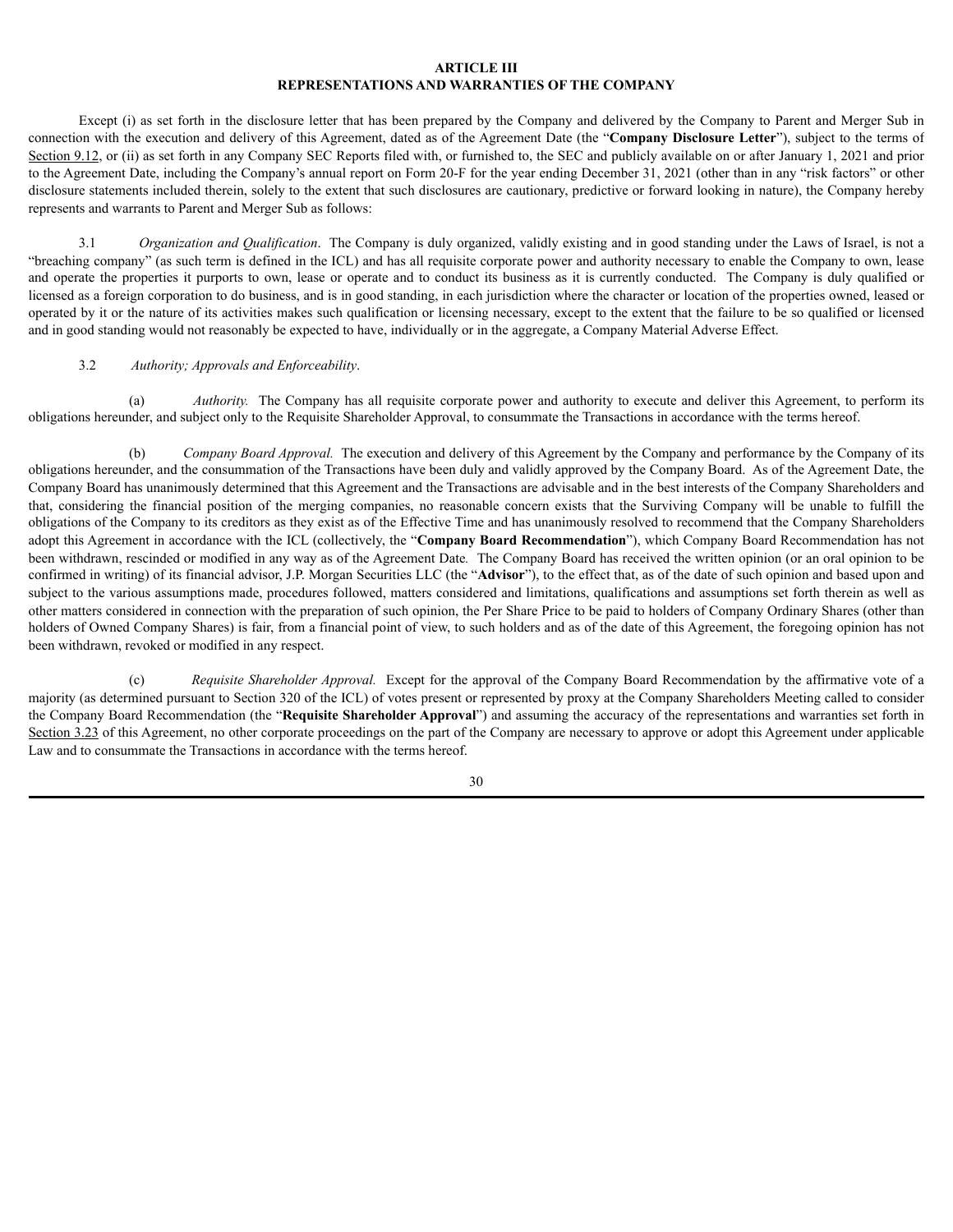(d) *Enforceability.* This Agreement has been duly and validly executed and delivered by the Company, and assuming due authorization, execution and delivery by each of Parent and Merger Sub, this Agreement constitutes a valid and binding obligation of the Company, enforceable against the Company in accordance with its terms, except insofar as such enforceability may be limited by applicable bankruptcy, insolvency, reorganization, moratorium or similar Law affecting creditors' rights generally, or by principles governing the availability of equitable remedies.

3.3 *Required Filings and Consents; Non-Contravention*. (a) The execution and delivery by the Company of this Agreement does not, and the performance by the Company of its covenants and agreements under this Agreement and the consummation by the Company of the Transactions will not, (i) assuming receipt of the Requisite Shareholder Approval, conflict with or violate the Amended and Restated Articles of Association of the Company (the "**Articles**"), or any Company Subsidiary Documents; (ii) assuming receipt of the government approvals contemplated by Section 3.3(b) conflict with or violate any Law applicable to the Company or any of its Subsidiaries or by which its or any of their respective properties is bound or affected; (iii) require notice to or the consent of any Person under, result in any breach of or constitute a default (or an event that with notice or lapse of time or both would become a default), or impair the Company's or any of its Subsidiaries' rights or alter the rights or obligations of any third party under, or give to any third party any rights of termination, amendment, payment, acceleration or cancellation of, or result in the creation of a Lien (other than Permitted Liens) on any of the properties or assets (including intangible assets) of the Company or any of its Subsidiaries pursuant to, any note, bond, mortgage, indenture, contract, agreement, lease, license, Permit, franchise or other instrument or obligation to which the Company or any of its Subsidiaries is a party or by which the Company or any of its Subsidiaries or its or any of their properties is bound or affected; or (iv) give rise to or result in any person having, or having the right to exercise, any preemptive rights, rights of first refusal, rights to acquire or similar rights with respect to any share capital of the Company or any of its Subsidiaries or any of their respective assets or properties, except in the case of the preceding clauses (ii) through (iv), inclusive, as would not reasonably be expected to have, individually or in the aggregate, a Company Material Adverse Effect.

(b) *Requisite Governmental Approvals.* The execution and delivery by the Company of this Agreement does not, and the performance by the Company of its covenants and agreements under this Agreement and the consummation by the Company of the Transactions will not, require any consent, approval, order, license, authorization, registration, declaration or permit of, or filing with or notification to, any Governmental Authority, except (i) as may be required by the HSR Act; (ii) such consents, approvals, orders, licenses, authorizations, registrations, declarations, permits, filings, and notifications as may be required under applicable United States federal and state securities Laws; (iii) the filing of the Merger Proposal with the Companies Registrar and all such other notices or filings required under the ICL in order to effectuate the Merger; (iv) the foreign investment filings in the jurisdictions listed in Section  $3.3(b)$  of the Company Disclosure Letter; and (v) such other consents, approvals, orders, registrations, declarations, permits, filings and notifications which, if not obtained or made, would not reasonably be expected to have, individually or in the aggregate, a Company Material Adverse Effect.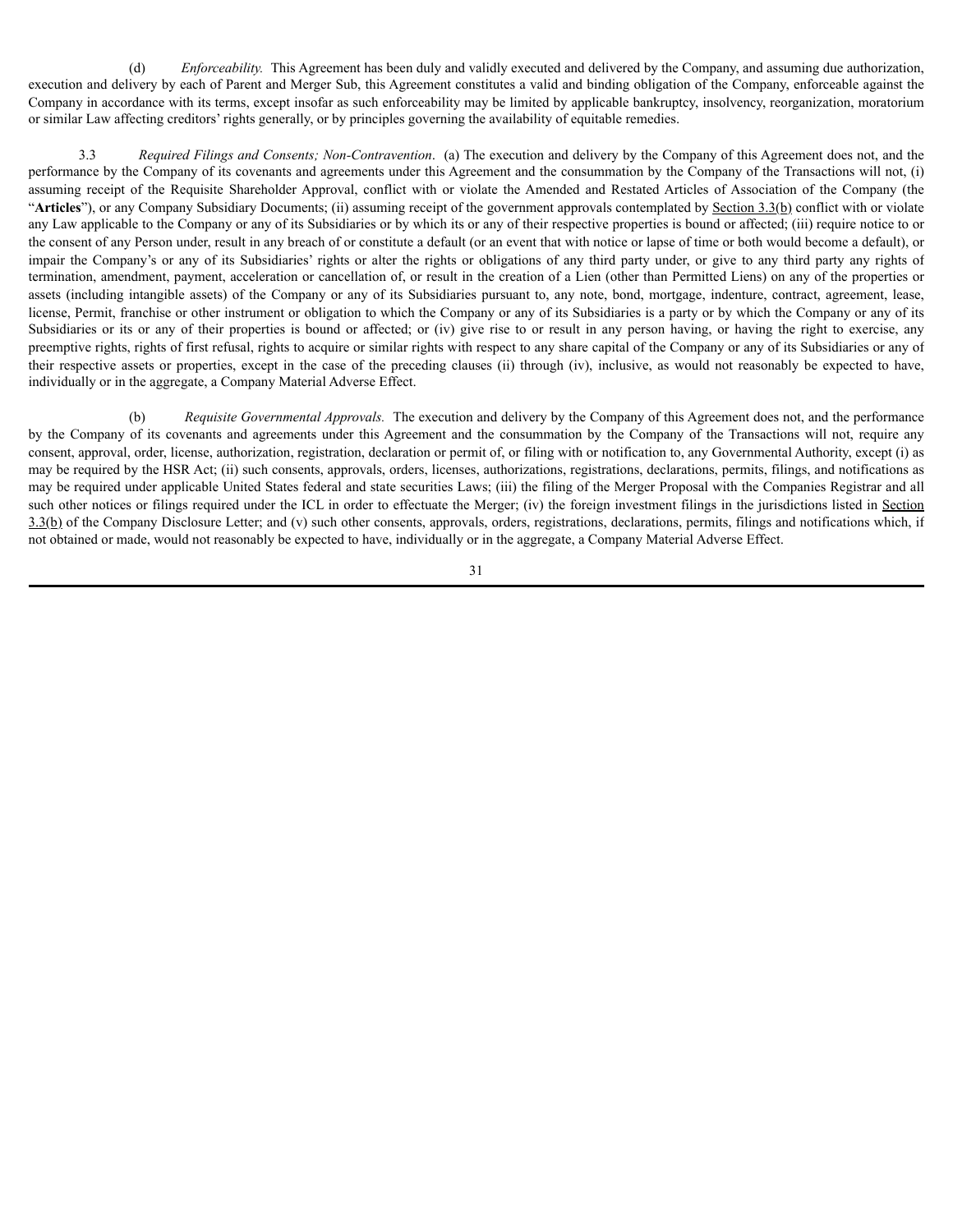3.4 *Articles of Association*. The Company has made available to Parent true, correct and complete copies of the Articles along with the charter and bylaws (or equivalent organizational documents) each as amended to date, of each of its Subsidiaries (the "**Company Subsidiary Documents**"). The Articles and the Company Subsidiary Documents, each as amended to date, are in full force and effect, and neither the Company Board nor, to the Knowledge of the Company, any Company Shareholder has taken any action to amend the Articles in any respect. The Company has not taken any action in breach or violation of any of the provisions of the Articles, and each Subsidiary is not in breach or violation of any of the material provisions of their respective Company Subsidiary Documents, except, in the case of a Subsidiary, as would not reasonably be expected to have, individually or in the aggregate, a Company Material Adverse Effect.

# 3.5 *Company Capitalization*.

(a) *Share Capital*. The authorized share capital of the Company consists of 150,000,000 Company Ordinary Shares. As of April 4, 2022 (such date, the "**Capitalization Date**"), (i) 38,383,435 Company Ordinary Shares were issued and outstanding; (ii) 8,107,337 Company Ordinary Shares were reserved for issuance pursuant to the Company Equity Plans, of which (A) Company Options to purchase an aggregate of 4,372,631 shares of Company Ordinary Shares are outstanding and (B) Company Restricted Stock Unit Awards covering an aggregate of 3,734,706 shares of Company Ordinary Shares are outstanding; and (iii) none of the Company Ordinary Shares were issued and held in the treasury of the Company. Since the Capitalization Date until the Agreement Date, the Company has not issued any securities (including derivative securities) except for Company Ordinary Shares issued upon exercise of stock Company Options or settlement of Company Restricted Stock Unit Awards or outstanding on the Capitalization Date.

(b) *Company Equity Plans.* Section 3.5(b) of the Company Disclosure Letter sets forth a complete and accurate list of all Company Equity Plans or any other plan or agreement (or form thereof) adopted by the Company that provides for the issuance of equity to any current or former employee or service provider of the Company. The Company has made available to Parent complete and accurate copies of all Company Equity Plans and the forms of all award agreements evidencing outstanding Company Equity Awards, all agreements under the Company Equity Plans that materially deviate from such forms of award agreement and all tax rulings issued with respect to the Company's Section 102 Securities. All Company Equity Plans authorizing the issue of Section 102 Securities comply with Section 102 of the ITO and the regulations promulgated thereunder and have been approved or deemed approved by the relevant assessing officer.

(c) *Company Equity Awards.* Section 3.5(c) of the Company Disclosure Letter sets forth a complete and accurate list as of April 4, 2022 of all outstanding Company Equity Awards granted under any Company Equity Plan or otherwise, indicating, with respect to each Company Equity Award then outstanding, (i) the type of awards granted; (ii) the number of Company Ordinary Shares subject to such Company Equity Award; (iii) the plan under which such Company Equity Award was granted and the exercise or purchase price (if any); (iv) date of grant; (v) vesting schedule; (vi) expiration date (in the case of any Company Options); (vii) any performance targets or similar conditions to exercisability or settlement thereof, including the extent to which any vesting had occurred as of April 4, 2022; (viii) whether any such Company Equity Award that is a Company Option is intended to constitute an "incentive stock option" (within the meaning of Section 422 of the Code); (ix) whether any such Company Equity Award that is a Company Option is subject to Section 102 or Section 3(i) of the ITO, and with respect to Section 102 Options, the date of deposit of the Section 102 Options with the Section 102 Trustee in accordance with the guidance published by the ITA on July 24, 2012 and the clarification dated November 6, 2012; and (x) whether (and to what extent) the vesting of such Company Equity Award may be accelerated in any way by the consummation of the Transactions (alone or in combination with any other event, including the termination of employment or engagement or change in position of any holder thereof following or in connection with the consummation of the Merger). Any Company Equity Plan (including all amendments thereto) has been duly approved by all necessary corporate action, including approval by the Company Board and, as applicable, any required shareholder approval by the necessary number of votes or written consents. Each grant of a Company Equity Award was duly authorized no later than the date on which the grant of such Company Equity Award was by its terms to be effective by all necessary corporate action, including, as applicable, approval by the Company Board (or a duly constituted and authorized committee thereof) and any required shareholder approval by the necessary number of votes or written consents, the award agreement governing such grant (if any) was duly executed and delivered by each party thereto, and each such grant was made in accordance with the terms of the applicable Company Equity Plan and all other applicable Law, all awards purporting to be comply with the provisions of Section 102 of the ITO are indeed compliant therewith, and each such grant was properly accounted for in accordance with GAAP in the financial statements (including the related notes) of the Company. No changes to the terms of any award of Section 102 Securities which requires the approval of the ITA have been made without the approval of the ITA, and all of the changes that have been made were communicated to the 102 Trustee.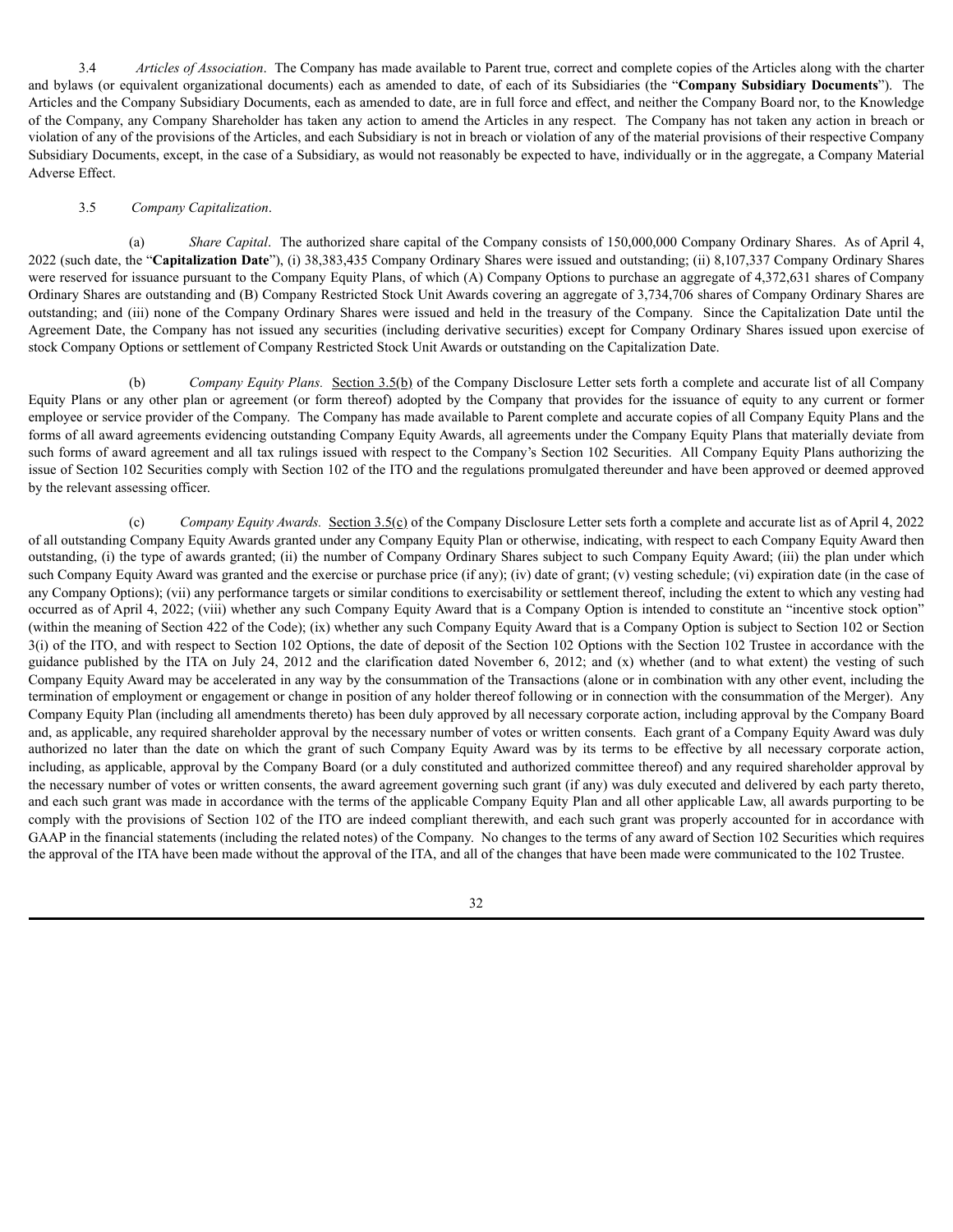(d) *Securities of the Company Group.* Except as described in Sections 3.5(a) and 3.5(c) of the Company Disclosure Letter, no share capital of the Company or any of its Subsidiaries or any security convertible or exchangeable into or exercisable for such share capital, is issued, reserved for issuance or outstanding as of the Agreement Date. Except as described in Section  $3.5(\text{c})$  of this Agreement and except for changes since the Agreement Date resulting from the exercise of employee stock options outstanding on such date or described on  $S_{\text{c}}(c)$  of the Company Disclosure Letter, there are no exercisable securities, there are no options, preemptive rights, warrants, calls, rights, commitments, agreements, arrangements or understandings of any kind to which the Company or any of its Subsidiaries is a party, or by which the Company or any of its Subsidiaries is bound, obligating the Company or any of its Subsidiaries to issue, deliver or sell, or cause to be issued, delivered or sold, additional share capital of the Company or any of its Subsidiaries or obligating the Company or any of its Subsidiaries to grant, extend or accelerate the vesting of or enter into any such option, warrant, call, right, commitment, agreement, arrangement or understanding. There are no stockholder agreements, voting trusts, proxies or other similar agreements, arrangements or understandings to which the Company or any of its Subsidiaries is a party, or by which it or they are bound, obligating the Company or any of its Subsidiaries with respect to any share capital of the Company or any of its Subsidiaries. Other than the Voting and Support Agreements, there are no rights or obligations, contingent or otherwise (including rights of first refusal in favor of the Company), of the Company or any of its Subsidiaries, to repurchase, redeem or otherwise acquire any share capital of the Company or any of its Subsidiaries or to provide funds to or make any investment (in the form of a loan, capital contribution or otherwise) in any such Subsidiary or any other entity. Other than the Company Investors' Rights Agreement, there are no registration rights or other agreements, arrangements or understandings to which the Company or any of its Subsidiaries is a party, or by which it or they are bound, obligating the Company or any of its Subsidiaries with respect to any Company Ordinary Shares or shares of capital stock of any such Subsidiary.

(e) *Company Ordinary Shares.* All outstanding Company Ordinary Shares are, and all Company Ordinary Shares reserved for issuance as specified above will be, upon issuance on the terms and conditions specified in the instruments pursuant to which they are issuable, duly authorized, validly issued, fully paid and nonassessable and not subject to or issued in violation of any purchase option, call option, right of first refusal, preemptive right, subscription right or any similar right under any provision of the ICL or the Articles or any agreement to which the Company is a party or otherwise bound. None of the outstanding Company Ordinary Shares have been issued in violation of any United States federal or state securities Laws or any foreign securities Laws. All of the outstanding shares of capital stock of each of the Subsidiaries of the Company are duly authorized, validly issued, fully paid and nonassessable, and all such shares (other than directors' qualifying shares in the case of foreign Subsidiaries) are owned by the Company or a Subsidiary of the Company free and clear of any and all Liens (other than Permitted Liens). There are no accrued and unpaid dividends with respect to any outstanding shares of capital stock of the Company or any of its Subsidiaries.

3.6 *Subsidiaries*. A complete and accurate list of all of the Subsidiaries of the Company, together with the jurisdiction of incorporation of each Subsidiary and the percentage of each Subsidiary's outstanding share capital owned by the Company or another Subsidiary or Affiliate of the Company, is set forth in Section 3.6 of the Company Disclosure Letter. The Company does not own, directly or indirectly, any share capital of, or other equity, voting or similar interest in, or any interest convertible into or exchangeable or exercisable for any equity, voting or similar interest in, any Person, excluding securities in any publicly traded company held for investment by the Company and comprising less than one percent (1%) of the outstanding stock of such company. Each Subsidiary of the Company is duly organized, validly existing and in good standing under the Law of its jurisdiction of organization (to the extent such concepts exist in such jurisdictions) and has all requisite corporate or other power and authority necessary to enable it to own, lease and operate the properties it purports to own, lease or operate and to conduct its business as it is currently conducted, except to the extent that the failure to be so organized or existing or in good standing or have such power or authority would not reasonably be expected to have, individually or in the aggregate, a Company Material Adverse Effect. Each Subsidiary of the Company is duly qualified or licensed as a foreign corporation to do business, and is in good standing, in each jurisdiction (to the extent such concepts exist in such jurisdictions) where the character or location of the properties owned, leased or operated by it or the nature of its activities makes such qualification or licensing necessary, except to the extent that the failure to be so qualified or licensed and in good standing would not reasonably be expected to have, individually or in the aggregate, a Company Material Adverse Effect.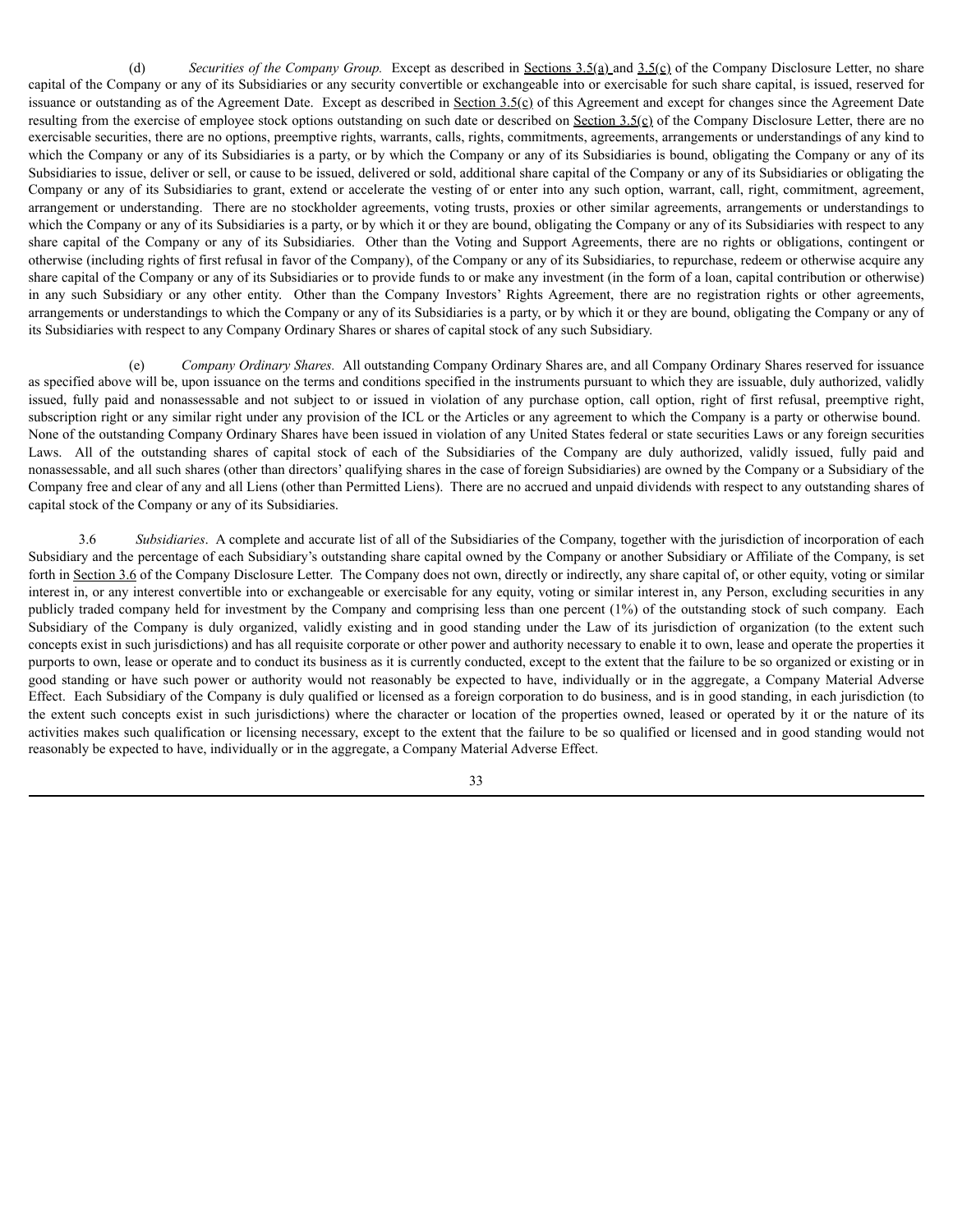3.7 *Company SEC Reports*. The Company has filed and, to the extent not publicly available, made available to Parent all forms, reports, schedules, statements and other documents, including any exhibits thereto, required to be filed by the Company with the SEC since January 1, 2019 (collectively, the "**Company SEC Reports**"). The Company SEC Reports, including all forms, reports and documents filed by the Company with the SEC after the Agreement Date and prior to the Effective Time, (a) were and, in the case of the Company SEC Reports filed after the Agreement Date, will be, prepared in all material respects, in accordance with the applicable requirements of the Securities Act, the Exchange Act and the Sarbanes-Oxley Act, as the case may be, and the rules and regulations thereunder and (b) did not at the time they were filed (or if amended or superseded by a filing prior to the Agreement Date, then on the date of such filing), and in the case of such forms, reports and documents filed by the Company with the SEC after the Agreement Date, will not as of the time they are filed, contain any untrue statement of a material fact or omit to state a material fact required to be stated in such Company SEC Reports or necessary in order to make the statements in such Company SEC Reports, in light of the circumstances under which they were and will be made, not misleading. None of the Subsidiaries of the Company is required to file any forms, reports, schedules, statements or other documents with the SEC.

# 3.8 *Company Financial Statements; Internal Controls*.

(a) *Company Financial Statements.* Each of the consolidated financial statements (including, in each case, any related notes and schedules), contained in the Company SEC Reports complied, as of its respective date, in all material respects with all applicable accounting requirements and the published rules and regulations of the SEC with respect thereto, was or will be prepared in accordance with GAAP (except as may be indicated in the notes thereto) applied on a consistent basis throughout the periods involved and fairly presented in all material respects, the consolidated financial position of the Company and its Subsidiaries as of the respective dates thereof and the consolidated results of its operations and cash flows for the periods indicated, except that any unaudited interim financial statements are subject to normal and recurring year-end adjustments which have not been and are not expected to be material in amount, individually or in the aggregate.

(b) *Disclosure Controls and Procedures.* The chief executive officer and chief financial officer of the Company have made all certifications required by Sections 302 and 906 of the Sarbanes-Oxley Act, and the statements contained in such certifications are complete and correct, and the Company is in compliance in all material respects with the applicable listing and corporate governance rules of the NYSE.

(c) *Internal Controls.* The Company has established and maintains "disclosure controls and procedures" and "internal control over financial reporting" (as such terms are defined in paragraphs (e) and (f), respectively, of Rule 13a-15 under the Exchange Act) as required by Rule 13a-15 under the Exchange Act. The Company's disclosure controls and procedures are reasonably designed to ensure that all material information required to be disclosed by the Company in the reports that it files or furnishes under the Exchange Act is recorded, processed, summarized and reported within the time periods specified in the rules and forms of the SEC, and that all such material information is accumulated and communicated to the Company's management, as appropriate to allow timely decisions regarding required disclosure and to make the certifications required pursuant to Sections 302 and 906 of the Sarbanes-Oxley Act. The Company maintains, and at all times has maintained since January 1, 2020, a system of "internal control over financial reporting" (as defined in Rules 13a-15(f) and 15d-15(f) under the Exchange Act) which is designed to provide reasonable assurance regarding the reliability of financial reporting and the preparation of financial statements for external purposes in accordance with U.S. GAAP, including policies and procedures that (i) require the maintenance of records that in reasonable detail accurately and fairly reflect the material transactions and dispositions of assets of the Company and its Subsidiaries; (ii) provide reasonable assurance that transactions are recorded as necessary to permit preparation of financial statements in accordance with GAAP, and that receipts and expenditures of the Company and its Subsidiaries are being made only in accordance with appropriate authorizations of management and the Company Board; and (iii) provide reasonable assurance regarding prevention or timely detection of unauthorized acquisition, use or disposition of the assets of the Company and its Subsidiaries that could have a material effect on the Company's financial statements.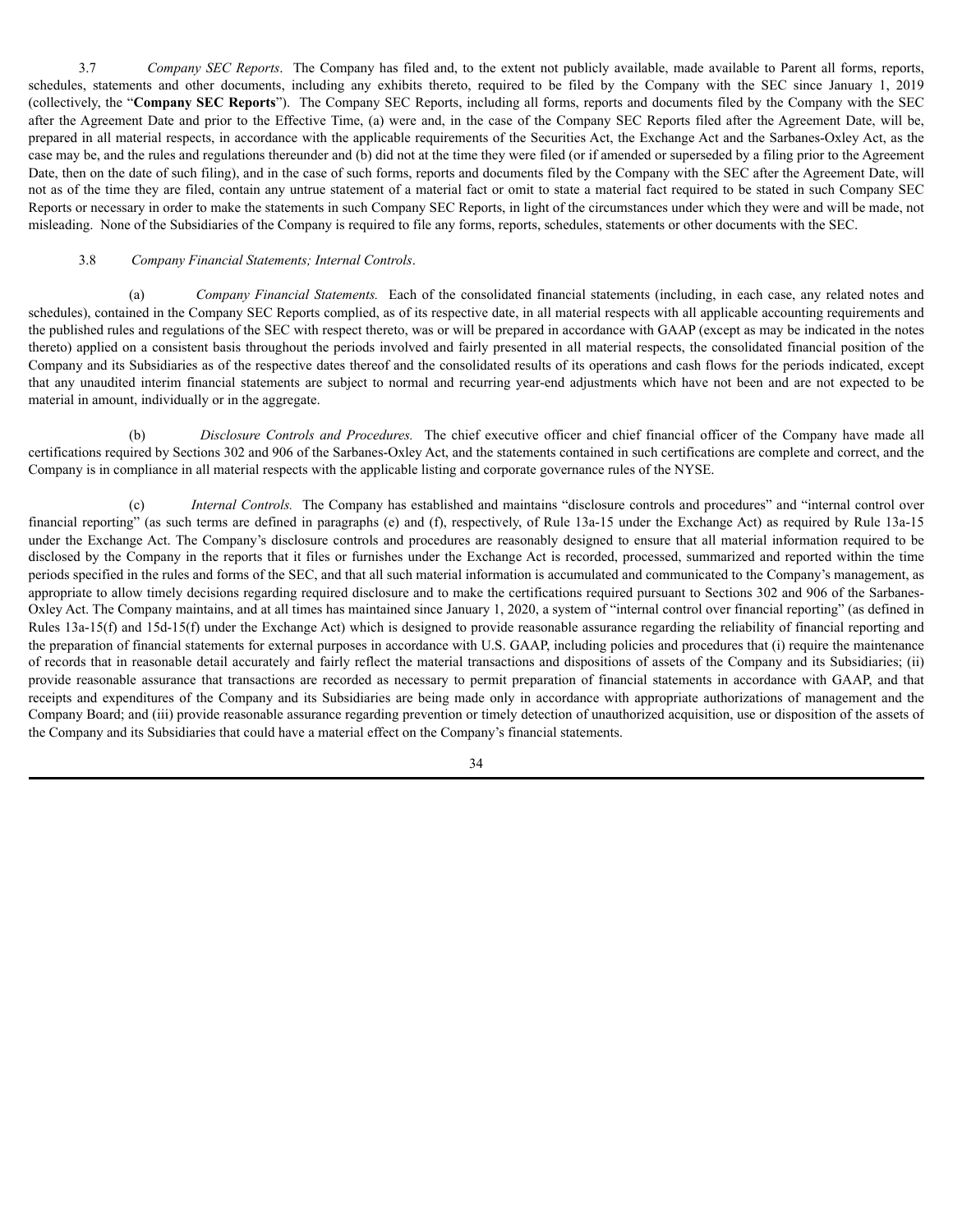(d) *Accounting Controls.* Since January 1, 2019, neither the Company nor, to the Knowledge of the Company, its independent auditors have identified (i) any significant deficiency or material weakness in the system of internal accounting controls utilized by the Company and its Subsidiaries; (ii) any fraud, whether or not material, that involves the Company's management or other employees who have a role in the preparation of financial statements or the internal accounting controls utilized by the Company and its Subsidiaries; or (iii) any written claim or allegation regarding any of the foregoing.

(e) *No Transaction with Unconsolidated Af iliate.* Neither the Company nor any of its Subsidiaries is a party to, or has any commitment to become a party to, any joint venture, partnership agreement or any similar Contract (including any Contract relating to any transaction, arrangement or relationship between or among the Company or any of its Subsidiaries, on the one hand, and any unconsolidated Affiliate, including any structured finance, special purpose or limited purpose entity or Person, on the other hand (such as any arrangement described in Section 303(a)(4) of Regulation S-K of the SEC)) where the purpose or effect of such arrangement is to avoid disclosure of any material transaction involving, or material liabilities of, the Company or any of its Subsidiaries in the Company's consolidated financial statements.

(f) *Accounting and Auditing Practices.* Neither the Company nor any of its Subsidiaries nor, to the Knowledge of the Company, any director, officer, auditor, accountant, consultant or representative of the Company or any of its Subsidiaries has, since January 1, 2019, received any substantive written complaint, allegation, assertion or claim that the Company or any of its Subsidiaries has engaged in questionable accounting or auditing practices. Since January 1, 2019, no current or former attorney representing the Company or any of its Subsidiaries has reported evidence of a material violation of securities laws, breach of fiduciary duty or similar violation by the Company or any of its officers, directors, employees or agents to the Company Board or any committee thereof, or to any current director or executive officer of the Company.

(g) *Employment.* To the Knowledge of the Company no employee of the Company or any of its Subsidiaries has provided or is providing information to any law enforcement agency regarding the commission or possible commission of any crime or the violation or possible violation of any applicable Law of the type described in Section 806 of the Sarbanes-Oxley Act by the Company or any of its Subsidiaries. Neither the Company nor any of its Subsidiaries nor, to the Knowledge of the Company, any director, officer, employee, contractor, subcontractor or agent of the Company or any such Subsidiary has discharged, demoted, suspended, threatened, harassed or in any other manner discriminated against an employee of the Company or any of its Subsidiaries in the terms and conditions of employment because of any lawful act of such employee described in Section 806 of the Sarbanes-Oxley Act.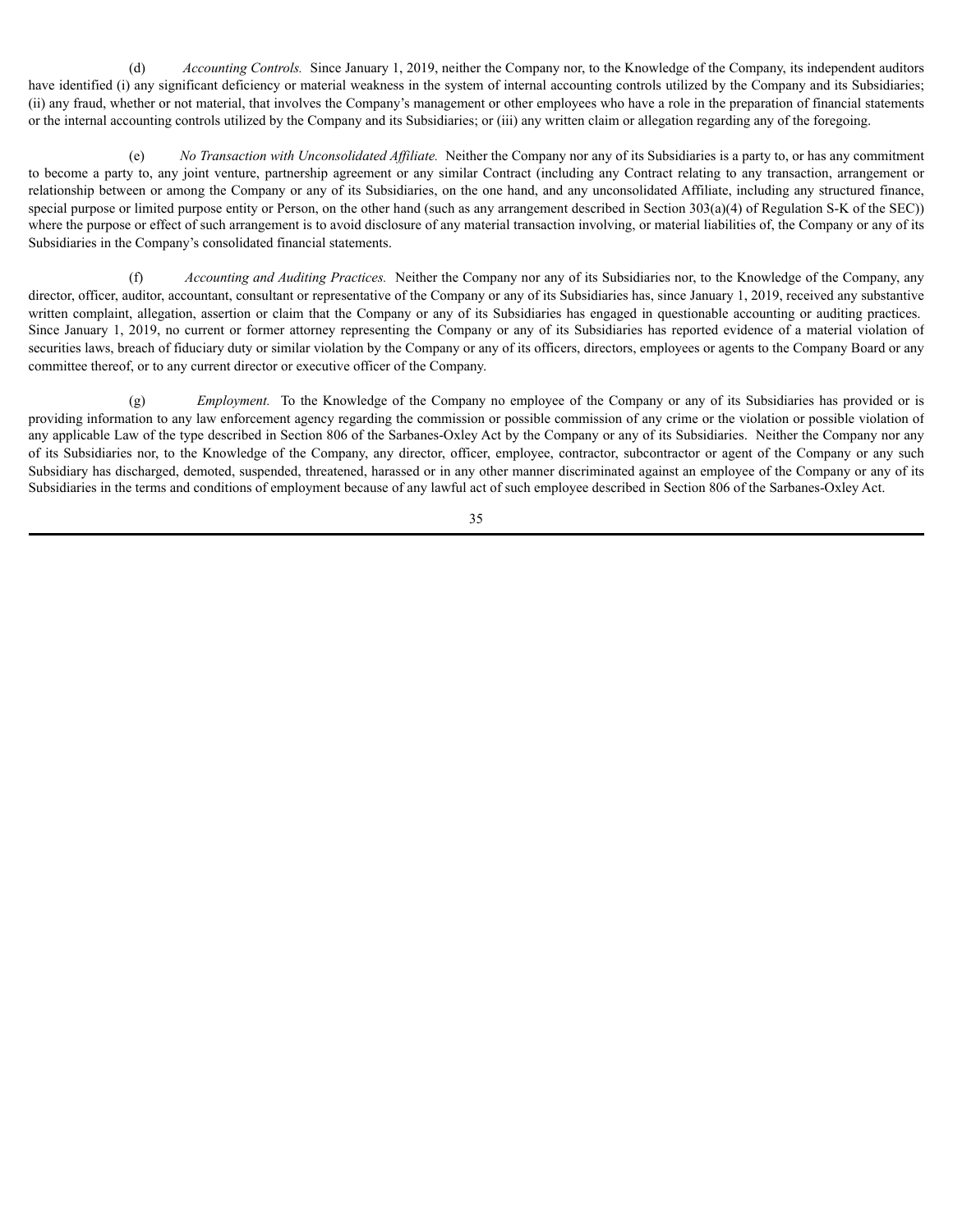3.9 *Undisclosed Liabilities*. Except as reflected in, or adequately reserved against in, the Audited Company Balance Sheet, neither the Company nor any of its Subsidiaries has any Liabilities, other than (i) Liabilities incurred since the date of the Audited Company Balance Sheet in the ordinary course of business consistent with past practice; (ii) Liabilities under this Agreement, the Transactions (including any Transaction Litigation) or expressly permitted to be incurred under this Agreement; and (iii) Liabilities that would not, individually or in the aggregate, reasonably be expected to have a Company Material Adverse Effect.

3.10 *Subsequent Changes*. Since the date of the Audited Company Balance Sheet through the Agreement Date, the Company has conducted its business in the ordinary course of business consistent with past practice except as a result of the Transactions and, since such date through the Agreement Date, there has not occurred (i) any Company Material Adverse Effect or (ii) any action taken by the Company or event that would have required the consent of the Company pursuant to Section 5.2(b)-(n), (n), (g), (r), (s), (t), (u), (y) and (w) had such action or event occurred after the Agreement Date.

3.11 *Real Property*. Neither the Company nor any Subsidiary owns any real property. The Company and each of its Subsidiaries have a valid leasehold interest in all the real properties which it purports to lease, including all the real properties reflected in the Audited Company Balance Sheet. Except as would not reasonably be expected to result in a Company Material Adverse Effect, all real properties are held free and clear of all Liens, except for Permitted Liens, Liens reflected on the Audited Company Balance Sheet and Liens for current Taxes not yet due and payable, or which are being contested in good faith and for which adequate reserves have been established in accordance with GAAP. All real property leases, subleases, licenses or other occupancy agreements to which the Company or any of its Subsidiaries is a party (collectively, the "**Company Real Property Leases**") are in full force and effect except where the failure of such Company Real Property Lease to be in full force and effect would not reasonably be expected to have, individually or in the aggregate, a Company Material Adverse Effect. The Company has delivered to Parent a true and complete copy of each Company Real Property Lease document (including all amendments, extensions, renewals, guaranties and other agreements with respect thereto). Other than as would not reasonably be expected to have, individually or in the aggregate, a Company Material Adverse Effect, there is no default by the Company or any of its Subsidiaries under any of the Company Real Property Leases, or, to the Knowledge of the Company, defaults by any other party thereto, except such defaults as have been waived in writing or cured. Other than as would not reasonably be expected to have, individually or in the aggregate, a Company Material Adverse Effect, the Company's or Subsidiary's possession and quiet enjoyment of the leased real property under such Company Real Property Leases has not been disturbed, and to the Knowledge of the Company, there are no current disputes with respect to such Company Real Property Leases. Other than as would not reasonably be expected to have, individually or in the aggregate, a Company Material Adverse Effect, neither the Company nor any of its Subsidiaries has subleased, licensed or otherwise granted any Person the right to use or occupy any of the leased real property or any portion thereof. The Company or Subsidiary has not collaterally assigned or granted any other security interest in any of the Company Real Property Leases or any interest therein. Section 3.11 of the Company Disclosure Letter contains a complete and accurate list of all Company Real Property Leases and lists for each such Company Real Property Lease (i) the address of the property to which such Company Real Property Lease pertains; (ii) the date and name of the parties to each Company Real Property Lease; (iii) the annual rent; and (iv) the purpose of the facility to which such Company Real Property Lease pertains.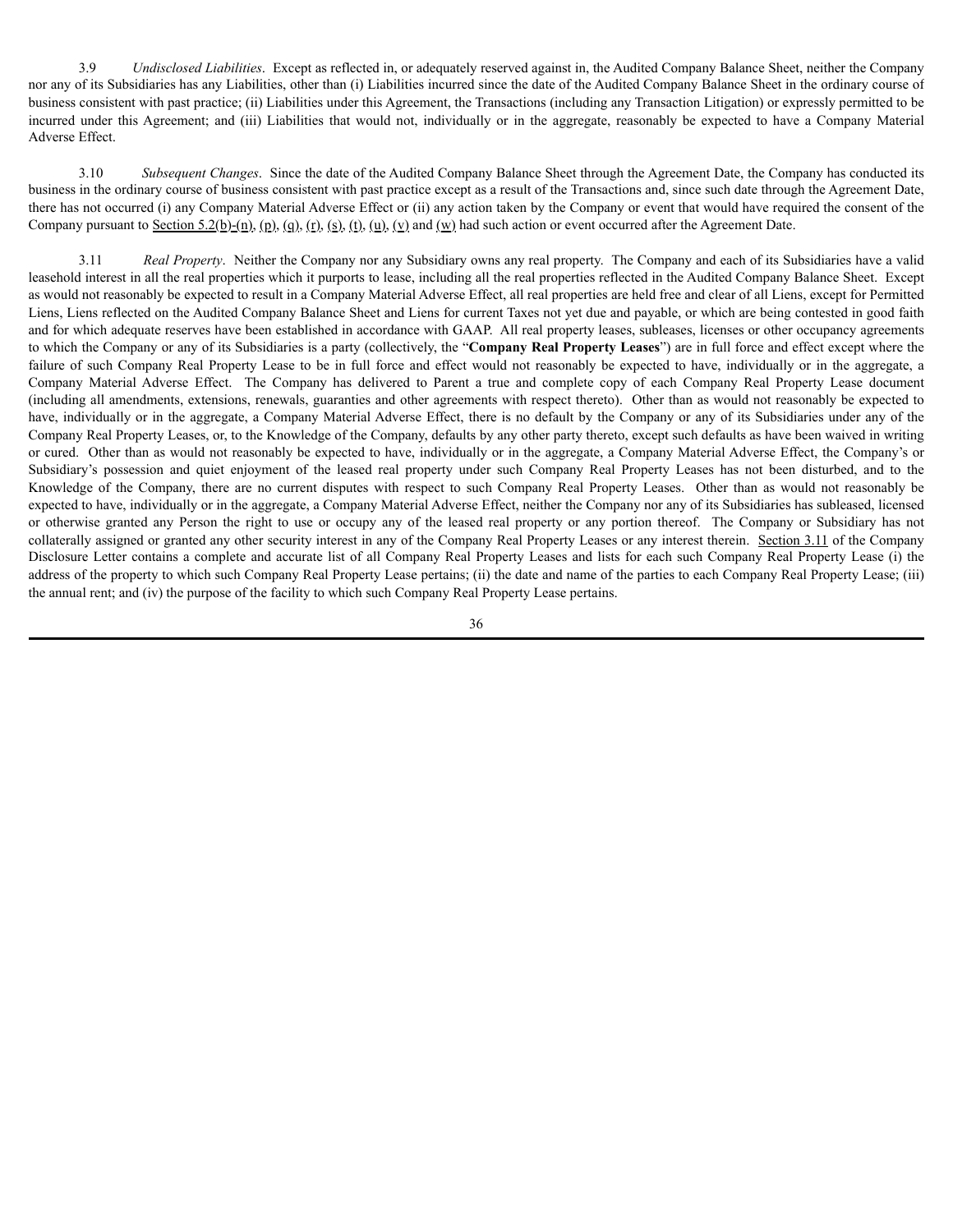3.12 *Tangible Property*. Except as would not, individually or in the aggregate, reasonably be expected to result in a Company Material Adverse Effect, other than any real property or Company Real Property Leases, (a) each Company Group Member has good and valid title to, or a valid leasehold interest in, all the tangible properties and assets which it purports to own or lease, including all the tangible properties and assets reflected in the Audited Company Balance Sheet and (b) tangible properties and assets reflected in the Audited Company Balance Sheet are held free and clear of all Liens, except for Permitted Liens, Liens reflected on the Audited Company Balance Sheet and Liens for current Taxes not yet past due or that are being contested in good faith and by appropriate proceedings and for which adequate reserves have been established in accordance with GAAP and other Liens that do not materially impair the use of the property or assets subject thereto.

# 3.13 *Intellectual Property*.

(a) *Registered Intellectual Property.* Section 3.13(a) of the Company Disclosure Letter contains a complete and accurate list of all Company Intellectual Property that is Company Registered Intellectual Property. All material Company Registered Intellectual Property that is issued or registered is subsisting, valid and to the Knowledge of the Company, enforceable. No material Company Intellectual Property is subject to any Legal Proceeding or outstanding order (other than office actions and similar communications received in the ordinary course of prosecution or maintenance) with respect to the Company or any of its Subsidiaries restricting in any manner the use, transfer or licensing thereof by the Company or any of its Subsidiaries of such Company Intellectual Property or any of the Company's or its Subsidiaries' products. None of the material Company Registered Intellectual Property is jointly owned with any third Person.

(b) *Absence of Liens.* All Company Intellectual Property is exclusively owned by the Company or one or more of its Subsidiaries free and clear of any Liens (excluding any non-exclusive licenses entered into in the ordinary course of business). Neither the Company nor any of its Subsidiaries has granted an exclusive license to any third party, or in the past three (3) years transferred ownership to any third party, of any material Technology or Intellectual Property Rights that are or were owned by the Company or a Subsidiary of the Company.

(c) *No Infringement.* To the Knowledge of the Company, (i) neither the Company, nor any of its Subsidiaries has, nor the conduct of the business of the Company and its Subsidiaries as currently conducted, infringed upon or violated any Intellectual Property Rights owned by any third Person; (ii) in the past three (3) years, neither the Company nor any of its Subsidiaries have received written notice from any third party, and there is no pending or, to the Knowledge of the Company, threatened (and at no time within the three (3) years prior to the Agreement Date has there been pending or threatened any) Legal Proceeding against any Company Group Member, alleging that any activities, products or conduct of such Company Group Member's business infringes upon or violates the Intellectual Property Rights of any third Person, or challenging the ownership, validity, or enforceability of any rights of a Company Group Member in Company Intellectual Property; (iii) the Company is not party to any settlements, covenants not to sue, consents, decrees, stipulations, judgments, or Orders resulting from Legal Proceedings, which (A) materially restrict any Company Group Member's rights to use, license or transfer any material Company Intellectual Property, or (B) compel or require the Company or any of its Subsidiaries to license or transfer any material Company Intellectual Property; and (iv) in the past three (3) years, neither the Company nor any of its Subsidiaries have received written notice from any third party, and no indemnity claims have been asserted in writing or, to the Knowledge of the Company, are threatened against the Company or any Subsidiary of the Company by any customer alleging that any Company Product infringes upon or violates the Intellectual Property Rights of any third Person.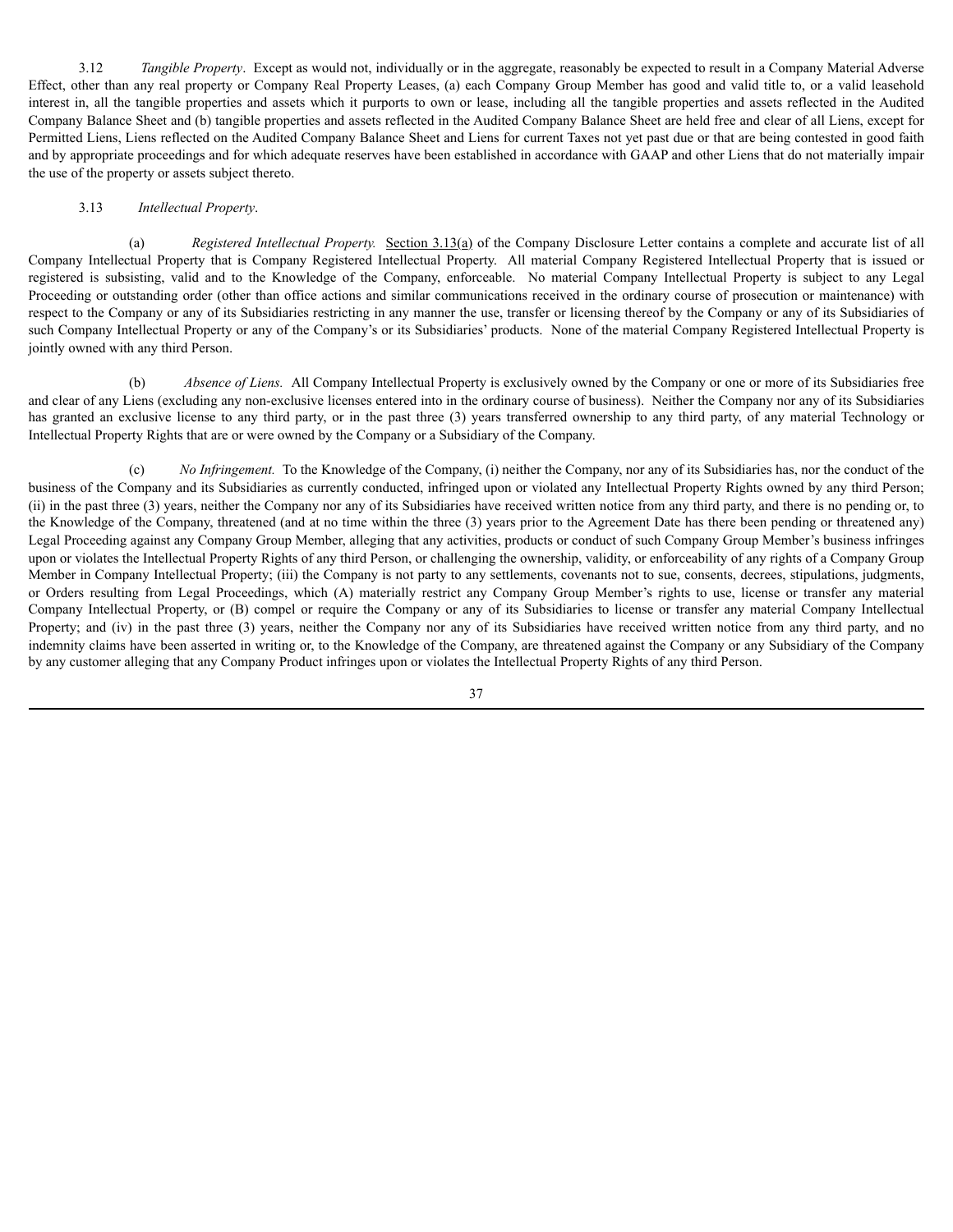(d) *No Legal Proceedings/No Third Person Infringement.* There are no pending Legal Proceedings brought by the Company or any of its Subsidiaries against any third party with respect to any Company Intellectual Property, which remain unresolved as of the Agreement Date. In the past three (3) years, neither the Company nor any of its Subsidiaries has provided any third Person with written notice claiming that such third Person is infringing, misappropriating or otherwise violating any material Company Intellectual Property, and, except as would not have a Company Material Adverse Effect, to the Knowledge of the Company, no such activity is occurring that has resulted in a material liability to the Company and its Subsidiaries, taken as a whole.

(e) *Company In Licenses.* Section 3.13(e) of the Company Disclosure Letter contains a complete and accurate list of all material Contracts pursuant to which a third party has licensed to the Company or any of its Subsidiaries any Intellectual Property Right that is incorporated into any Company Product and that is material to the business of the Company or any Company Subsidiary taken as a whole ("**Company In Licenses**"), other than (i) Contracts with respect to commercially available Technology that is not included in any Company Product or necessary to the development of any Company Product; (ii) Contracts between the Company or any Company Subsidiary and its employees, consultants and contractors substantially on the Company's standard forms, which forms have been made available to Parent and Merger Sub; (iii) Contracts for Open Source Software, and (iv) non-disclosure agreements entered into in the ordinary course of business.

(f) *Company Out Licenses.* Section 3.13(f) of the Company Disclosure Letter contains a complete and accurate list of all material Contracts pursuant to which the Company or any of its Subsidiaries has granted a third Person or Affiliate any use rights or licenses to any material Company Intellectual Property, other than (i) non-exclusive licenses to customers, consultants, contractors or vendors granted in the ordinary course of business; (ii) Contracts between the Company or any Company Subsidiary and its employees, consultants and contractors substantially similar to the Company's standard forms, which forms have been made available to Parent; (iii) Contracts for Open Source Software; and (iv) non-disclosure agreements entered into in the ordinary course of business ("**Company Out Licenses,**" and together with the Company In Licenses, the "**Company IP Licenses**"). Neither the Company nor any Subsidiary has created any Intellectual Property Rights for any third party except where the Company or a Subsidiary owns or retains a right to use any such Intellectual Property Right that is used in or necessary for the operation of its business. Neither the Company nor any Subsidiary has created or granted an exclusive license to Company Intellectual Property embodied in Company Products. The consummation of the transactions contemplated hereby will not result or cause: (i) the termination, impairment or restriction of any right or license granted to a Company Group Member under a Company IP License; or (ii) any Company Group Member to grant, or expand the scope of a prior grant, to a third party of any rights to any material Company Intellectual Property (including by release of any source code that is not Open Source Software), except (with respect to clauses (i) and (ii)) as would not reasonably be expected to have a Company Material Adverse Effect.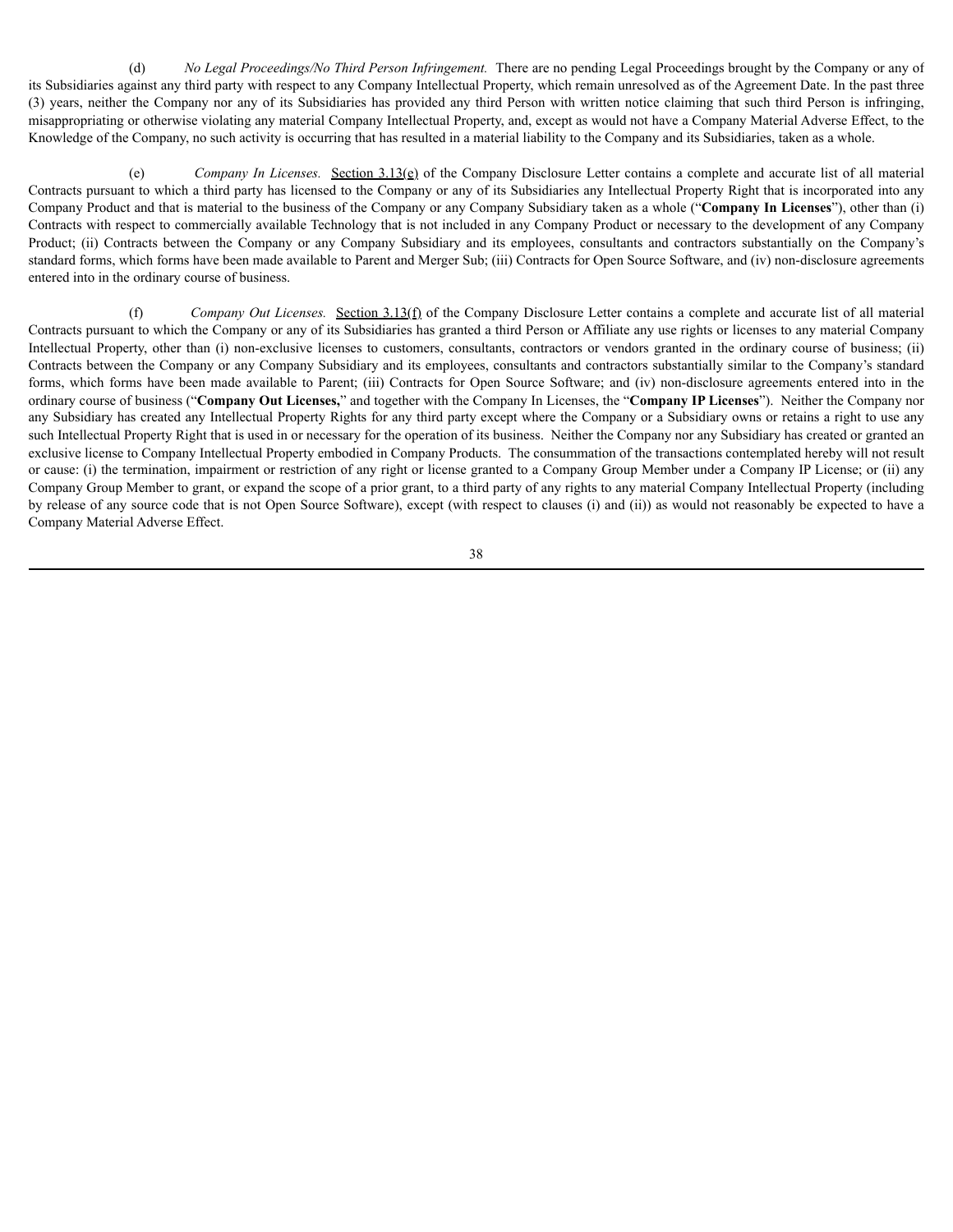(g) *Open Source Software.* To the Knowledge of the Company, the Company and its Subsidiaries are in compliance with the terms and conditions of any license for Open Source Software, except as would not reasonably be expected to be, individually or in the aggregate, material to the business of the Company Group, taken as a whole. To the Knowledge of the Company, no material Company Product is distributed with any Open Source Software that is licensed to the Company or any of its Subsidiaries in a manner that, in each case, requires the Company or any of its Subsidiaries to disclose or license any material proprietary source code that embodies material Company Intellectual Property for any Company Product or in a manner that requires any material Company Product to be made available at no charge, except, in each case, as would not be material to the operations of the business of the Company and its Subsidiaries, taken as a whole.

(h) *Proprietary Source Code.* The Company and each of its Subsidiaries has taken commercially reasonable steps to protect the Company's and its Subsidiaries' rights in the Company's confidential information and trade secrets that it wishes to protect or any trade secrets or confidential information of third Persons provided to the Company or any of its Subsidiaries. No proprietary source code (excluding, for clarity, any Open Source Software) for any Company Product has been delivered, licensed or made available to any escrow agent or other third party who is not, as of the Agreement Date, or was not, at the time, an employee, consultant or contractor of the Company or a Subsidiary of the Company subject to legal binding confidentiality obligations. To the Knowledge of the Company, neither the Company nor any Subsidiary of the Company has any duty or obligation (whether present, contingent or otherwise) to deliver, license or make available the proprietary source code (excluding, for clarity, any Open Source Software) for any Company Product to any escrow agent or other third person, other than any employee, consultant or contractor of the Company or a Subsidiary of the Company under confidentiality obligations that prohibit the disclosure of such proprietary source code to any third party.

(i) *Proprietary Information.* Each current and former employee, consultant and contractor of the Company or a Subsidiary of the Company who was or is involved in the creation or development of any Company Product, as well as any other material Company Intellectual Property, has signed and delivered a written Contract that assigns to the Company or a Subsidiary of the Company any such Company Intellectual Property (or all such rights vested in the Company or its Subsidiary by operation of Law), except as would not reasonably be expected to be, individually or in the aggregate, material to the business of the Company or any of its Subsidiaries, taken as a whole. All Israeli Employees of the Company and its Subsidiaries have expressly waived any right or claim to receive additional compensation, royalties, commissions or other payments under Section 134 of the Israeli Patent Law – 1967. All amounts payable by the Company to any former and current Israeli employee, consultant, director and officer for the research, development, conception or reduction to practice of any of the applicable Company Intellectual Property, have been paid in full.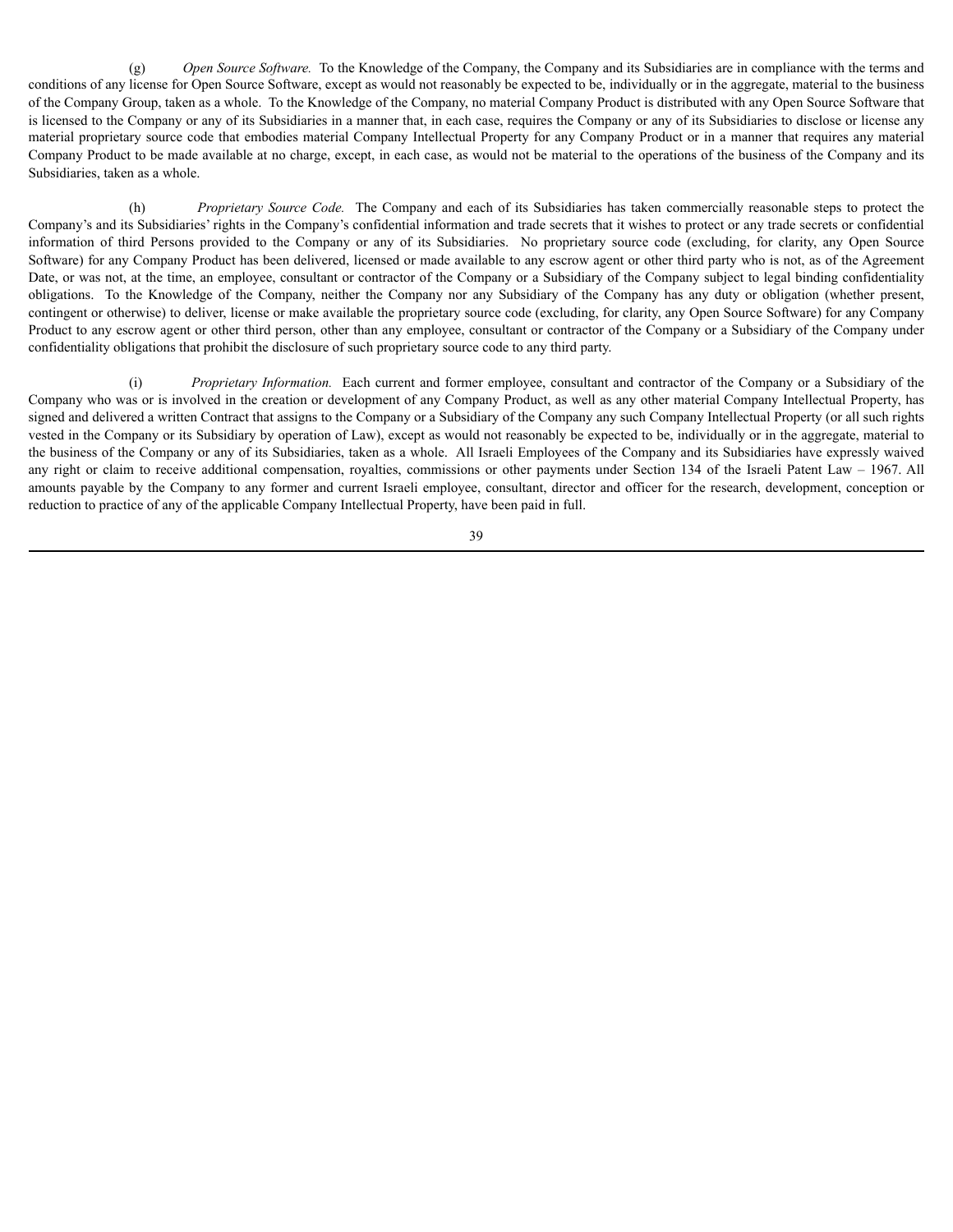(j) *Standards-Setting Organizations.* Section 3.13(j) of the Company Disclosure Letter contains a list of each standards-setting organization or similar organizations in which the Company or any of its Subsidiaries has participated in the past three (3) years, or is currently participating, that could require or obligate the Company or any of its Subsidiaries to grant or offer to any other Person any license or right to use any Company Intellectual Property.

(k) *Funding.* No government funding (including from the Israeli Innovation Authority of the Israeli Ministry of Economy and Industry (formerly known as the Office of the Chief Scientist)), facilities or resources of a university, college, other educational institution or research center was used in the development of any material Company Intellectual Property and no Governmental Authority, university, college, other educational institution or research center has, to the Knowledge of the Company, any claim or right in or to such Company Intellectual Property. To the Knowledge of the Company, no current or former employee, contractor, consultant, officer or independent contractor of the Company who was involved in, or who contributed to, the creation or development of any of the Company Intellectual Property has performed services for, or otherwise was under restrictions resulting from his/her relations with any Governmental Authority, government-owned institution, university, college, other educational institution, hospital or research center while he or she was also employed by or performed services for the Company or during the time period in which he or she was involved in the creation or development of any Company Intellectual Property.

(l) *Data Security Requirements and Privacy.* The Processing by the Company or any Subsidiary of the Company of any Personal Information, has complied in all material respects with (i) all Laws; (ii) the Company's and its Subsidiaries' existing contractual commitments with third parties; and (iii) the Company's and its Subsidiaries' privacy policies and any other terms applicable to the Processing of Personal Information from individuals by the Company or any of its Subsidiaries or any of their agents, except where the failure to so would not be material to the operations of the business of the Company and its Subsidiaries, taken as a whole. The Company is not the owner and/or host of any database that is subject to a registration or notification requirement with any Governmental Authority. As of the Agreement Date, no claims have been asserted in writing or, to the Knowledge of the Company, are threatened in writing against the Company or any Subsidiary of the Company by any third party alleging a violation of any third party's privacy rights that would constitute a Company Material Adverse Effect. To the Knowledge of the Company, neither the Company, any Subsidiary of the Company or any of their service providers has suffered (i) any material losses or thefts of, or material breach in security relating to Personal Information; (ii) any material unauthorized access or unauthorized use of any Personal Information; or (iii) any material improper disclosure of any Personal Information.

(m) *Malicious Code.* To the Knowledge of the Company, except as would not be material to the operations of the business of the Company and its Subsidiaries, taken as a whole, the Company Products are free from any (i) defect that would prevent the same from performing materially in accordance with the Company's obligations to customers or Distribution Partners under written customer agreements; or (ii) bug or programming, design or documentation error or disrupting, disabling, harming or corrupting code. To the Knowledge of the Company, none of the Company Products contain any "back door," "drop dead device," "time bomb," "Trojan horse," "virus" or "worm" (as such terms are commonly understood in the software industry), vulnerability or any other similar malicious code ("**Malicious Code**") that would constitute a Company Material Adverse Effect. As of the Agreement Date, the Company and its Subsidiaries possess all source code and other materials used by the Company and its Subsidiaries in the development and maintenance of the Company Products, except as would not be material to the operations of the business of the Company and its Subsidiaries, taken as a whole.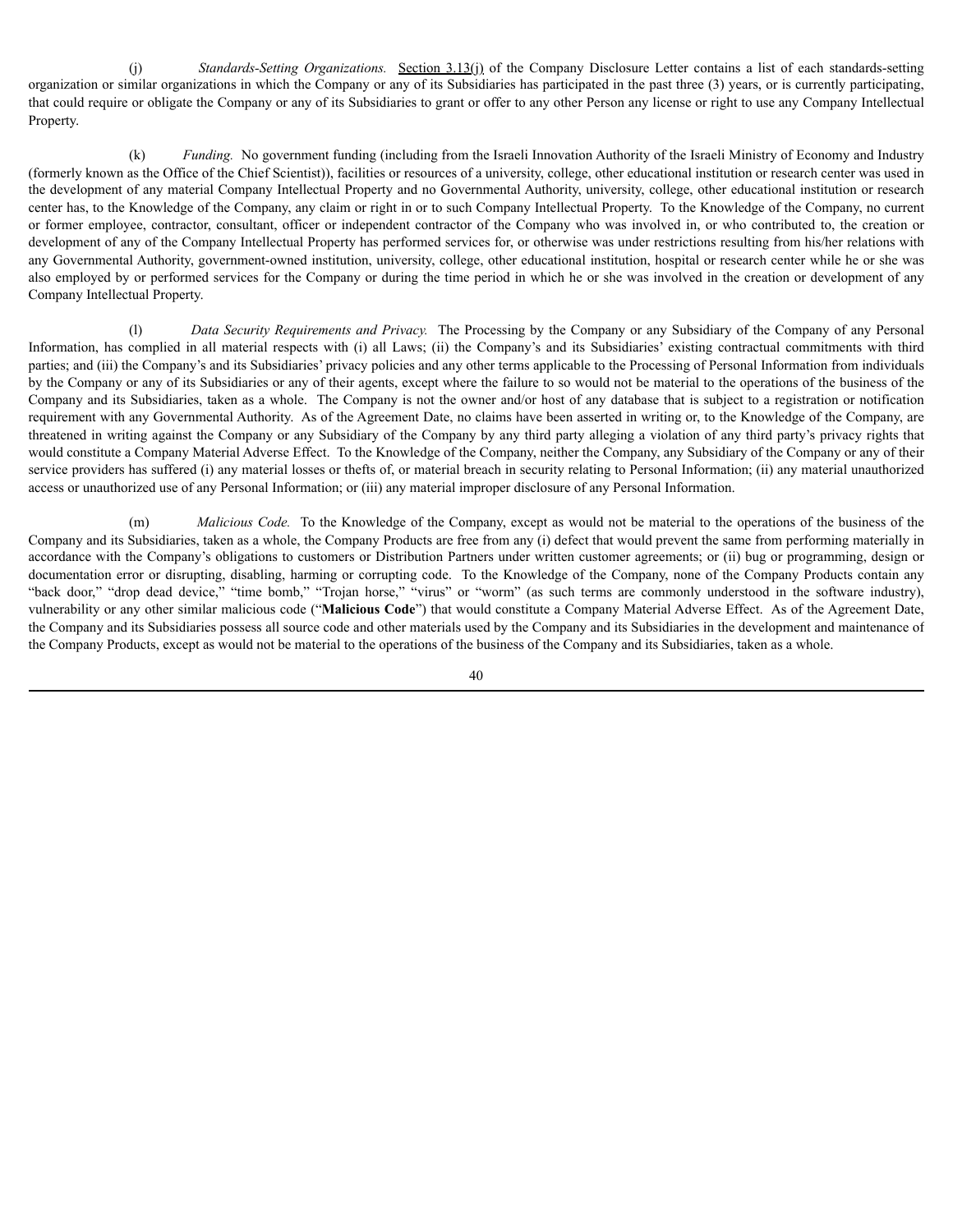(n) *Information Technology Systems of the Company Group.* The Company and its Subsidiaries have information technology systems that in their commercially reasonable business judgment are sufficient in all material respects to operate the business of the Company and its Subsidiaries as it is currently conducted. The Company and its Subsidiaries have taken commercially reasonable steps and implemented reasonable procedures designed to ensure that information technology systems used in connection with the operation of the Company and its Subsidiaries, and data stored or transmitted on such systems are secure and, to the Knowledge of the Company, such systems are free from Malicious Code, except as would not be reasonably be expected to have, individually or in the aggregate, a Company Material Adverse Effect.

(o) *Encryption Technology.* The Company and its Subsidiaries do not use or develop or engage in encryption technology or other technology whose development, commercialization or export is restricted under applicable Laws in Israel, and are not required to obtain a marketing, registration, export license or other relevant license from any of the Israeli Ministry of Economy, the Israeli Ministry of Defense, or any authorized body pursuant to Section 2(a) of the Israeli Control of Products and Services Declaration (Engagement in Encryption), 1974, as amended.

- 3.14 *Material Contracts*.
	- (a) *Definition.* For all purposes of and under this Agreement, a "**Material Contract**" shall mean:
		- (i) any Contract required to be filed as an exhibit by the Instructions to Form 20-F;

(ii) any Contract (A) containing any covenant limiting in any material respect the right of the Company or any of its Subsidiaries to engage, or to compete with any Person (other than standard employee non-solicitation restrictions), in any material line of business or geographic area or (B) containing any covenant prohibiting in any material respect the Company or any of its Subsidiaries (or, after the Closing Date, the Surviving Company) from engaging in any business with any Person or levying a fine, charge or other payment for doing so;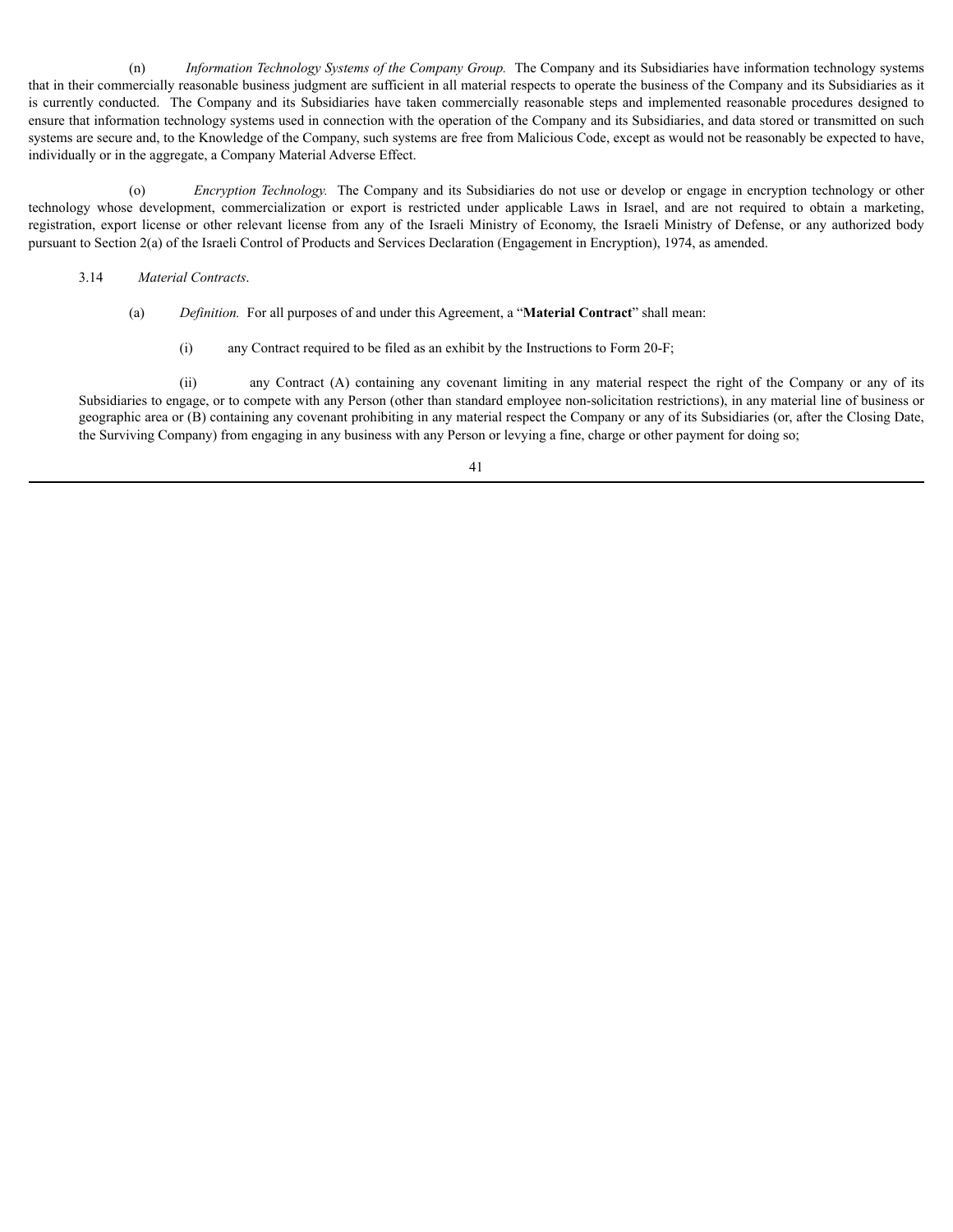(iii) any Contract pursuant to which the Company or any of its Subsidiaries (A) has acquired or disposed of since December 31, 2019 or will acquire or dispose of after the Agreement Date any material ownership interest in any other Person or other business enterprise or any material amount of assets, in each case, other than in the ordinary course of business and excluding any purchases of inventory and (B) has any continuing material obligations;

(iv) any joint venture agreement, limited liability company agreement, legal partnership or similar partnership or collaboration agreement (other than such arrangements between or among the Company and any wholly-owned Subsidiaries);

(v) any mortgages, indentures, guarantees, loans or credit agreements, security agreements or other Contracts relating to the borrowing of money or extension of credit, in each case in excess of \$1,000,000, other than (A) accounts receivables and payables; (B) loans to direct or indirect wholly owned Subsidiaries; and (C) advances to employees for travel and business expenses, in each case in the ordinary course of business consistent with past practice;

(vi) any settlement Contract with a Governmental Authority or with ongoing obligations (other than solely ongoing confidentiality obligations) other than (A) releases that are immaterial in nature or amount entered into in the ordinary course of business or (B) settlement Contracts only involving the payment of cash in amounts that do not exceed \$250,000 in any individual case;

"**CBA**");

(vii) any collective bargaining agreement or other Contract with any labor union, works council, or labor organization (each, a

(viii) any Contract for the employment or engagement of any director, officer, employee or independent contractor providing for annual compensation in excess of \$400,000, and which cannot be terminated for any reason without the provision of severance payments or benefits (excluding statutory benefits required by applicable Law);

(ix) any Contract (excluding any purchase orders or statements of work that do not contain any material terms that apply generally to ongoing relationship with the applicable customer) for the sale of Company Products with any end-user customer (excluding Distribution Partners) who, in the year ended December 31, 2021 was one of the ten (10) largest sources of sales from end-user customers for the Company and its Subsidiaries, based on amounts paid or payable;

(x) any Contract (excluding any purchase orders or statements of work that do not contain any material terms that apply generally to relationship with the applicable Distribution Partner) for the sale of Company Products with any Distribution Partner who, in the year ended December 31, 2021, was one of the ten (10) largest sources of sales from Distribution Partners for the Company and its Subsidiaries, based on amounts paid or payable;

(xi) any Contract with any vendor of the Company or any of its Subsidiaries who, in the year ended December 31, 2021 was one of the ten (10) largest sources of payment obligations for the Company and its Subsidiaries, based on amounts paid or payable;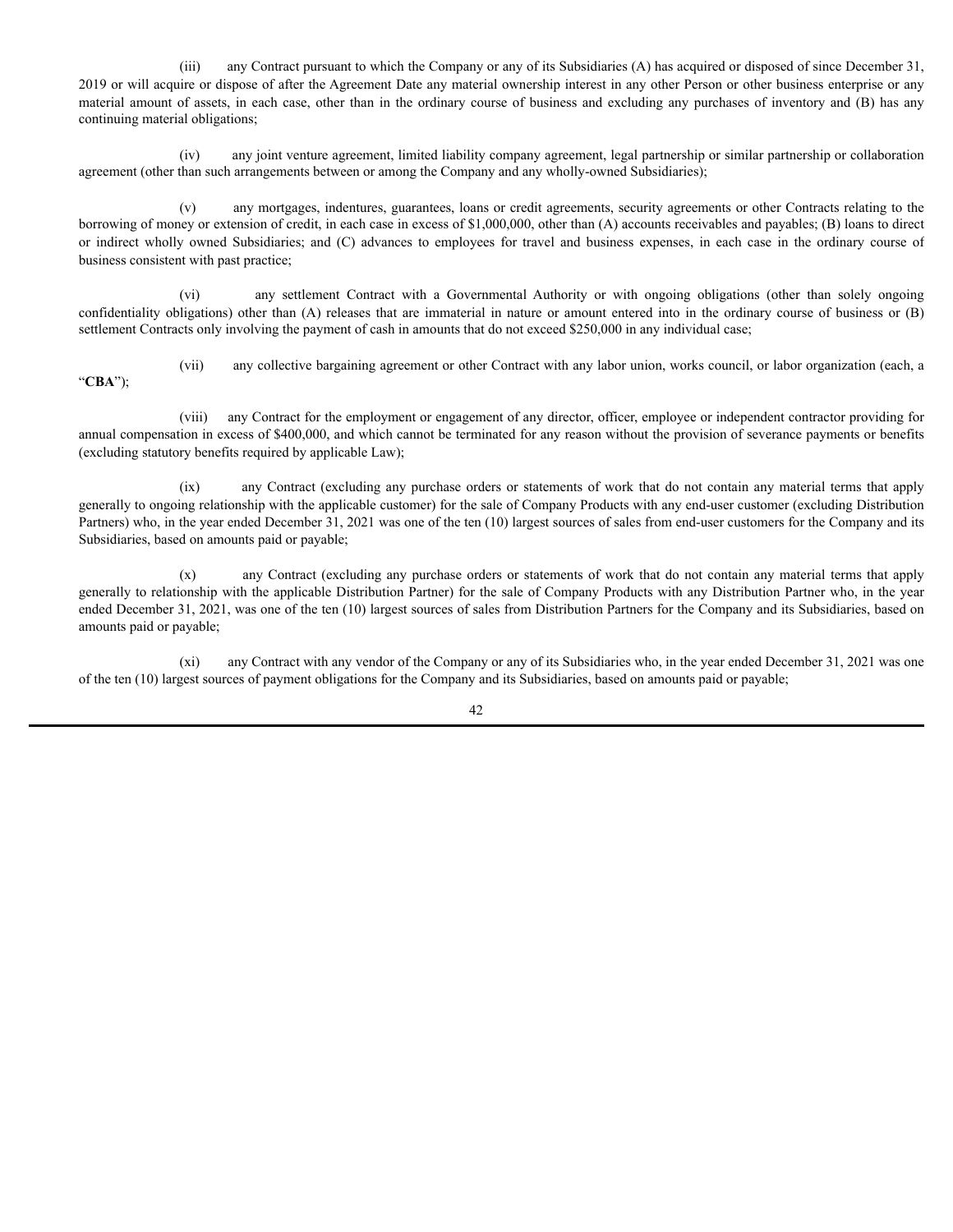(xii) any Contract that provides for payment obligations by the Company or any of its Subsidiaries in any twelve (12) month period of \$1,500,000 or more in any individual case that is not terminable by the Company or its Subsidiaries upon notice of ninety (90) days or less without material liability to the Company or its Subsidiaries and is not disclosed pursuant to clauses (i) through (viii) above, inclusive;

(xiii) any Contract for capital expenditures for which future payments would exceed \$2,000,000 in the aggregate;

(xiv) any Company IP License that is material to the business of the Company Group, taken as a whole; and

(xv) any Contract, or group of Contracts with a Person (or group of affiliated Persons), the termination of which would reasonably be expected to have a Company Material Adverse Effect and is not disclosed pursuant to clauses (i) through (xv) above, inclusive.

(b) *List of Material Contracts.* Section 3.14(b) of the Company Disclosure Letter contains a complete and accurate list of all Material Contracts as of the Agreement Date, to or by which the Company or any of its Subsidiaries is a party or is bound, and identifies each subsection of Section 3.14(a) that describes such Material Contract.

(c) *Validity.* Each Material Contract is valid and binding on the Company (and/or each such Subsidiary of the Company party thereto) and is in full force and effect, other than those Contracts that by their terms have expired or been terminated since the Agreement Date, and neither the Company nor any of its Subsidiaries party thereto, nor, to the Knowledge of the Company, any other party thereto, is in breach of, or default under, any such Material Contract, and no event has occurred that with notice or lapse of time or both would constitute such a breach or default thereunder by the Company or any of its Subsidiaries, or, to the Knowledge of the Company, any other party thereto, except for such failures to be in full force and effect and such breaches and defaults that would not reasonably be expected to have, individually or in the aggregate, a Company Material Adverse Effect.

# 3.15 *Tax Matters*.

(a) *Tax Returns.* Each of the Company and its Subsidiaries has prepared and timely filed (taking into account any extension of time within which to file or except where any delay did not result in any Company Material Adverse Effect) all material Tax Returns required to be filed and all such filed Tax Returns are true, correct and complete in all material respects.

(b) *Taxes Paid.* Each of the Company and its Subsidiaries has paid all material Taxes that are required to be paid, other than Taxes that are not yet past due or that are being contested in good faith in appropriate proceedings and for which adequate reserves have been established on the financial statements of the Company in accordance with GAAP.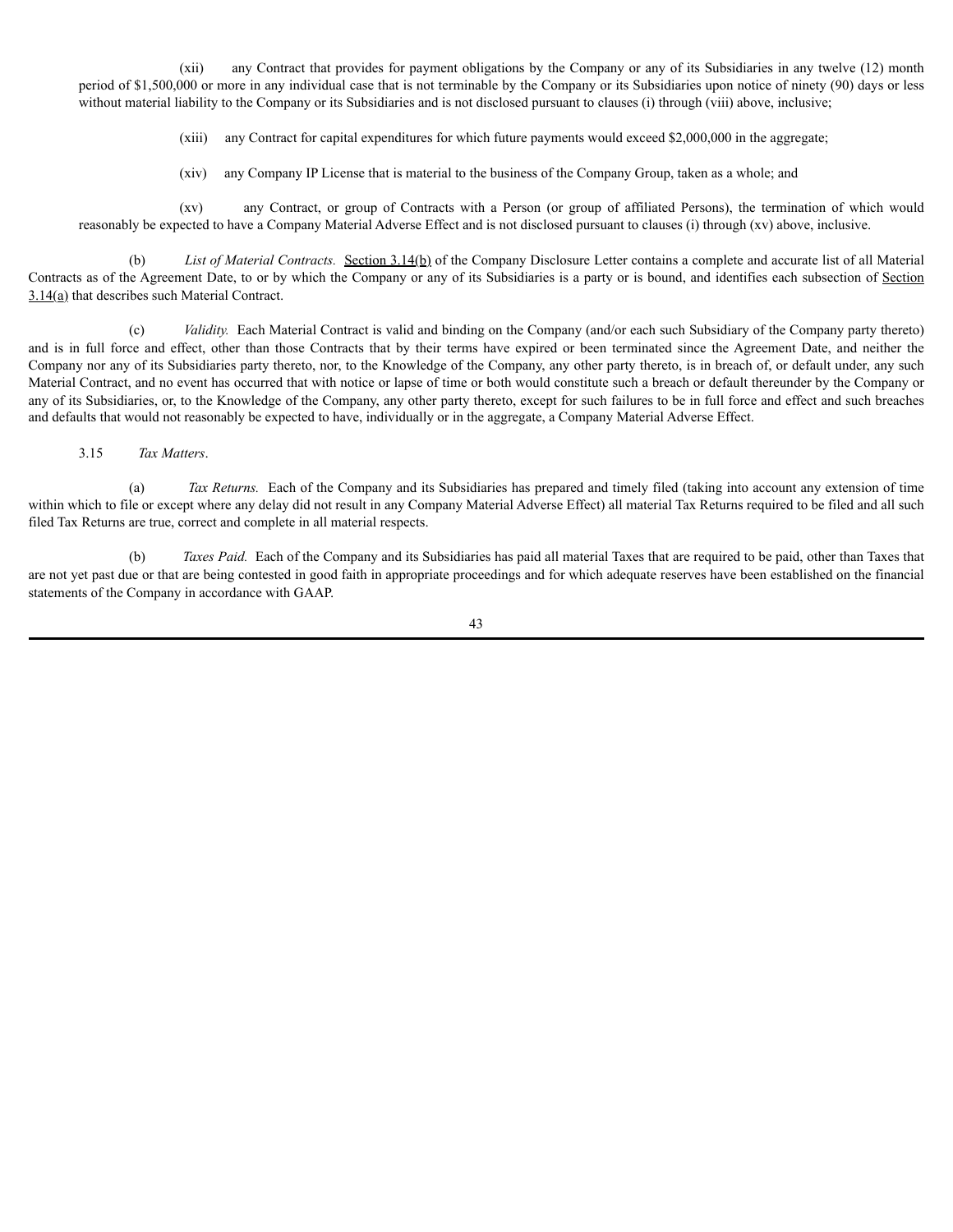(c) *No Material Deficiencies.* No material deficiencies for Taxes against the Company or any of its Subsidiaries have been claimed, proposed or assessed in writing by any Governmental Authority that remain unpaid except for deficiencies with respect to which adequate reserves have been established in accordance with GAAP.

(d) *No Audits.* Except as set forth in Section 3.15(d) of the Company Disclosure Letter or the Audited Company Balance Sheet, there are no audits, examinations, investigations, assessments, litigation or other proceedings in respect of material amounts of Taxes pending or threatened in writing with respect to the Company or any of its Subsidiaries.

(e) *No Liens on Assets.* There are no Liens for material Taxes on any of the assets of the Company or any of its Subsidiaries other than Permitted Liens.

(f) *Spin-Of s and Other Distributions.* None of the Company or any of its Subsidiaries has been a "controlled corporation" or a "distributing corporation" in any distribution occurring during the two (2)-year period ending on the Agreement Date that was purported or intended to be governed by Section 355 of the Code (or any similar provision of state, local or non-U.S. Tax Law).

(g) [Intentionally Omitted.]

(h) *Tax Sharing Agreements*. There are no Tax sharing agreements (other than customary commercial or financial arrangements entered into in the ordinary course of business and not primarily related to Taxes), with respect to which the Company or any of its Subsidiaries is a party and which includes as a party a Person other than the Company or any of its Subsidiaries.

(i) *No Reportable Transaction.* None of the Company or any of its Subsidiaries has engaged in a "listed transaction," within the meaning of Treas. Reg. Section 1.6011-4(b) (or any similar provision of state, local or non-U.S. Law).

(j) [Intentionally Omitted.]

(k) *COVID-19 Relief.* Neither the Company nor any of its Subsidiaries has elected to benefit from any payroll tax relief, including tax credits and tax deferrals, under the Payroll Tax Executive Order or the CARES Act (including pursuant to Sections 2301 and 2302 of the CARES Act).

(l) *Tax Withholding*. The Company and its Subsidiaries: (i) have complied in all material respects with all applicable Law relating to the payment, reporting and withholding of Taxes, except as provided in this Section  $3.15(1)$ ; (ii) have, within the time and in the manner prescribed by applicable Law, withheld from employee wages, consulting compensation or other amounts payable, and timely paid over to the proper Governmental Authority (or is properly holding for such timely payment) all material amounts required to be so withheld and paid over under all applicable Law; and (iii) have timely and properly filed all material withholding Tax Returns, for all periods, taking into account any extension of time within which to file or except where any delay did not result in any Company Material Adverse Effect.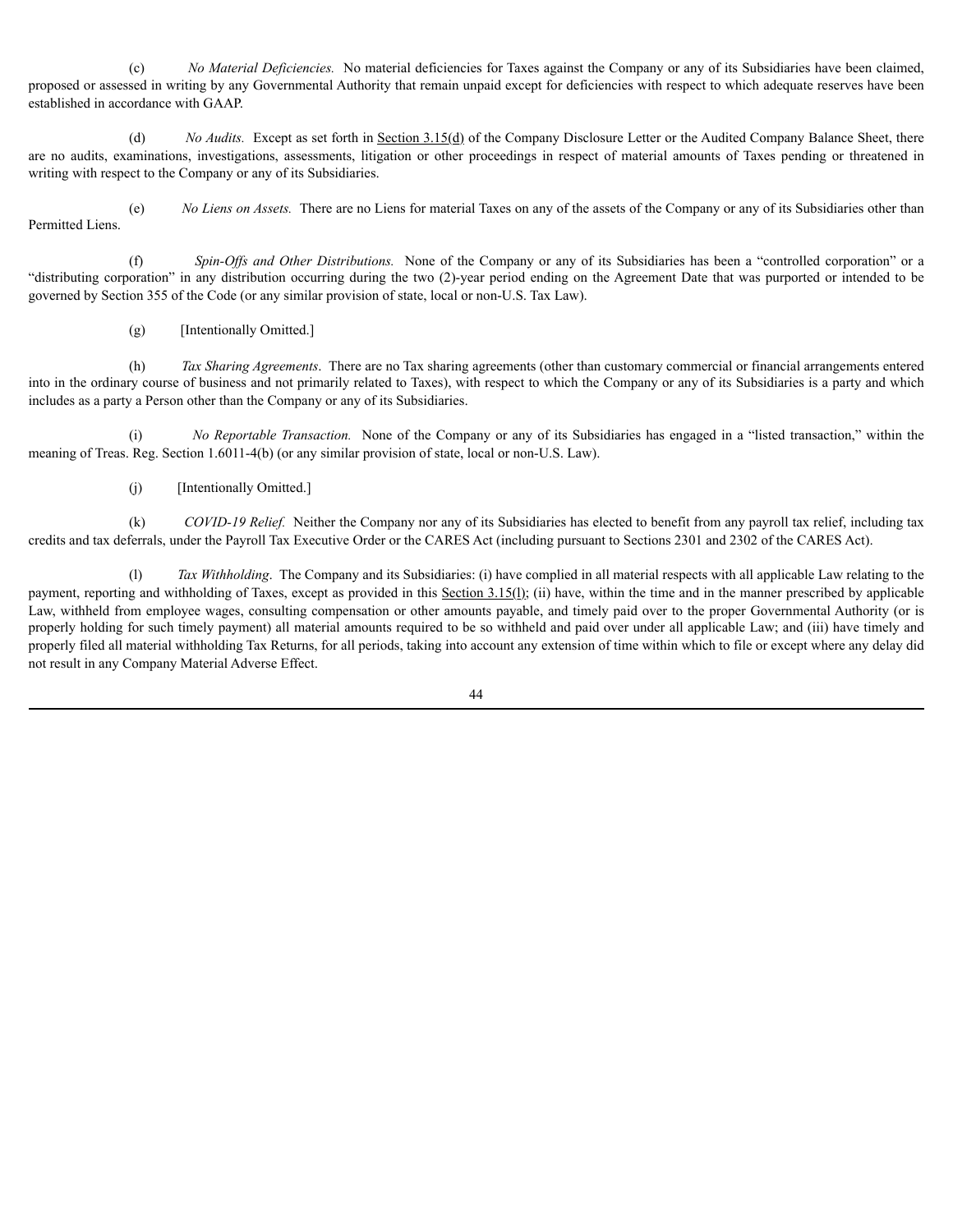(m) *VAT*. The Company is duly registered for the purposes of VAT in Israel. The Company has complied in all material respects with all applicable Laws concerning VAT and with all applicable Laws concerning sales tax or indirect taxation, including with respect to the timely filing of accurate returns and payments and the maintenance of records. The Company has not made any exempt transactions and there are no circumstances by reason of which there might not be a full entitlement to credit for all VAT chargeable on supplies and acquisitions received and imports made (or agreed or deemed to be received or made) by it. The Company's non-Israeli Subsidiaries are not required to effect Israeli VAT registration.

(n) *Tax Rulings*. All tax rulings, applications for tax rulings, significant correspondence and filings with the ITA with respect to Tax matters of the Company and/or any Affiliate have been made available to Parent and Merger Sub.

*Company Options*. All tax rulings, opinions, significant correspondence and filings with the ITA relating to a Company Equity Plan and any award thereunder have been made available to Parent. The Company is in compliance, and in the past has always complied, with all the relevant requirements of Section 102 of the ITO and the regulations promulgated thereunder, with respect to any equity awards issued pursuant to the provisions of such section, and the Company has complied with the requirements of Section 3(i) of the ITO with respect to the grant of options or shares to independent contractors or "controlling shareholders" (as defined in such section), in each case, except as would not reasonably be expected to result in a Company Material Adverse Effect. The Israeli Company Equity Plan and any amendments thereto were timely and duly filed with, or reported to, the ITA in accordance with the time specifications set forth in the ITO and ITA directives. Without limiting the generality of the foregoing, except as would not reasonably be expected to result in a Company Material Adverse Effect, all Company Equity Awards granted pursuant to Section 102 of the ITO: (A) are intended to qualify as a capital gains route under Section 102 of the ITO; (B) were granted under an employee option plan approved, or not rejected within ninety (90) days from filing, by the ITA under the capital gains route of Section 102 of the ITO; (C) comply in full with the requirements of Section 102 of the ITO and the rules and regulations promulgated thereunder and qualify for treatment under the capital gain route thereunder; (D) were duly and timely deposited in accordance with the provisions of Section 102 of the ITO with the Section 102 Trustee; and (E) no Legal Proceeding is pending, or to the Company's Knowledge, has been threatened against the Company or any of its Subsidiaries (nor is the Company or any of its Subsidiaries aware of a reasonable basis for a Legal Proceeding against the Company or any of its Subsidiaries) with respect to the failure of the Company or any of its Subsidiaries to comply with such requirements. Neither the Company nor any Subsidiary is a party to, or otherwise obligated under, any plan, policy, agreement or arrangement that provides for the gross-up or reimbursement of Taxes imposed under Section 102 or Section 3(i) of the ITO.

(p) None of the Company or any of its Subsidiaries has participated in any transaction listed in Section 131(g) of the ITO and the Israeli Income Tax Regulations (Reportable Tax Planning), 5767-2006 promulgated thereunder (including with respect to VAT). The Company and its Subsidiaries have not ever taken a tax position that is subject to reporting under Section 131E of the ITO or has ever obtained a legal or tax opinion that is subject to reporting under Section 131D of the ITO.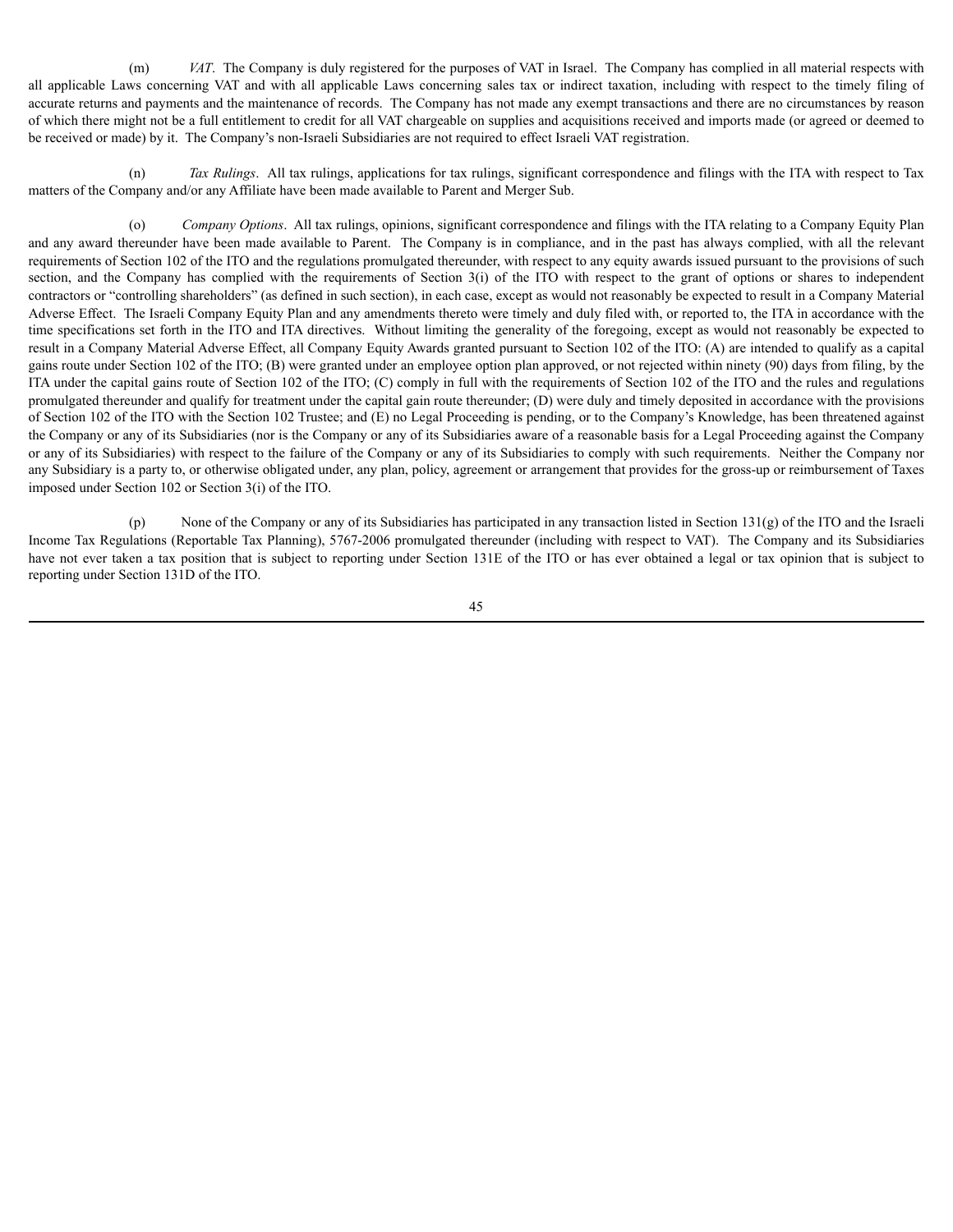(q) The Company, or any of its Subsidiaries, are not and have not been a real property corporation (*Igud Mekarke'in*) within the meaning of such term under Section 1 of the Israeli Land Taxation Law (Appreciation and Acquisition), 5723-1963.

(r) None of the Company or any of its Subsidiaries is subject to any restrictions or limitations pursuant to Part E2 of the ITO or pursuant to any Tax ruling made with reference to the provisions of such Part E2 or otherwise.

(s) The Company does not own any interest in any controlled foreign corporation pursuant to Section 75B of the ITO, or other entity the income of which is required to be included in the income of the Company.

Neither the Company nor any of its Subsidiaries has made any election to be treated or claimed any benefits as "Beneficial Enterprise" (*Mifaal Mutay*) or "Preferred Technological Enterprise" under the Israeli Law for the Encouragement of Capital Investment, 5719-1959.

(u) The Company and its Subsidiaries comply, and have always been compliant, with the requirements of Section 85A of the ITO and the regulations promulgated thereunder and all applicable transfer pricing Laws and regulations, including the execution and maintenance of contemporaneous documentation substantiating the transfer pricing practices and methodology of the Company and its Subsidiaries (if required). All transactions between the Company and its nonresident subsidiaries have, in all material aspects, always been priced at arm's length.

(v) Notwithstanding anything to the contrary in this Agreement, it is agreed and understood that no representation or warranty is made by the Company, or any of its Affiliates, stockholders, directors, officers, employees, agents, representatives or advisors, or any other Person, in respect of Tax matters, other than the representations and warranties expressly set forth above in Section 3.5, this Section 3.15, or Section 3.16.

### 3.16 *Employee Benefit Matters*.

(a) *List of Employee Benefit Plans.* Section 3.16(a) of the Company Disclosure Letter sets forth a complete and accurate list of all material Employee Benefit Plans, indicating which such Employee Benefit Plans are Non-U.S. Employee Benefit Plans, and for each such Non-U.S. Employee Benefit Plan, the applicable jurisdiction. None of the Company Group Members has committed to any employee, director or officer to establish any new Employee Benefit Plan, to terminate, amend or modify any Employee Benefit Plan (except to the extent required by applicable Law or as required by this Agreement), or to adopt or enter into any Employee Benefit Plan listed on Section 3.16(a) of the Company Disclosure Letter.

(b) *Disclosure of Employee Plans.* With respect to each material Employee Benefit Plan that is not a PEO Plan, the Company has made available to Parent complete and accurate copies, to the extent applicable, of (i) such Employee Benefit Plan document (or a written summary of any unwritten plan) together with all amendments; (ii) in the case of any plan for which Forms 5500 are required to be filed, the most recent annual report (Form 5500) with schedules attached; (iii) in the case of any plan that is intended to be qualified under Section 401(a) of the Code, the most recent determination, opinion, notification or advisory letter from the IRS, and correspondence to or from the IRS or the DOL with respect to such letter; (iv) each trust agreement, group annuity contract, administration and similar material agreements, investment management or investment advisory agreements; (v) the most recent summary plan descriptions, including any summary of material modifications thereto; and (vi) all material non-routine correspondence to or from any Governmental Authority relating to any Employee Benefit Plan within the past three (3) years. With respect to each material Employee Benefit Plan that is a PEO Plan, the Company has made available to Parent complete and accurate copies of (i) the most recent summary plan descriptions, including any summary of material modifications thereto, (ii) the contract or agreement pursuant to which the professional employer organization provides such PEO Plans and (iii) with respect to any PEO Plan that is intended to be qualified under Section 401(a) of the Code, the most recent IRS determination or opinion letter and an executed version of the PEO Plan document.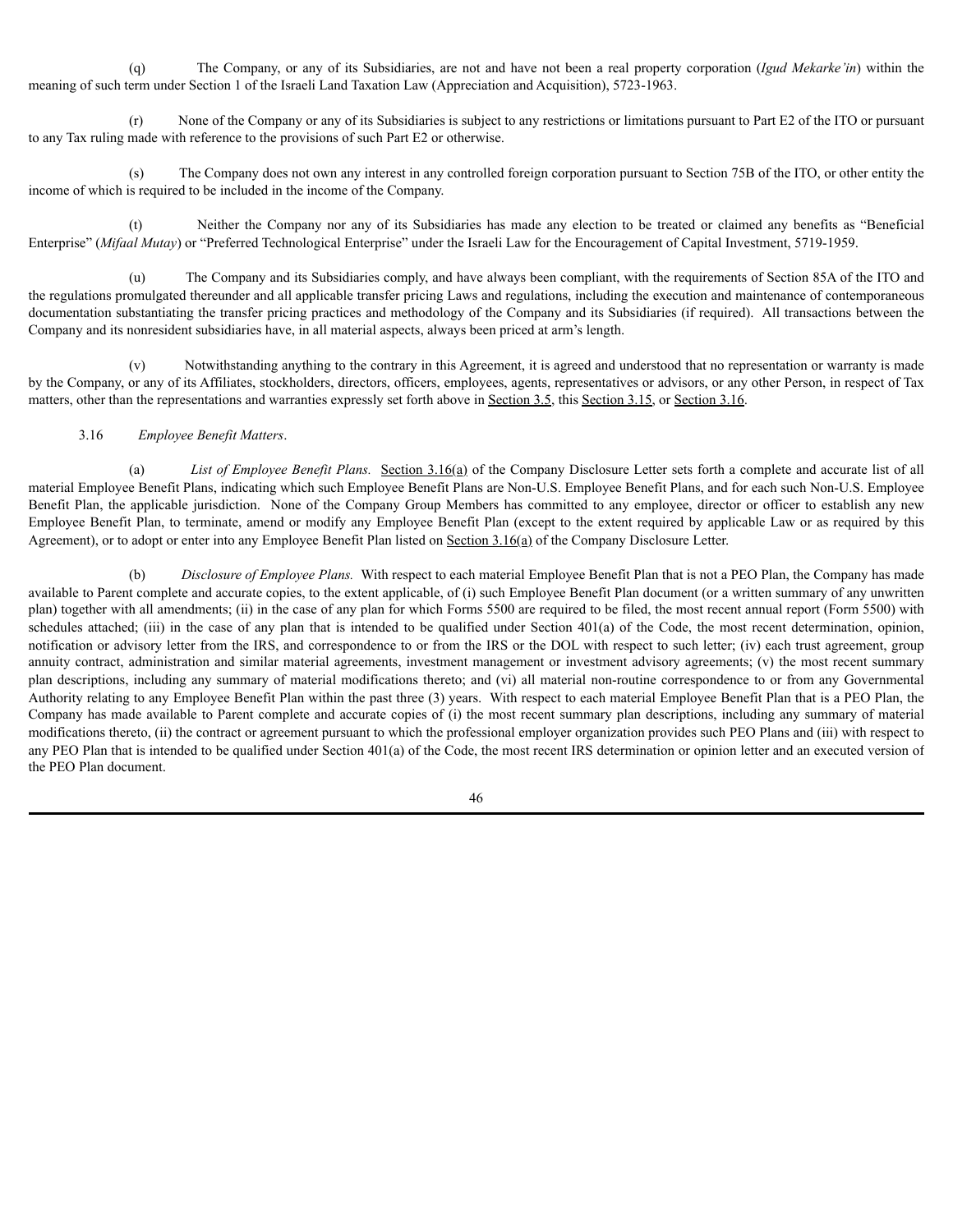(c) *Compliance.* Each Employee Benefit Plan (other than a PEO Plan) and, with respect to the Company Group's participation thereunder, each PEO Plan, has been established, maintained, funded and administered in accordance in all material aspects with all applicable Law, including if applicable, ERISA and the Code, and in accordance with its terms, and (ii) each Company Group Member has (A) met its obligations with respect to each Employee Benefit Plan (including timely filing or distributing all required returns, reports and descriptions, as applicable) and (B) has timely made (or timely will make) or accrued in accordance with GAAP (or another applicable accounting standard) all required contributions or other amounts payable with respect thereto.

(d) *Qualified Plans.* All Employee Benefit Plans that are intended to be qualified under Section 401(a) of the Code, and all trusts that are intended to be qualified under Section 501(a) of the Code (each, a "**Qualified Plan**"), (i) have received determination, opinion or advisory letters from the IRS to the effect that such Employee Benefit Plans are qualified and the plans and trusts related thereto are exempt from federal income taxes under Sections 401(a) and 501(a), respectively, of the Code, or the Company has remaining a period of time under applicable U.S. Department of the Treasury regulations or IRS pronouncements in which to apply for such a letter and to make any amendments necessary to obtain a favorable determination as to the qualified status of each such Qualified Plan and (ii) to the Knowledge of the Company, no such determination, opinion or advisory letter has been revoked and no event has occurred or circumstance exists that has adversely affected or could reasonably be expected to adversely affect such qualification or exemption. Except as would not reasonably be expected to result in a Company Material Adverse Effect, no "prohibited transaction," within the meaning of Section 4975 of the Code or Sections 406 and 407 of ERISA, or breach of fiduciary duty has occurred with respect to any Employee Benefit Plan.

(e) *Multiple Employer Plans.* No Employee Benefit Plan is, and none of the Company Group Members or any of their respective ERISA Affiliates has in the preceding six (6) years sponsored, maintained, participated in or contributed to (or been obligated to contribute to), or has or could reasonably be expected to have any material Liability under or with respect to, (i) a Pension Plan that is or was subject to Title IV of ERISA or Section 412 of the Code; (ii) a "multiemployer plan" (as defined in Section 3(37) of ERISA); (iii) other than any PEO Plan, a "multiple employer plan" within the meaning of Section 210 of ERISA or Section 413(c) of the Code; or (iv) other than any PEO Plan, multiple employer welfare arrangement (as defined in Section 3(40) of ERISA). No Employee Benefit Plan is funded by, associated with or related to a "voluntary employees' beneficiary association" within the meaning of Section 501(c)(9) of the Code. No Employee Benefit Plan provides health benefits that are not fully insured through an insurance contract.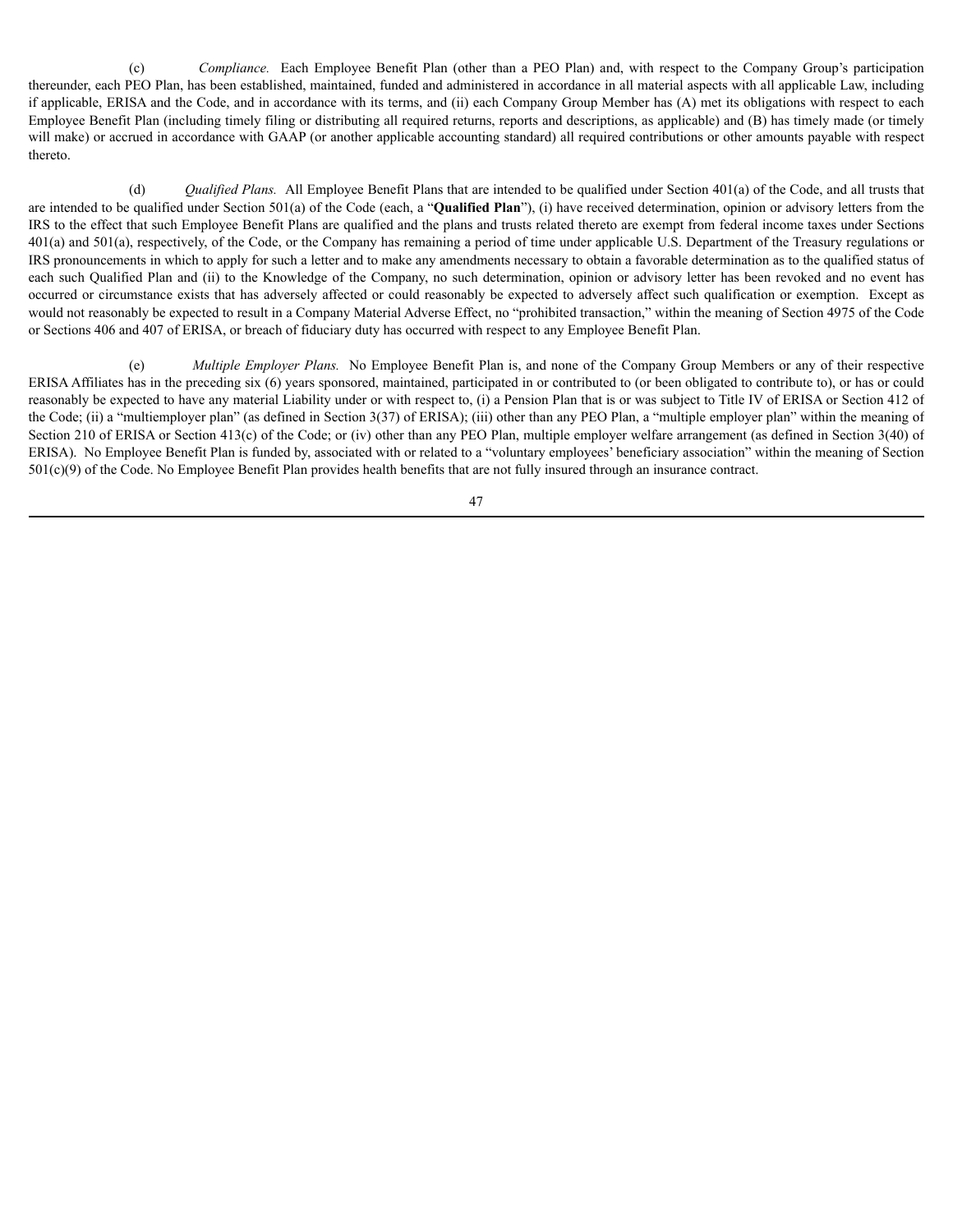(f) *No Post-Termination Welfare Benefit Plan.* Other than as required under Section 601 et seq. of ERISA or equivalent state, local, or foreign Law, no Employee Benefit Plan provides, and no Company Group Member has any current or potential obligation to provide, health or other welfare benefits (excluding normal claims for benefits under the Company's group life insurance, accidental death and dismemberment insurance and disability plans and policies) or coverage to any person following retirement or other termination of employment or service (other than continuation coverage through the end of the month in which such termination or retirement occurs, if provided for under the terms of the applicable Employee Benefit Plan).

(g) *Employee Plan Legal Proceedings.* Except as would not reasonably be expected to result in a Company Material Adverse Effect, there is no action, suit, proceeding, claim, arbitration, audit or investigation pending or, to the Knowledge of the Company, threatened or reasonably anticipated, with respect to any Employee Benefit Plan or the assets of any Employee Benefit Plan, as such Employee Benefit Plan relates to current or former employees, individual independent contractors, or other individual service providers of the Company Group Members, other than claims for benefits in the ordinary course.

(h) *No Infringement.* Without limiting the generality of the other provisions in this Section 3.16: (i) except as would not reasonably be expected to result in a Company Material Adverse Effect, each Non-U.S. Employee Plan is in compliance with all applicable Laws of each applicable jurisdiction; (ii) each Non-U.S. Employee Plan is funded to the extent required by applicable Law and the applicable terms of such plan or has been accrued for to the extent required by GAAP or other applicable accounting rules; (iii) no Non-U.S. Employee Plan is a "defined benefit plan" (as defined in ERISA, whether or not subject to ERISA), seniority premium, termination indemnity, gratuity or similar plan or arrangement; and (iv) no unfunded or underfunded Liabilities exist with respect to any Non-U.S. Employee Plan.

(i) *No Additional Rights*. Neither the execution and delivery of this Agreement nor the consummation of the Transactions (alone or in combination with any other event) could: (i) entitle any current or former employee, officer, director or other service provider of the Company or any of its Subsidiaries to severance pay or any other payment; (ii) result in any payment becoming due, accelerate the time of payment or vesting of benefits or increase the amount of compensation due to any such employee, officer, director or other service provider; (iii) result in any forgiveness of Indebtedness of any such employee, officer, director or other service provider, or trigger any funding obligation under any Employee Benefit Plans; or (iv) result in any payment (whether in cash or property or the vesting of property) to any "disqualified individual" (within the meaning of Section 280G of the Code) that would reasonably be expected to, individually or in combination with any other such payment, constitute an "excess parachute payment" (within the meaning of Section 280G of the Code).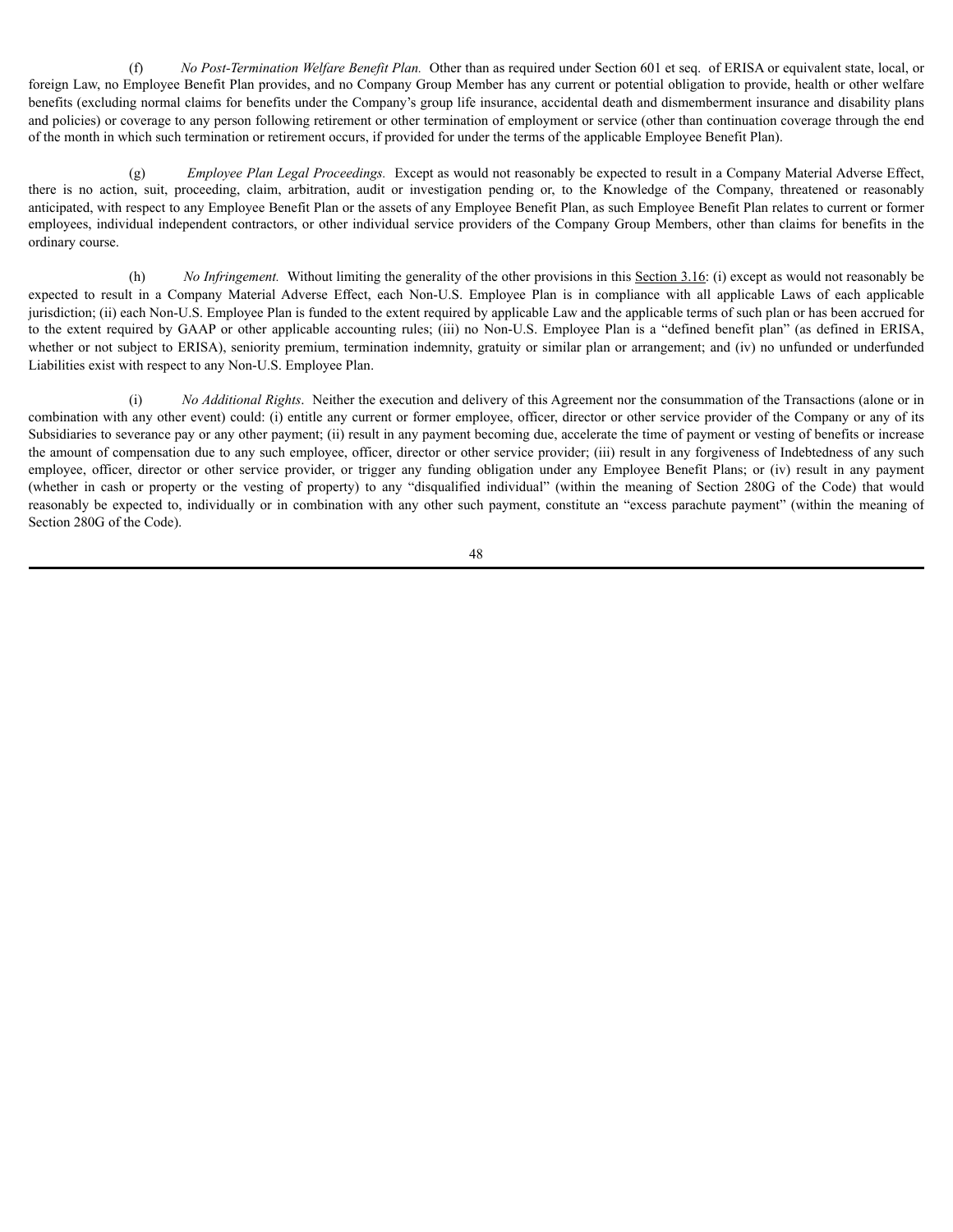(j) *No Gross-Ups*. Neither the Company nor any of its Subsidiaries maintains any obligations to gross-up or reimburse any individual for any Tax or related interest or penalties incurred by such individual, including under Sections 409A or 4999 of the Code or otherwise.

(k) *Nonqualified Deferred Compensation Plan.* Except as would not reasonably be expected to result in material Liability to any Company Group Member, each Employee Benefit Plan that constitutes in any part a nonqualified deferred compensation plan within the meaning of Section 409A or 457A of the Code has been operated and maintained in all material respects in operational and documentary compliance with Section 409A or 457A of the Code and applicable guidance thereunder.

#### 3.17 *Labor Matters*.

(a) *Employment Law Compliance.* Except as would not reasonably be expected to result in a Company Material Adverse Effect, the Company and each of its Subsidiaries are, and for the past three (3) years have been, in compliance in all material respects with all applicable Laws respecting labor, employment and employment practices, including all such Laws respecting terms and conditions of employment, health and safety, wages and hours (including the classification of independent contractors and exempt and non-exempt employees), overtime classification, overtime payments, pay slips, working during rest days, notification of employment terms, the payment and withholding of social security and other Taxes, child labor, immigration (including the completion of Forms I-9 for all employees and the proper confirmation of employee visas), employment discrimination, harassment, and retaliation, disability rights or benefits, employee training requirements, COVID-19, employment notices, equal opportunity, termination of employment, plant closures and layoffs (including the WARN Act), affirmative action, workers' compensation, labor relations, employee leave issues, employee privacy and unemployment insurance. The Company and each of its Subsidiaries have paid in full to all their respective employees or adequately accrued in accordance with GAAP for all wages, salaries, commissions, bonuses, benefits, severance pay and other compensation due to or on behalf of such employees. Neither the Company nor any of its Subsidiaries is a party to, or otherwise bound by, any consent decree with, or citation by, any Governmental Authority relating to employees or employment practices. None of the Company or any of its Subsidiaries has received within the past three (3) years any notice of intent by any Governmental Authority responsible for the enforcement of labor or employment Laws to conduct an investigation relating to the Company or any of its Subsidiaries and, to the Knowledge of the Company, no such investigation is in progress.

(b) *Union Activities.* To the Knowledge of the Company: (i) there are, and in the past three (3) years there have been, no actual, pending or threatened organizing activities with respect to any employees of the Company and/or any of its Subsidiaries; (ii) no labor union, labor organization, trade union, works council, or group of employees of the Company and/or any of its Subsidiaries has made a demand for recognition or certification; (iii) there are no representation or certification proceedings or petitions seeking a representation proceeding presently pending or threatened to be brought or filed with the National Labor Relations Board or any other labor tribunal or authority; and (iv) there are, and in the past three (3) years there have been, no labor strikes, lockouts, work stoppages, slowdowns, picketing, handbilling, unfair labor practice charges, material labor grievances, material labor arbitrations, or other material labor disputes or threats thereof, against or affecting the Company or any of its Subsidiaries. Neither the Company nor any of its Subsidiaries are party to or bound by any CBA, and no employees of the Company or any of its Subsidiaries are represented by any labor union, works council, or other labor organization.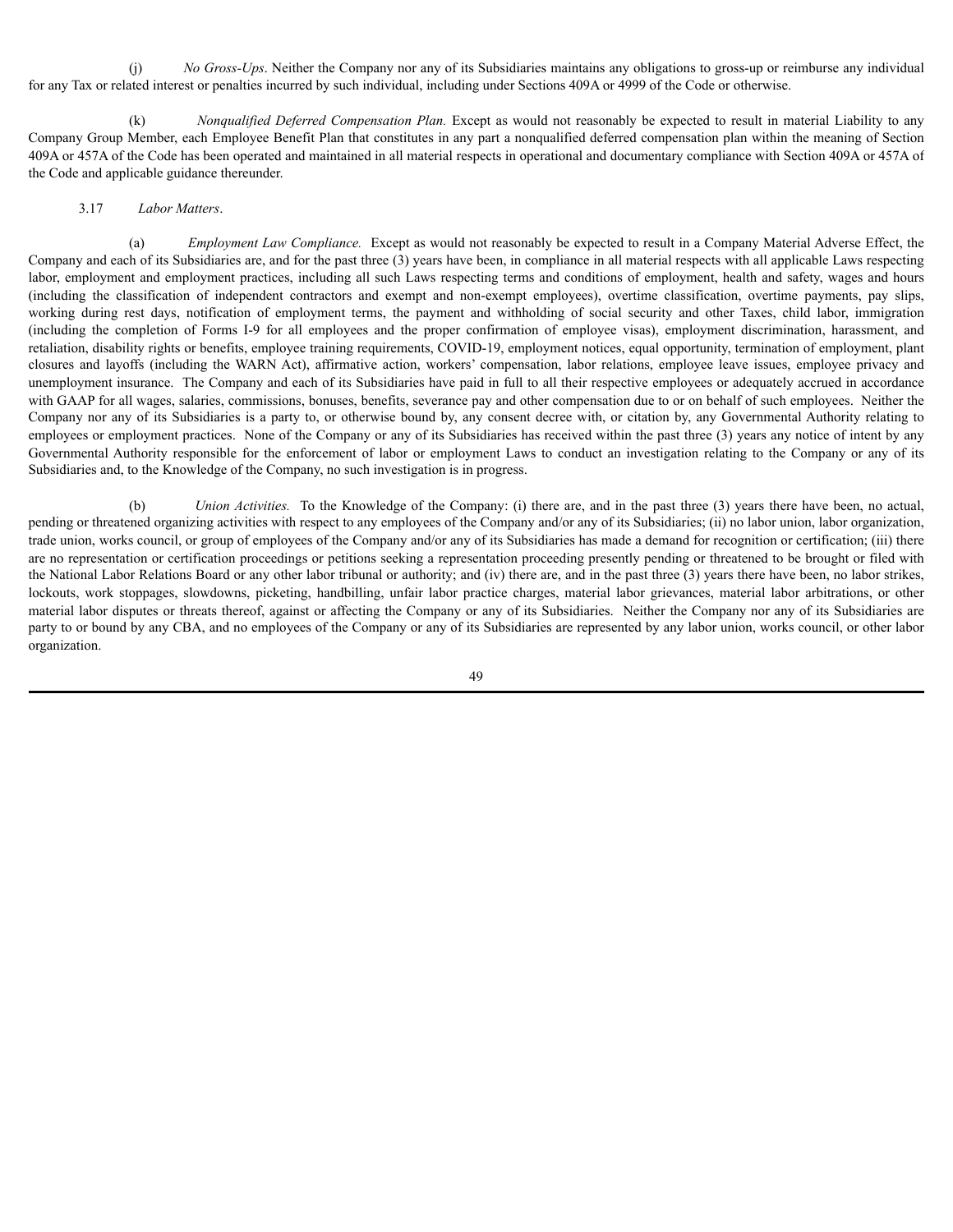(c) *Extension Orders.* Neither the Company nor any Subsidiary is subject to extension orders (*Zavei Harchava*) with respect to employees in Israel (other than extension orders that apply to all employees in Israel).

(d) *Agreements with Employees.* To the Knowledge of the Company, no current or former employee or independent contractor of the Company or any of its Subsidiaries is in violation of any term of any non-disclosure, non-competition, non-solicitation, non-disparagement or any other restrictive covenant agreement or obligation (i) owed to the Company or its Subsidiaries or (ii) owed to any third party with respect to such person's right to be employed or engaged by the Company or its Subsidiaries, which, if violated, would reasonably be expected to result in material Liability for any Company Group Member. No officer, director, employee with base annual salary in excess of \$200,000 has, to the Knowledge of the Company, given notice to the Company or any of its Subsidiaries that he or she intends to terminate his or her or their employment with the Company or any of its Subsidiaries.

(e) *Notice and Consultation Requirements.* Except as set forth in Section 3.17(e) of the Company Disclosure Letter, there is no requirement to inform, consult or negotiate with any works council or labor union, labor organization or trade union or other employee representative body as a result of the negotiation or execution of this Agreement, the performance by the Company of its obligations hereunder or the consummation of the Transactions, either alone or in connection with additional or subsequent events.

(f) *Classification.* Except as would not reasonably be expected to result in a material Liability for any Company Group Member, the Company and each Subsidiary has properly classified as independent contractors for all purposes (including for purposes of employment-related Laws and all Laws concerning the status of independent contractors, for Tax purposes and determination of eligibility to payment of social benefits under Law) all individuals who currently perform services, or who performed services in the past three (3) years on an ongoing basis for or on behalf of such entity in such capacity and has properly withheld and paid all applicable Taxes and made all required filings in connection with services provided by such individuals to such entity in accordance with such classifications.

(g) *Discrimination, Harassment, Etc.* The Company and its Subsidiaries have promptly, thoroughly and impartially investigated all material sexual harassment, or other discrimination or retaliation allegations against any employee with the title of vice president or higher in his or her capacity as such, which, to the Knowledge of the Company, have been alleged within the last three (3) years (each, a "**Known Allegation**"). The Company and its Subsidiaries do not reasonably expect any Known Allegation to result in material Liability to any Company Group Member, and, to the Knowledge of the Company, there are no written allegations of sexual harassment or other discrimination or retaliation against any employee of the Company and its Subsidiaries with the title of vice president or higher in their respective capacities as such, that, if known to the public, would reasonably be expected to result in a material Liability to any Company Group Member.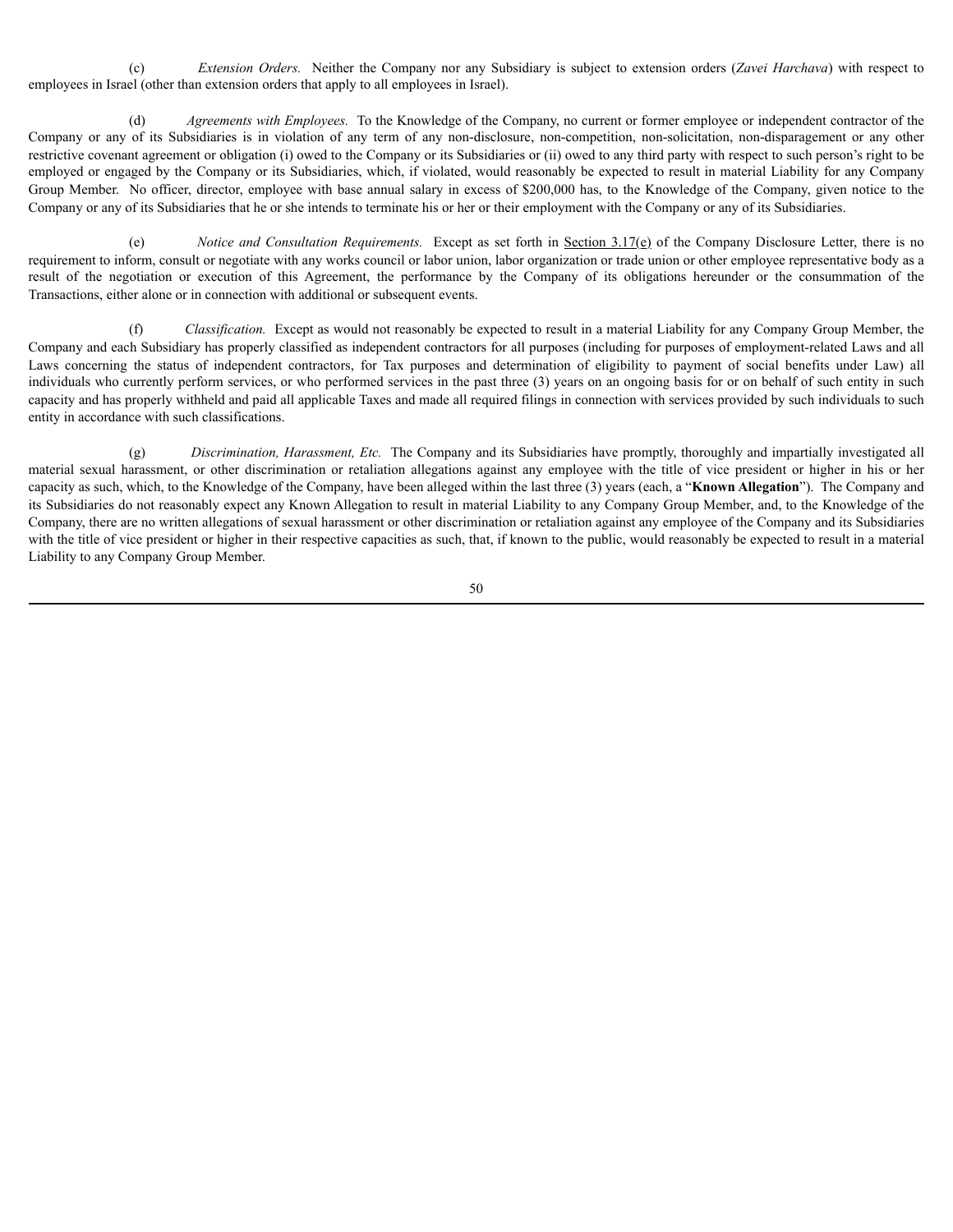(h) *Layoffs; COVID-19; WARN Act*. No employee layoff, facility closure or shutdown, reduction-in-force, furlough, temporary layoff, material work schedule change or reduction in hours, or reduction in salary or wages, or other workforce changes affecting employees of the Company or any of its Subsidiaries has occurred since March 1, 2020 or is currently contemplated, planned or announced, including as a result of COVID-19. Except as would not be expected to result in a material Liability for any Company Group Member, the Company and each of its Subsidiaries are and have been in material compliance with all notice and other requirements under the WARN Act.

(i) *Israeli Employees*. Without limiting the generality of the foregoing, with respect to employees of the Company or any of its Subsidiaries working in Israel ("**Israeli Employees**"): (i) to the Knowledge of the Company, the employment of each Israeli Employee is terminable by the Company or its Subsidiary, as applicable, upon no more than thirty (30) days prior written notice under the termination notice provisions included in the applicable employment Contract with such Israeli Employee or applicable Law; (ii) all obligations of the Company or its Subsidiaries, as applicable, towards their employees regarding accrued vacation are fully funded; (iii) all obligations of the Company or its Subsidiaries, as applicable, to provide statutory severance pay thereto are in accordance with Section 14 of the Israeli Severance Pay Law (5723-1963) (such Law, the "**Severance Pay Law**" and each such obligation in accordance with Section 14 thereof, a "**Section 14 Arrangement**") and are fully funded (except for funding to be made in the ordinary course after the Agreement Date or after the Closing, as applicable, for the working month during which this Agreement was executed, or the Closing occurs, as applicable) or are accrued for in the Company's financial statements; (iv) all Israeli Employees have been subject to the provisions of Section 14 of the Severance Pay Law with respect to their entire salary (as defined under the Severance Pay Law) from the date of commencement of their employment with the Company or its Subsidiary, as applicable, including regarding all elements of compensation which are not fully discretionary, and the Company or its Subsidiary, as applicable, has been in compliance in all material respects with the technical and substantive requirements for a Section 14 Arrangement with respect to severance pay with respect to one hundred percent (100%) of the base salary and (if applicable) payment on account of overtime hours, in each case for which severance pay is due under the Severance Pay Law and all other elements of compensation which are not fully discretionary; (v) no Israeli Employee's employment by the Company or its Subsidiaries, as applicable, requires any special license, permit or other authorization by any Governmental Authority; and (vi) all amounts that the Company or its Subsidiaries, as applicable, are legally or contractually required either (A) to deduct from Israeli Employees' salaries or to transfer to such Israeli Employees' pension or provident, life insurance, incapacity insurance, advance study fund (*Keren Hishtalmut*) or other similar funds or (B) to withhold from their Israeli Employees' salaries and benefits and to pay to any Israeli Governmental Authority as required by applicable Laws, have, in each case ((A) and (B)), been duly deducted, transferred, withheld and paid, and the Company or its Subsidiary, as applicable, has no outstanding material obligation to make any such deduction, transfer, withholding or payment (except for deduction, transfer, withholding and payments to be made in the ordinary course after the Agreement Date or after the Closing, as applicable, for the working month during which this Agreement was executed, or the Closing occurs, as applicable).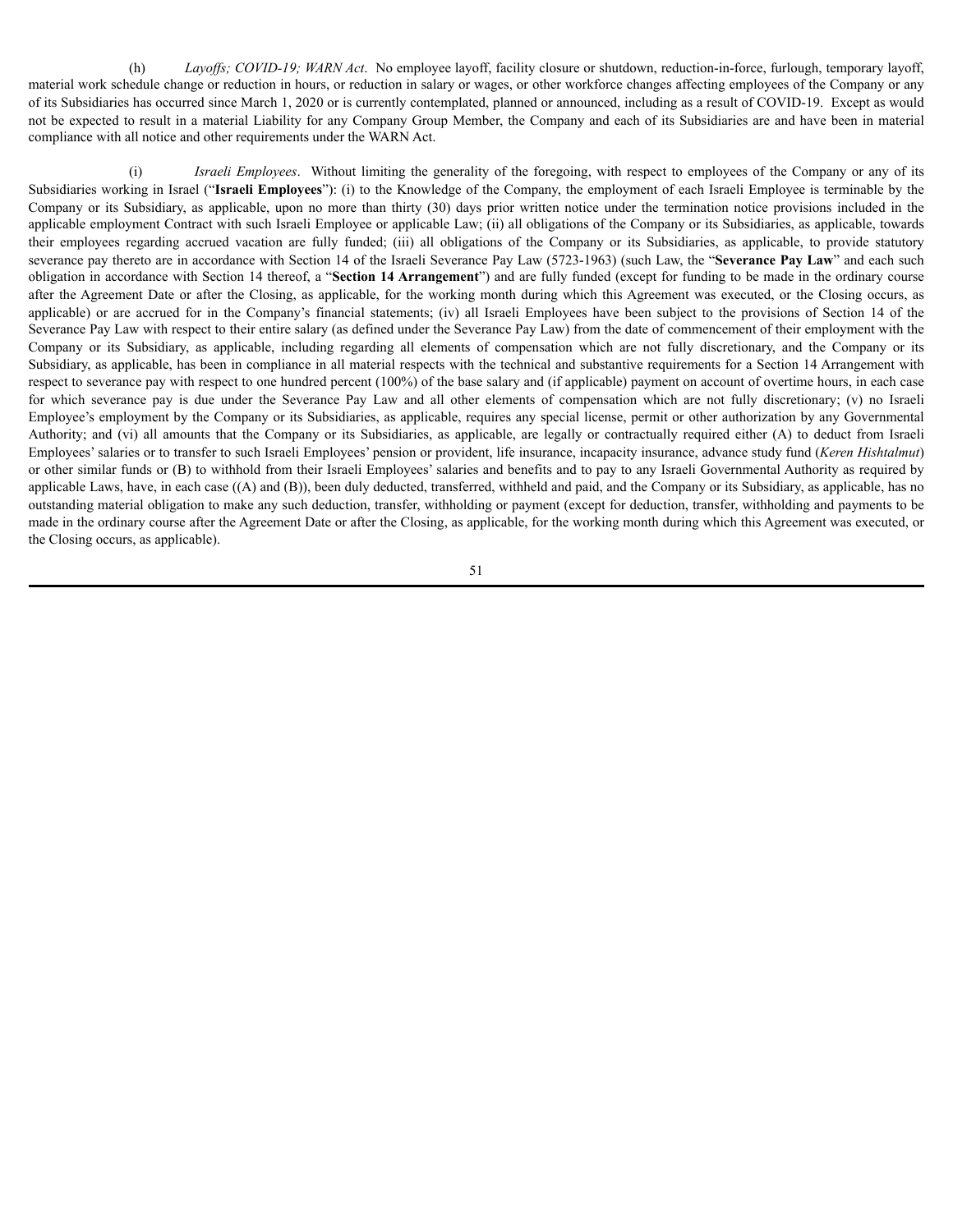### 3.18 *Environmental Matters*.

(a) *Hazardous Materials.* Except as would not reasonably be expected to have, individually or in the aggregate, a Company Material Adverse Effect, no Hazardous Materials are present on any real property that is currently owned or leased by the Company or any of its Subsidiaries that require investigation, control, monitoring, removal or remediation under Environmental Laws. Except as would not reasonably be expected to have, individually or in the aggregate, a Company Material Adverse Effect, there are no underground storage tanks, asbestos which is friable or likely to become friable or PCBs present on any real property currently owned, or leased by the Company or any of its Subsidiaries as a consequence of the acts of the Company, its Subsidiaries or their agents.

(b) *Hazardous Materials Activities.* Except as would not reasonably be expected to have, individually or in the aggregate, a Company Material Adverse Effect, the Company and its Subsidiaries have conducted all Hazardous Material Activities in compliance with applicable Environmental Laws.

(c) *Environmental Permits.* Except as would not reasonably be expected to have, individually or in the aggregate, a Company Material Adverse Effect, the Company and its Subsidiaries have complied with all covenants and conditions of any permit required under applicable Environmental Laws which is or has been in force with respect to its Hazardous Materials Activities (the "**Company Environmental Permits**"). The Company has no written notice or to the Knowledge of the Company circumstances which could reasonably be expected to cause any material Company Environmental Permit to be revoked, modified, or rendered non-renewable in the ordinary course after the Closing Date.

(d) *No Proceedings.* Except as would not reasonably be expected to have, individually or in the aggregate, a Company Material Adverse Effect, no action, proceeding, revocation proceeding, amendment procedure, writ, injunction or claim has been received by the Company, or to the Knowledge of the Company, is threatened, in each case concerning or relating to any Company Environmental Permit or any Hazardous Materials Activity of the Company or any of its Subsidiaries.

(e) *Environmental Liability.* Except as would not reasonably be expected to have a Company Material Adverse Effect, the Company and Subsidiaries are, and for the past three (3) years have been, in compliance with all Environmental Laws. Except as would not reasonably be expected to have a Company Material Adverse Effect, neither the Company nor any Subsidiary has entered into any Contract that may require it to guarantee, reimburse, pledge, defend, hold harmless or indemnify any other party with respect to liabilities arising out of Environmental Laws or the Hazardous Materials Activities of the Company or any of its Subsidiaries.

(f) *Environmental Disclosure.* The Company and its Subsidiaries have delivered to or made available for inspection by Parent prior to the Agreement Date all material environmental site assessments and environmental audits conducted in the past three (3) years addressing potentially material environmental Liabilities with respect to the Company's business that are in the Company Group's possession or control. The Company and its Subsidiaries have complied in all material respects with all environmental disclosure obligations imposed by applicable Law with respect to the Transactions.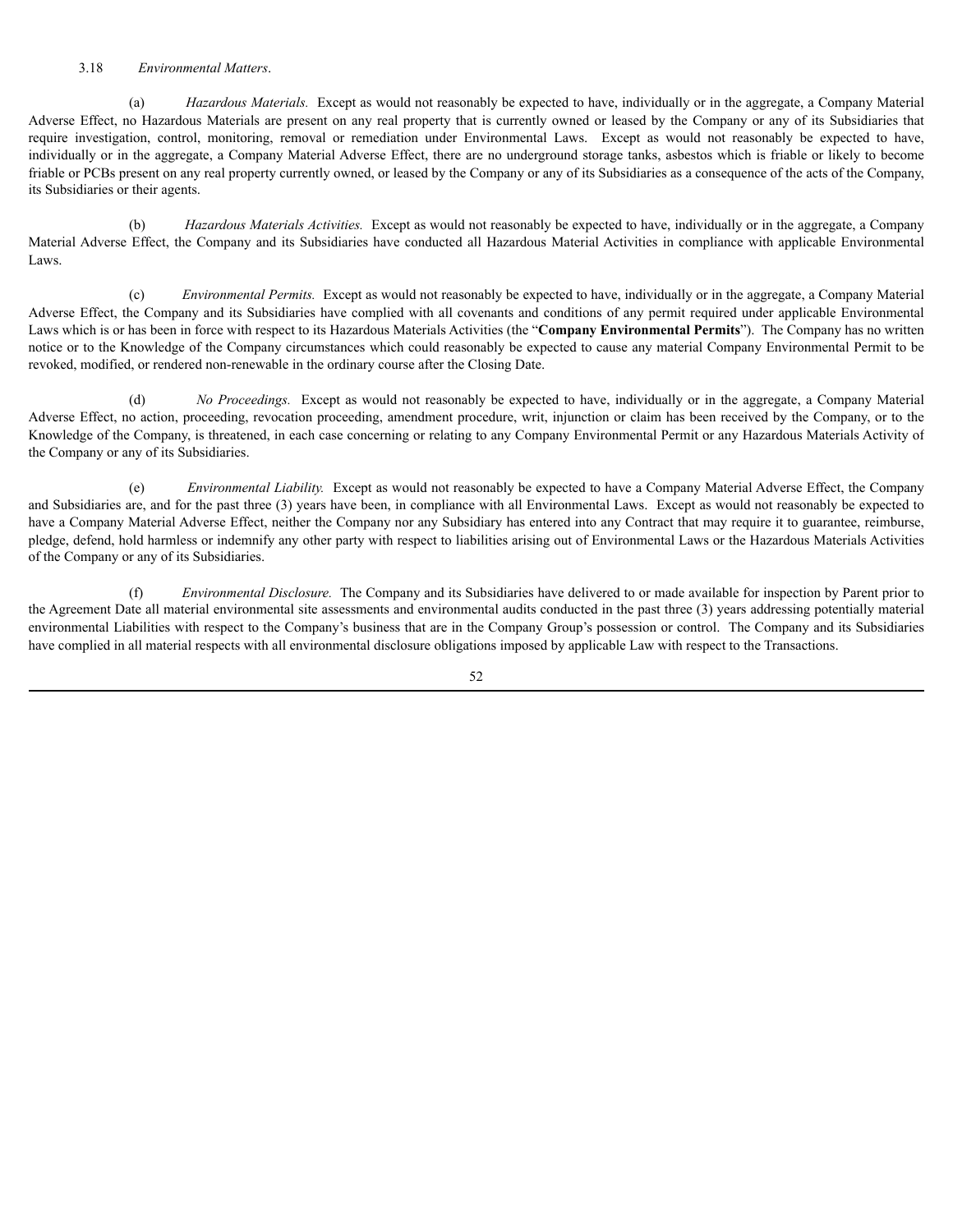(g) This Section 3.18 contains the sole and exclusive representations and warranties of the Company with respect to environmental matters, including with respect to Hazardous Materials, Hazardous Materials Activities, Company Environmental Permits, and any other matter relating to compliance with, or Liabilities under, Environmental Laws.

### 3.19 *Compliance with Laws*.

(a) *Generally.* The Company and its Subsidiaries are, and for the past three (3) years have been, in compliance in all material respects with, and are not in any material respect in default under or violation of (and have not received any notice of material non-compliance, default or violation with respect to) any Law applicable to the Company or any of its Subsidiaries.

(b) *Foreign Corrupt Practices Act*. Neither the Company nor any of its Subsidiaries (including any of their respective officers, directors, agents, employees or other Person associated with or acting on their behalf) have, directly or indirectly, taken any action which would cause it to be in violation of Anti-Corruption Laws, used any corporate funds for unlawful contributions, gifts, entertainment or other unlawful expenses relating to political activity, made, offered or authorized any unlawful payment to foreign or domestic government officials or employees, whether directly or indirectly, or made, offered or authorized any bribe, rebate, payoff, influence payment, kickback or other similar unlawful payment, whether directly or indirectly. In the previous five (5) years, neither the Company, any of its Subsidiaries nor any other entity under their control have conducted an internal investigation, or been informally or formally investigated, charged, or prosecuted, for conduct related to applicable Anti-Corruption Laws. The Company has established sufficient internal controls and procedures to ensure compliance with applicable Anti-Corruption Laws, accurately accounted for all payments to third parties, disclosed all payments or provisions to foreign officials (as defined by the FCPA).

### (c) *Trade Control Laws*.

(i) The Company, its Subsidiaries, and each of their respective directors, officers, and to the Knowledge of the Company, any employee, agent or third party representatives acting on behalf of the Company or its Subsidiaries, in each case in connection with such party's activities for or on behalf of the Company, have complied with all applicable export and re-export controls, trade and economic sanctions Laws ("**Trade Controls**") in the last five (5) years including the Export Administration Regulations maintained by the U.S. Department of Commerce, trade and economic sanctions maintained by the Treasury Department's Office of Foreign Assets Control, and the International Traffic in Arms Regulations, and any applicable anti-boycott compliance regulations. In the previous five (5) years, neither the Company nor its Subsidiaries, nor any of their respective directors, officers, nor to the Company's Knowledge, any employee, agent or third party representatives acting on behalf of the Company or its Subsidiaries have (i) in connection with such party's activities for or on behalf of the Company, directly or, to the Company's Knowledge indirectly sold, exported, re-exported, transferred, diverted, or otherwise disposed of any products, software, technology, or technical data to any prohibited destination or government (including Cuba, Iran, North Korea, Syria, Venezuela and the Crimea, Donetsk and Luhansk regions of Ukraine (collectively, the "**Sanctioned Countries**")), or entity, or Person prohibited under applicable Trade Controls ("**Sanctioned Person**"), without obtaining prior authorization from the competent government authorities as required by Trade Controls; (ii) been a Sanctioned Person; or (iii) organized, resided or located in a Sanctioned Country. The Company and its Subsidiaries are currently in compliance with all applicable import Laws ("**Import Restrictions**"), including Title 19 of the U.S. Code and Title 19 of the Code of Federal Regulations.

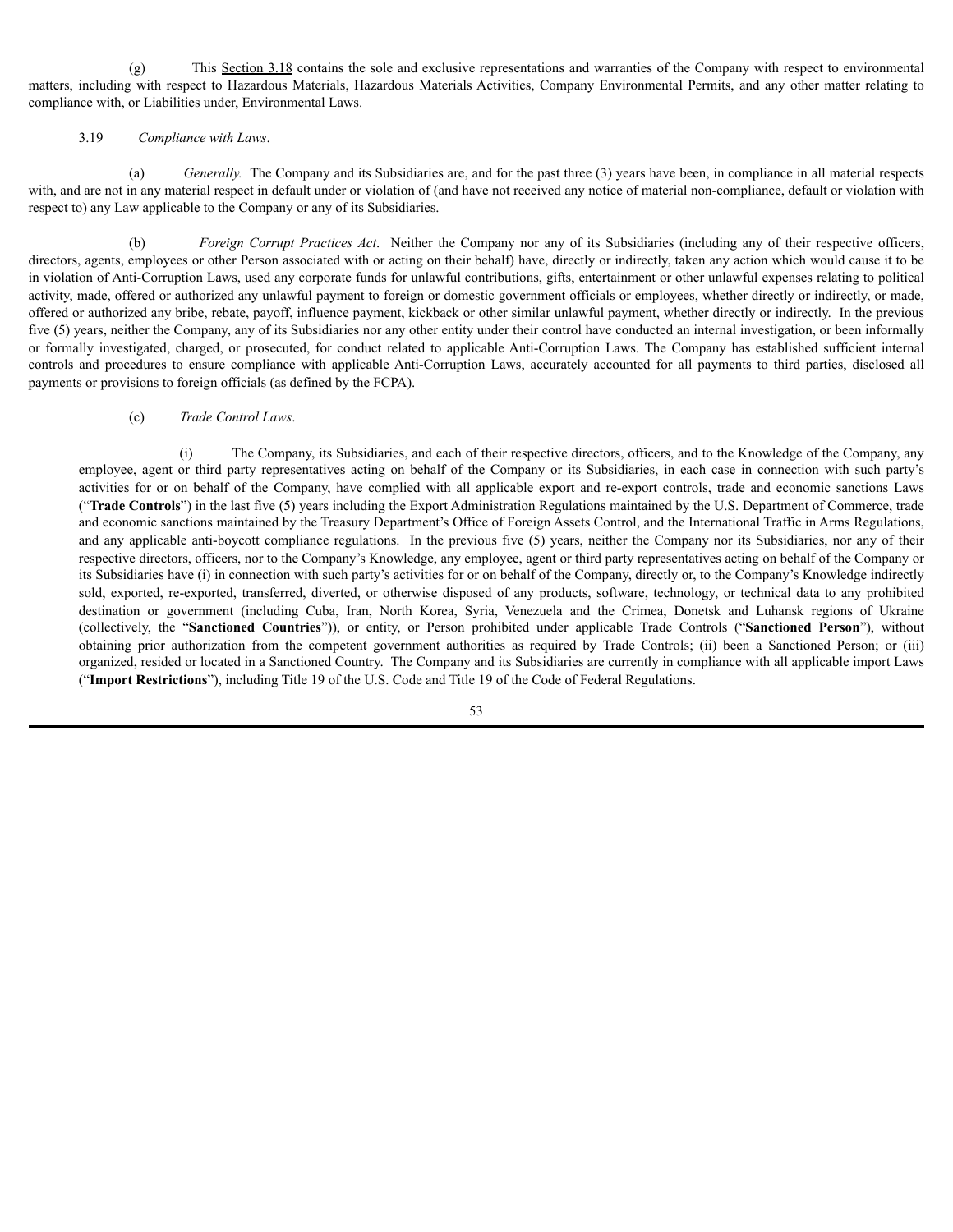(ii) Section  $3.19(c)(ii)$  of the Company Disclosure Letter accurately describes all of (A) the goods, services, items, software, technology, and technical data offered for sale to third parties by the Company and its Subsidiaries; (B) the countries to which these goods, services, items, software, technology, or technical data have been exported; and (C) the licenses and license exceptions currently held or claimed by the Company and its Subsidiaries for the export of goods, services, items, software, technology, or technical data. All such licenses are valid and in full force and effect. The Company and its Subsidiaries have complied with all terms and conditions of any license issued or approved by the Directorate of Defense Trade Controls, the Bureau of Industry and Security, or the Office of Foreign Assets Control which is or has been in force or other authorization issued pursuant to Trade Controls.

(iii) Neither the Company nor any of its Subsidiaries has Knowledge of any fact or circumstance that would result in any Liability for any violation of Trade Control and Import Restrictions. In the previous five (5) years, neither the Company, nor any of its Subsidiaries has, in connection with or relating to the business of the Company or any of its Subsidiaries, received from any Governmental Authority or any other Person any notice, inquiry or internal or external allegation; made any voluntary or involuntary disclosure to a Governmental Authority; or conducted any internal investigation or audit concerning any actual or potential violation or wrongdoing related to Trade Controls or Import Restrictions.

3.20 *Permits*. The Company and its Subsidiaries hold all permits, licenses, easements, variances, exemptions, consents, certificates, authorizations, registrations, orders and other approvals from Governmental Authorities that are required for the operation of the business of the Company Group taken a whole as currently conducted, except as would not reasonably be expected to have, individually or in the aggregate, a Company Material Adverse Effect (collectively, the "**Permits**"). The Permits are in full force and effect, have not been violated in any manner that would reasonably be expected to have, individually or in the aggregate, a Company Material Adverse Effect and, to the Knowledge of the Company, no suspension, revocation or cancellation thereof has been threatened, and there is no Legal Proceeding pending or, to the Knowledge of the Company, threatened, seeking the suspension, revocation or cancellation of any Permits.

# 3.21 *Legal Proceedings and Orders*.

(a) *Legal Proceedings*. There are, and in the past three (3) years there have been, no material Legal Proceedings (other than arising from or relating to the Transactions) (a) pending by or against the Company or any of its Subsidiaries or any of their respective properties or assets, or (b) to the Knowledge of the Company, threatened against the Company or any of its Subsidiaries, or any of their respective properties or assets.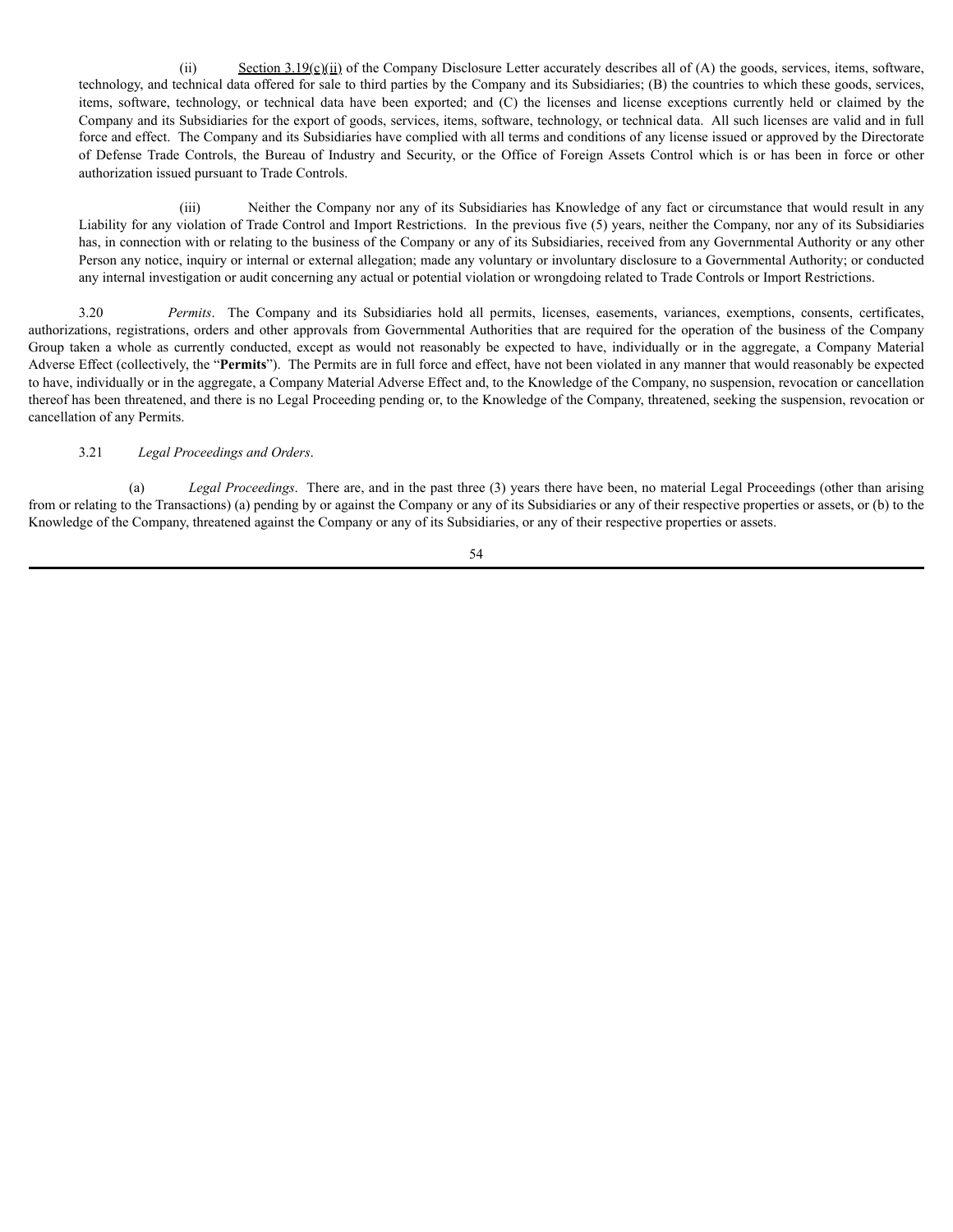(b) *Orders*. Neither the Company nor any Subsidiary of the Company is subject to any outstanding Order that would be material to the Company and its Subsidiaries, taken as a whole. In the past five (5) years, there has not been nor are there currently any internal investigations or inquiries being conducted by the Company, the Company Board (or any committee thereof) or any third party at the request of any of the foregoing concerning any financial, accounting, conflict of interest, self-dealing, fraudulent or deceptive conduct or other misfeasance or malfeasance issues.

3.22 *Insurance*. All material fire and casualty, general liability, business interruption, product liability, sprinkler and water damage insurance policies and other forms of insurance maintained by the Company or any of its Subsidiaries have been made available to Parent. Except as would not cause a Company Material Adverse Effect, each such policy is in full force and effect and all premiums due thereon have been paid in full.

3.23 *Takeover Statutes*. Assuming that the representations of Parent and Merger Sub set forth in Article IV are accurate, other than pursuant to the ICL or the Articles, no "moratorium," "control share acquisition," "fair price," "interested shareholder," "affiliate transaction," "business combination" or similar antitakeover statute or regulation (each, a "**Takeover Statute**") applies to this Agreement, the Merger, any other transactions contemplated by this Agreement or the Voting and Support Agreements.

3.24 *Brokers, Finders and Financial Advisors*. Except as set forth on Section 3.24 of the Company Disclosure Letter no broker, finder or investment banker is entitled to any brokerage, finder's or other similar fee or commission in connection with the Transactions. Prior to the execution of this Agreement, the Company has made available to Parent a complete and accurate copy of all agreements between the Company and any Person pursuant to such Person would be entitled to any such payment.

3.25 *Government Grants and Incentives*. None of the Company or its Subsidiaries have any pending and outstanding grants, incentives (including Tax incentives), benefits, qualifications and subsidies (collectively, "**Government Grants**") granted to the Company or any of its Subsidiaries from any Governmental Authority, including without limitation, the Israeli Innovation Authority, or otherwise utilized by the Company and its Subsidiaries. The Company and its Subsidiaries do not have any obligation whatsoever with respect to royalties or other payments relating to, arising out of or in connection with such Government Grants. No Company Intellectual Property is subject to any assignment, grant-back, license or other right of any Governmental Authority as a result of any Government Grants.

3.26 *No Other Representations*. Except as expressly set forth in this Article III, neither the Company nor any of its Subsidiaries has made any representation or warranty, express or implied, to Parent and/or Merger Sub in connection with this Agreement, the Transactions.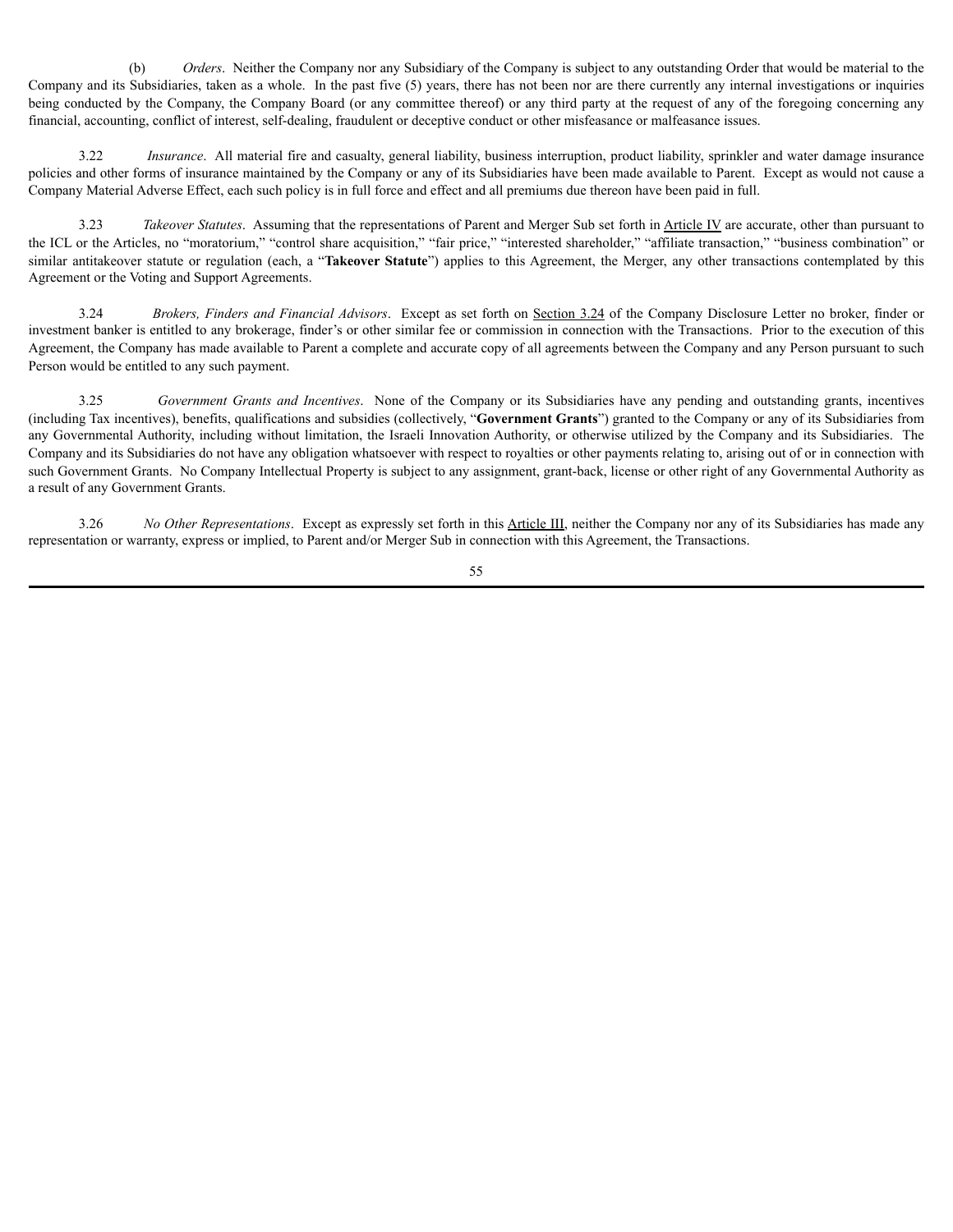# **ARTICLE IV REPRESENTATIONS AND WARRANTIES OF PARENT AND MERGER SUB**

Except as set forth in the disclosure letter delivered by Parent and Merger Sub to the Company on the Agreement Date, which identifies the Section (or, if applicable, subsection) to which such exception relates (it being understood and hereby agreed that any disclosure in such disclosure letter relating to one Section or subsection shall also apply to any other Sections and subsections if and to the extent that it is reasonably apparent on the face of such disclosure (without reference to the underlying documents referenced therein) that such disclosure also relates to such other Sections or subsections), Parent and Merger Sub hereby represent and warrant to the Company as follows:

4.1 *Organization and Qualification*. Each of Parent and Merger Sub is duly organized, validly existing and in good standing pursuant to the Laws of its jurisdiction of organization and has all requisite corporate power and authority necessary to enable the each to own, lease and operate the properties it purports to own, lease or operate and to conduct its business as it is currently conducted.

### 4.2 *Authority; Approvals and Enforceability*.

(a) *Authority.* Each of Parent and Merger Sub has all requisite corporate power and authority to execute and deliver this Agreement, to perform its obligations hereunder, and to consummate the Transactions in accordance with the terms hereof.

Approval. The execution and delivery of this Agreement by the Parent and Merger Sub and the performance by each of Parent and Merger Sub of its obligations hereunder, and the consummation of the Transactions, have been authorized by all necessary action on the part of each of Parent and Merger Sub and no additional actions on the part of Parent or Merger Sub are necessary to authorize (i) the execution and delivery of this Agreement by each of Parent and Merger Sub; (ii) the performance by each of Parent and Merger Sub of its respective covenants and obligations hereunder; or (iii) the consummation of the Merger.

(c) *Enforceability.* This Agreement has been duly and validly executed and delivered by each of Parent and Merger Sub and, assuming due authorization, execution and delivery by the Company, constitutes a legal, valid and binding obligation of each of Parent and Merger Sub, enforceable against each of Parent and Merger Sub in accordance with its terms, except insofar as such enforceability may be limited by applicable bankruptcy, insolvency, reorganization, moratorium or similar Laws affecting creditors' rights generally, or by principles governing the availability of equitable remedies. Immediately following execution and delivery of this Agreement, this Agreement will be adopted by the sole stockholder of Merger Sub.

4.3 *Required Filings and Consents; Non-Contravention*. (a) The execution and delivery by each of Parent and Merger Sub of this Agreement do not, and the performance by each of Parent and Merger Sub of their respective covenants and agreements under this Agreement and the consummation by each of Parent and Merger Sub of the Transactions will not, (i) conflict with or violate any provision of the certificate of incorporation, bylaws or other similar organizational documents of Parent or Merger Sub; (ii) assuming receipt of the government approvals contemplated by Section 3.3(b) conflict with or violate any Laws applicable to Parent or Merger Sub or by which any of their respective properties or assets are bound or affected; or (iii) require notice to or the consent of any Person under, result in any breach of or constitute a default (or an event that with notice or lapse of time or both would become a default), or impair Parent or Merger Sub's rights or alter the rights or obligations of any third party under, or give to any third party any rights of termination, amendment, payment, acceleration or cancellation of, or result in the creation of a Lien (other than Permitted Liens) on any of the properties or assets (including intangible assets) of the Company or any of its Subsidiaries pursuant to, any note, bond, mortgage, indenture, contract, agreement, lease, license, permit, franchise or other instrument or obligation to which Parent or Merger Sub is a party or by which the Parent or Merger Sub or by which Parent, Merger Sub or any of their respective properties is bound or affected, except in the case of the preceding clauses (ii) and (iii), as would not reasonably be expected to delay the consummation of the Merger or the ability of Parent and Merger Sub to perform their respective covenants and obligations in all material respects pursuant to this Agreement.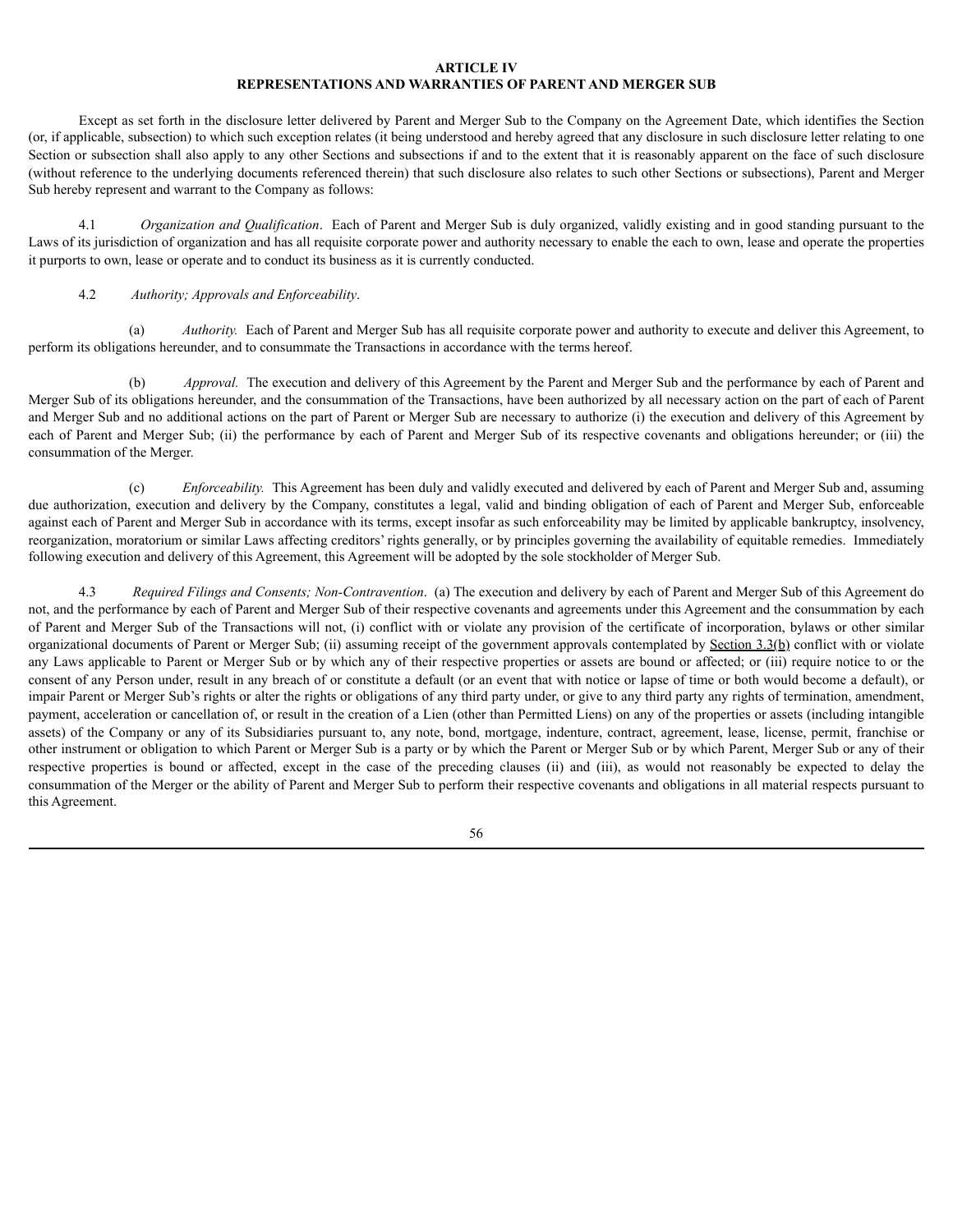(b) *Requisite Governmental Approvals.* The execution and delivery by each of Parent and Merger Sub of this Agreement do not, and the performance by each of Parent and Merger Sub of its covenants and agreements under this Agreement and the consummation by each of Parent and Merger Sub of the Transactions will not, require any consent, approval, order, license, authorization, registration, declaration or permit of, or filing with or notification to, any Governmental Authority, except (i) as may be required by the HSR Act; (ii) such consents, approvals, orders, licenses, authorizations, registrations, declarations, permits, filings, and notifications as may be required under applicable United States federal and state securities Laws; (iii) the filing of the Merger Proposal with the Companies Registrar and all such other notices or filings required under the ICL with respect to the consummation of the Merger and the issuance of the Certificate of Merger by the Companies Registrar; (iv) the foreign investment filings in the jurisdictions listed in Section 3.3(b) of the Company Disclosure Letter; and (v) such other consents, approvals, orders, registrations, declarations, permits, filings and notifications, the failure of which to obtain would not, individually or in the aggregate, be reasonably be expected to prevent or materially delay the consummation of the Merger or the ability of Parent and Merger Sub to perform their respective covenants and obligations pursuant to this Agreement.

4.4 *Certificate of Incorporation and Bylaws*. Parent has made available to the Company true, correct and complete copies of the certificate of incorporation, articles of association and other similar organizational documents of Parent and Merger Sub, each as amended to date. Such documents, each as amended to date, are in full force and effect, and neither Parent nor Merger Sub has taken any action in breach or violation of its certificate of incorporation, bylaws or other similar organizational document.

#### 4.5 *Legal Proceedings; Orders; Disclosure*.

(a) *Legal Proceedings*. As of the Agreement Date, there are no material Legal Proceedings (a) pending against Parent or Merger Sub or any of their respective properties or assets, or (b) to the knowledge of Parent, threatened against Parent or Merger Sub, or any of their respective properties or assets; in each case, that would, individually or in the aggregate, reasonably be expected to prevent or materially impair, interfere with, hinder or delay the ability of Parent or Merger Sub to perform their respective obligations under, or to consummate the transactions contemplated by, this Agreement.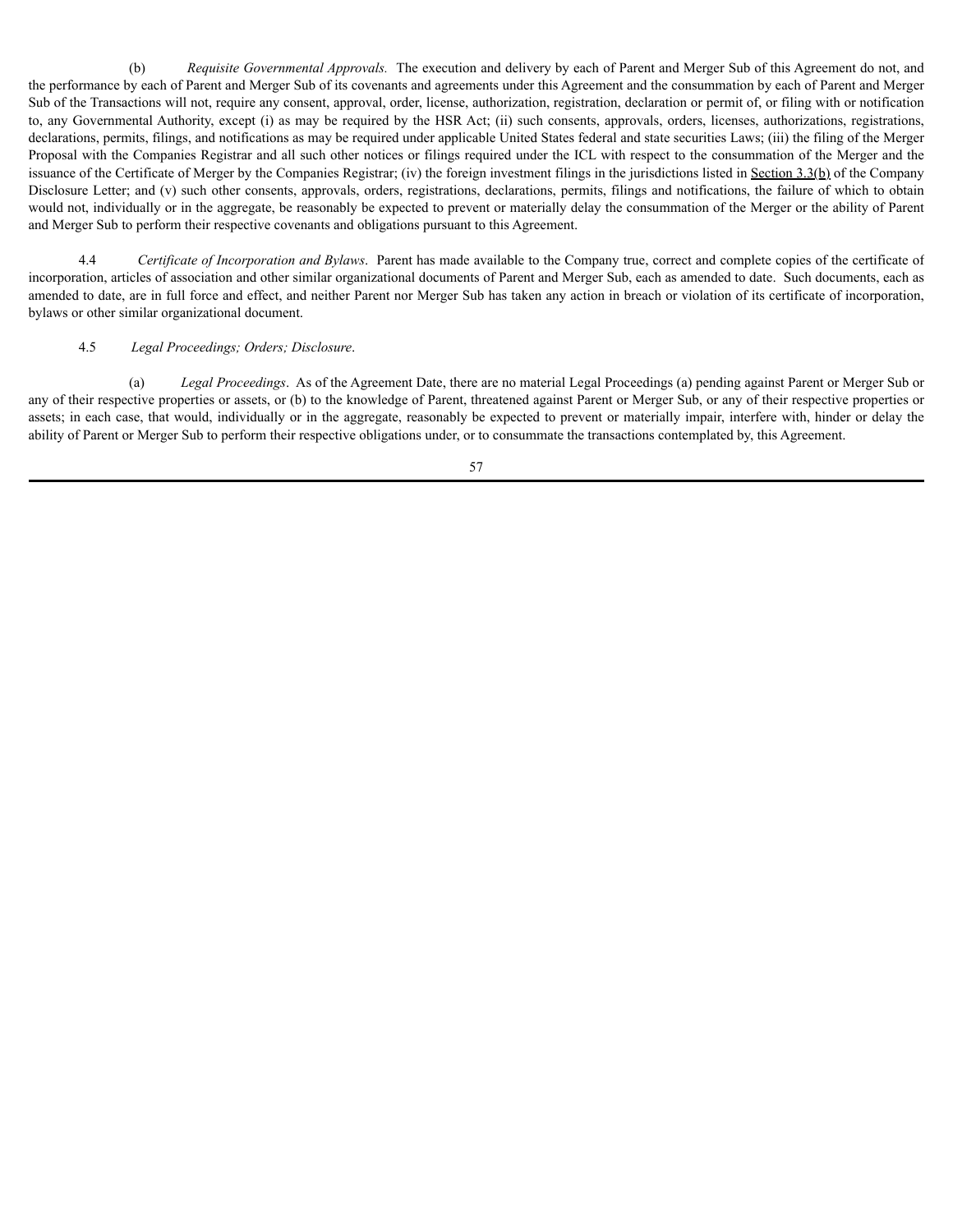(b) *Orders*. As of the Agreement Date, neither Parent nor Merger Sub is subject to any outstanding Order that would, individually or in the aggregate, reasonably be expected to prevent or impair, interfere with, hinder or delay the ability of Parent or Merger Sub to perform their respective obligations under this Agreement or to consummate the Transactions. There has not been nor are there currently any internal investigations or inquiries being conducted by Parent or Merger Sub or any third party at the request of any of the foregoing concerning any financial, accounting, conflict of interest, selfdealing, fraudulent or deceptive conduct or other misfeasance or malfeasance issues.

(c) *Proxy Statement; Other Information*. None of the written information provided by or on behalf of Parent or its Subsidiaries to be included in the Proxy Statement will, at the time it is filed with the SEC in definitive form, or at the time it is first mailed to the shareholders of the Company or at the time of the Company Shareholders Meeting, contain any untrue statement of a material fact or omit to state any material fact required to be stated therein or necessary to make the statements therein, in light of the circumstances under which they were made, not misleading. For the avoidance of doubt, no representation or warranty is made by Parent or Merger Sub with respect to statements made or incorporated by reference in the Proxy Statement that were not supplied in writing by or on behalf of Parent or its Subsidiaries for use therein.

4.6 *Brokers, Finders and Financial Advisors*. No broker, finder or investment banker is entitled to any brokerage, finder's or other similar fee or commission in connection with the Transactions.

4.7 *Operations of Parent and Merger Sub*. Each of Parent and Merger Sub has been formed solely for the purpose of engaging in the Merger, and, prior to the Effective Time, neither Parent nor Merger Sub will have engaged in any other business activities and will have incurred no liabilities or obligations other than as contemplated by the Equity Commitment Letter or any agreements or arrangements entered into in connection with the Guarantee and this Agreement. Parent owns beneficially and of record all of the outstanding share capital, and other equity and voting interest in, Merger Sub free and clear of all Liens.

4.8 *No Parent Vote or Approval Required*. No vote or consent of the holders of any share capital of, or other equity or voting interest in, Parent is necessary to approve this Agreement and the Merger. The vote or consent of Parent, as the sole stockholder of Merger Sub, is the only vote or consent of the share capital of, or other equity interest in, Merger Sub necessary to approve this Agreement and the Merger.

# 4.9 *Financing*.

(a) *Equity Commitment Letter.* Parent has delivered to the Company true, correct and complete copy of a fully executed equity commitment letter dated as of the Agreement Date (together with all exhibits, annexes, schedules and term sheets attached thereto and as amended, modified, supplemented, replaced or extended from time to time after the Agreement Date, the "**Equity Commitment Letter**") from the Guarantors pursuant to which the Guarantors have agreed to make an equity investment in Parent, solely for the purpose of funding the amounts required to be paid by Parent or Merger Sub at the Closing and subject to the terms and conditions therein, in cash in the aggregate amount set forth therein (the "**Equity Financing**"). The Equity Commitment Letter provides that the Company is an express third-party beneficiary of, and is entitled to specifically enforce performance of the Guarantors' obligations to fund the Equity Financing in accordance with and subject to the terms of the Equity Commitment Letter and, subject in all respects to Section  $9.8(a)$ , Parent and the Guarantors will not oppose the granting of an injunction, specific performance or other equitable relief on the basis that there is adequate remedy at law in connection with the exercise of such third-party beneficiary rights.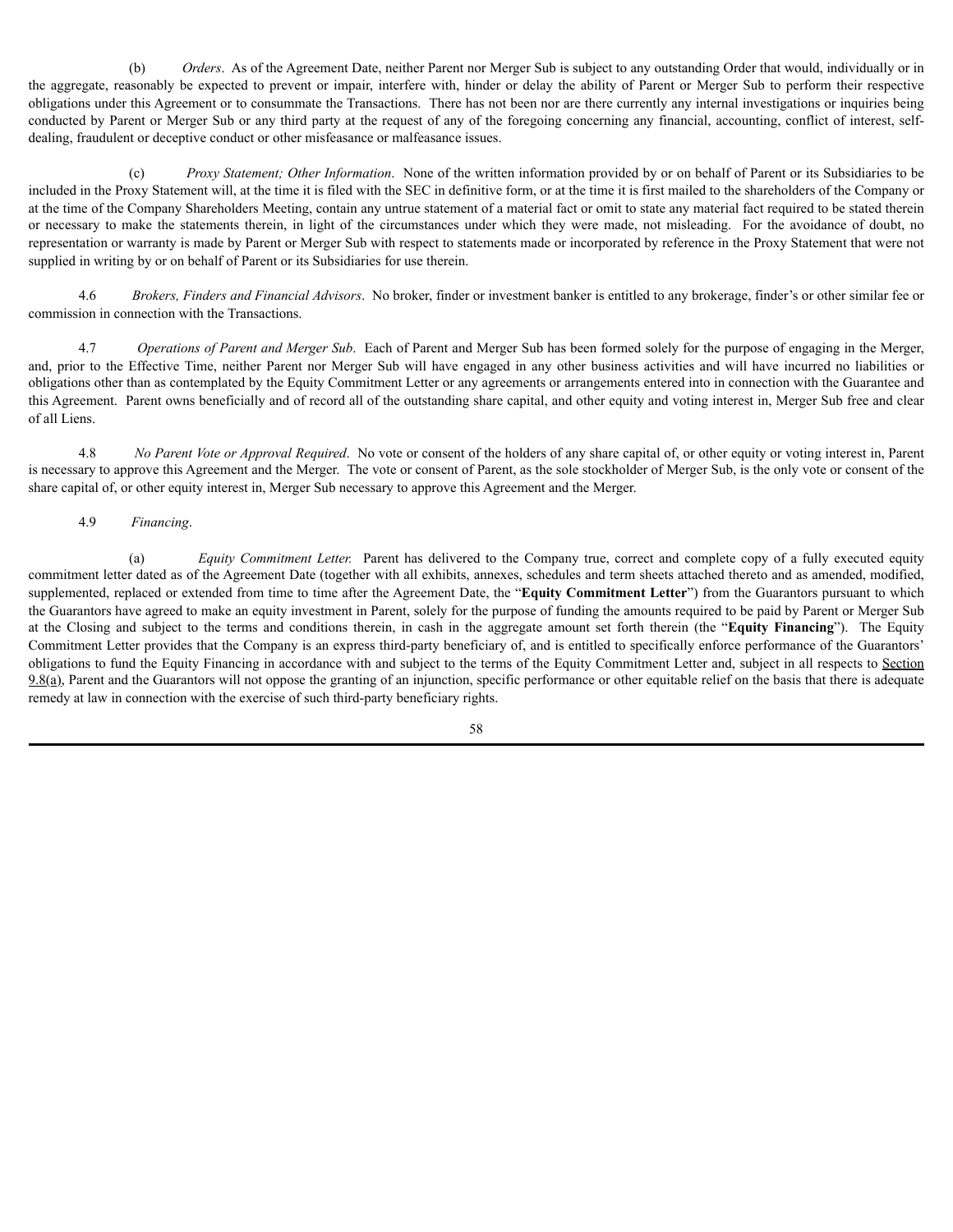(b) *Debt Commitment Letter*. Parent has delivered to the Company a true, correct and complete copy of (i) a fully executed debt commitment letter, dated as of the Agreement Date from the Financing Commitment Sources (together with all exhibits, annexes, schedules and term sheets attached thereto and with the Redacted Fee Letter, in each case as amended, modified, supplemented, replaced or extended from time to time after the Agreement Date, collectively, the "**Debt Commitment Letter**" and, together with the Equity Commitment Letters, the "**Financing Letters**"); and (ii) the Redacted Fee Letter, pursuant to which such financial institutions have agreed to provide, on the terms and subject to the conditions set forth therein, debt financing in the amounts set forth therein (being collectively referred to as the "**Debt Financing**" and, together with the Equity Financing, collectively referred to as the "**Financing**").

(c) *Validity.* As of the Agreement Date, the Financing Letters are in full force and effect and constitutes the valid, binding and enforceable obligation of Parent, Merger Sub and the Guarantors as applicable, and, to the knowledge of Parent, the other parties thereto, enforceable in accordance with their terms, except insofar as such enforceability may be limited by applicable bankruptcy, insolvency, reorganization, moratorium or similar Laws affecting creditors' rights generally, or by principles governing the availability of equitable remedies. As of the Agreement Date, there are no conditions precedent or other contingencies related to the funding of the full amount of the Financing contemplated by the Financing Letters, other than conditions precedent set forth in the Financing Letters (such conditions precedent, the "**Financing Conditions**"). As of the Agreement Date and assuming satisfaction of the conditions set forth in Section 7.1 and Section 7.2, Parent has no reason to believe that (i) any of the Financing Conditions will not be satisfied on or prior to the Closing Date or (ii) the Financing contemplated by the Financing Letters will not be available to Parent on the Closing Date. As of the Agreement Date, Parent, Merger Sub and the Guarantors, as applicable, are not in default or breach under the terms and conditions of the Financing Letters and no event has occurred that, with or without notice, lapse of time or both, would or would reasonably be expected to constitute a default or breach or a failure to satisfy a Financing Condition, in each case on the part of the Parent, Merger Sub or the Guarantors, as applicable. Parent, or an Affiliate thereof on its behalf, has fully paid any and all commitment or other fees and amounts required by the Financing Letters to be paid on or prior to the Agreement Date and Parent will pay in full (or cause to be paid in full) as and when due any such amounts due on or before the Closing Date.

(d) *No Amendments*. As of the Agreement Date, (i) the Financing Letters have not been amended or modified in any manner, and (ii) the respective commitments contained therein have not been terminated, reduced, withdrawn or rescinded in any respect by Parent, Merger Sub or the Guarantors or, to the knowledge of Parent, any other party thereto, and no such termination, reduction, withdrawal or rescission is contemplated by Parent, Merger Sub or the Guarantors or, to the knowledge of Parent, any other party thereto.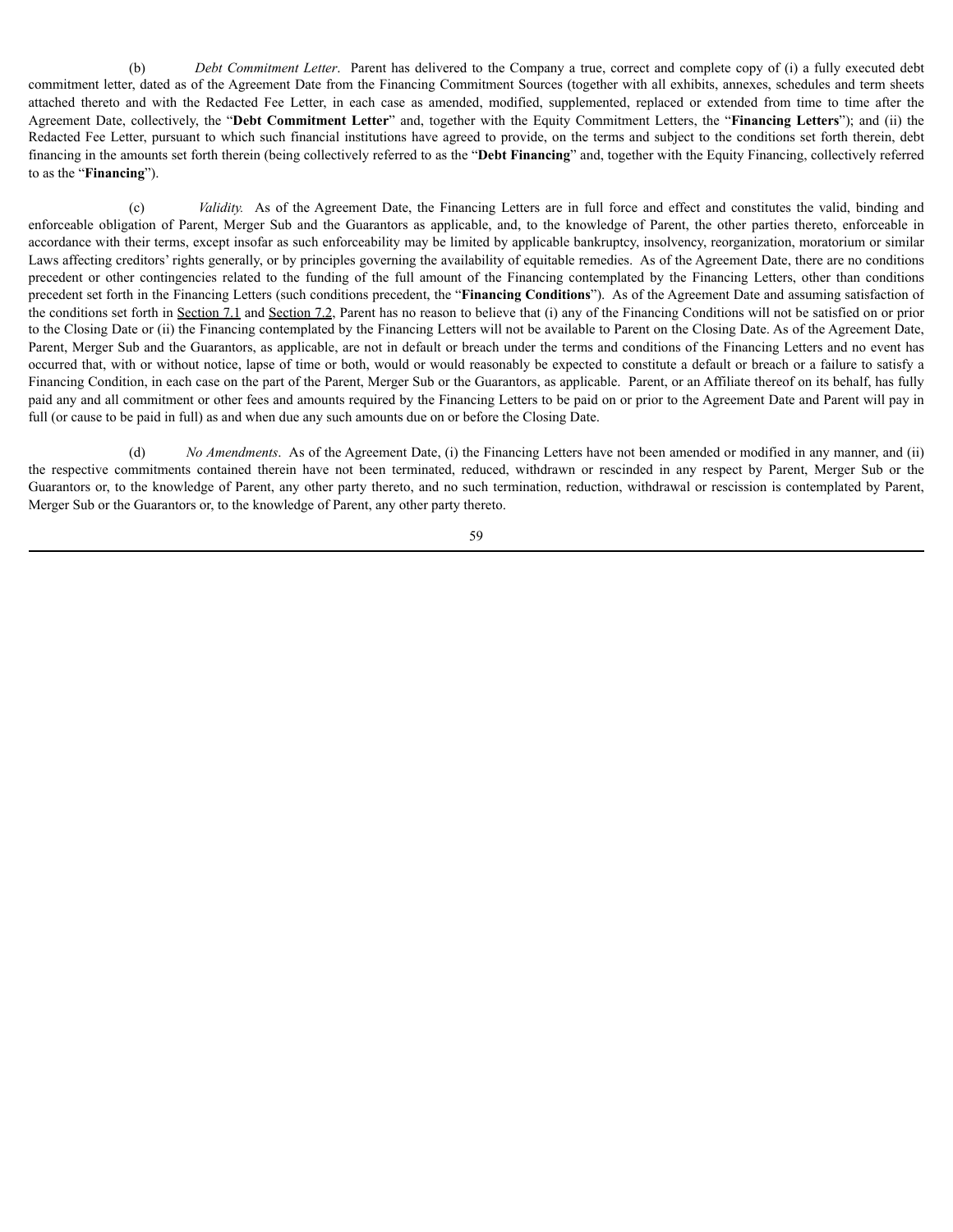(e) *No Other Arrangements.* As of the Agreement Date, other than the Redacted Fee Letter, there are no side letters, understandings or other agreements or arrangements relating to the Financing Letters or the Financing to which Parent or any of its Affiliates is a party that would reasonably be expected to adversely affect the conditionality, availability or amount of the Financing.

(f) *Suf iciency of Financing.* The Financing, when funded in accordance with the Financing Letters, will provide Parent and Merger Sub at and as of the Closing Date with sufficient available funds, together with cash or cash equivalents held by Parent and Merger Sub, to consummate the Merger and to make all payments required to be made in connection therewith on the Closing Date, including payment of the aggregate consideration to which the holders of Company Ordinary Shares become entitled pursuant to Section 2.7, the RSU Consideration, the Option Consideration, all other amounts to be paid by Parent and Merger Sub pursuant to this Agreement in connection with the Closing and all associated fees, costs and expenses of Parent and Merger Sub arising in connection with the Merger or the Financing, in each case, which will be due and payable immediately following, at or prior to the Closing Date (such amounts, collectively, the "**Required Amounts**").

(g) *No Conditionality*. Notwithstanding anything in this Agreement to the contrary, in no event shall the receipt or availability of any funds or financing (including, for the avoidance of doubt, the Financing) by Parent or any Affiliate thereof or any other financing or other transactions be a condition to any of the obligations of Parent or Merger Sub hereunder.

4.10 *Guarantee*. Concurrently with the execution of this Agreement, the Guarantors have delivered to the Company the duly executed Guarantee. As of the Agreement Date, the Guarantee is in full force and effect and constitutes legal, valid and binding obligations of the Guarantors, enforceable against the Guarantors in accordance with its terms, subject to applicable bankruptcy, insolvency, reorganization, moratorium or similar Laws affecting creditors' rights generally, or by principles governing the availability of equitable remedies. As of the Agreement Date, no event has occurred that, with notice or lapse of time or both, would, or would reasonably be expected to, constitute a default on the part of the Guarantors pursuant to the Guarantee.

4.11 *Stockholder and Management Arrangements*. As of the Agreement Date, except for the Voting and Support Agreements, neither Parent or Merger Sub nor any of their respective Affiliates is a party to any Contract, or has authorized, made or entered into, or committed or agreed to enter into, any formal or informal arrangements or other understandings (whether or not binding) with any stockholder (other than any existing limited partner of each Guarantor or any of its Affiliates), director, officer, employee or other Affiliate of the Company Group (a) relating to (i) this Agreement or the Merger; or (ii) the Surviving Company or any of its Subsidiaries, businesses or operations (including as to continuing employment) from and after the Effective Time; or (b) pursuant to which any (i) such holder of Company Ordinary Shares would be entitled to receive consideration of a different amount or nature than the Per Share Price in respect of such holder's Company Ordinary Shares; (ii) such holder of Company Ordinary Shares has agreed to approve this Agreement or vote against any Superior Proposal; or (iii) such stockholder, director, officer, employee or other Affiliate of the Company other than the Guarantors has agreed to provide, directly or indirectly, equity investment to Parent, Merger Sub or the Company to finance any portion of the Merger.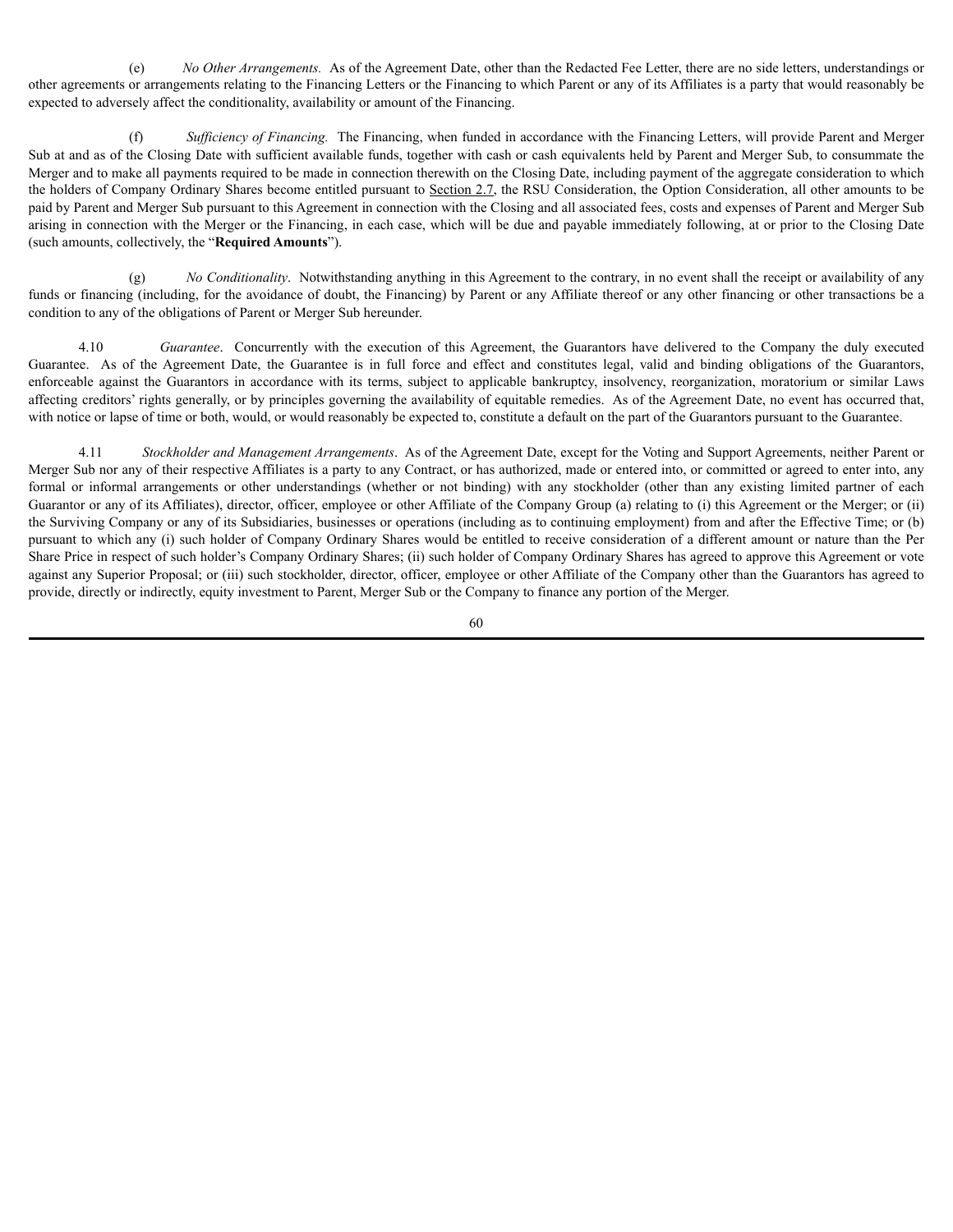4.12 *Solvency*. None of Parent, Merger Sub or the Guarantors is entering into this Agreement with the actual intent to hinder, delay or defraud either present or future creditors of any Company Group Member. As of the Effective Time and immediately after giving effect to the Merger (including the payment of the Required Amounts), assuming  $(x)$  the accuracy of the representations and warranties set forth in Article III and  $(y)$  compliance and performance by the Company with its covenants and agreements hereunder, (a) the amount of the "fair saleable value" of the assets of the Parent and its Subsidiaries, taken as a whole, will exceed the amount that will be required to pay the probable liabilities (including contingent liabilities) of Parent and its Subsidiaries, taken as a whole, as such liabilities become absolute and matured; (b) the assets of Parent and its Subsidiaries, taken as a whole, at a fair valuation, will exceed their liabilities (including the probable amount of all contingent liabilities); (c) the Parent and its Subsidiaries, taken as a whole, will not have an unreasonably small amount of capital for the operation of the businesses in which they are engaged or proposed to be engaged; and (d) Parent and its Subsidiaries, taken as a whole, will not have incurred liabilities, including contingent and other liabilities, beyond their ability to pay such liabilities as they mature or become due.

### 4.13 *Exclusivity of Representations and Warranties; Investigation*.

(a) *No Other Representations and Warranties*. Each of Parent and Merger Sub, on behalf of itself and its Subsidiaries, acknowledges and agrees that, except for the representations and warranties expressly set forth in Article III or in any closing certificate delivered pursuant to Section 7.2(d):

(i) none of the Company, its Subsidiaries or any other Person makes, or has made, any representation or warranty relating to the Company, its Subsidiaries or any of their businesses, operations or otherwise in connection with this Agreement or the Merger;

(ii) no Person has been authorized by the Company Group or any of its Affiliates or Representatives to make any representation or warranty relating to the Company Group or any of its businesses or operations or otherwise in connection with this Agreement or the Merger, and if made, such representation or warranty must not be relied upon by Parent, Merger Sub or any of their respective Affiliates or Representatives as having been authorized by the Company Group or any of its Affiliates or Representatives (or any other Person); and

(iii) the representations and warranties made by the Company in this Agreement are in lieu of and are exclusive of all other representations and warranties, including any express or implied or as to merchantability or fitness for a particular purpose, and the Company hereby disclaims any other or implied representations or warranties, notwithstanding the delivery or disclosure to Parent, Merger Sub or any of their respective Affiliates or Representatives of any documentation or other information (including any financial information, supplemental data or financial projections or other forward-looking statements).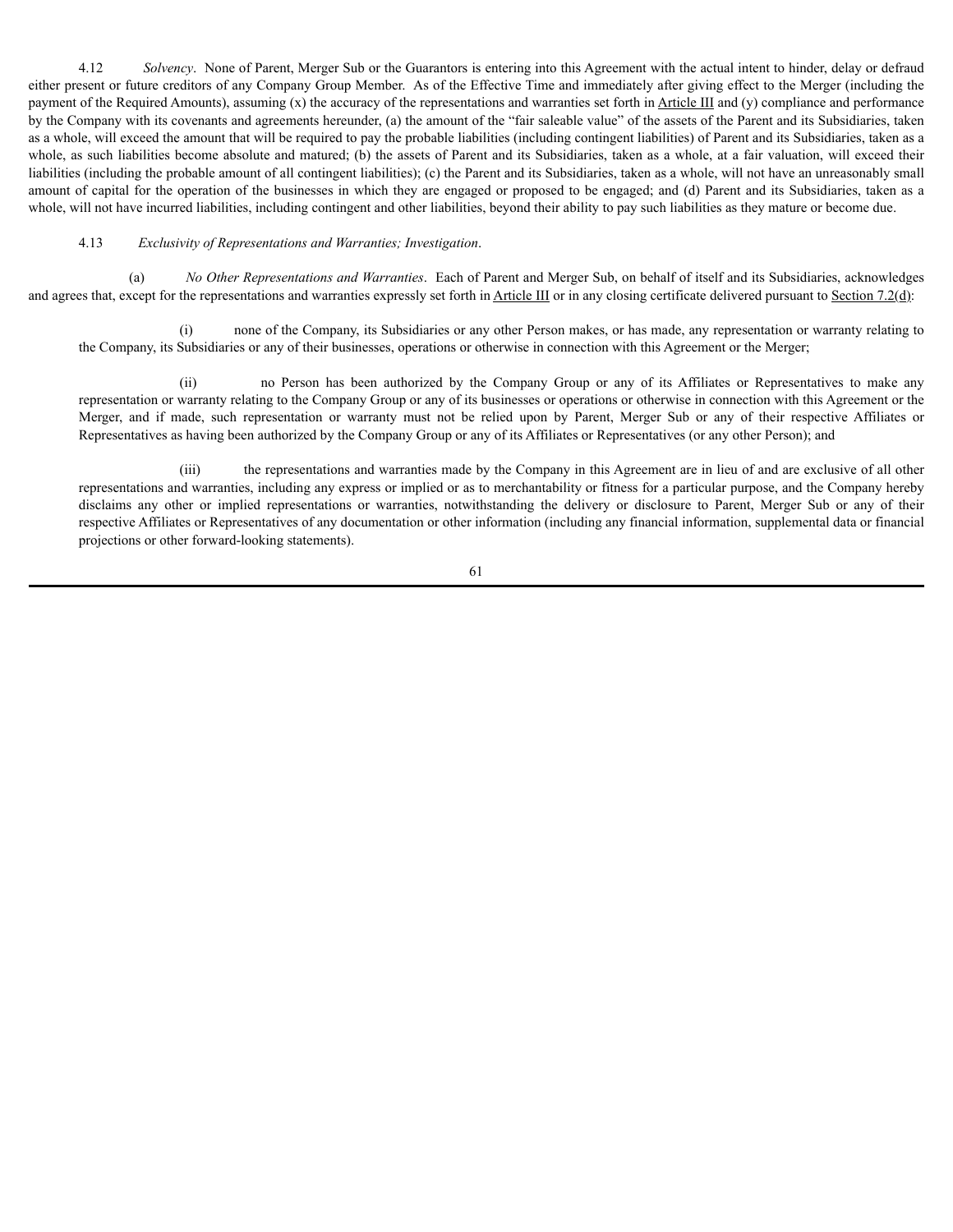(b) *No Reliance*. Each of Parent and Merger Sub, on behalf of itself and its Subsidiaries, acknowledges and agrees that, except for the representations and warranties expressly set forth in Article III and in any closing certificate delivered pursuant to Section 7.2(d), it is not acting (including, as applicable, by entering into this Agreement or consummating the Merger) in reliance on:

(i) any representation or warranty, express or implied;

(ii) any estimate, projection, prediction, data, financial information, memorandum, presentation or other materials or information provided or addressed to Parent, Merger Sub or any of their respective Affiliates or Representatives, including any materials or information made available in the electronic data room hosted by or on behalf of the Company in connection with the Merger, in connection with presentations by the Company's management or in any other forum or setting; or

(iii) the accuracy or completeness of any other representation, warranty, estimate, projection, prediction, data, financial information, memorandum, presentation or other materials or information.

Without limiting the foregoing, each of Parent and Merger Sub acknowledge and agree that, except for any remedies available under this Agreement with respect to the representations and warranties expressly set forth in  $\Delta$ rticle III and in any closing certificate delivered pursuant to  $\Delta$ ection 7.2(d), neither the Company nor any other Person will have or be subject to any liability or other obligation to Parent, Merger Sub or their Representatives or Affiliates or any other Person resulting from Parent's, Merger Sub's or their Representatives' or Affiliates' use of any information, documents, projections, forecasts or other material made available to Parent, Merger Sub or their Representatives or Affiliates, including any information made available in the electronic data room maintained by or on behalf of the Company or its Representatives for purposes of the Transactions, teasers, marketing materials, consulting reports or materials, confidential information memoranda, management presentations, functional "break-out" discussions, responses to questions submitted on behalf of Parent, Merger Sub or their respective Representatives or in any other form in connection with the Transactions.

(c) *Investigation*. Each of Parent and Merger Sub has conducted its own independent review and analysis of the business, operations, assets, Contracts, Intellectual Property Rights, real estate, technology, liabilities, results of operations, financial condition and prospects of the Company Group, and each of them acknowledges that it and its Representatives have received access to such books and records, facilities, equipment, Contracts and other assets of the Company Group and that it and its Representatives have had the opportunity to meet with the management of the Company and to discuss the business and assets of the Company Group.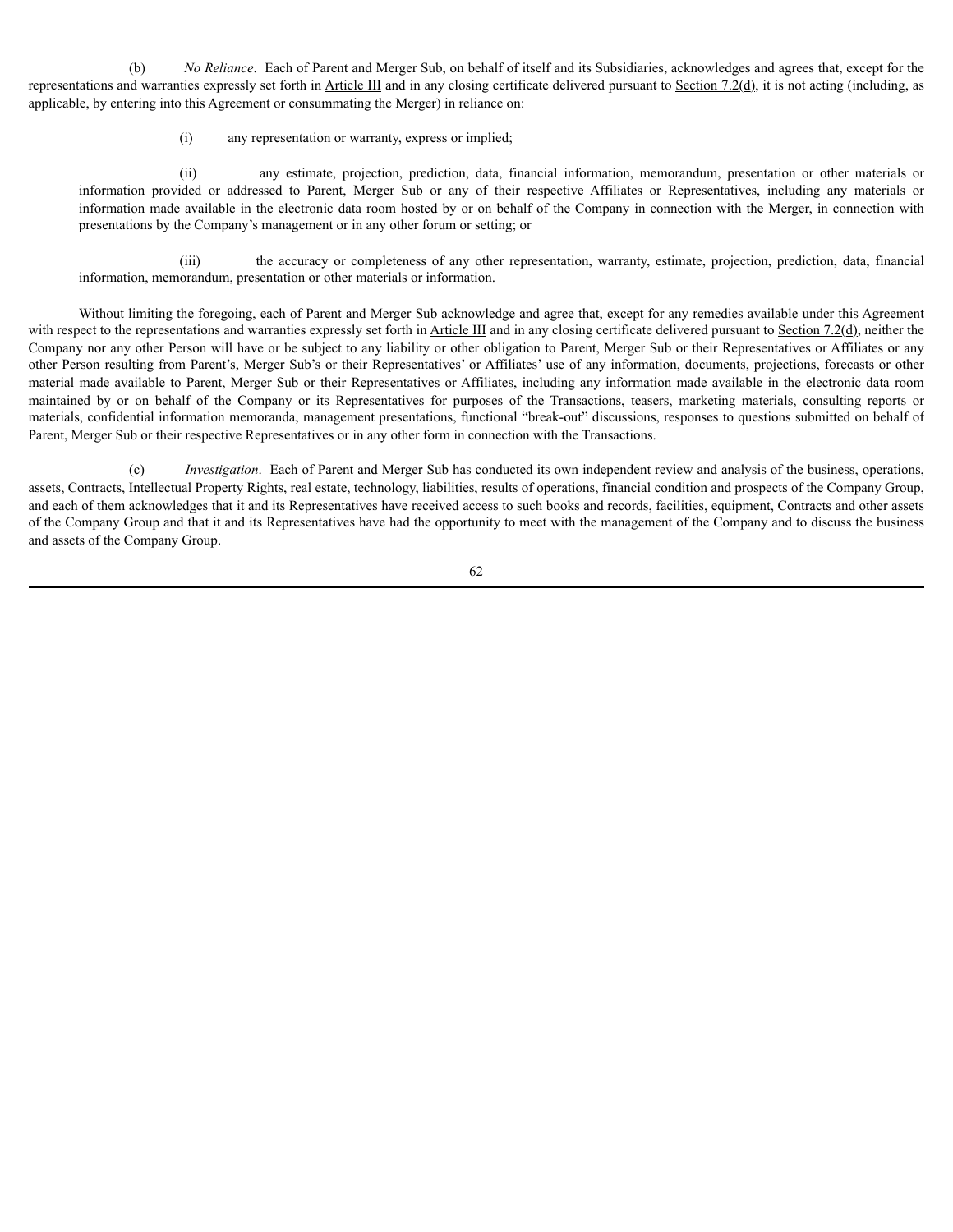# **ARTICLE V INTERIM OPERATIONS**

5.1 *Af irmative Obligations*. Except (a) as expressly contemplated by this Agreement; (b) as set forth in Section 5.1 or Section 5.2 of the Company Disclosure Letter; (c) as prohibited by Section 5.2; (d) as required by applicable Law; (e) for any reasonable actions taken in good faith to respond to COVID-19 Measures; or (f) as approved in writing in advance by Parent (which approval will not be unreasonably withheld, conditioned or delayed), at all times during the period commencing with the execution and delivery of this Agreement and continuing until the earlier to occur of the termination of this Agreement pursuant to Article VIII and the Effective Time (the "**Interim Period**"), the Company will, and will cause each of its Subsidiaries to (i) use commercially reasonable efforts to carry on its business, in all material respects, in the ordinary course of business consistent with past practice; (ii) pay all material Taxes in the ordinary course of business when due and payable (taking into account applicable extensions for payment) except for any such Taxes that are being contested in good faith and by appropriate proceedings and for which adequate reserves have been established; and (iii) use its commercially reasonable efforts to (A) preserve intact its present business; (B) keep available the services of its officers and employees; and (C) preserve its relationships with customers, suppliers, Distribution Partners, licensors, licensees and other Persons with which it has significant business dealings.

5.2 *Forbearance Covenants of the Company*. Except (i) as set forth in Section 5.2 of the Company Disclosure Letter; (ii) as approved in writing in advance by Parent (which approval will not be unreasonably withheld, conditioned or delayed); (iii) as required by applicable Law; or (iv) as expressly contemplated by the terms of this Agreement, at all times during the Interim Period, the Company will not directly or indirectly, including through any Subsidiary:

(a) propose to adopt any amendments to or amend the Articles (other than the amendment of the Articles contemplated by Section  $3.3(a)$ ) or any other similar organizational document of any Company Group Member other than immaterial amendments to such organizational documents of the Company's Subsidiaries;

(b) authorize for issuance, issue, sell, deliver or agree or commit to issue, sell or deliver (whether through the issuance or granting restricted stock units, options, warrants, other equity-based commitments, subscriptions, rights to purchase or otherwise) any securities of the Company Group, except for the issuance and sale of Company Ordinary Shares pursuant to the exercise or settlement of Company Options or Company Restricted Stock Unit Awards outstanding as of the Agreement Date in accordance with their respective terms;

(c) acquire or redeem, directly or indirectly, or amend any of the securities of the Company Group, except (i) for repurchases, withholdings, or cancellations of securities of the Company Group required pursuant to the Company Equity Awards outstanding as of the Agreement Date in accordance with their respective terms or (ii) transactions solely between the Company and any of its wholly owned Subsidiaries or solely among the Company's wholly owned Subsidiaries;

(d) other than cash dividends made by any of its wholly owned Subsidiaries to the Company or another of its Subsidiaries, split, combine or reclassify any shares of capital stock, declare, set aside or pay any dividend or other distribution (whether in cash, shares or property or any combination thereof) in respect of any shares of capital stock, or make any other actual, constructive or deemed distribution in respect of the shares of capital stock;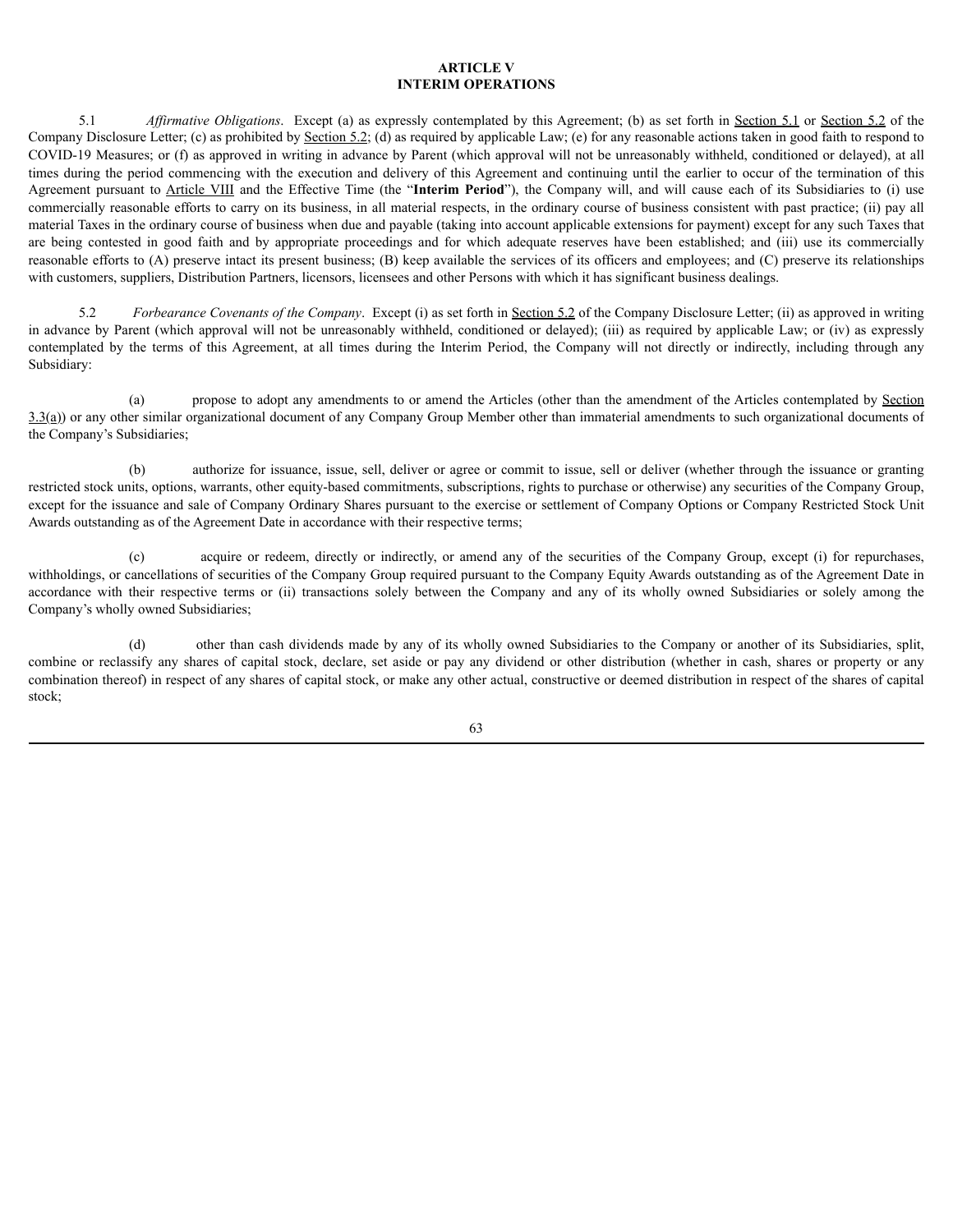(e) propose or adopt a plan of complete or partial liquidation, dissolution, merger, consolidation, restructuring, recapitalization or other reorganization of itself or any of its Subsidiaries, other than the Transactions;

(f) (i) incur or assume any long-term or short-term debt or issue any debt securities, except for loans or advances to direct or indirect wholly owned Subsidiaries in the ordinary course of business consistent with past practices; (ii) assume, guarantee, endorse or otherwise become liable or responsible (whether directly, contingently or otherwise) for any material obligations of any other Person except obligations of any of its direct or indirect wholly owned Subsidiaries; (iii) make any loans, advances or capital contributions to or investments in any other Person; or (iv) mortgage or pledge any of its or its Subsidiaries' assets, tangible or intangible, or create or suffer to exist any Lien thereupon (other than Permitted Liens) other than mortgages, pledges or Liens created in connection with hedging activities in the ordinary course of business consistent with past practice;

(g) except as may be required by the terms (as in effect on the Agreement Date) of any Employee Benefit Plan: (i) with respect to any independent contractor, officer, director, or employee, enter into, adopt, amend (including to provide for the acceleration of vesting or lapsing of restrictions, except as set forth in Section 5.2 of the Company Disclosure Letter) modify, renew or terminate any Employee Benefit Plan or any other bonus, profit sharing, compensation, incentive compensation, retention, severance, termination, option, appreciation right, performance unit, stock equivalent, share purchase agreement, pension, retirement, deferred compensation, employment, or other benefit or compensation policy, program, agreement, trust, plan, fund or other arrangement that would be an Employee Benefit Plan if in effect on the Agreement Date; (ii) other than as set forth in any employment agreement prior to the Agreement Date, increase or decrease the compensation, benefits, severance or termination pay of any consultant, director, officer or employee with a title of vice president or above or whose annual compensation exceeds \$400,000; (iii) modify, waive, release, or amend any non-competition, non-solicitation, nondisclosure, restrictive covenant, or similar agreement or obligation with any employee or independent contractor; (iv) pay or commit to pay any award, special bonus, remuneration, benefit, or incentive compensation to any director, officer or employee whose annual compensation exceeds \$400,000; or (v) hire, engage, promote, lay off, or terminate any employee or independent contractor whose annual compensation exceeds \$400,000;

Affiliates;

(h) forgive any loans to any of its employees, officers or directors or any employees, officers or directors of any of its Subsidiaries or

(i) make any deposits or contributions of cash or other property or take any other action to fund or in any other way secure the payment of compensation or benefits under any Employee Benefit Plans, other than deposits and contributions that are required pursuant to the terms of any such Employee Benefit Plans or any Contracts in effect as of the Agreement Date;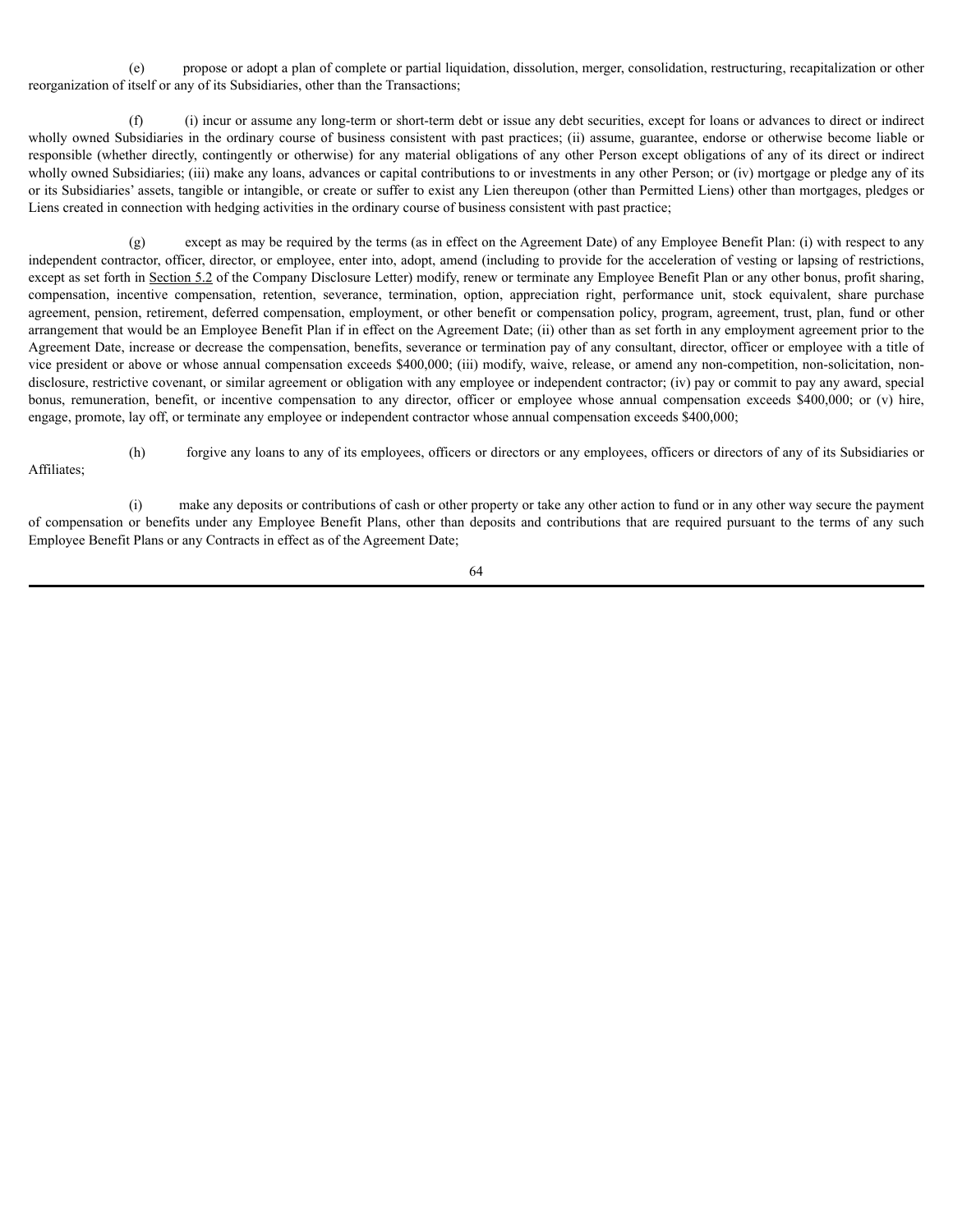(j) negotiate, modify, enter into, amend, extend or terminate, any CBA, or recognize or certify any labor union, labor organization, works council, or group of employees as the bargaining representative for any employees of the Company or any of its Subsidiaries;

(k) implement or announce any employee layoffs, plant closings, reductions in force, furloughs, temporary layoffs, salary or wage reductions, work schedule changes or other such actions that could implicate the WARN Act;

(l) except as permitted by Section 5.2(t), acquire, sell, lease, license or dispose of any material property or assets of the Company or any of its Subsidiaries in any single transaction or series of related transactions, except for (i) transactions pursuant to existing Contracts, (ii) transactions in the ordinary course of business consistent with past practice or (iii) non-exclusive licenses of Intellectual Property Rights granted in the ordinary course of business;

(m) except as required by applicable Law or GAAP, make any material change in any of its accounting principles or practices;

(n) make or change any material Tax election, adopt or change any material Tax accounting method, settle or compromise any material Tax liability outside the ordinary course of business, enter into any closing agreement related to any material Taxes, amend any material Tax Return, or consent to the extension or waiver of the limitations period applicable to a material Tax claim or assessment;

(o) except in the ordinary course of business consistent with past practice, enter into any Contract that would be a Material Contract if entered into prior to the date hereof, amend in any material respect any other Material Contract, as the case may be, or grant any release or relinquishment of any material rights under any other Material Contract;

(p) enter into or renew any Company Real Property Lease providing for aggregate annual payments by the Company of an amount in excess of \$500,000, or modify, amend or exercise any right to renew any Company Real Property Lease;

fail to maintain or allow to lapse, dispose of or abandon, including by failure to pay the required fees in any jurisdiction, any material Company Intellectual Property used in or held for use in its business, or grant permission to enter into the public domain any material trade secrets included in the Company Intellectual Property;

(r) grant any exclusive rights with respect to any of its material Company Intellectual Property or divest any of its material Company Intellectual Property;

(s) acquire (by merger, consolidation or acquisition of stock or assets) any other Person or any equity interest therein for consideration in excess of \$200,000;

(t) authorize, incur or commit to incur any new capital expenditure(s) that in the aggregate exceeds, in any given quarter, one hundred and ten percent (110%) of the amount set forth in the capital expenditure budget set forth on Section  $5.2(f)$  of the Company Disclosure Letter; provided, however, that the foregoing shall not limit any maintenance capital expenditures or capital expenditures required pursuant to existing Contracts;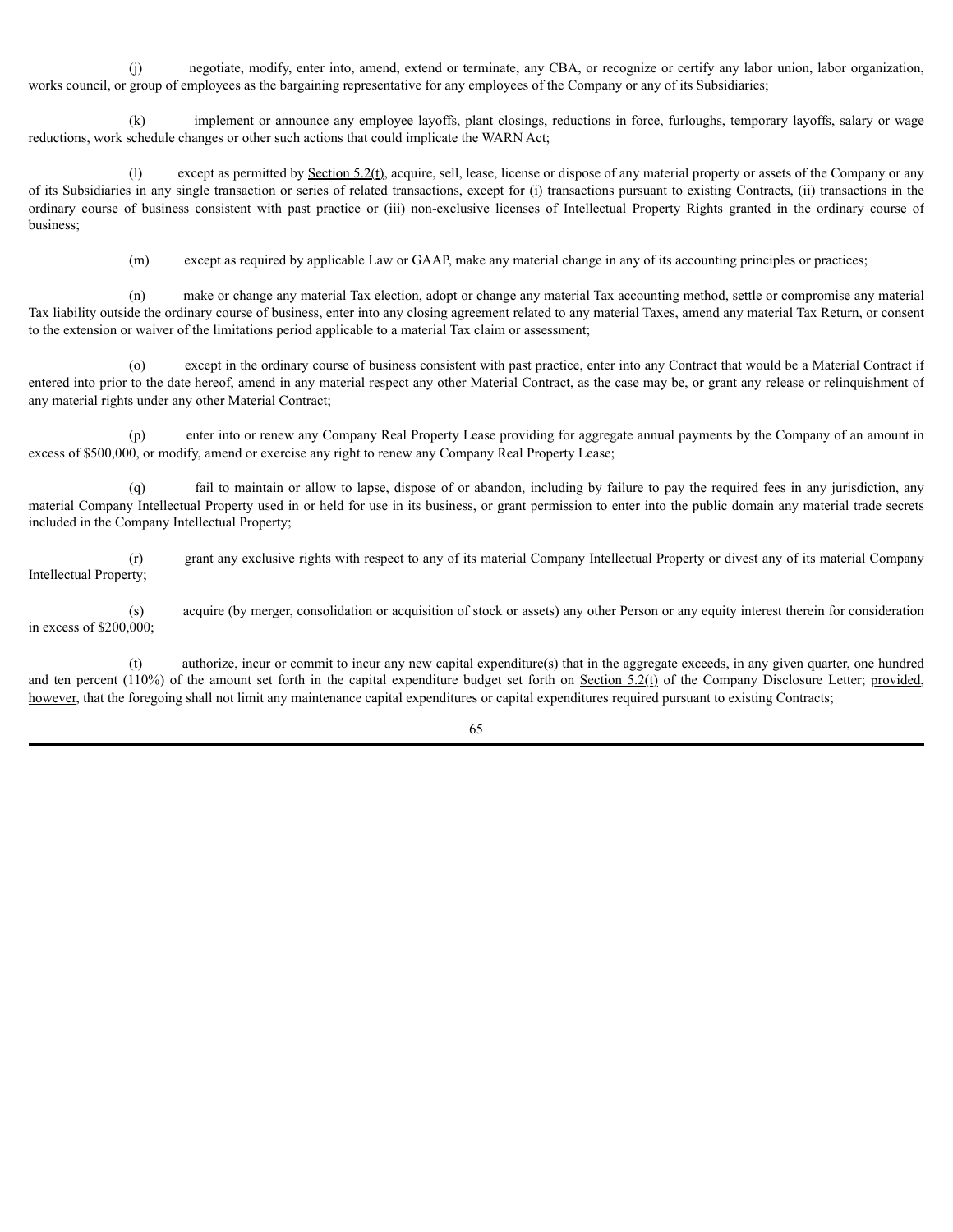(u) settle or compromise any pending or threatened Legal Proceeding or pay, discharge or satisfy or agree to pay, discharge or satisfy any Liability, other than the settlement, compromise, payment, discharge or satisfaction of Legal Proceedings and Liabilities (i) reflected or reserved against in full in the balance sheet included in the Audited Company Balance Sheet; (ii) covered by existing insurance policies; or (iii) settled since the respective dates thereof in the ordinary course of business consistent with past practice;

(v) except as required by GAAP, revalue in any material respect any of its properties or assets, including writing-off notes or accounts receivable other than in the ordinary course of business consistent with past practice;

(w) grant any material refunds or rebates to customers or Distribution Partners in an amount in excess of \$300,000 other than refunds or rebates granted in the ordinary course of business consistent with past practice;

(x) enter into any Contract or other arrangement or understanding that would be required to be disclosed under Item 404(a) of Regulation S-K;

(y) convene any special meeting of their stockholders (or any postponement or adjournment thereof);

(z) enter into or adopt any "poison pill" or similar stockholder rights plan; or

(aa) enter into a Contract to do any of the foregoing, or publicly announce an intention, enter into a formal or informal agreement or otherwise authorize or make a commitment to do any of the foregoing.

### 5.3 *No Solicitation*.

(a) *Go-Shop Period*. Notwithstanding anything to the contrary set forth in this Agreement, during the period (the "**Go-Shop Period**") beginning on the Agreement Date and continuing until (x) 11:59 p.m., Eastern Time on May 5, 2022 (the "**No-Shop Period Start Date**") with respect to any Person or "group" who is not an Exempted Person or (y) in respect of any Exempted Person, ten (10) days after the No-Shop Period Start Date (the "**Cut-Off Time**"), the Company and its Affiliates and their respective directors, officers, employees, financial advisors, attorneys, accountants, and other representatives and advisors (collectively, "**Representatives**") shall have the right to: (i) solicit, initiate, encourage or facilitate the making, submission or announcement of any proposal or inquiry that constitutes or could reasonably be expected to lead to, an Acquisition Proposal; (ii) subject to the entry into, and solely in accordance with, an Acceptable Confidentiality Agreement, furnish to any Third Person (and its Representatives and prospective debt and equity financing sources and/or their respective Representatives), any non-public information relating to the Company Group or afford to any such Third Person (and its Representatives and prospective debt and equity financing sources and/or their respective Representatives) access to the business, properties, assets, books or records, of the Company Group, in any such case with the intent to induce the making, submission or announcement of an Acquisition Proposal (or any proposal or Inquiry that is reasonably expected to lead to an Acquisition Proposal); provided, however, that (A) the Company will provide to Parent and its Representatives any non-public information concerning or relating to the Company Group that is provided to any such Third Person or its Representatives that was not previously made available to Parent prior to or substantially concurrently with the time it is provided to such Third Person and (B) the Company Group shall not provide (and shall not permit any of their respective Representatives to provide) any competitively sensitive non-public information to any Third Person who is or has an Affiliate that is a competitor of any Company Group Member in connection with the actions permitted by this Section 5.3(a), except in accordance with customary "clean room" procedures and subject to a customary "clean team" agreement; (iii) engage in discussions or negotiations with any Third Person (and its Representatives and prospective debt and equity financing source and/or their respective Representatives) with respect to an Acquisition Proposal (or any proposal or inquiry that is reasonably expected to lead to an Acquisition Proposal); and (iv) cooperate with or assist or participate in or facilitate any such proposals, inquiries, offers, discussions or negotiations, including that the Company may grant a limited waiver under any "standstill provision" or similar obligation of any Third Person with respect to any Company Group Member to allow such Third Person to submit an Acquisition Proposal on a confidential basis to the Company Board (or any committee thereof).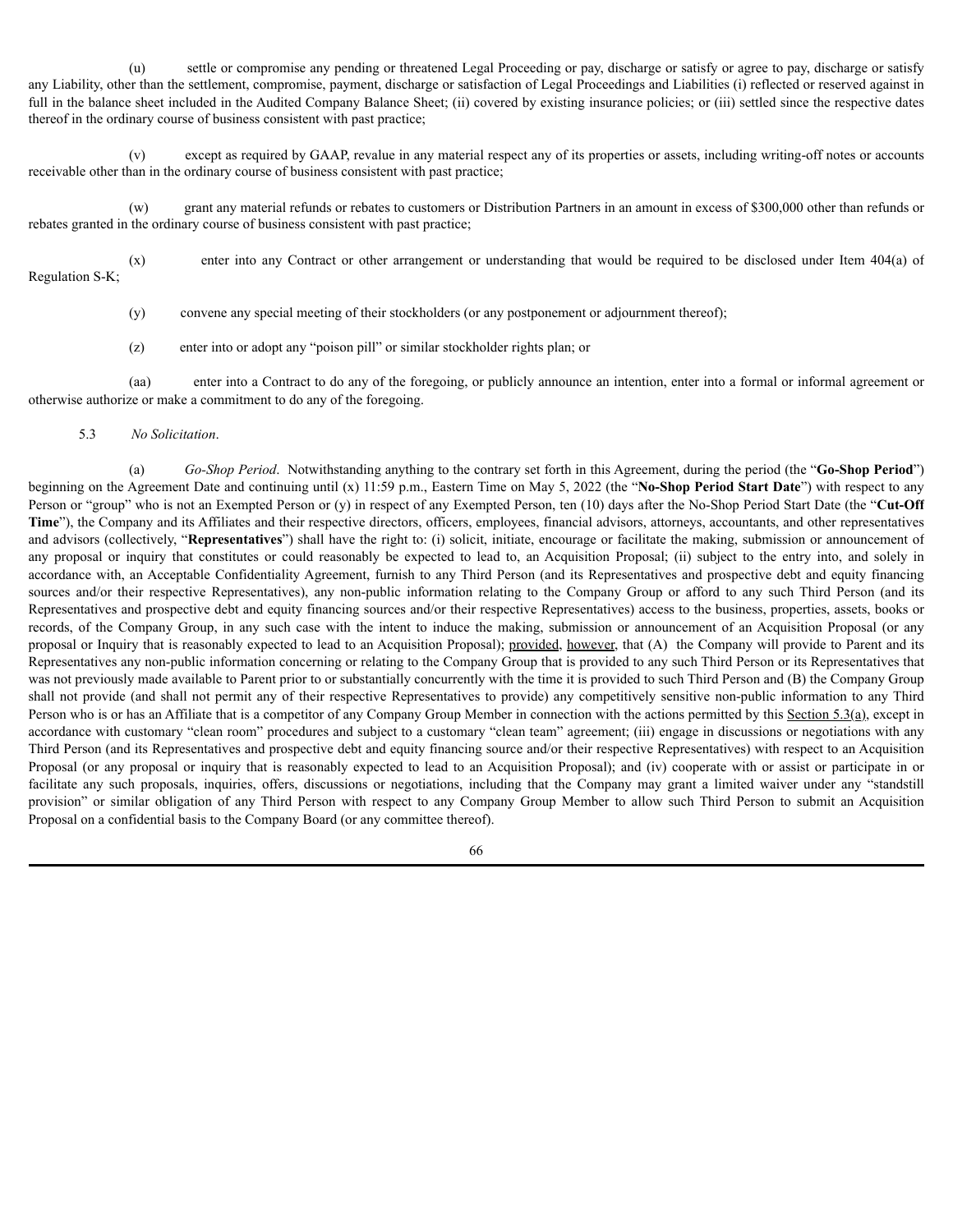(b) *No Solicitation or Negotiation*. Subject to the terms of this Section 5.3, from the No-Shop Period Start Date (or, with respect to an Exempted Person, the Cut-Off Time) until the earlier to occur of the termination of this Agreement pursuant to Article VIII and the Effective Time, the Company will, and will cause its Subsidiaries and its and their respective officers and directors, and will instruct and use reasonable efforts to cause each of its other Representatives to cease and cause to be terminated any discussions or negotiations with any Third Person and its Representatives relating to any Acquisition Proposal or Acquisition Transaction (or any proposal or inquiry that is reasonably expected to lead to an Acquisition Proposal) that are not expressly permitted by this Section 5.3(b), request the prompt return or destruction of all non-public information concerning or relating to the Company Group theretofore furnished to any such Person with whom a confidentiality agreement with respect to an Acquisition Proposal was entered into at any time within the twelve (12)-month period immediately preceding the No-Shop Period Start Date and will (A) cease providing any further information with respect to the Company or any Acquisition Proposal to any such Third Person or its Representatives; and (B) immediately terminate all access granted to any such Third Person and its Representatives to any physical or electronic data room (or any other diligence access). Subject to the terms of Section 5.3(c), from the No-Shop Period Start Date (or, with respect to an Exempted Person, the Cut-Off Time) until the earlier to occur of the termination of this Agreement pursuant to Article VIII and the Effective Time, the Company and its Subsidiaries will not, will cause their directors and officers not to, and will instruct and use reasonable efforts to cause their other Representative not to, directly or indirectly, (i) solicit, initiate, propose or induce the making, submission or announcement of, or knowingly encourage, facilitate or assist, any Inquiry, offer or proposal that constitutes, or would reasonably be expected to lead to, an Acquisition Proposal; (ii) furnish to any Third Person any non-public information relating to the Company Group or afford to any Third Person access to the business, properties, assets, books, records or other non-public information, or to any personnel, of the Company Group, in any such case with the intent to induce, or that would reasonably be expected to result in, the making, submission or announcement of, or to knowingly encourage, facilitate or assist an Acquisition Proposal or any Inquiries or the making of any proposal or offer that would reasonably be expected to lead to an Acquisition Proposal; (iii) participate or engage in discussions, communications or negotiations with any Third Person with respect to an Acquisition Proposal or Inquiry (other than solely to inform such Third Persons of the existence of the provisions contained in this  $S$ ection 5.3); (iv) approve, endorse or recommend any proposal that constitutes or would reasonably be expected to lead to, an Acquisition Proposal; or (v) enter into any letter of intent, agreement in principle, memorandum of understanding, merger agreement, acquisition agreement or other Contract relating to an Acquisition Transaction, other than an Acceptable Confidentiality Agreement (any such letter of intent, agreement in principle, memorandum of understanding, merger agreement, acquisition agreement or other Contract relating to an Acquisition Transaction (other than an Acceptable Confidentiality Agreement), an "**Alternative Acquisition Agreement**"); provided that the Company may contact any Third Person with respect to an Acquisition Proposal solely for purposes of requesting a clarification of any ambiguous terms and conditions thereof so as to determine whether the Acquisition Proposal constitutes or could reasonably be expected to lead to a Superior Proposal. Notwithstanding the commencement of the No-Shop Period Start Date, the Company may continue to engage in the activities described in Section 5.3(a) with respect to any Exempted Person, including with respect to any amended or modified Acquisition Proposal submitted by any Exempted Person following the No-Shop Period Start Date so long as the Company Board has determined in good faith that such amended or modified Acquisition Proposal is or would reasonably be expected to lead to, a Superior Proposal, and the restrictions in this Section 5.3(b) shall not apply with respect thereto, in each case, until the earlier of  $(A)$  the Cut-Off Time and  $(B)$  the time that such Person ceases to be an Exempted Person in accordance with the definition thereof. From the No-Shop Period Start Date (or, with respect to an Exempted Person, the Cut-Off Time) until the earlier to occur of the termination of this Agreement pursuant to Article VIII and the Effective Time, the Company will not waive, terminate or modify any provision of any standstill or confidentiality agreement that prohibits or purports to prohibit a proposal being made to the Company Board (or any committee thereof), unless the Company Board has determined in good faith, after consultation with its outside counsel, that failure to take such action would reasonably be expected to be inconsistent with its fiduciary duties under applicable Law.

(c) *Superior Proposals*. Notwithstanding anything to the contrary set forth in this Section 5.3, until the Company's receipt of the Requisite Shareholder Approval, the Company and the Company Board (or a committee thereof) may, directly or indirectly, through one of more their Representatives, participate or engage in discussions or negotiations with, furnish any non-public information relating to the Company Group to, or afford access to the business, properties, assets, books, records or other non-public information, or to any personnel, of the Company Group pursuant to an Acceptable Confidentiality Agreement to any Person or its Representatives that has made or delivered to the Company a bona fide written Acquisition Proposal that did not result from a breach of Section 5.3(b); provided that the Company Board (or a committee thereof) has determined in good faith (after consultation with its financial advisor and outside legal counsel) that such Acquisition Proposal either constitutes a Superior Proposal or would reasonably be expected to lead to a Superior Proposal, and the Company Board (or a committee thereof) has determined in good faith (after consultation with its financial advisor and outside legal counsel) that the failure to take the actions contemplated by this Section  $5.3(\text{c})$  would reasonably be expected to be inconsistent with its fiduciary duties pursuant to applicable Law; and provided, further, that the Company will provide to Parent and its Representatives any non-public information that is provided to any Person or its Representatives that was not previously made available to Parent prior to or substantially concurrently with the time it is provided to such Person.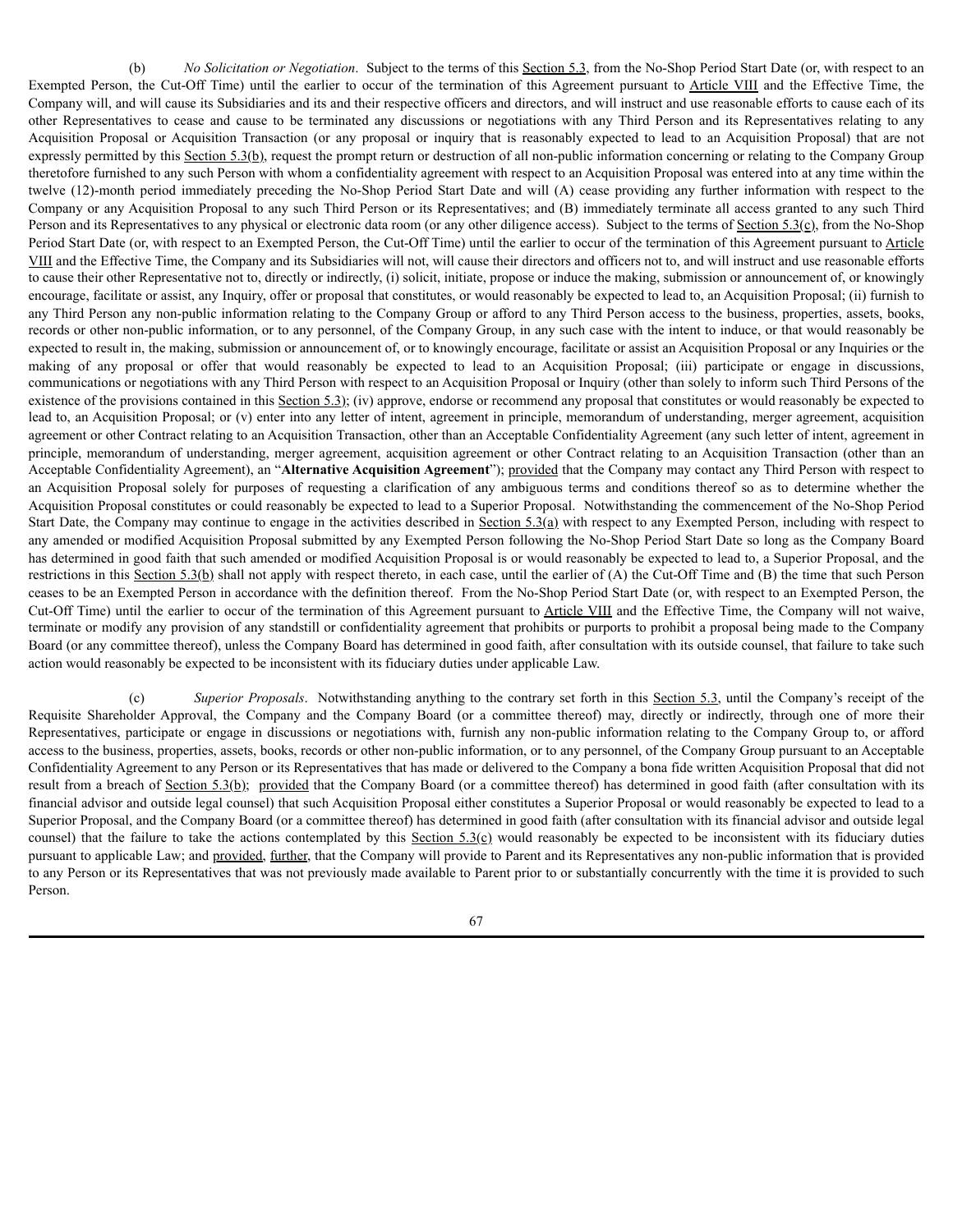(d) *No Change in Company Board Recommendation or Entry into an Alternative Acquisition Agreement*. Except as provided by Section 5.3(e), at no time after the Agreement Date may the Company Board (or a committee thereof):

(i) (A) withhold, withdraw, amend, qualify or modify, or publicly propose to withhold, withdraw, amend, qualify or modify, the Company Board Recommendation, in each case, in a manner adverse to Parent (it being understood that it shall be considered a modification adverse to Parent if (1) any Acquisition Proposal structured as a tender or exchange offer is commenced and the Company Board fails to publicly recommend against acceptance of such tender or exchange offer by the Company Shareholders within ten (10) Business Days of commencement thereof pursuant to Rule 14d-2 of the Exchange Act or (2) any Acquisition Proposal is publicly announced (other than by the commencement of a tender or exchange offer)) and the Company Board fails to issue a public press release within ten (10) Business Days of such public announcement providing that the Company Board reaffirms the Company Board Recommendation; (B) formally or publicly adopt, authorize, approve, agree to, accept, endorse, recommend, declare advisable or submit to a vote of the Company Shareholders (or publicly propose to adopt, authorize, approve, agree to, accept, endorse, recommend, submit to vote of the Company Shareholders or otherwise declare advisable) an Acquisition Proposal; (C) fail to publicly reaffirm the Company Board Recommendation within four (4) Business Days after Parent so requests in writing (it being understood that the Company will have no obligation to make such reaffirmation on more than two (2) separate occasions); (D) fail to include the Company Board Recommendation in the Proxy Statement; or (E) formally resolve to effect or publicly announce an intention or resolution to take any of the foregoing actions (any action described in clauses (A) through (E), a "**Company Board Recommendation Change**"); provided, however, that, for the avoidance of doubt, none of (1) a "stop, look and listen" communication by the Company Board (or a committee thereof) to the Company Shareholders pursuant to Rule 14d-9(f) promulgated under the Exchange Act (or any substantially similar communication) or (2) the delivery by the Company to the Parent of any notice contemplated by Section 5.3, will, in and of itself, constitute a Company Board Recommendation Change; or

(ii) cause or permit the Company Group to enter into an Alternative Acquisition Agreement.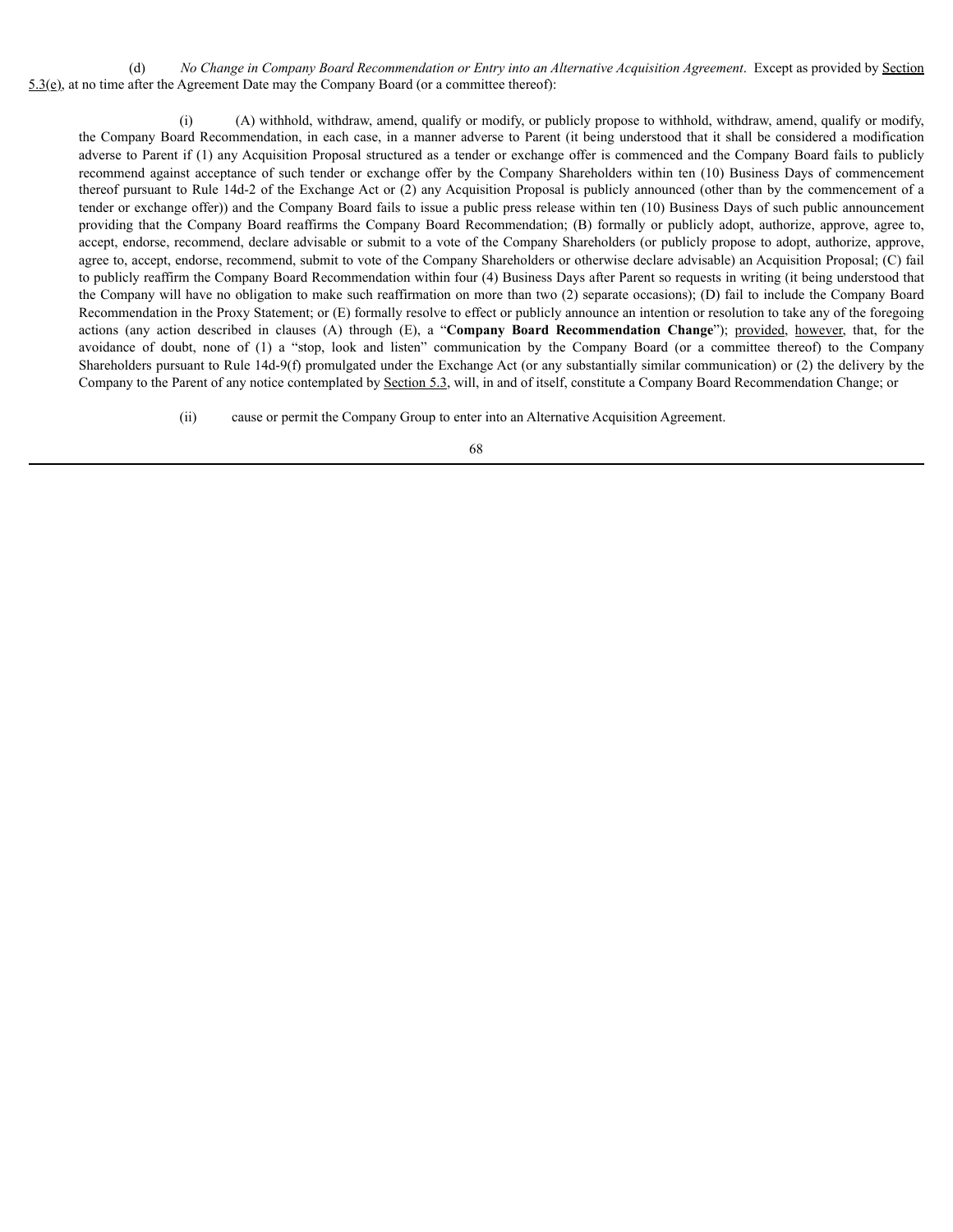(e) *Company Board Recommendation Change; Entry into Alternative Acquisition Agreement*. Notwithstanding anything to the contrary set forth in this Agreement, at any time prior to obtaining the Requisite Shareholder Approval:

(i) the Company Board (or a committee thereof) may effect a Company Board Recommendation Change of the type described in clauses (A), (C) or (D) of the definition thereof, solely in response to any material event, fact, circumstance, development or occurrence that was (A) not known to, or reasonably foreseeable by, the Company Board as of the Agreement Date but becomes known to the Company Board after the Agreement Date and (B) does not relate to (a) any Acquisition Proposal (or any Inquiry, offer or proposal that constitutes, or would reasonably be expected to lead to, an Acquisition Proposal); (b) the fact, in and of itself, that the Company meets or exceeds any internal or published projections, forecasts, estimates or predictions of revenue, earnings or other financial or operating metrics for any period ending on or after the Agreement Date, or changes after the Agreement Date in the market price or trading volume of the Company Ordinary Shares or the credit rating of the Company (it being understood that the underlying cause of any of the foregoing in this clause (b) may be considered and taken into account); (c) any fact regarding Parent or its Affiliates or (d) any change in the composition of the Company Board (each such event, an "**Intervening Event**"), if the Company Board (or a committee thereof) determines in good faith (after consultation with its financial advisor and outside legal counsel) that the failure to do so would reasonably be expected to be inconsistent with its fiduciary duties pursuant to applicable Law and if and only if:

> (1) the Company has provided prior written notice to Parent at least four (4) Business Days (the "**Event Notice Period**") in advance to the effect that the Company Board (or a committee thereof) intends to effect a Company Board Recommendation Change pursuant to this Section 5.3(e)(i), which notice will specify the basis for such Company Board Recommendation Change, including a description of the Intervening Event in reasonable detail;

> prior to effecting such Company Board Recommendation Change, the Company and its Representatives, during such Event Notice Period, must have (A) negotiated with Parent and its Representatives in good faith (to the extent that Parent desires to so negotiate) to allow Parent to offer such adjustments to the terms and conditions of this Agreement, the Guarantee, the Debt Commitment Letter and/or the Equity Commitment Letter to obviate the need to effect a Company Board Recommendation Change, in response to such Intervening Event and (B) taken into account any adjustments to the terms and conditions of this Agreement, the Guarantee, the Debt Commitment Letter and/or the Equity Commitment Letter proposed in good faith by Parent and other information provided by Parent in response to the notice described in clause (1) of this Section 5.3(e)(i), in each case, that are offered in writing by Parent, no later than 11:59 p.m. Eastern Time on the last day of the Event Notice Period in a manner that would constitute a binding agreement between the parties if accepted by the Company; and

> (3) following such Event Notice Period, the Company Board (or a committee thereof) (after consultation with its financial advisor and outside legal counsel and taking into account Parent's proposed revisions to the terms and conditions of this Agreement, the Guarantee, the Debt Commitment Letter and/or the Equity Commitment Letter) shall have determined in good faith that the failure of the Company Board (or a committee thereof) to make such a Company Board Recommendation Change would reasonably be expected to be inconsistent with its fiduciary duties pursuant to applicable Law; provided that each time material modifications to the Intervening Event occur, the Company will be required to deliver a new written notice to Parent and to comply with the requirements of this  $\frac{\text{Section 5.3(e)}(i)}{3}$  with respect to such new written notice (it being understood that the "Event Notice Period" in respect of such new written notice will be two (2) Business Days).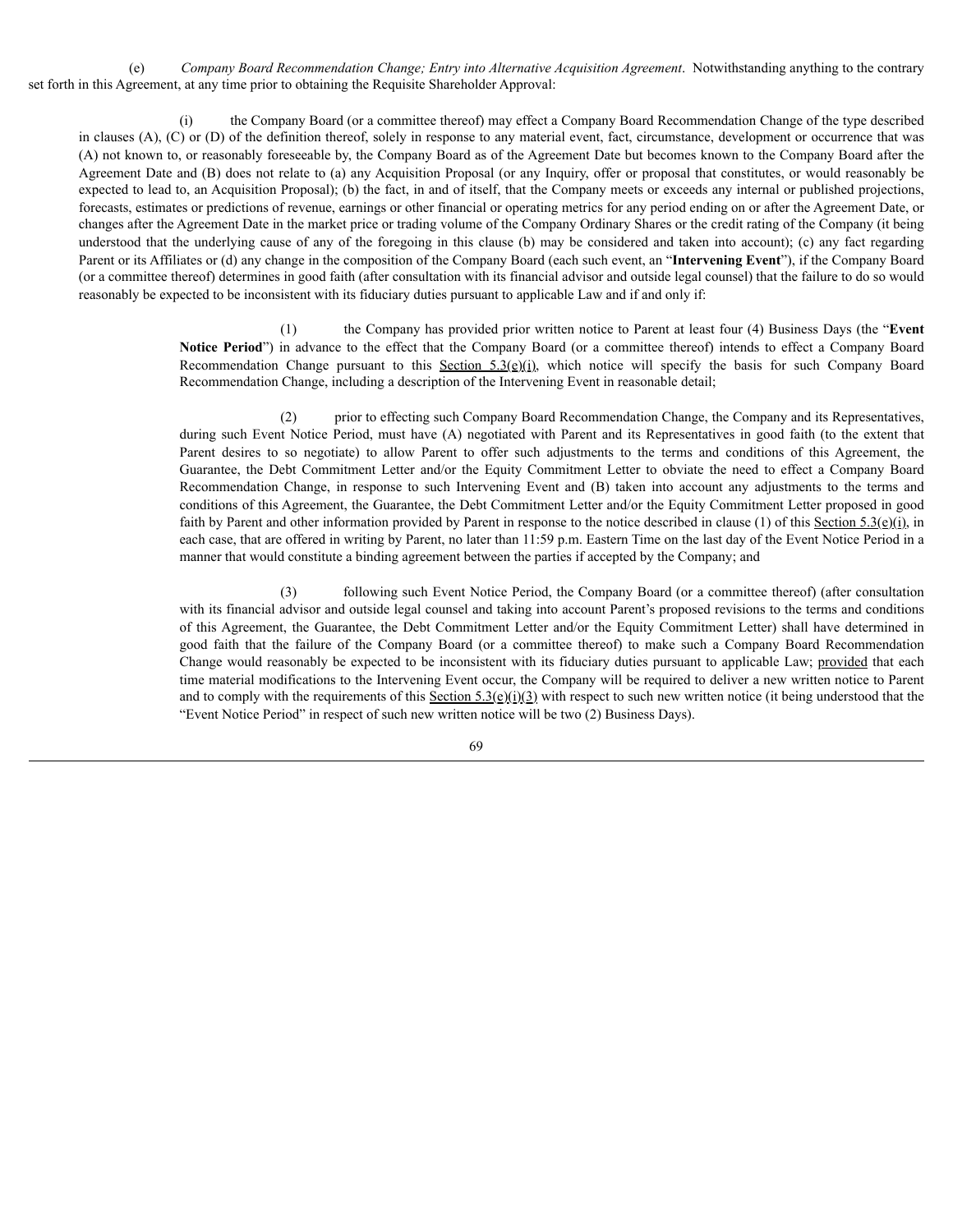(ii) if the Company has received a bona fide written Acquisition Proposal, whether during the Go-Shop Period or after the No-Shop Period Start Date, that has not been withdrawn and that the Company Board (or a committee thereof) has concluded in good faith (after consultation with its financial advisor and outside legal counsel) is a Superior Proposal, then the Company Board may (A) effect a Company Board Recommendation Change with respect to such Superior Proposal or  $(B)$  authorize the Company to terminate this Agreement pursuant to Section 8.1(h) to enter into an Alternative Acquisition Agreement with respect to such Superior Proposal substantially concurrently with the termination of this Agreement; provided, however, that the Company Board (or a committee thereof) shall not take any action described in the foregoing clauses (A) or (B) unless:

> (1) the Company Board (or a committee thereof) determines in good faith (after consultation with its financial advisor and outside legal counsel) that the failure to do so would reasonably be expected to be inconsistent with its fiduciary duties pursuant to applicable Law;

> > (2) the Company Group and its Representatives have complied with their obligations pursuant to this Section

5.3;

(3) (i) the Company has provided prior written notice to Parent at least three (3) Business Days in advance (the "**Proposal Notice Period**") to the effect that the Company Board (or a committee thereof) has (A) received a bona fide Acquisition Proposal that has not been withdrawn; (B) concluded in good faith that such Acquisition Proposal constitutes a Superior Proposal; and (C) resolved to effect a Company Board Recommendation Change or to terminate this Agreement pursuant to Section  $5.3(e)(ii)$  absent any revision to the terms and conditions of this Agreement, which notice will specify the basis for such Company Board Recommendation Change or termination, including the identity of the Person or "group" of Persons making such Acquisition Proposal, the material terms thereof and copies of all relevant and material documents relating to such Acquisition Proposal; and (ii) prior to effecting such Company Board Recommendation Change or termination, the Company and its Representatives, during the Proposal Notice Period, must have (1) negotiated with Parent and its Representatives in good faith (to the extent that Parent desires to so negotiate) to offer such adjustments to the terms and conditions of this Agreement, the Guarantee, the Debt Commitment Letter and/or the Equity Commitment Letter so that such Acquisition Proposal would cease to constitute a Superior Proposal and (2) taken into account any adjustments to the terms and conditions of this Agreement, the Guarantee, the Debt Commitment Letter and/or the Equity Commitment Letter proposed by Parent and other information provided by Parent during the Proposal Notice Period, in each case, that are offered in writing by Parent, no later than 11:59 p.m. Eastern Time on the last day of the Proposal Notice Period in a manner that would constitute a binding agreement between the parties if accepted by the Company; provided, however, that in the event of any material modifications to such Acquisition Proposal (it being understood that any change to the financial terms of such proposal shall be deemed a material modification), the Company will be required to deliver a new written notice to Parent and to comply with the requirements of this Section  $5.3(e)(ii)(3)$  with respect to such new written notice (it being understood that the

70

"Proposal Notice Period" in respect of such new written notice will be two (2) Business Days);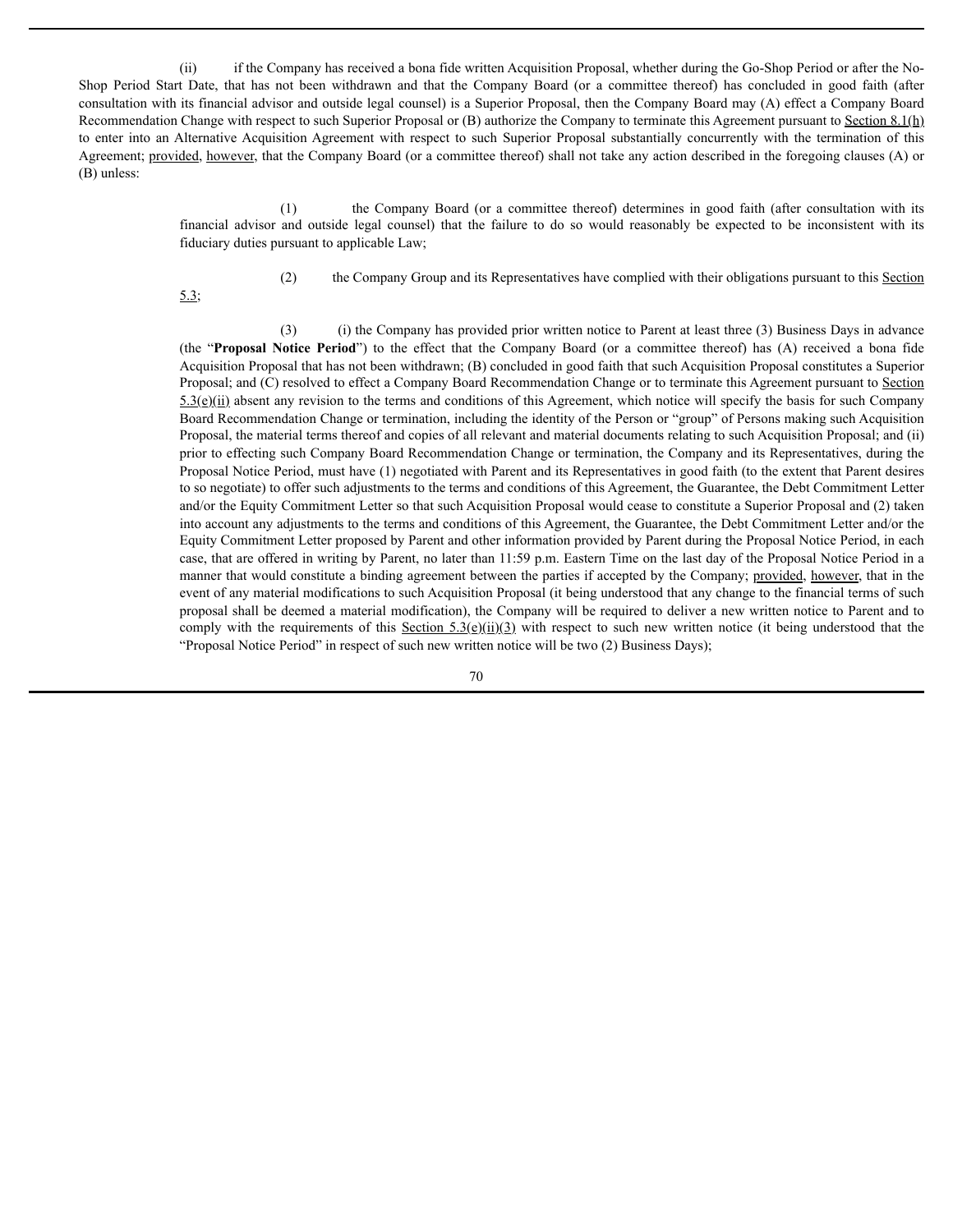(4) following such Proposal Notice Period, including any subsequent Proposal Notice Period as provided in the final proviso of the foregoing Section 5.3(e)(ii)(3), the Company Board (or a committee thereof) (after consultation with its financial advisor and outside legal counsel and taking into account Parent's proposed revisions to the terms and conditions of this Agreement, the Guarantee, the Debt Commitment Letter and/or the Equity Commitment Letter and any other information provided by Parent) shall have determined that the failure of the Company Board (or a committee thereof) to make such a Company Board Recommendation Change or to terminate this Agreement would reasonably be expected to be inconsistent with its fiduciary duties pursuant to applicable Law; and

(5) in the event of any termination of this Agreement in order to cause or permit the Company Group to enter into an Alternative Acquisition Agreement with respect to such Acquisition Proposal, the Company will have validly terminated this Agreement in accordance with Section 8.1(h), including paying the Company Termination Fee in accordance with Section 8.3(b)  $(iii)$ .

#### (f) *Notice*.

(i) From the Agreement Date until the first to occur of the No-Shop Period Start Date (or with respect to an Exempted Person, the Cut-Off Time) and the termination of this Agreement pursuant to Article VIII, the Company shall as promptly as reasonably practicable (and, in any event, within twenty-four (24) hours) notify Parent in writing if the Company, any of its Subsidiaries or any of their respective Representatives receives an Acquisition Proposal, including a summary of the material terms and conditions thereof, and whether the Person making such Acquisition Proposal is a strategic acquirer or a financial sponsor and thereafter the Company must inform Parent promptly (and in any event within twenty-four (24) hours) of any modifications to the terms of such Acquisition Proposal; provided, however, that the Company shall not be required to disclose the specific identity of the person making such Acquisition Proposal prior to the No-Shop Period Start Date. Immediately after the No-Shop Period Start Date, the Company shall deliver to Parent a written notice setting forth (A) the identity of each Exempted Person and (B) the material terms and conditions of the Acquisition Proposal made by such Exempted Person including copies of any material written materials and documents related thereto provided to the Company or its Representatives. The Company agrees that it shall not, and shall cause its Subsidiaries not to, enter into any confidentiality or other agreement which prohibits the Company from complying with this Section 5.3(f).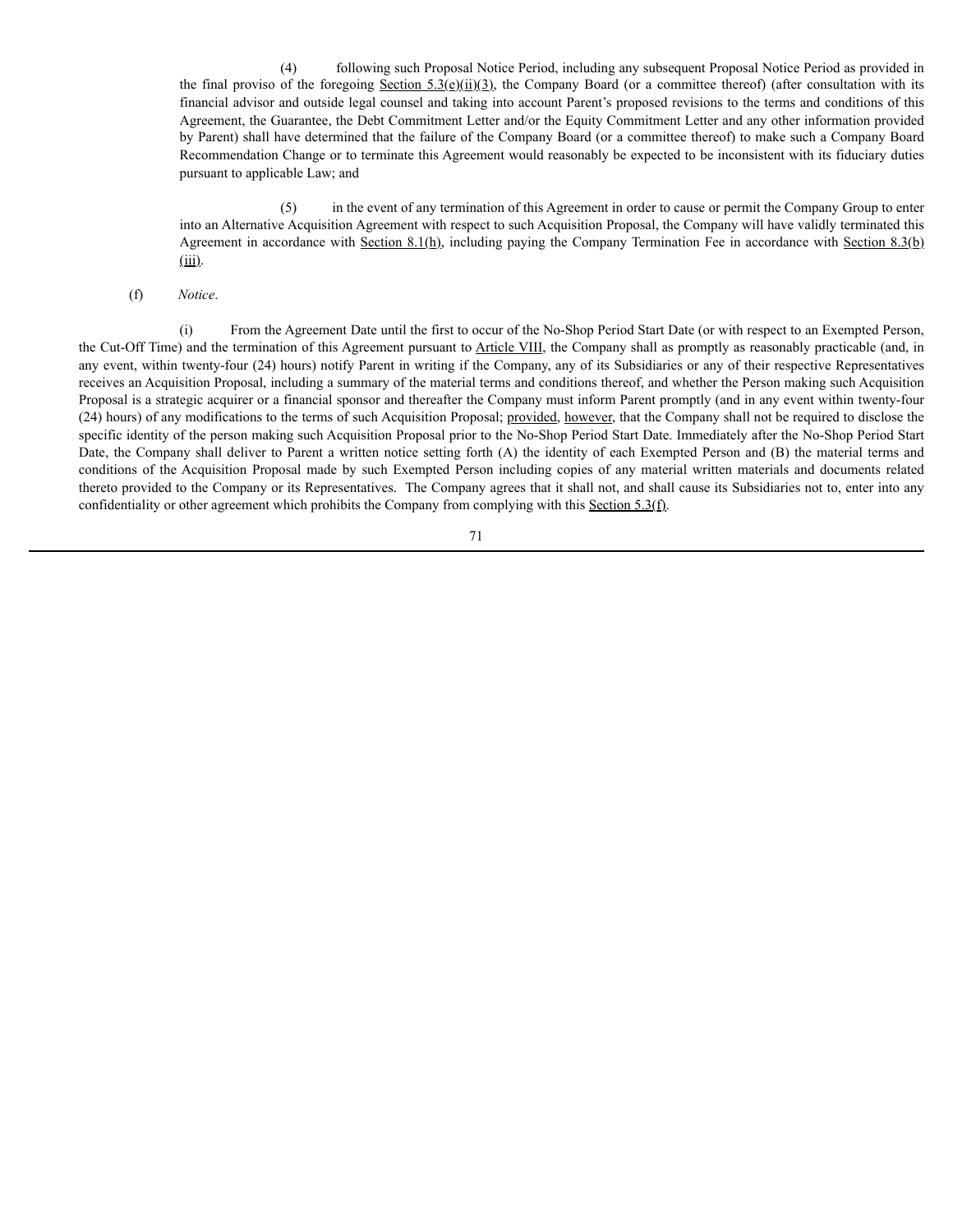(ii) From the No-Shop Period Start Date (or with respect to an Exempted Person, the Cut-Off Time) until the earlier to occur of the termination of this Agreement pursuant to Article VIII and the Effective Time, the Company will promptly (and, in any event, within twenty-four (24) hours) notify Parent in writing if the Company, any of its Subsidiaries or any of their respective Representatives receives Inquiries, offers or proposals or requests for non-public information or discussions that constitute or would reasonably be expected to lead to an Acquisition Proposal, or any material revisions to the terms and conditions of any pending Acquisition Proposals. Such notice must include the identity of the Third Person making such Inquiry, offer or proposal, a summary of the material terms and conditions of such Inquiry, offer or proposal and copies of any written materials and documents relating thereto provided to the Company or its Representatives. Thereafter, the Company must keep Parent informed, on a reasonably prompt basis, of the status (and supplementally provide the material terms) of any such Inquiries, offers or proposals (including any amendments thereto and any new, amended or revised material written materials and documents relating thereto provided by or to the Company or its Representatives), any material correspondence with respect to such Inquiries, offers or proposals and the status of any such discussions or negotiations.

(iii) The Company agrees that it shall not, and shall cause its Subsidiaries not to, enter into any confidentiality or other Agreement which prohibits the Company from complying with this Section 5.3(f).

(g) *Certain Disclosures*. Nothing in this Agreement will prohibit the Company or the Company Board (or a committee thereof) from (i) taking and disclosing to the Company Shareholders a position contemplated by Rule 14e-2(a) promulgated under the Exchange Act or Section 329 of the ICL or complying with Rule 14d-9 promulgated under the Exchange Act, including a "stop, look and listen" communication by the Company Board (or a committee thereof) to the Company Shareholders pursuant to Rule 14d-9(f) promulgated under the Exchange Act (or any substantially similar communication); (ii) complying with Item 1012(a) of Regulation M-A promulgated under the Exchange Act; (iii) informing any Person of the existence of the provisions contained in this Section 5.3; or (iv) making any disclosure to the Company Shareholders as required by applicable Law, regulation or stock exchange rule or listing agreement, it being understood that (1) any such statement or disclosure made by the Company Board (or a committee thereof) pursuant to this Section 5.3(g) must be subject to the terms and conditions of this Agreement and will not limit or otherwise affect the obligations of the Company or the Company Board (or any committee thereof) and the rights of Parent under this Section 5.3, and (2) nothing in the foregoing will be deemed to permit the Company or the Company Board (or a committee thereof) to effect a Company Board Recommendation Change other than in accordance with Section 5.3(e).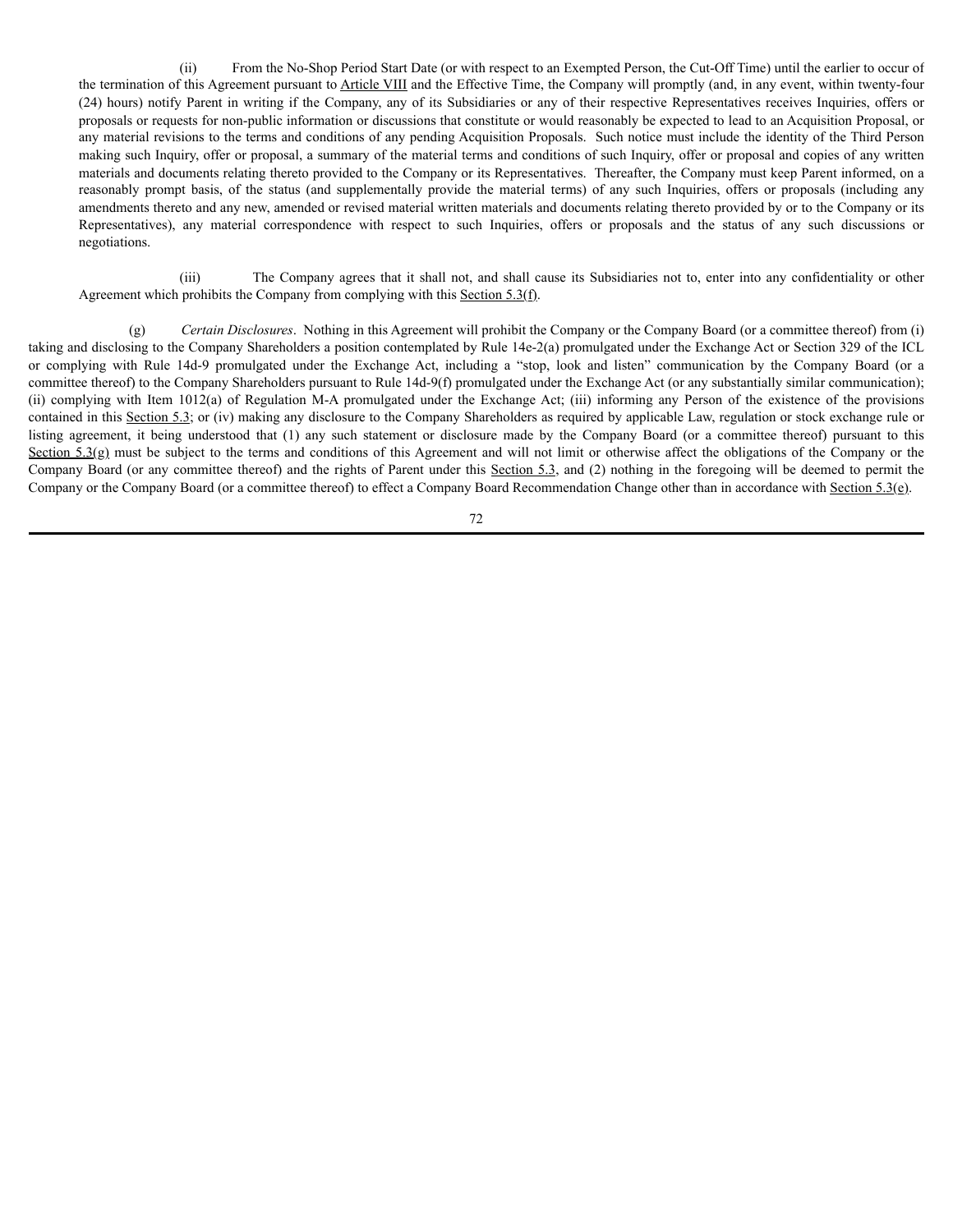(h) *Breach by Representatives*. The Company agrees that any breach of this Section 5.3 by any of its Representatives (acting on the Company's behalf), including any failure of such Representatives to comply with the terms of  $Section 5.3(b)$ , shall be deemed to be a breach of this Agreement by the Company.

## **ARTICLE VI ADDITIONAL COVENANTS**

### 6.1 *Required Action and Forbearance; Ef orts*.

(a) *Reasonable Best Efforts*. Upon the terms and subject to the conditions set forth in this Agreement (including subject to Section 6.2), each of Parent and Merger Sub, on the one hand, and the Company, on the other hand, shall, and shall cause their respective Subsidiaries to, use their respective reasonable best efforts (A) to take (or cause to be taken) all actions; (B) do (or cause to be done) all things; and (C) assist and cooperate with the other Parties in doing (or causing to be done) all things, in each case as are necessary, proper or advisable pursuant to applicable Law or otherwise to consummate and make effective, when required pursuant to Section 2.3, the Merger, including by using reasonable best efforts (other than in the case of Section 6.1(a)(iii), in which case each of Parent, Merger Sub and the Company shall use their respective commercially reasonable efforts) to:

### (i) cause the conditions to the Merger set forth in Article VII to be satisfied;

(ii) (1) obtain all consents, waivers, approvals, orders and authorizations from Governmental Authorities and (2) make all registrations, declarations and filings with Governmental Authorities, in each case that are necessary or advisable to consummate the Merger; and

(iii) execute and deliver any Contracts and other instruments, including obtaining any consents under Material Contracts, that are reasonably necessary to consummate the Merger, in each case to the extent reasonably requested by Parent.

(b) *No Failure to Take Necessary Action*. In addition to the foregoing, subject to the terms and conditions of this Agreement (including subject to Section 6.2), neither Parent or Merger Sub, on the one hand, nor the Company, on the other hand, shall, nor shall they cause their respective Subsidiaries to, take any action, or fail to take any action, that is intended to or has (or would reasonably be expected to have) the effect of preventing, impairing or otherwise adversely affecting the ability of such Party to fully perform its obligations pursuant to this Agreement. For the avoidance of doubt, no action by the Company taken in compliance with Section 5.3 will be considered a violation of this Section 6.1.

(c) *No Consent Fee*. Notwithstanding anything to the contrary set forth in this Section 6.1 or elsewhere in this Agreement, no Company Group Member will be required to or will agree to the payment of a consent fee, "profit sharing" payment or other consideration (including increased or accelerated payments), in connection with the Merger, including in connection with obtaining any consent pursuant to any Material Contract.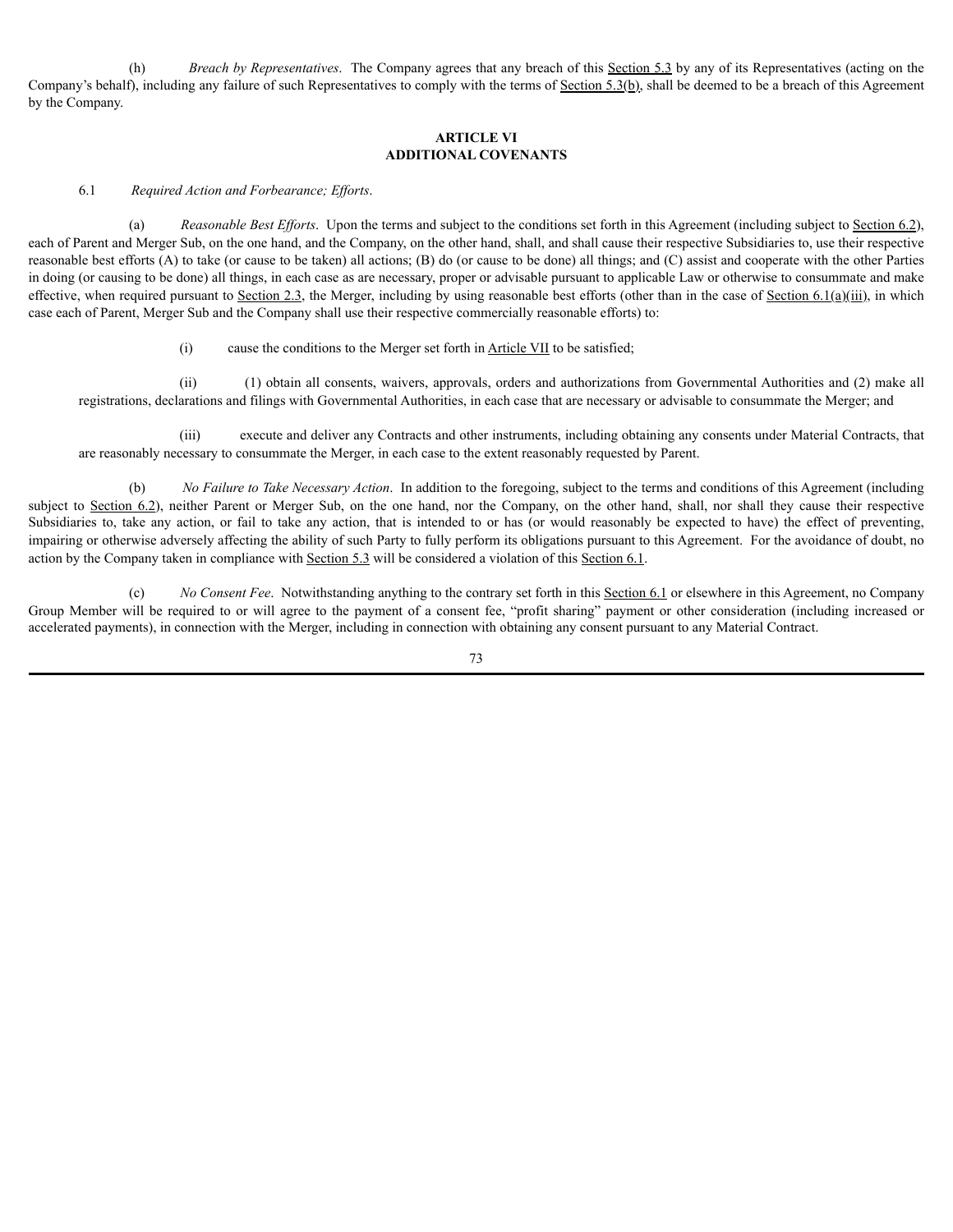Section 6.2.

(d) *Antitrust*. This Section 6.1 shall not apply to filings under Antitrust Laws, which shall be governed by the obligations set forth in

(e) The covenants of Parent in Section 6.1(a)(ii)(2) to cause Subsidiaries to take any action, solely with respect to any, notice, filing or information obligation (including by providing any information required to be included in any filing necessary to obtain any consents contemplated by Section  $\underline{6.1(a)(ii)(1)}$ , shall apply to the Guarantors and their Affiliates.

### 6.2 *Antitrust*.

(a) Parent and Company shall, and shall cause their respective Subsidiaries to, use their respective reasonable best efforts to take, or cause to be taken, all reasonable actions, and to do, or cause to be done, all reasonable things necessary and proper under any applicable Laws to consummate and make effective the Merger as promptly as practicable and in any event prior to the Termination Date, including (i) preparing and filing all forms, registrations and notifications to or with any Governmental Authority required to be filed to consummate the Merger (including, for the avoidance of doubt, foreign investment control clearances); (ii) using reasonable best efforts to satisfy the conditions to consummating the Merger; (iii) using reasonable best efforts to obtain (and to cooperate with each other in obtaining) any consent, authorization, expiration or termination of a waiting period, permit, order or approval of, waiver or any exemption by, any Governmental Authority; and (iv) defending any Legal Proceedings, whether judicial or administrative, challenging this Agreement or the consummation of the Merger. In connection with the foregoing, each of Parent and the Company and their respective Subsidiaries shall (A) file with the FTC and the Antitrust Division of the DOJ a Notification and Report Form relating to this Agreement and the Merger as required by the HSR Act within ten (10) Business Days following the Agreement Date and (B) as promptly as practicable after the Agreement Date make all other notices, filings or applications required under any other Antitrust Laws.

(b) Each of Parent and the Company shall, and shall cause their respective Subsidiaries to, (i) promptly furnish to the other such necessary information and reasonable assistance as the other may reasonably request in connection with the preparation of any governmental filings, submissions or other documents, including any follow-up request for information in respect of any government filing, submission or other document, subject to the limitations herein; (ii) give the other reasonable prior notice of any such filing, submission or other document and, to the extent reasonably practicable, of any communication with or from any Governmental Authority regarding the Merger. Subject to the limitations herein, each of Parent and the Company shall permit the other to review (to the extent not prohibited by applicable Law or by the applicable Governmental Authority) and discuss in advance, and consider in good faith the views, and secure the participation, of the other Party in connection with any such filing, submission, document or substantive communication (but not including routine communications); and (iii) to the extent not prohibited by applicable Law or by the applicable Governmental Authority, furnish to the other copies of all filings, submissions, correspondence and communications with any Governmental Authority. In exercising the foregoing rights, each of the Parties shall act reasonably and as promptly as practicable; provided that materials may be redacted (x) to remove references concerning the valuation of the Company; (y) as necessary to comply with contractual arrangements or applicable Laws; and (z) as necessary to address reasonable attorney-client or other privilege concerns. Each Party may also, as it deems advisable or necessary, reasonably designate material provided to the other Party as "Outside Counsel Only Material." Each of Parent and the Company shall cooperate in providing an appropriate response to any inquiry from a Governmental Authority including informing the other Party as soon as reasonably practicable of any such investigation or inquiry, and consulting in advance, to the extent practicable, before making any presentations or submissions to a Governmental Authority. In addition, each of the Parties will give reasonable prior notice to and consult with the other in advance of any meeting, conference or substantive communication with any Governmental Authority in connection with the Transactions and to the extent not prohibited by applicable Law or by the applicable Governmental Authority, not participate or attend any meeting or conference, or engage in any substantive communication, with any Governmental Authority in connection with the Transactions without offering the other Party the possibility to participate, attend or engage in such meetings, conferences or communications, and in the event one Party is prohibited from, or unable to participate, attend or engage in, any such meeting, conference or substantive communication, keep such Party apprised with respect thereto.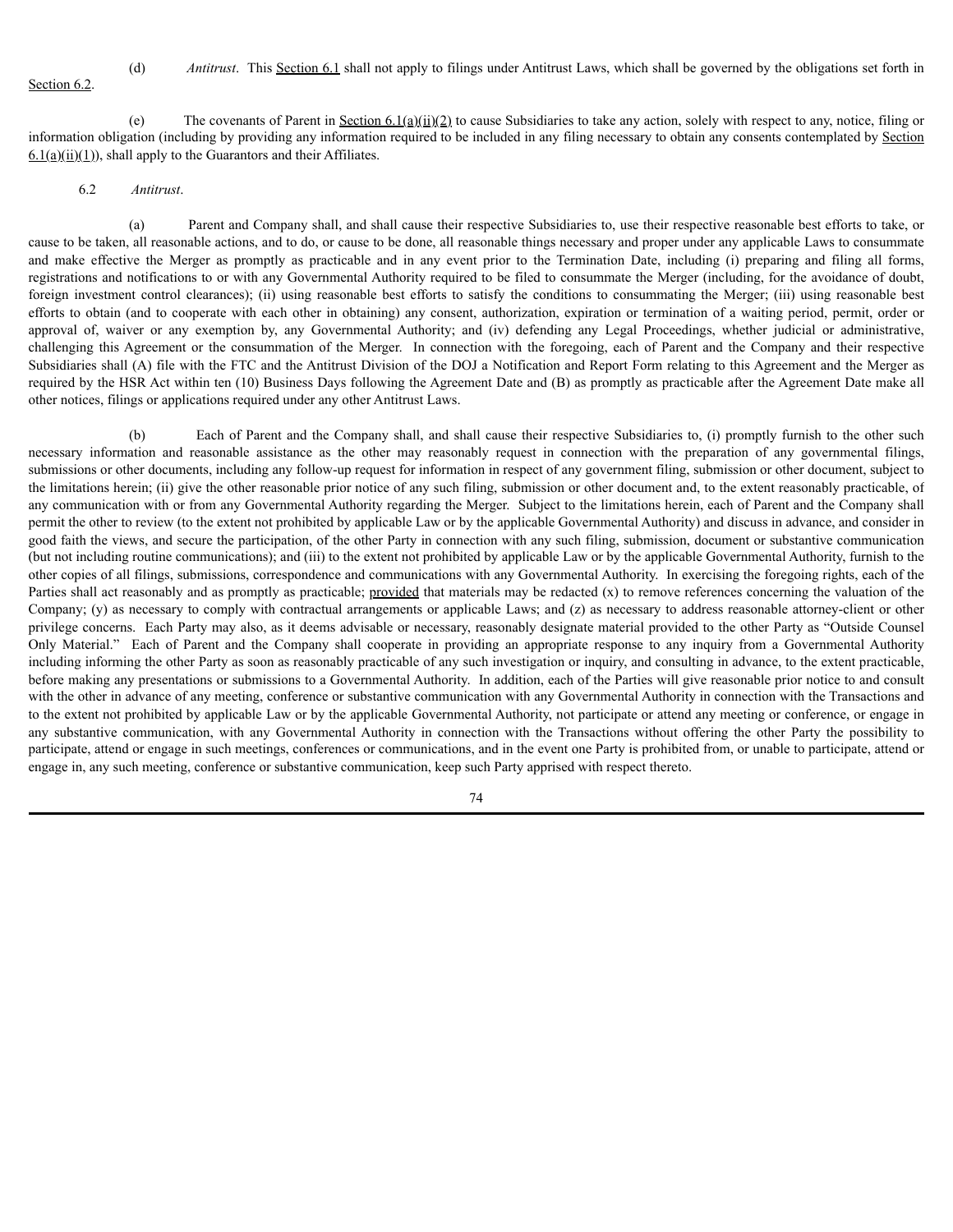(c) Any filing fees payable under the HSR Act relating to the Transactions shall be borne by Parent or Merger Sub, as applicable.

(d) The covenants of Parent in Section  $6.2(a)$  and Section  $6.2(b)$  to cause Subsidiaries to take any action, solely with respect to any notice, filing or information obligation, shall apply equally to the Guarantors and their Affiliates.

6.3 *Company Shareholders Meeting*. As soon as reasonably practicable following the Agreement Date, but in no event later than the fifteenth (15th) Business Day after the Agreement Date, the Company shall (i) establish a record date for, duly call, and give notice of a special meeting of its shareholders (the "**Company Shareholders Meeting**") for the purpose of obtaining the Requisite Shareholder Approval and (ii) publish the notice of the Company Shareholders Meeting (with the proxy card (Ktav Hatzbaa) required under the ICL and the regulations promulgated thereunder) (the "**Notice Date**"). As soon as reasonably practicable following the Agreement Date, but in no event later than the fortieth (40th) day after the Agreement Date, the Company shall prepare and furnish to the SEC on Form 6-K a proxy statement, letter to stockholders, notice of meeting and form of proxy for the Company Shareholders Meeting (the "**Proxy Statement**"). Once the Company has established a record date for the Company Shareholders Meeting, the Company shall not change such record date or establish a different record date without the prior written consent of Parent. The Company shall otherwise comply with the notice requirements applicable to the Company in respect of the Company Shareholders Meeting pursuant to the ICL and the Articles. The Company Shareholders Meeting shall be held no later than the first Business Day after the fortieth (40th) day after the Notice Date. The Company shall include the Company Board Recommendation in the Proxy Statement. The Company will include a copy of any fairness opinion obtained by the Company Board in connection with the approval by the Company Board of the Merger and the Transactions in the Proxy Statement and a disclosure relating to any financial advisor rendering such opinions (including the amount of fees and other consideration that such financial advisors will receive upon consummation of or as a result of the Merger, and the conditions therefor), in each case, consistent with the ICL. The Company shall cause the Proxy Statement to be mailed to the shareholders of the Company as promptly as practicable following its filing date. Subject to Section 5.3 and unless there has been a Company Board Recommendation Change, the Company will use its reasonable best efforts to solicit proxies to obtain the Requisite Shareholder Approval. Without the prior written consent of Parent, obtaining the Requisite Shareholder Approval and adjournment shall be the only matters (other than procedural matters) which the Company shall propose to be acted on at the Company Shareholders Meeting. In the event that Parent or any Person listed in Section 320(c) of the ICL casts any votes in respect of the Merger, Parent shall disclose to the Company its interest in the Company Ordinary Shares so voted. At the Company Shareholders Meeting, Parent and Merger Sub shall cause any Company Ordinary Shares owned by them and their Affiliates (if any) to be voted in favor of the approval of the Merger and the other transactions contemplated by this Agreement.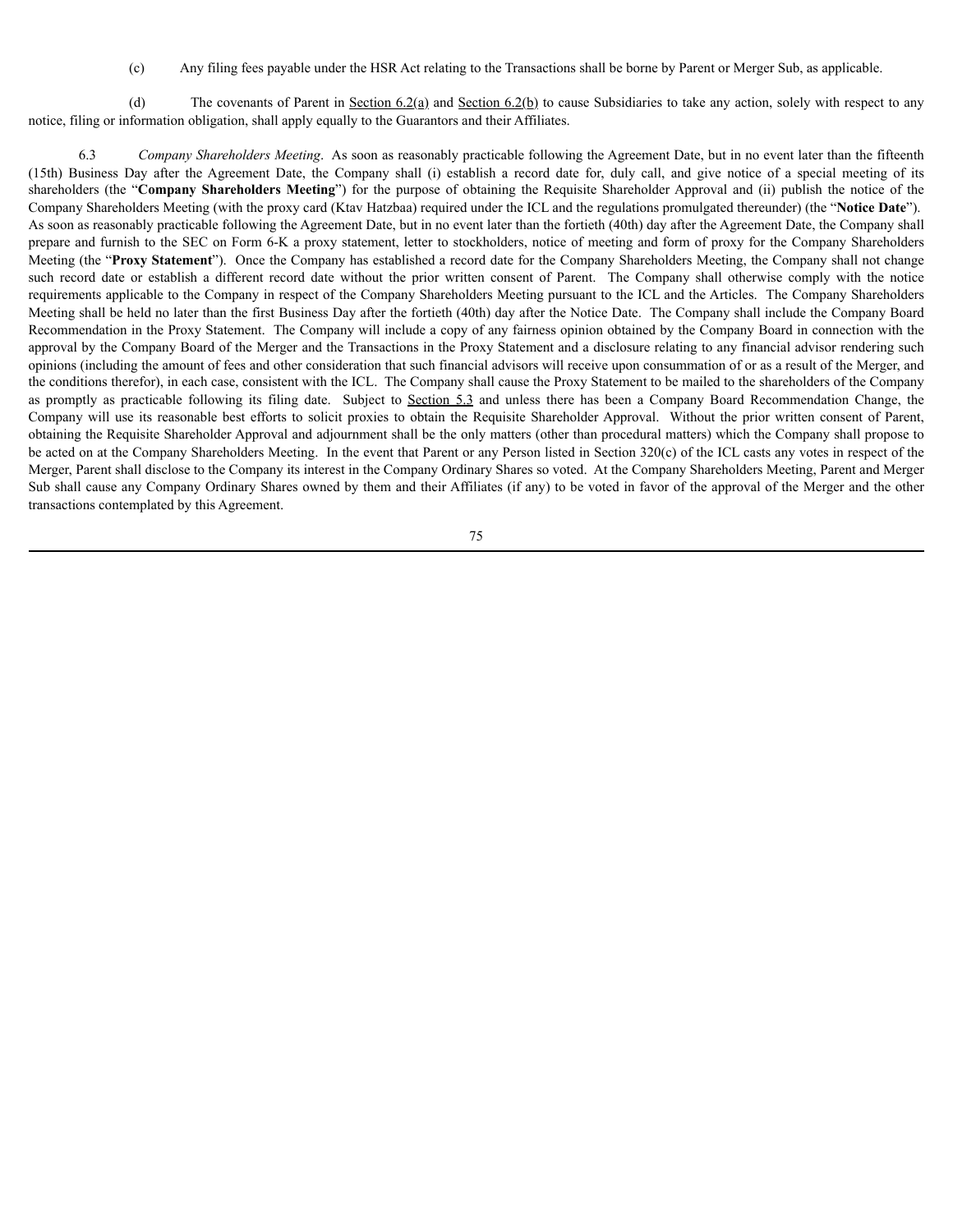(a) *Other Company Proxy Related Matters*. The Company may not file the Proxy Statement with the SEC without first providing Parent and its counsel a reasonable opportunity to review and comment thereon, and the Company will give due consideration to all reasonable additions, deletions or changes suggested thereto by Parent or its counsel. On the date of filing, the date of mailing to the Company Shareholders (if applicable) and at the time of the Company Shareholders Meeting, the Proxy Statement will not contain any untrue statement of a material fact or omit to state any material fact required to be stated therein or necessary in order to make the statements therein, in light of the circumstances under which they are made, not false or misleading. Notwithstanding the foregoing, no covenant is made by the Company with respect to any information supplied by Parent, Merger Sub or any of their Affiliates for inclusion or incorporation by reference in the Proxy Statement.

(b) *Furnishing Information*. Each of the Company, on the one hand, and Parent and Merger Sub, on the other hand, will furnish all information concerning it and its Affiliates, if applicable, as the other Party may reasonably request in connection with the preparation and filing with the SEC of the Proxy Statement. If at any time prior to the Company Shareholders Meeting or any such filing, any information relating to the Company Group, Parent, Merger Sub or any of their respective Affiliates should be discovered by the Company, on the one hand, or Parent or Merger Sub, on the other hand, that should be set forth in an amendment or supplement to the Proxy Statement, as the case may be, so that such filing would not include any misstatement of a material fact or omit to state any material fact required to be stated therein or necessary to make the statements therein, in light of the circumstances under which they were made, not misleading, then the Party that discovers such information will promptly notify the other, and an appropriate amendment or supplement to such filing describing such information will be promptly prepared and filed with the SEC by the appropriate Party and, to the extent required by the ICL, other applicable Law or the SEC or its staff, disseminated to the Company Shareholders.

(c) *Consultation Prior to Certain Communications*. The Company and its Affiliates, on the one hand, and Parent, Merger Sub and their respective Affiliates, on the other hand, may not communicate in writing with the SEC or its staff with respect to the Proxy Statement without first providing the other Party a reasonable opportunity to review and comment on such written communication, and each Party will give due consideration to all reasonable additions, deletions or changes suggested thereto by the other Parties or their respective counsel.

(d) *Notices*. The Company, on the one hand, and Parent and Merger Sub, on the other hand, will advise the other, promptly after it receives notice thereof, of any receipt of a request by the SEC or its staff for (i) any amendment or revisions to the Proxy Statement, as the case may be; (ii) any receipt of comments from the SEC or its staff on the Proxy Statement; or (iii) any receipt of a request by the SEC or its staff for additional information in connection therewith.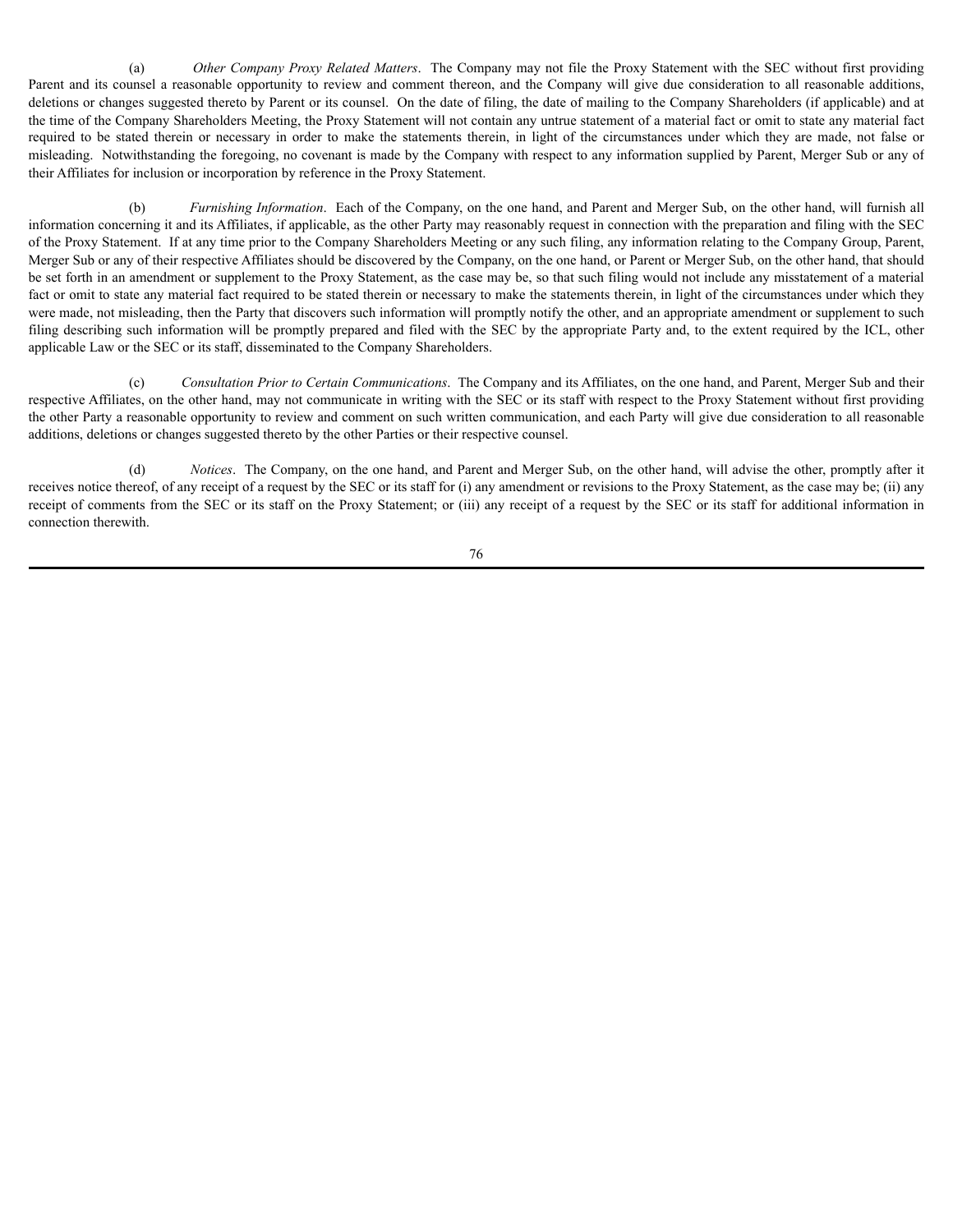(e) *Adjournment of Company Shareholders Meeting*. Notwithstanding anything to the contrary in this Agreement, the Company may (and, if requested by Parent, shall) postpone or adjourn the Company Shareholders Meeting if (i) there are holders of an insufficient number of Company Ordinary Shares present or represented by proxy at the Company Shareholders Meeting to obtain the Requisite Shareholder Approval, whether or not a quorum is present (it being understood that the Company may not postpone or adjourn the Company Shareholders Meeting more than two times pursuant to this clause (i) without Parent's prior written consent) or (ii) the Company is required to postpone or adjourn the Company Shareholders Meeting by applicable Law, order or a request from the SEC or its staff. Unless this Agreement is validly terminated in accordance with Section 8.1, the Company will submit this Agreement and the Merger to its stockholders at the Company Shareholders Meeting even if the Company Board (or a committee thereof) has effected a Company Board Recommendation Change.

#### 6.4 *Financing*.

(a) Subject to the terms and conditions of this Agreement, each of Parent and Merger Sub shall use its reasonable best efforts to take, or cause to be taken, all actions and to do, or cause to be done, all things necessary, proper or advisable to consummate and obtain the Financing, including using reasonable best efforts to (i) maintain in effect the applicable Financing Letters and, to the extent entered into prior to the Closing, the definitive agreements relating to the applicable Financing (subject to Parent's or Merger Sub's right to replace, restate, supplement, modify, assign, substitute, waive or amend the Financing Letters in accordance herewith); (ii) negotiate and enter into definitive agreements with respect to the Debt Financing on terms and conditions no less favorable in the aggregate to Parent than those contained in the Debt Commitment Letter (after giving effect to any modifications thereto contemplated by the "flex" provisions in the Redacted Fee Letter) (or on other terms and conditions that are acceptable to Parent, subject to the Prohibited Financing Modifications); (iii) satisfy on a timely basis (taking into account the anticipated timing of the Closing) (or obtain a waiver of) all conditions applicable to (and within control of) Parent and Merger Sub in the applicable Financing Letters and, to the extent entered into prior to the Closing, the definitive agreements relating to the Financing; and (iv) upon the satisfaction or waiver of the conditions to Parent's and Merger Sub's obligations to consummate Merger, consummate the Financing and cause the Financing Sources, the Guarantors and the other Persons committing to fund the Financing to fund the Financing at (or substantially concurrently with) the Closing. Notwithstanding anything to the contrary in this Agreement, nothing contained in this Section 6.4 shall require, and in no event shall the reasonable best efforts of Parent or Merger Sub be deemed or construed to require, either Parent or Merger Sub to (x) seek the Equity Financing from any source other than the Guarantors, or in any amount in excess of that contemplated by, the Equity Commitment Letters, (y) incur or pay any material fees to obtain a waiver of any term of the Debt Commitment Letter or pay any fees that are, in the aggregate, in excess of those contemplated by the Equity Commitment Letters or the Debt Commitment Letter or (z) agree to terms and conditions that are less favorable in any material respect to Parent or Merger Sub (or their Affiliates) than the terms and conditions set forth in the Debt Commitment Letter. Parent shall keep the Company informed upon the Company's written request on a reasonable basis and in reasonable detail of the status of its efforts to arrange the Financing. Parent shall give the Company prompt notice upon having knowledge of any material breach by any party to any of the Financing Letters or any termination of any of the Financing Letters.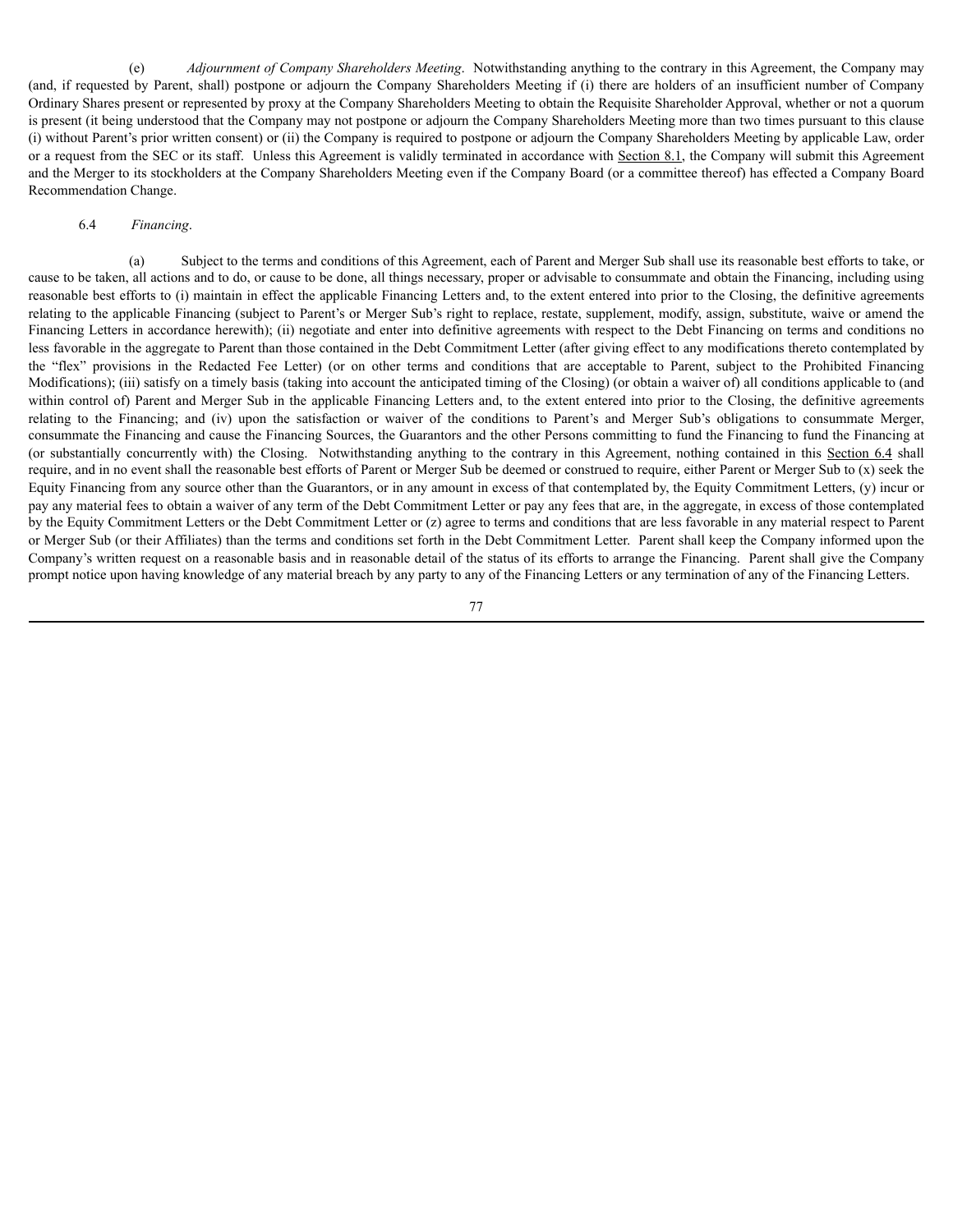(b) Prior to the Closing Date, Parent and Merger Sub shall not, without the prior written consent of the Company (not to be unreasonably withheld, conditioned or delayed), subject to the last sentence of this paragraph, agree to or permit any termination of or amendment, supplement or modification to be made to, or grant any waiver of any provision under, the Debt Commitment Letter or the Redacted Fee Letter if such termination, amendment, supplement, modification or waiver would (A) reduce the aggregate amount of the Debt Financing (including by increasing the amount of fees to be paid or original issue discount as compared to the fees and original issue discount contemplated by the Debt Commitment Letter on the Agreement Date unless the amount of the Debt Financing or Equity Financing is increased by a corresponding amount) such that Parent or Merger Sub, as applicable, would not have sufficiently available funds necessary to pay the Required Amounts on the Closing Date; (B) impose new or additional conditions precedent to the availability of the Debt Financing or expand or amend or modify any of the existing conditions precedent to the Debt Financing, in each case, in a manner that would reasonably be expected to materially delay or prevent the Closing; or (C) otherwise reasonably be expected to materially delay or prevent the Closing (any such termination, amendment, supplement, modification or waiver described in the foregoing clauses (A) through (C), collectively, the "**Prohibited Financing Modifications**"). Notwithstanding the foregoing, any amendment, supplement or modification to add or replace lenders, lead arrangers, bookrunners, syndication agents or other similar entities (or titles with respect to such entities) thereto shall be permitted and shall not require written consent of the Company. Parent shall promptly deliver to the Company copies of any written amendment, modification, supplement, consent or waiver to or under the Debt Commitment Letter promptly upon execution thereof.

(c) Parent shall, upon Company's reasonable written request, keep the Company informed on a reasonably prompt basis and in reasonable detail of the status of its efforts to arrange the Debt Financing and, upon Company's reasonable request, provide, to the extent available, to the Company complete, correct and executed copies of the material definitive documents for the Debt Financing. Parent and Merger Sub shall give the Company prompt written notice (i) of any material breach, default, termination, cancellation or repudiation by any party to the Debt Commitment Letter of which Parent or Merger Sub becomes aware; (ii) of the receipt by Parent or Merger Sub of any written notice or other written communication from any Financing Source with respect to any actual or alleged (in writing) material breach, default, termination, cancellation or repudiation by any party to the Debt Commitment Letter of any provisions of the Debt Commitment Letter that would reasonably be expected to result in a reduction of the aggregate amount of the Debt Financing (including by increasing the amount of fees to be paid or original issue discount as compared to the fees and original issue discount contemplated by the Debt Commitment Letter on the Agreement Date unless the amount of the Debt Financing or Equity Financing is increased by a corresponding amount) such that Parent or Merger Sub, as applicable, would not have sufficiently available funds necessary to pay the Required Amounts on the Closing Date or impose new or additional conditions precedent to the availability of the Debt Financing or expand or amend or modify any of the existing conditions precedent to the Debt Financing, in each case, in a manner that would reasonably be expected to materially delay or prevent the Closing; and (iii) of the occurrence of an event or development that would reasonably be expected to result in a reduction of the aggregate amount of the Debt Financing (including by increasing the amount of fees to be paid or original issue discount as compared to the fees and original issue discount contemplated by the Debt Commitment Letter on the Agreement Date unless the amount of the Debt Financing or Equity Financing is increased by a corresponding amount) such that Parent or Merger Sub, as applicable, would not have sufficiently available funds necessary to pay the Required Amounts on the Closing Date or impose new or additional conditions precedent to the availability of the Debt Financing or expand or amend or modify any of the existing conditions precedent to the Debt Financing, in each case, in a manner that would reasonably be expected to materially delay or prevent the Closing. Additionally, Parent and Merger Sub shall provide any information reasonably requested by the Company relating to any circumstance referred to in the immediately preceding sentence, subject to applicable legal privilege or confidentiality obligations.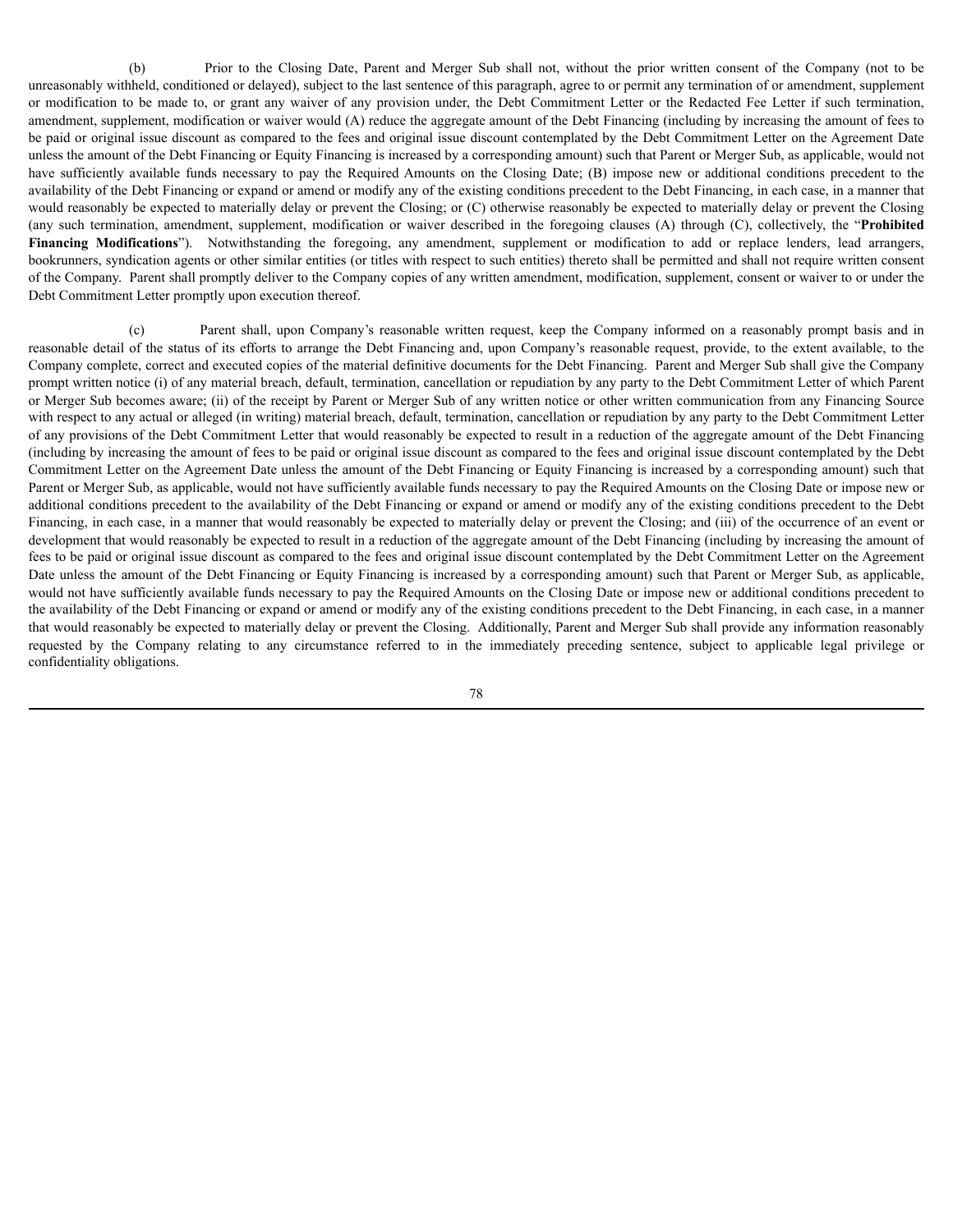(d) If, notwithstanding the use of reasonable best efforts by Parent and Merger Sub, as applicable, under Section  $6.4(a)$ , all or any portion of the Debt Financing becomes unavailable on the terms and conditions contemplated by the Debt Commitment Letter and such portion is necessary to fund the Required Amounts on the Closing Date (after taking into account any available Equity Financing, other committed financing or other sources of cash then available), Parent shall promptly notify the Company in writing and Parent and Merger Sub shall use their reasonable best efforts to arrange and obtain, prior to the Termination Date, alternative debt financing from the same or alternative sources in an amount sufficient, together with the remaining available Financing and cash or cash equivalents held by Parent, Merger Sub and the Company and its Subsidiaries, to fund the Required Amount on the Closing Date and with terms and conditions not less favorable to Parent and Merger Sub (or their respective Affiliates) in the aggregate than the terms and conditions set forth in the Debt Commitment Letter ("**Alternative Debt Financing**"). Parent shall deliver to the Company true and complete copies of any commitment letters (including related fee letters) with respect to any Alternative Debt Financing (which fee letters may be redacted in a fashion consistent with the Redacted Fee Letter).

(e) For purposes of this Agreement, references to (x) the "**Financing**" shall include the financing contemplated by the Financing Letters as permitted to be amended, modified, supplemented, waived or replaced by this Section 6.4 and any Alternative Debt Financing; (y) the "**Debt Commitment** Letter" shall include such documents as permitted to be amended, modified, supplemented, waived or replaced by this Section 6.4 and any commitment letter or other binding documentation with respect to any Alternative Debt Financing; and (z) "**Debt Financing**" shall include the debt financing contemplated by the Debt Commitment Letter as permitted to be amended, modified, supplemented, waived or replaced by this Section 6.4 and any Alternative Debt Financing.

(f) For the avoidance of doubt, compliance by Parent and Merger Sub with this Section 6.4 shall not relieve Parent or Merger Sub of their obligations to consummate the Transactions whether or not the Financing is available.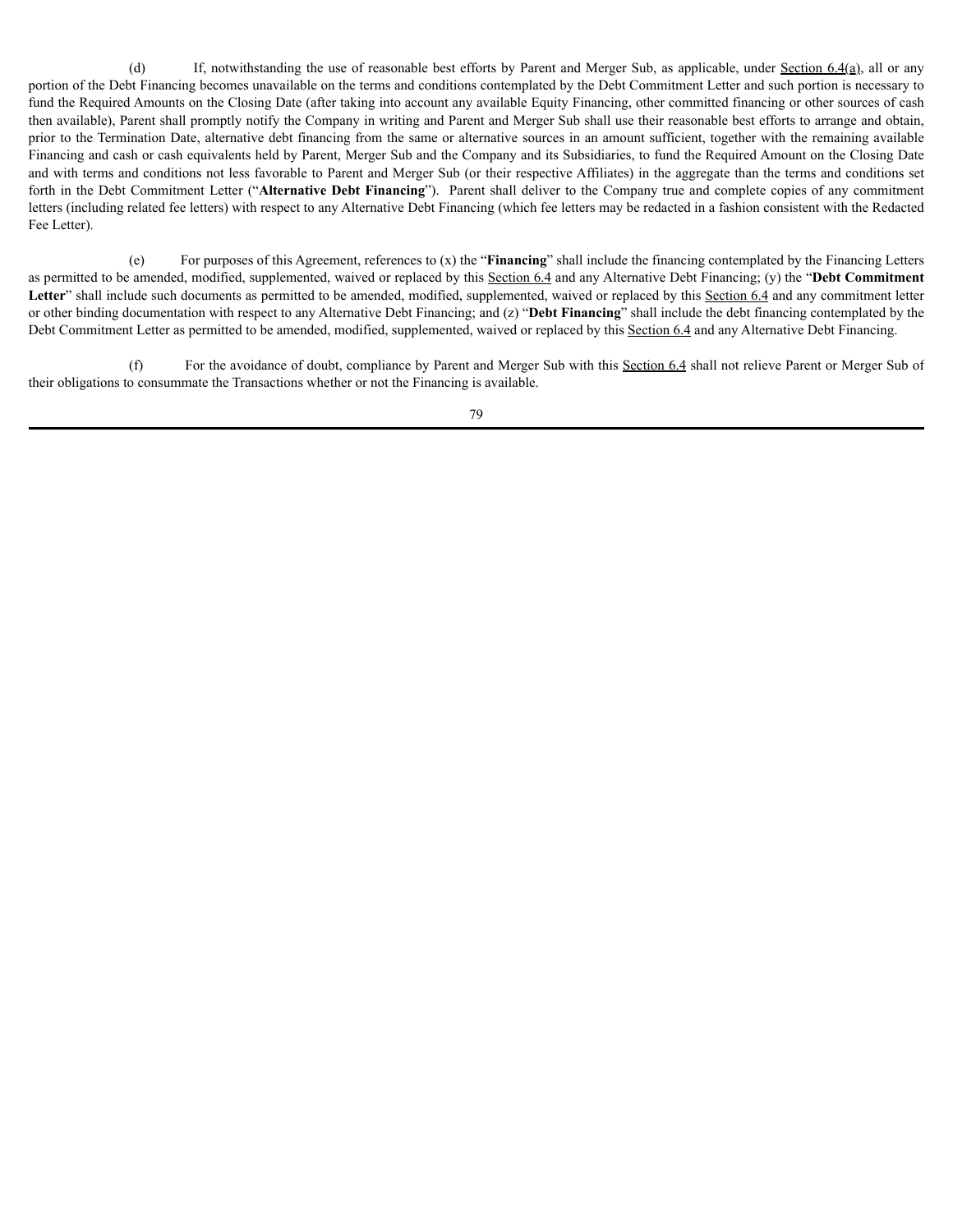### 6.5 *Cooperation With Debt Financing*.

(a) Prior to the Closing Date, the Company shall, and shall cause its Subsidiaries to and instruct its and their respective Representatives to, use reasonable best efforts to provide to Parent and Merger Sub, in each case at Parent's sole cost and expense but subject to the Reimbursement Obligations, such customary cooperation as is reasonably requested by Parent in connection with the arrangement of the Debt Financing, including:

(i) causing senior management of the Company, with appropriate seniority and expertise, to assist in preparation for and participate in a reasonable number of investor and lender meetings (including a reasonable and limited number of one-on-one meetings and calls that are requested in advance with or by the parties acting as lead arrangers or agents for, and prospective lenders of, the Debt Financing), presentations and due diligence sessions (including accounting due diligence sessions) in connection with the Debt Financing at reasonable times and locations mutually agreed (such agreement not to be unreasonably withheld, conditioned or delayed);

(ii) providing assistance with the preparation by Parent and the Financing Sources of offering documents, private placement memoranda, prospectuses, bank information memoranda, syndication memoranda, lender and investor presentations and other customary marketing documents required in connection with the Debt Financing;

(iii) cooperating reasonably with the Financing Sources' due diligence, to the extent customary and reasonably requested;

(iv) furnishing, or causing to be furnished to Parent, any financial or other pertinent information reasonably requested by Parent in connection with Parent's preparation of the pro forma financial statements of the Company and its Subsidiaries required by the condition precedent set forth in paragraph 4 on Exhibit C of the Debt Commitment Letter (as in effect as of the Agreement Date) and such other financial and other pertinent information as may be reasonably requested by the Financing Sources to be included in any bank information memoranda, offering documents, private placement memoranda, offering memoranda prospectuses or other customary marketing materials, including by providing such financial and other pertinent information regarding the Company and its Subsidiaries and their respective businesses; provided that neither the Company nor any of its Subsidiaries or Representatives shall be required to prepare such pro forma financial statements or to provide any information or assistance relating to (A) the proposed debt and equity capitalization that is required for such pro forma financial information or assumed interest rates and fees and expenses relating to such debt and equity capitalization; (B) any post-Closing or pro forma cost savings, synergies, capitalization, ownership or other pro forma adjustments desired to be incorporated into any information used in connection with the Debt Financing; or (C) any information related to Parent or any of its Subsidiaries or any adjustments that are not directly related to the acquisition of the Company;

(v) (A) assisting in the preparation, execution and delivery of definitive financing documents, including any credit agreement, notes, guarantee and collateral documents, pledge and security documents, customary closing certificates and documents and back-up therefor and for legal opinions in connection with the Debt Financing (including executing and delivering a solvency certificate from the chief financial officer or treasurer (or other comparable officer) of the Company (in the form attached as Annex I attached to Exhibit C to the Debt Commitment Letter or otherwise in a form acceptable to Parent)) and other customary documents as may reasonably be requested by Parent or the Financing Sources (including, in each case, any disclosure schedules thereto); (B) facilitating the pledge of, grant of security interests in and obtain perfection of any liens on collateral in connection with the Debt Financing; and (C) obtaining any customary evidence of insurance required in connection with the Debt Financing; provided that (I) none of the documents or certificates shall be executed and/or delivered except in connection with the Closing; (II) the effectiveness thereof shall be conditioned upon, or become operative as of or after, the occurrence of the Closing; and (III) no liability shall be imposed on the Company or any of its Subsidiaries or any of their respective officers or employees involved prior to the Closing Date who are not continuing in such position after the Closing Date;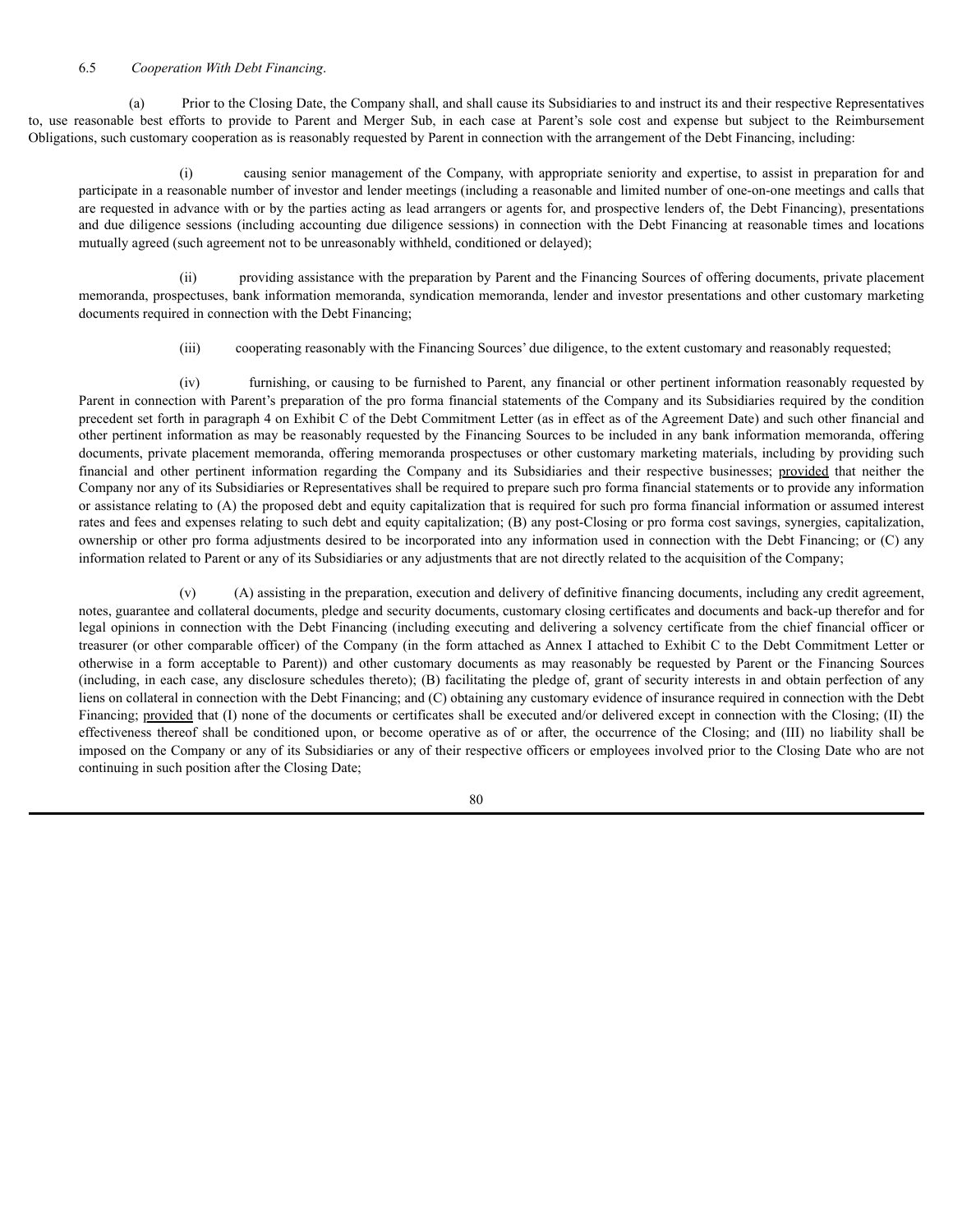(vi) providing all documentation and other information about the Company and its Subsidiaries as is reasonably requested under applicable "know your customer" and anti-money laundering rules and regulations including the USA PATRIOT Act, Title III of Pub. L. 107-56 (signed into Law on October 26, 2001, as amended from time to time) and the Customer Due Diligence Requirements for Financial Institutions issued by the U.S. Department of Treasury Financial Crimes Enforcement Network under the Bank Secrecy Act (such rule published May 11, 2016 and effective May 11, 2018, as amended from time to time) and providing a certification regarding beneficial ownership required by 31 C.F.R. § 1010.230, in each case, at least four (4) Business Days prior to the Closing Date to the extent requested in writing at least nine (9) Business Days prior to the Closing Date;

(vii) giving any necessary notices, to allow for the payoff, discharge and termination in full at the Closing of all Indebtedness required to be repaid at the Closing and release of all Liens and guarantee obligations in connection therewith and cooperating in the replacement, backstop or cash collateralization of any outstanding letters of credit issued for the account of the Company or any of its Subsidiaries;

(viii) cooperating with Parent and Parent's efforts to obtain consents, landlord waivers and estoppels, non-disturbance agreements, non-invasive environmental assessments, surveys and title insurance (including providing reasonable access to Parent and its representatives to all owned or leased real property) as reasonably requested by Parent;

(ix) taking all corporate, limited liability company, partnership or other similar actions reasonably requested by Parent or any Financing Sources to permit the consummation of the Debt Financing; provided that no such actions shall be required to be effective prior to the Closing; and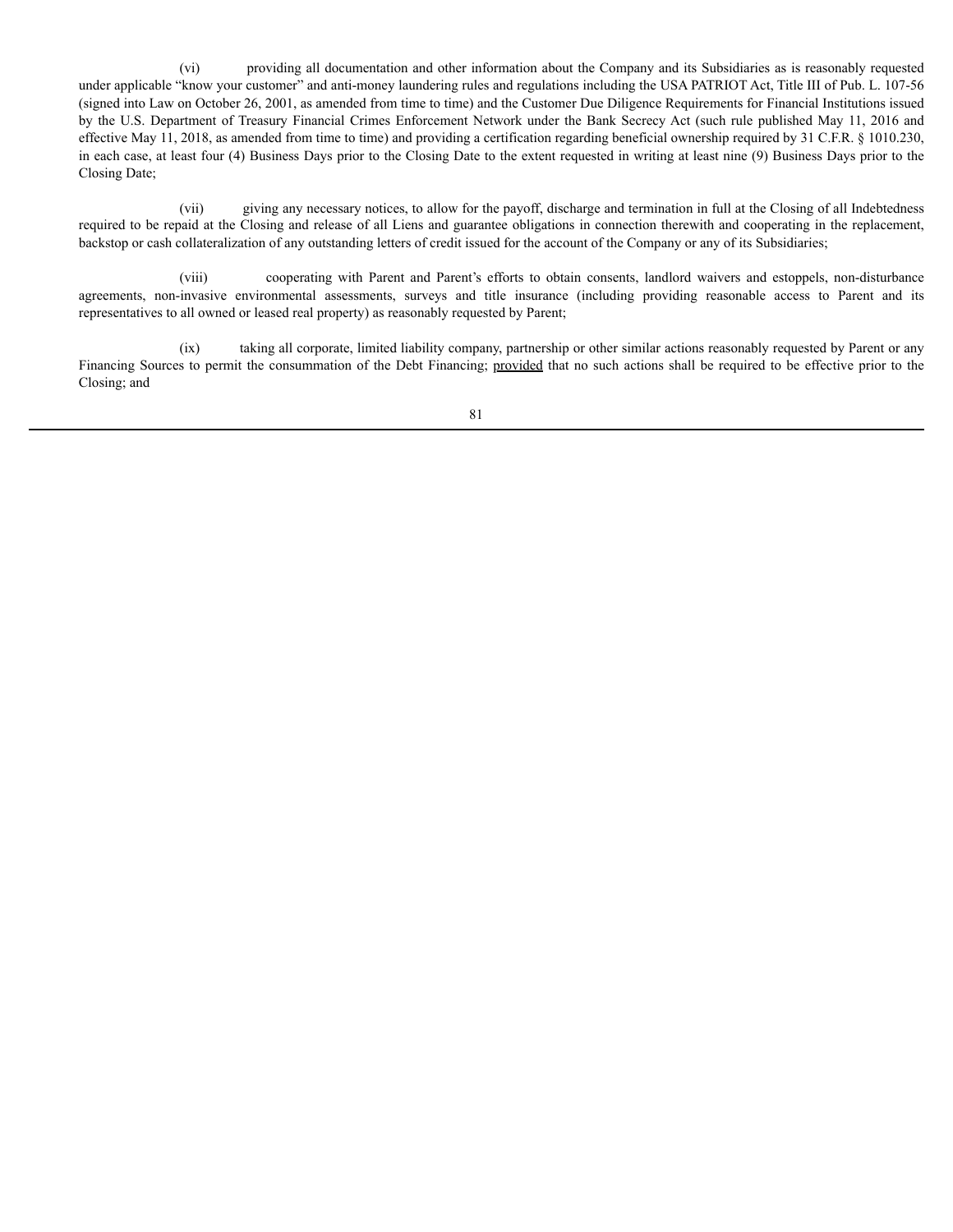(x) cooperating in satisfying the conditions precedent to the funding of the Debt Financing set forth in the Debt Commitment Letter or any definitive documentation relating the Debt Financing to the extent such condition requires the cooperation of, or is within the control of, the Company;

provided that:

(A) in no event shall the Company or any of its Subsidiaries be required to provide any such cooperation to the extent it interferes unreasonably with the ongoing operations of the Company and its Subsidiaries;

(B) no obligation of the Company or any of its Subsidiaries or any of their respective Representatives on account of the Debt Financing shall be effective until the Closing Date;

(C) in no event shall the Company or any of its Subsidiaries be required to pay any commitment or other fee or incur any cost, expense or liability in connection with the Financing prior to the Closing Date (in each case, except to the extent the Company is entitled to receive reimbursement or indemnification therefor pursuant to the last paragraph in this Section  $6.5(a)$ ), or enter into any definitive agreement, in connection with the Financing that is effective, prior to the Closing Date;

(D) nothing in this Section 6.5 shall require any action that would conflict with or violate any applicable Laws or result in, prior to the Closing Date, the material contravention of any note, bond, mortgage, indenture, contract, agreement, lease, license, Permit, franchise or other instrument or obligation to which the Company or any of its Subsidiaries is a party or by which the Company or any of its Subsidiaries or its or any of their properties is bound or affected on the Agreement Date;

(E) neither the Company or its Subsidiaries nor any Persons who is a director, officer or employee of the Company or its Subsidiaries shall be required to (x) pass resolutions or consents or (y) authorize, approve, execute or deliver any document or Contract prior to the occurrence of the Closing in connection with the Debt Financing, except, in each case, for the execution and delivery of such documents and Contracts that is conditioned upon, and not effective until, the consummation of the Closing (and which execution and delivery shall be authorized and approved exclusively by the post-Closing directors, managers or members of the applicable governing body of such Person);

(F) none of the Company or its Subsidiaries or any of their respective Representatives shall be required to disclose or provide any information in connection with the Financing, the disclosure of which is subject to attorney-client privilege or could reasonably result in the disclosure of any trade secrets or competitively sensitive information not otherwise required to be provided under this Agreement;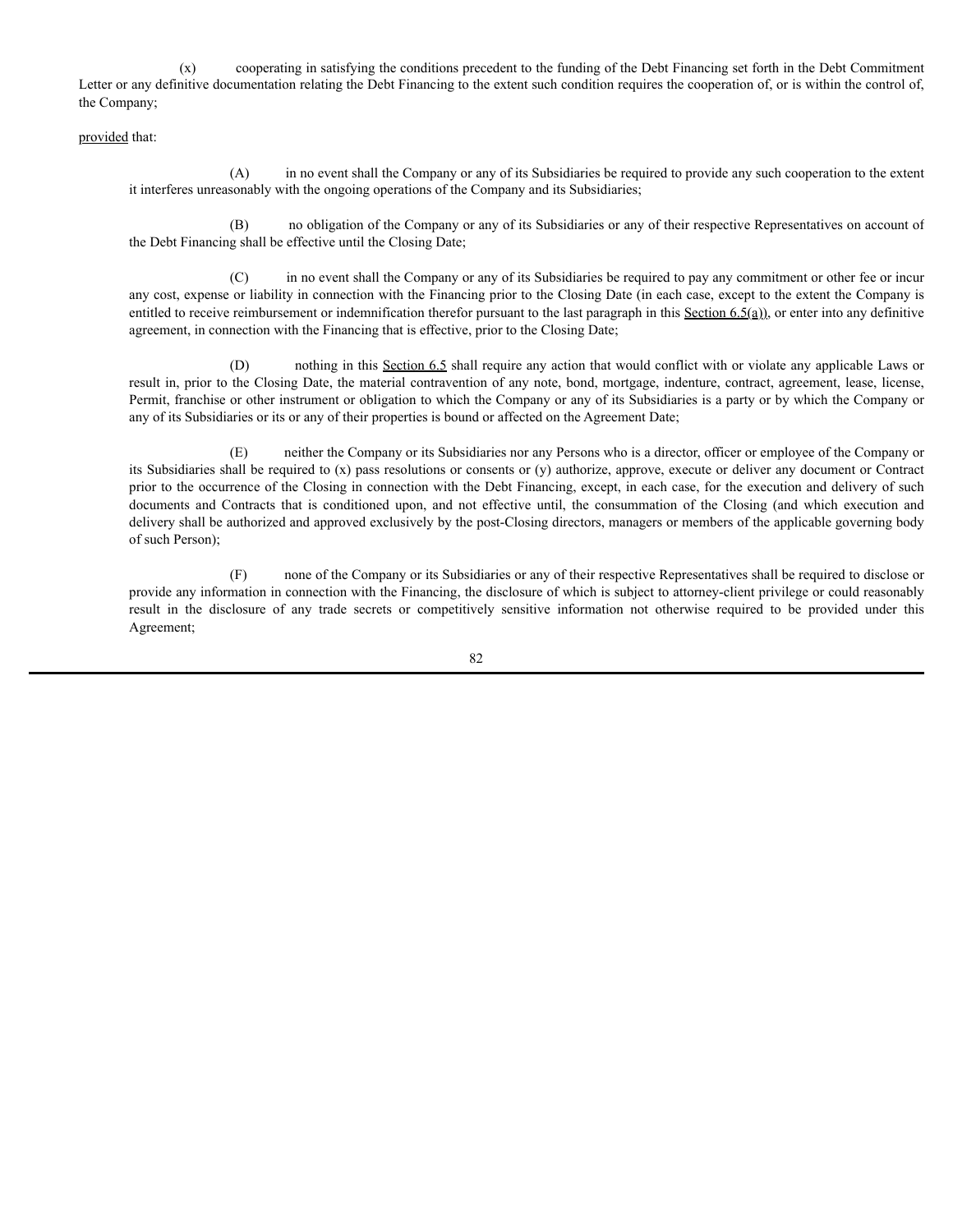(G) none of the Company or any of its Subsidiaries or any of their respective Representatives shall be required to prepare or deliver any pro forma financial information or projections (without waiver of the obligations of the Company set forth in clause (v) of this Section  $6.5(a)$ );

(H) none of the Company or its Subsidiaries or any of their respective Representatives shall be required to deliver any legal opinion in connection with the Debt Financing;

(I) none of the Company or its Subsidiaries or any of their respective Representatives shall be required to take any action that would cause the Company or any of its Subsidiaries to breach any representation, warranty, covenant or agreement in this Agreement; and

(J) none of the Company or its Subsidiaries or any of their respective Representatives shall be required to take any action that would reasonably be expected to cause any director, officer, manager or employee or stockholder of the Company or any of its Subsidiaries to incur personal liability.

Parent shall, in the event the Closing shall not occur, (x) promptly following receipt of a written request therefor, reimburse the Company for all reasonable and documented out-of-pocket costs and expenses (including (A) reasonable and documented attorneys' fees and (B) reasonable and documented fees and expenses of the Company's accounting firms engaged to assist in connection with the Financing, including performing additional requested procedures, reviewing any offering documents, participating in any meetings and providing any comfort letters) incurred by the Company or any of its Subsidiaries or their respective Representatives in connection with the cooperation of the Company and its Subsidiaries and Representatives contemplated by this Section 6.5(a) (it being understood that the reimbursement set forth in this paragraph shall not apply to, and the Company and its Subsidiaries shall be solely responsible for, (I) any fees payable to existing legal, financial or other advisors of the Company and its Subsidiaries with respect to services provided prior to the Agreement Date; (II) any ordinary course amounts payable to existing employees of or consultants to the Company, its Subsidiaries or any of their Affiliates with respect to services provided prior to the Closing; and (III) costs and expenses that would have been incurred by the Company or its Subsidiaries, as applicable, in connection with the Transactions notwithstanding the obligations under this Section 6.5(a), including, for the avoidance of doubt, the cost of any financial audits with respect to the periods ending on or prior to December 31, 2021) and (y) indemnify and hold harmless the Company, its Subsidiaries and their respective Representatives from and against any and all losses, damages, claims, costs or expenses suffered or incurred by any of them in connection with the arrangement of the Financing (including the performance of their respective obligations under this Section 6.5) and any information used in connection therewith, in each case other than to the extent any of the foregoing was suffered or incurred as a result of (A) the fraud, bad faith, gross negligence or willful misconduct of, or a material breach of this Agreement by, the Company, any of its Subsidiaries or any of their respective Representatives or (B) information provided by or behalf of the Company, any of its Subsidiaries or any of their respective Representatives (collectively, with the Paying Agent Fees, the "**Reimbursement Obligations**").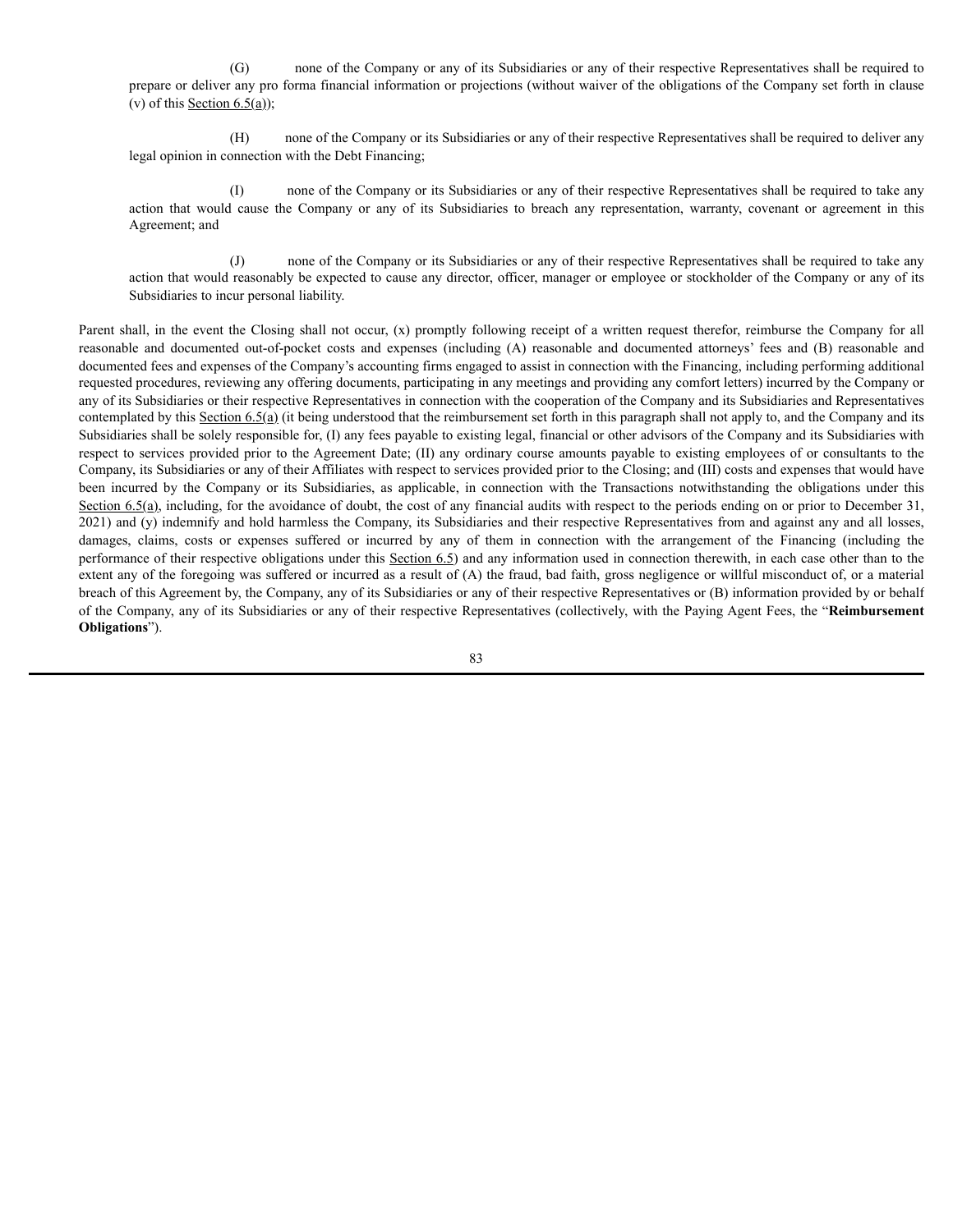(b) The Company hereby consents to the use of its logos solely in connection with the Financing; provided that Parent and Merger Sub shall ensure that such logos are used solely in a manner that is not intended to or reasonably likely to harm or disparage the Company or any its Subsidiaries or the Company's or any of its Subsidiaries' reputation or goodwill.

(c) Parent and Merger Sub acknowledge and agree that the obtaining of the Financing, or any Alternative Debt Financing, is not a condition to Closing.

### 6.6 *Tax Ruling*.

(a) As soon as practicable after the Agreement Date, the Company shall instruct its Israeli counsels, advisors and/or accountants to prepare and file with the ITA an application for a ruling (which shall be approved by Parent prior to its submission) confirming that (a) the cancellation of, and the consideration paid with respect to, the Section 102 Securities in accordance with Section 2.8 will not result in a violation of the requirements under Section 102 of the ITO or in the requirement for any immediate Israeli Tax payment (or withholding by Parent or the Surviving Company), and that the statutory holding period applied with respect to Section 102 Securities will not recommence as a result of the Merger; (b) the deposit of the respective consideration with the Section 102 Trustee shall not be subject to any withholding obligation; and (c) provide withholding guidelines to the Section 102 Trustee, including with respect to relocating employees (if any) (which ruling may be subject to customary conditions regularly associated with such a ruling) (the "**Section 102 Tax Ruling**"). The Company shall include in the request for the Section 102 Tax Ruling request to exempt Parent, the Surviving Company and their respective agents from any withholding obligation in relation to any payments made with respect to any Section 102 Securities. If the Section 102 Tax Ruling is not granted prior to the Closing the Company shall seek to obtain prior to the Closing an interim tax ruling confirming, among other things, that Parent, the Surviving Company and any Person acting on their behalf shall be exempt from Israeli withholding Tax in relation to any payments made under this Agreement with respect to any Section 102 Securities and Section 3(i) Options to the Section 102 Trustee (which ruling may be subject to customary conditions regularly associated with such a ruling) (the "**Interim Section 102 Tax Ruling**"). To the extent that an Interim Section 102 Tax Ruling, rather than an Section 102 Tax Ruling, shall have been obtained prior to the Closing, then all references in this Agreement to the Section 102 Tax Ruling shall be deemed to refer to such Interim Section 102 Tax Ruling, until such time that a final definitive Section 102 Tax Ruling is obtained. The Company shall use all efforts to promptly take, or cause to be taken, all actions and to do, or cause to be done, all things necessary, proper or advisable under applicable Law to obtain the Section 102 Tax Ruling as promptly as practicable; provided that if neither the Section 102 Tax Ruling nor the Interim Section 102 Tax Ruling is obtained for any reason whatsoever by the Closing Date, the Closing shall not be delayed or postponed.

(b) As soon as practicable following the date of this Agreement but in no event later than ten (10) Business Days after the date hereof, the Company shall instruct its Israeli counsels, advisors and/or accountants to prepare and file with the ITA an application for a ruling (which shall be approved by Parent prior to its submission and which approval shall not be unreasonably withheld, conditioned or delayed) that (i) with respect to holders of Company Ordinary Shares, Company Options or Company Restricted Stock Unit Awards (other than Section 102 Securities) that are non-Israeli residents (as defined in the ITO or as will be determined by the ITA), (A) exempting Parent, the Payment Agent, the Surviving Company and their respective agents from any obligation to withhold Israeli Tax from any consideration payable or otherwise deliverable pursuant to this Agreement or clarifying that no such obligation exists, or (B) clearly instructing Parent, the Payment Agent, the Surviving Company and their respective agents on how such withholding is to be executed, the rate or rates of withholding to be applied and how to identify and determine any such non-Israeli residents; and (ii) with respect to holders of Company Ordinary Shares, Company Options or Company Restricted Stock Unit Awards (other than Section 102 Securities) that are Israeli residents (as defined in the ITO or as will be determined by the ITA) (x) exempting Parent, the Payment Agent, the Surviving Company and their respective agents from any obligation to withhold Israeli Tax from any consideration payable or otherwise deliverable pursuant to this Agreement or clarifying that no such obligation exists, or (y) clearly instructing Parent, the Payment Agent, the Surviving Company and their respective agents on how such withholding is to be executed, and the rate of withholding to be applied (the "**Withholding Tax Ruling**").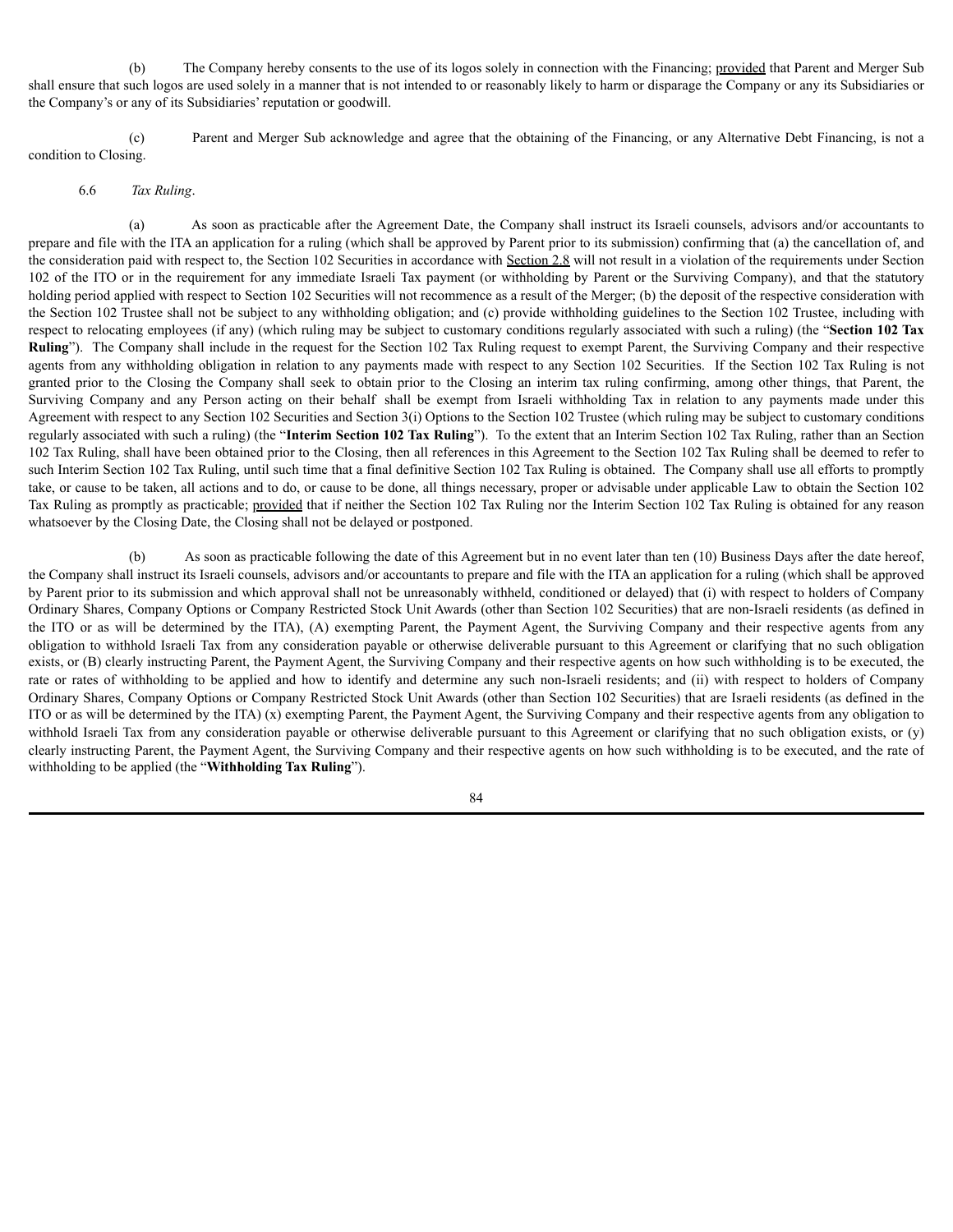(c) The Company will inform Parent in advance of any meeting or other discussion with the ITA with respect to the Withholding Tax Ruling, Section 102 Tax Ruling or the Interim Section 102 Tax Ruling and allow Parent's counsel to attend such meeting or other discussion and participate in such discussions. Should Parent's counsel not attend any such meeting or discussion with the ITA, the counsel of the Company shall provide Parent's counsel with an update of such meeting or discussion within one (1) Business Day of such meeting or discussion. Subject to the terms and conditions hereof, the Company and Parent shall use commercially reasonable efforts to promptly take, or cause to be taken, all action and to do, or cause to be done, all things necessary, proper or advisable under applicable Laws to obtain the Withholding Tax Ruling, Section 102 Tax Ruling or the Interim Section 102 Tax Ruling, as promptly as practicable.

6.7 *Anti-Takeover Laws*. Each of Parent and the Company and the Company Board (and any committee empowered to take such action, if applicable) will (a) take all actions within their power to ensure that no Takeover Statute is or becomes applicable to this Agreement, the Voting and Support Agreements or the Transactions and (b) if any Takeover Statute becomes applicable to this Agreement, the Voting and Support Agreements or the Transactions, take all action within their power to ensure that the Merger may be consummated as promptly as practicable on the terms contemplated by this Agreement and otherwise to minimize the effect of such statute or regulation on the Merger.

6.8 *Access*. At all times during the Interim Period, the Company will use commercially reasonable efforts to afford Parent and its Representatives reasonable access during normal business hours, upon reasonable advance notice, to the properties, books and records and personnel of the Company Group, except that the Company may restrict or otherwise prohibit access to any documents or information to the extent that (a) any applicable Law (including COVID-19 Measures) requires the Company to restrict or otherwise prohibit access to such documents or information; (b) access to such documents or information would give rise to a material risk of waiving any attorney-client privilege, work product doctrine or other privilege applicable to such documents or information; (c) access to a Contract to which any Company Group Member is a party or otherwise bound would violate or cause a material default pursuant to, or give a third Person the right to terminate or accelerate the rights pursuant to, such Contract; (d) access would result in the disclosure of any trade secrets of third Persons; (e) access would, in light of COVID-19 or COVID-19 Measures, jeopardize the health and safety of any officer or employee of the Company Group; or (f) relates to the activities of the Company pursuant to Section 5.3(a), except to the extent required to be provided pursuant to Section 5.3(f); provided that, other than with respect to clause (f), the Company shall give notice to Parent of the fact that it is withholding such information or documents and thereafter the Company shall reasonably cooperate with Parent to allow the disclosure of such information (or as much of it as possible) in a manner that would not violate any of clauses (a) through (e). Nothing in this Section 6.8 will be construed to require the Company Group or any of its Representatives to prepare any reports, analyses, appraisals or opinions that places an undue burden on the personnel of the Company Group. Without limiting the generality of the foregoing, from the Agreement Date until the Effective Time, any investigation conducted pursuant to the access contemplated by this Section 6.8 will be conducted in a manner that does not unreasonably interfere with the conduct of the business of the Company Group (including the activities of the Company pursuant to Section 5.3). Any access to the properties of the Company Group will be subject to the Company's reasonable security measures and insurance requirements and will not include the right to perform invasive testing. The terms and conditions of the Confidentiality Agreement will apply to any information obtained by Parent or any of its Representatives in connection with any investigation conducted pursuant to the access contemplated by this Section 6.8.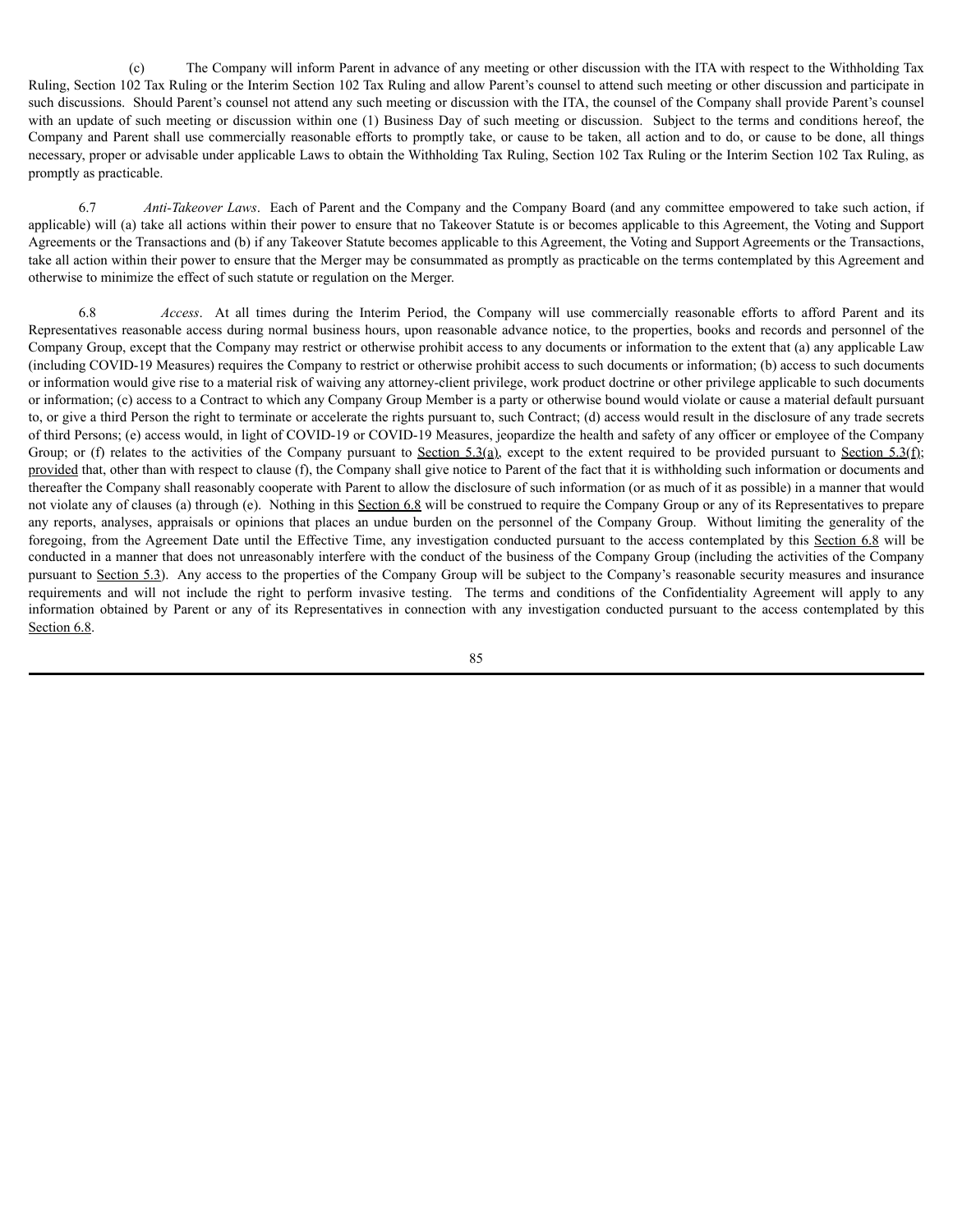(a) From and after the Effective Time, the Surviving Company and Parent shall, to the fullest extent permitted by applicable Laws indemnify and hold harmless each present and former director, officer or employee of the Company or any of its Subsidiaries and each Person who is on the Agreement Date, was previously, or during the period from the Agreement Date through the Effective Time will be serving as or served as a present or former director, officer, member, trustee or fiduciary of another corporation, partnership, joint venture, trust, pension or other employee benefit plan or enterprise at the request of or for the benefit of any Company Group Member (collectively, the "**Covered Persons**") in connection with any D&O Claim against any losses, claims, damages, liabilities, judgments, fines, penalties, amounts paid in settlement (including all interest, assessments and other charges paid or payable in connection with or in respect of any thereof) and out-of-pocket attorneys' fees and all other out-of-pocket costs relating to or resulting from such D&O Claim; provided, however, that no Covered Person shall compromise, settle or come to an arrangement regarding, or agree to compromise, settle or come to an arrangement regarding, any D&O Claim for which indemnification is being sought under this Section 6.9(a) unless Parent has consent thereto in writing (which consent will not be unreasonably withheld, condition or delayed), and Parent and the Surviving Company shall not have any liability for any such compromise, settlement or arrangement effected without Parent's prior written consent. In addition, from and after the Effective Time, each of the Surviving Company and Parent shall advance costs and expenses (including attorneys' fees) as incurred by any Covered Person in connection with any D&O Claim promptly (and in any event within ten (10) days) after receipt by Parent of a written request for such advance to the fullest extent permitted under applicable Law; provided that the Person to whom expenses are advanced provides a written undertaking to repay such advances if it is ultimately determined that such Person is not entitled to indemnification. Any Covered Person wishing to claim indemnification under this Section 6.9, upon learning of any claim, action or proceeding in respect of which such indemnification will be sought, shall notify Parent thereof in writing; provided that the failure to so notify the Surviving Company shall not affect the indemnification obligations of the Surviving Company or Parent under this Section 6.9(a), except to the extent such failure to notify materially prejudices the Surviving Company or Parent. In the event of any such D&O Claim, Parent and the Surviving Company shall cooperate with the Covered Person in the defense of any such D&O Claim. All rights to the indemnification and advancement conferred hereunder shall continue as to a Person who ceased to be a director, officer or employee of the Company or any of its Subsidiaries after the Agreement Date.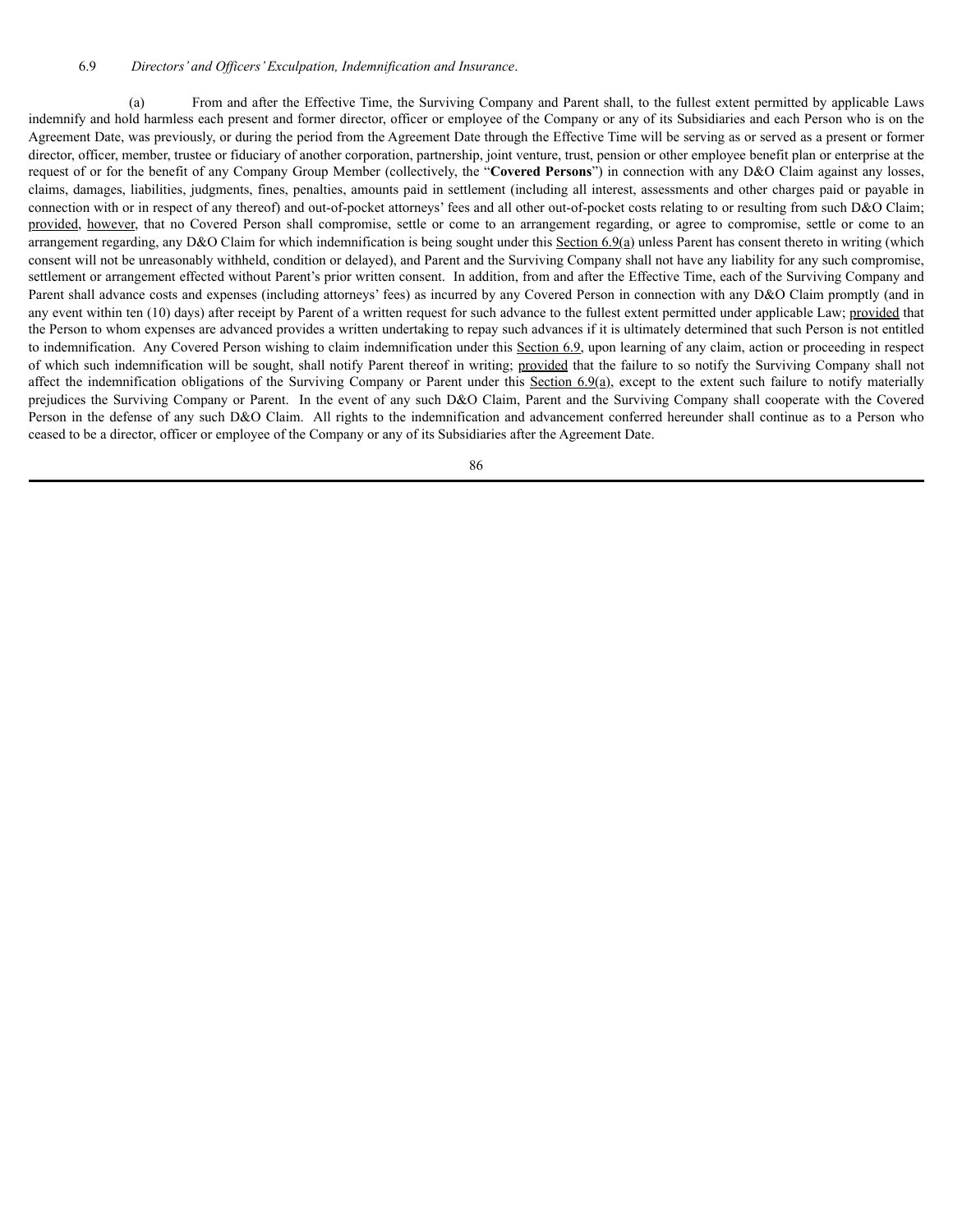(b) For not less than seven (7) years from and after the Effective Time, the Articles of the Surviving Company shall contain provisions no less favorable with respect to exculpation, limitations on liability of Covered Persons, indemnification of and advancement of expenses to Covered Persons than are set forth as of the Agreement Date in the Articles. Notwithstanding anything herein to the contrary, if any D&O Claim (whether arising before, at or after the Effective Time) is made against such persons with respect to matters subject to indemnification hereunder on or prior to the seventh (7th) anniversary of the Effective Time and the Covered Person has provided Parent with written notice of such D&O Claim on or prior to the seventh (7th) anniversary of the Effective Time, then the provisions of this Section 6.9 shall continue in effect until the final disposition of such D&O Claim. Following the Effective Time, the indemnification Contracts, if any, in existence on the Agreement Date with any of the Covered Persons shall be assumed by the Surviving Company, without any further action, and shall continue in full force and effect in accordance with their terms.

(c) Prior to the Effective Time, Parent shall purchase (and pay in full the aggregate premium for) a seven (7)-year prepaid "tail" insurance policy (which policy by its express terms shall survive the Merger) of at least the same coverage and amounts and containing terms and conditions that are no less favorable to the covered individuals as the Company Group's existing directors' and officers' insurance policy or policies with a claims period of seven (7) years from the Effective Time for D&O Claims arising from facts, acts, events or omissions that occurred on or prior to the Effective Time; provided that the premium for such tail policy shall not exceed three hundred percent (300%) of the aggregate annual amounts currently paid by the Company Group for such insurance (such amount being the "**Maximum Premium**"). If Parent fails to obtain such tail policy prior to the Effective Time, the Company or the Surviving Company shall obtain such a tail policy; provided, however, that the premium for such tail policy shall not exceed the Maximum Premium; provided, further, that if such tail policy cannot be obtained or can be obtained only by paying aggregate annual premiums in excess of the Maximum Premium, Parent, the Company or the Surviving Company shall only be required to obtain as much coverage as can be obtained by paying an annual premium equal to the Maximum Premium. Parent and the Surviving Company shall cause any such policy (whether obtained by Parent, the Company or the Surviving Company) to be maintained in full force and effect, for its full term, and Parent shall cause the Surviving Company to honor all its obligations thereunder.

(d) In the event that Parent or the Surviving Company (i) consolidates with or merges into any other Person and shall not be the continuing or Surviving Company or entity of such consolidation or merger or (ii) sells all or substantially all of its properties and assets to any Person, then proper provision shall be made so that such continuing or Surviving Company or entity or transferee of such assets, as the case may be, shall assume the obligations set forth in this Section 6.9.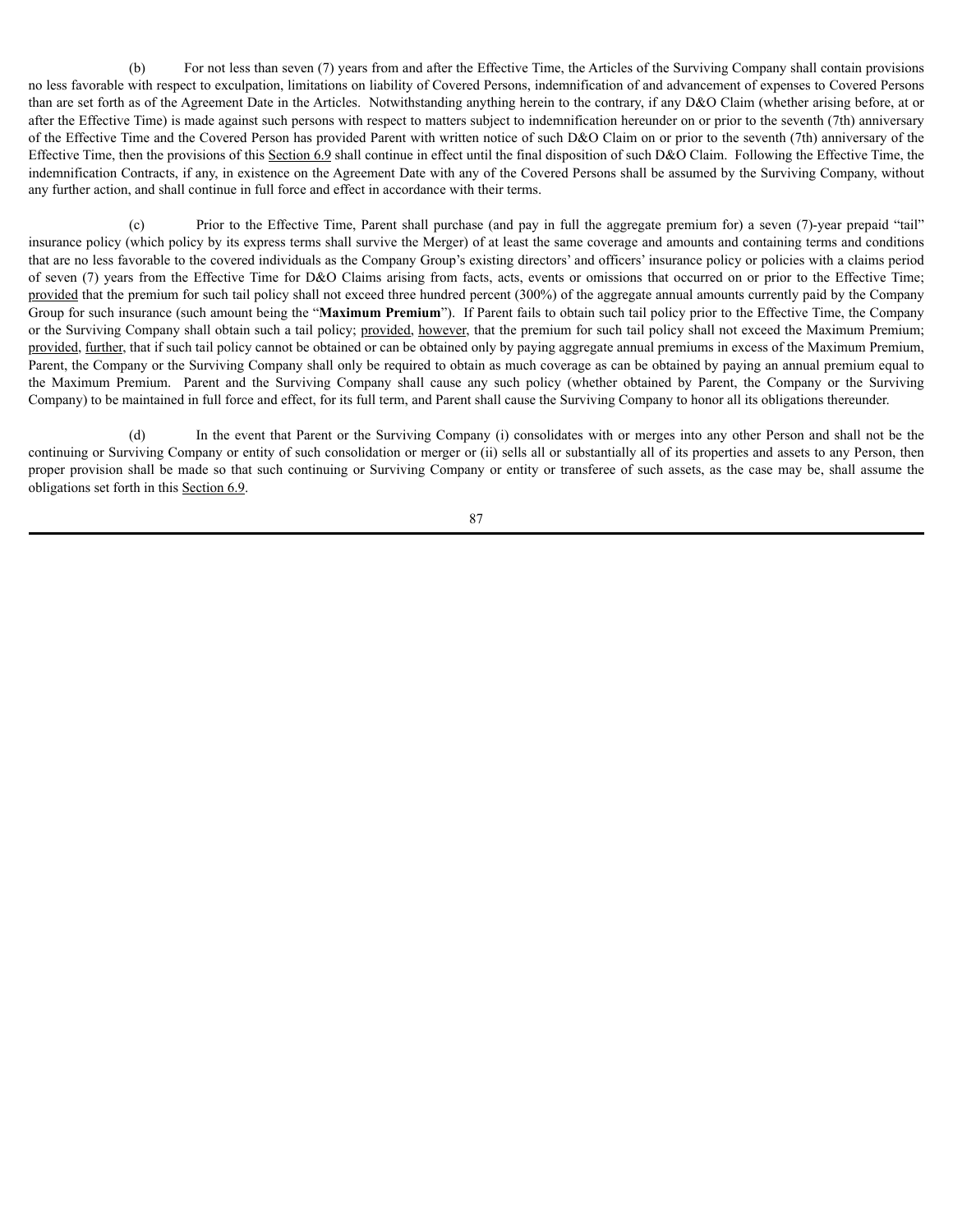(e) The obligations under this Section 6.9 shall not be terminated or modified in any manner that is adverse to any Covered Persons (and their respective successors and assigns), it being expressly agreed that each Covered Person (including their respective successors and assigns) shall be a third-party beneficiary of this Section  $6.9(e)$ . In the event of any breach by the Surviving Company or Parent of this Section  $6.9(e)$ , the Surviving Company shall pay all reasonable expenses, including attorneys' fees, that may be incurred by Covered Persons in enforcing the indemnity and other obligations provided in this Section  $6.9(e)$  as such fees are incurred, upon the written request of such Covered Person.

### 6.10 *Employee Matters*.

(a) For a period commencing at the Effective Time and ending on the one (1) year anniversary of the Effective Time (or, if sooner, on the date of termination of employment of the relevant Continuing Employee), Parent shall cause the Surviving Company to provide to each Continuing Employee, (i) base salary and base wages, short-term cash incentive compensation opportunities, and commission opportunities, in each case, on a basis no less favorable than that in effect immediately prior to the Effective Time and (ii) employee benefits (excluding equity or equity-based, defined benefit pension, severance, nonqualified deferred compensation and retiree or post-termination welfare benefits or compensation) that are substantially comparable in the aggregate to the employee benefits (excluding equity or equity-based, defined benefit pension, severance, nonqualified deferred compensation and retiree or post-termination welfare benefits or compensation) provided to such Continuing Employees immediately prior to the Effective Time under the Employee Benefit Plans listed on Section 3.16(a) of the Company Disclosure Letter (or as are required under applicable Law).

(b) To the extent that service is relevant under any employee benefit plan, program, or policy of Parent or Subsidiary of Parent and/or the Surviving Company (including, following the Closing, any Employee Benefit Plan) in which Continuing Employees participate following the Effective Time (each, a "**Parent Plan**"), then Parent shall cause such Parent Plan to, for purposes of eligibility to participate, future vacation benefit accrual, and vesting (other than with respect to future equity awards), credit Continuing Employees for their years of service prior to the Effective Time with the Company Group or their respective predecessors; provided that, for the avoidance of doubt, the foregoing shall not apply with respect to benefit accrual under any defined benefit plan, and no credit for any service will be required that would result in duplication of benefits and such credit shall only be given to the same extent that such service was recognized prior to the Effective Time under the corresponding Employee Benefit Plan of a Company Group Member. Nothing in this Section 6.10 or elsewhere in this Agreement shall be construed to create a right in any Person to employment, engagement or service or any right to continued employment, engagement or service with Parent, the Surviving Company or any other Affiliate of the Surviving Company and, except as required by applicable Law or any Employee Benefit Plan or Contract in effect as of the Agreement Date, the employment of each Continuing Employee shall be "at will" employment.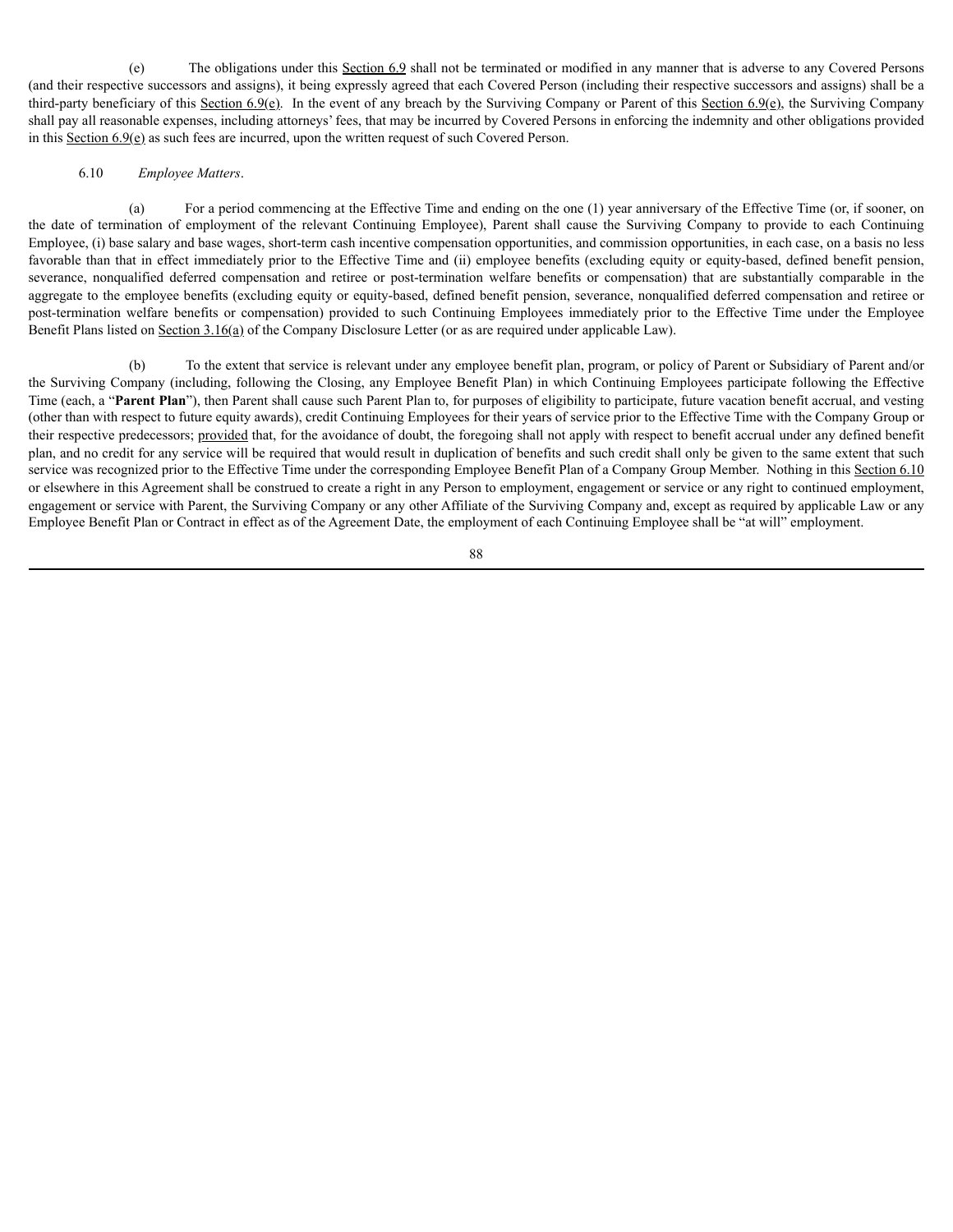(c) With respect to any Parent Plan that is a group health plan, in the plan year in which the Effective Time occurs, Parent shall, and shall cause the Surviving Company and any of its Subsidiaries to use commercially reasonable efforts to (i) cause there to be waived any eligibility requirements or pre-existing condition limitations or waiting period requirements under any such Parent Plan to the same extent waived or satisfied under any corresponding Employee Benefit Plan of a Company Group Member in which such Continuing Employee participated immediately prior to the Effective Time and (ii) give effect, in determining any deductible, co-insurance and maximum out-of-pocket limitations under such Parent Plan in the plan year in which the Effective Time occurs, to amounts paid by such Continuing Employees during the portion of the plan year prior to the Effective Time and credited under the Employee Benefit Plans providing group health benefits maintained by a Company Group Member.

(d) The provisions of this Section 6.10 are solely for the benefit of the Parties, and no provision of this Section 6.10 is intended to, or shall, constitute the establishment or adoption of or an amendment to any Employee Benefit Plan for purposes of ERISA or otherwise, and no current or former employee or any other individual associated therewith or any other Person (other than the Parties) shall be regarded for any purpose as a third-party beneficiary of this Agreement or have the right to enforce the provisions hereof. Nothing in this Section 6.10 shall prohibit or limit the ability of Parent or any of its Affiliates (including, following the Closing, the Surviving Company and its Subsidiaries) to amend, modify or terminate any benefit or compensation plan, program, policy, agreement, arrangement or contract at any time assumed, established, sponsored or maintained by any of them.

(e) Notwithstanding anything in this Agreement to the contrary, the terms and conditions of employment for any employees covered or bound by a CBA or any similar collective labor agreement or arrangement mandated by a Governmental Authority or by applicable Law shall be governed by the applicable CBA or similar arrangement until the expiration, modification, or termination of such CBA or similar arrangement or arrangement in accordance with its terms or applicable Law.

6.11 *Obligations of Merger Sub*. Parent will take all action necessary to cause Merger Sub and the Surviving Company to perform their respective obligations pursuant to this Agreement and to consummate the Merger upon the terms and subject to the conditions set forth in this Agreement. Parent and Merger Sub will be jointly and severally liable for the failure by either of them to perform and discharge any of their respective covenants, agreements and obligations pursuant to this Agreement.

6.12 *Public Statements and Disclosure*. The initial press release concerning this Agreement and the Merger of the Company, on the one hand, and Parent and Merger Sub, on the other hand, will be a joint press release reasonably acceptable to Parent and the Company. At all times during the Interim Period, the Company (other than with respect to the portion of any communication relating to a Company Board Recommendation Change), on the one hand, and Parent and Merger Sub, on the other hand, will use their respective reasonable best efforts to consult with the other Parties before (a) participating in any media interviews; (b) engaging in any meetings or calls with analysts, institutional investors or other similar Persons; or (c) providing any statements that are public or are reasonably likely to become public, in any such case to the extent relating to the Transactions, except that (x) Parent and the Company will not be obligated to engage in such consultation with respect to communications that are (i) required by applicable Law, regulation or stock exchange rule or listing agreement; (ii) principally directed to employees, suppliers, customers, partners or vendors so long as such communications are consistent with the previous press releases, public disclosures or public statements made jointly by the Parties (or individually if approved by the other Party); or (iii) solely to the extent related to a Superior Proposal or Company Board Recommendation Change and (y) Parent will not be obligated to engage in such consultation with respect to communications that are disclosures or communications by Parent, Merger Sub and their Affiliates to existing or prospective general or limited partners, equity holders, members, managers and investors of such Person or any Affiliates of such Person, in each case who are subject to customary confidentiality restrictions.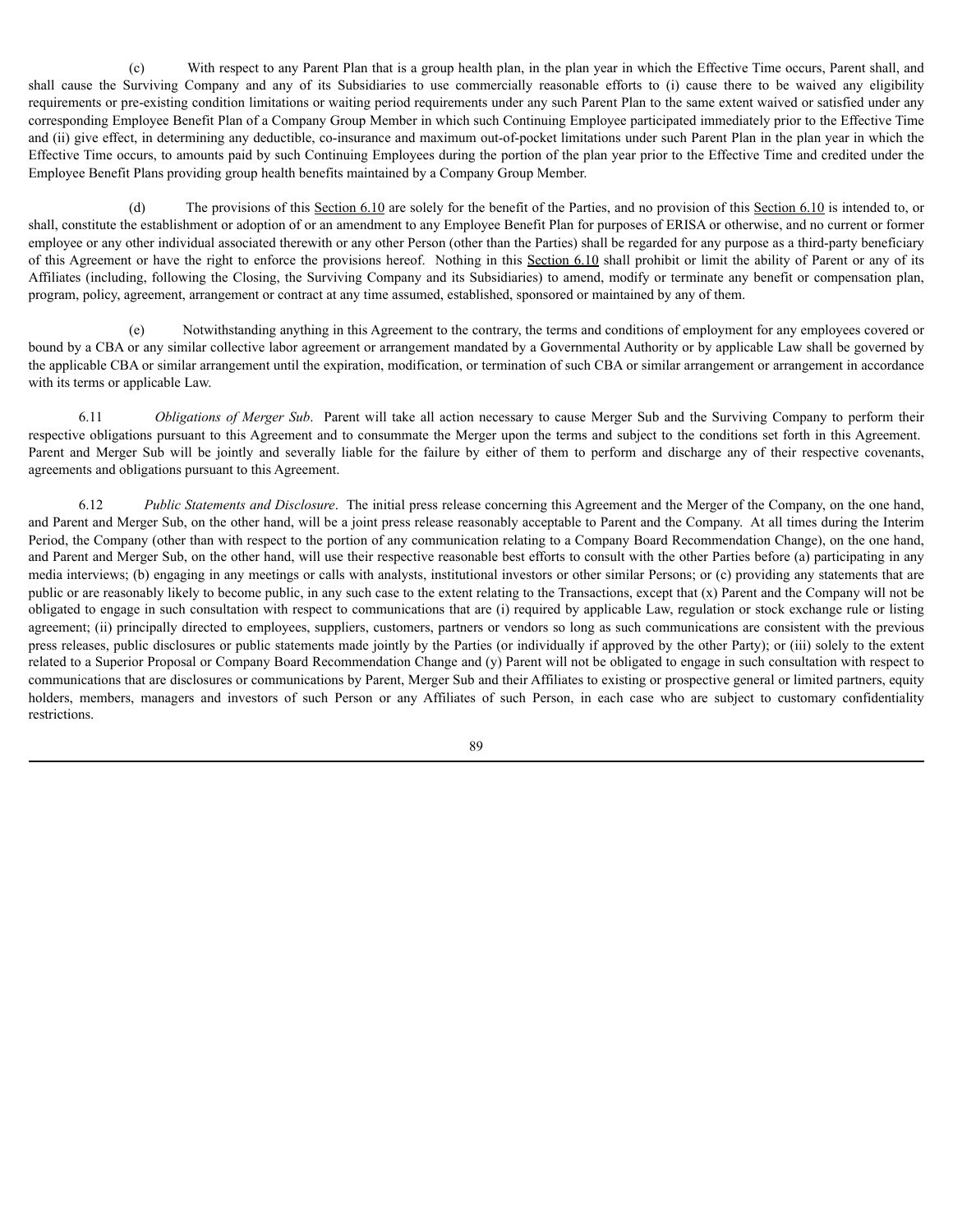6.13 *Transaction Litigation*. At all times during the Interim Period, each of Parent and the Company will provide the other with prompt notice of all Transaction Litigation (including by providing copies of all pleadings with respect thereto) of which it has received written notice and keep the other reasonably informed with respect to the status thereof. Each Party will (a) give the other the opportunity to participate (at the other's expense), but not control, in the defense, settlement or prosecution of any Transaction Litigation and (b) consult with the other with respect to the defense, settlement and prosecution of any Transaction Litigation. The Company may not compromise, settle or come to an arrangement regarding, or agree to compromise, settle or come to an arrangement regarding, any Transaction Litigation unless Parent has consented thereto in writing (which consent shall not be unreasonably withheld, conditioned or delayed). For purposes of this Section 6.13, "participate" means that Parent will be kept apprised of proposed strategy and other significant decisions with respect to the Transaction Litigation by the Company (to the extent that the attorney-client privilege between the Company and its counsel is not undermined), and Parent may offer comments or suggestions with respect to such Transaction Litigation but will not be afforded any decision-making power or other authority over such Transaction Litigation except for the settlement or compromise consent set forth above.

6.14 *Stock Exchange Delisting; Deregistration*. At all times during the Interim Period, the Company will cooperate with Parent and use its reasonable best efforts to take, or cause to be taken, all actions and do, or cause to be done, all things reasonably necessary, proper or advisable on its part pursuant to applicable Law and the rules and regulations of the NYSE to cause (a) the delisting of the Company Ordinary Shares from the NYSE as promptly as practicable after the Effective Time and (b) the deregistration of the Company Ordinary Shares pursuant to the Exchange Act as promptly as practicable after such delisting.

6.15 *Additional Agreements*. If at any time after the Effective Time any further action is necessary or desirable to carry out the purposes of this Agreement or to vest the Surviving Company with full title to all properties, assets, rights, approvals, immunities and franchises of either of the Company or Merger Sub, then the proper officers and directors of each Party will use their reasonable best efforts to take such action.

6.16 *Parent Vote*. Immediately following the execution and delivery of this Agreement, Parent, in its capacity as the sole stockholder of Merger Sub, will execute and deliver to Merger Sub and the Company a written consent approving the Merger in accordance with the applicable Laws of its jurisdiction of organization.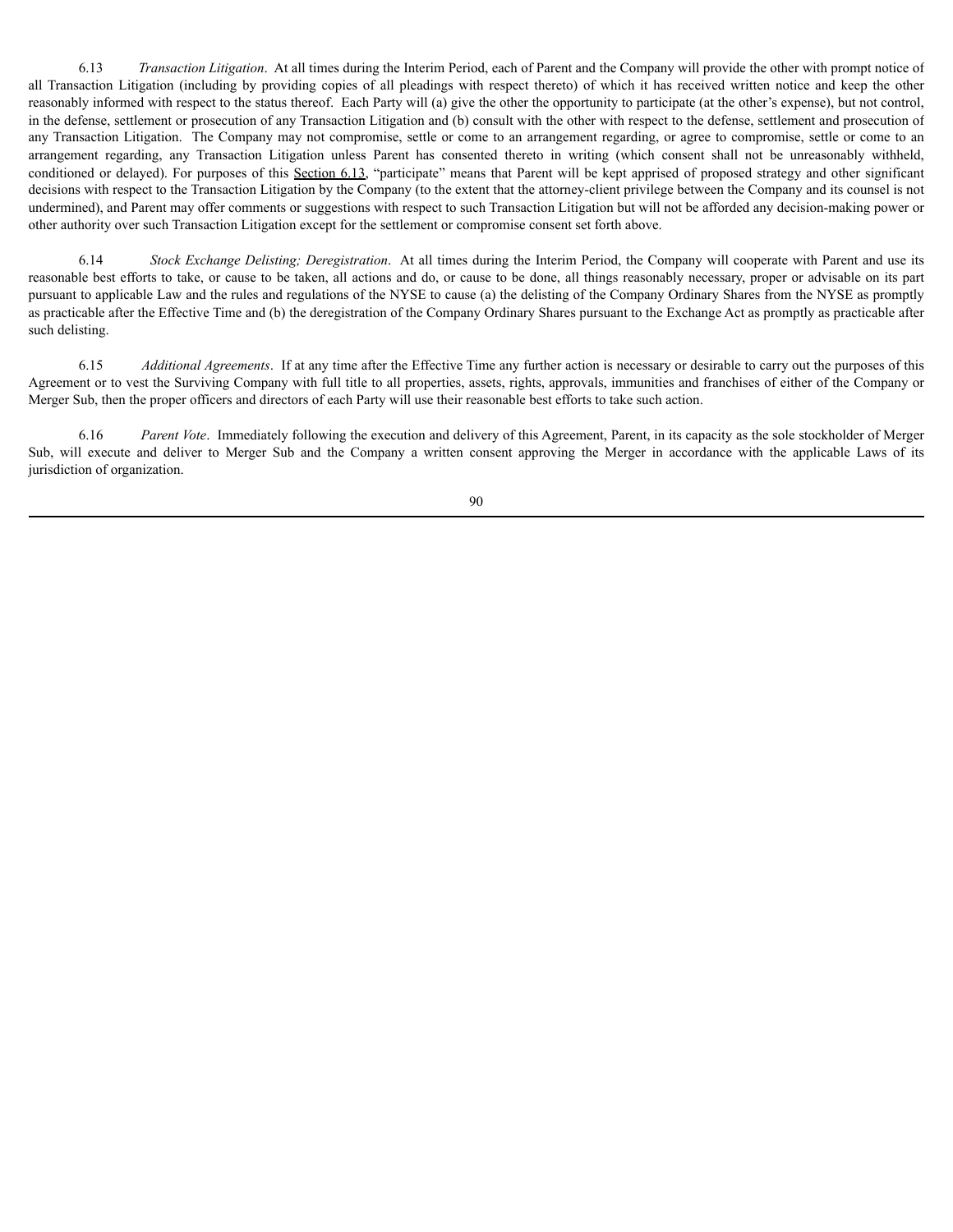6.17 *No Control of the Other Party's Business*. The Parties acknowledge and agree that the restrictions set forth in this Agreement are not intended to give Parent or Merger Sub, on the one hand, or the Company, on the other hand, directly or indirectly, the right to control or direct the business or operations of the other at any time prior to the Effective Time. Prior to the Effective Time, each of Parent and the Company will exercise, consistent with the terms, conditions and restrictions of this Agreement, complete control and supervision over their own business and operations.

6.18 *No Employment Discussions*. Except as approved by the Company Board, at all times after the Agreement Date, Parent and Merger Sub will not, and will not permit any of their Subsidiaries or controlled Affiliates to authorize, make or enter into, or commit or agree to enter into, any arrangements, agreements or other understandings with any executive officer of the Company (a) regarding any continuing employment or consulting relationship with the Surviving Company from and after the Effective Time; or (b) pursuant to which any such individual would be entitled to receive consideration of a different amount or nature than the Per Share Price in respect of such holder's Company Ordinary Shares; or (c) pursuant to which such individual would agree to provide, directly or indirectly, equity investment to Parent, Merger Sub or the Company to finance any portion of the Merger.

### 6.19 *Merger Proposal; Certificate of Merger*.

(a) Subject to the ICL and the regulations promulgated thereunder, as soon as reasonably practicable following the Agreement Date, the Company and Merger Sub shall (and Parent shall cause Merger Sub to), as applicable, take the following actions within the timeframes set forth in this Section  $6.19(a)$ ; provided, however, that any such actions or the time frame for taking such action shall be subject to any amendment in the applicable provisions of the ICL and the regulations promulgated thereunder (and in case of an amendment thereto, such amendment shall automatically apply so as to amend this Section 6.19(a) accordingly): (i) as promptly as practicable following the Agreement Date, cause a merger proposal (in the Hebrew language) in a form reasonably acceptable to the parties hereto (the "**Merger Proposal**") to be executed in accordance with Section 316 of the ICL; (ii) deliver the Merger Proposal to the Companies Registrar within three (3) days from the calling of the Company Shareholders' Meeting; (iii) cause a copy of the Merger Proposal to be delivered to its secured creditors, if any, no later than three (3) days after the date on which the Merger Proposal is delivered to the Companies Registrar; (iv) (A) publish a notice to its creditors, stating that a Merger Proposal was submitted to the Companies Registrar and that the creditors may review the Merger Proposal at the office of the Companies Registrar, the Company's registered office or Merger Sub's registered offices, as applicable, and at such other locations as the Company or Merger Sub, as applicable, may determine, in (x) two (2) daily Hebrew newspapers, on the day that the Merger Proposal is submitted to the Companies Registrar and (y) in a popular newspaper outside of Israel as may be required by applicable Law, within three (3) Business Days from the date of submitting the Merger Proposal to the Companies Registrar; (B) within four (4) business days from the date of submitting the Merger Proposal to the Companies Registrar, send a notice by registered mail to all of the "Substantial Creditors" (as such term is defined in the regulations promulgated under the ICL) that the Company or Merger Sub, as applicable, is aware of, in which it shall state that a Merger Proposal was submitted to the Companies Registrar and that the creditors may review the Merger Proposal at such additional locations, if such locations were determined in the notice referred to in the immediately preceding clause (A); and (C) send to the Company's "employees committee" (*Va'ad Ovdim*), if any, or display in a prominent place at the Company's premises a copy of the notice published in a daily Hebrew newspaper (as referred to in clause (A) of this Section 6.19(a)(iv)), no later than three (3) business days following the day on which the Merger Proposal was submitted to the Companies Registrar; (v) promptly after the Company and Merger Sub, as applicable, shall have complied with the preceding clauses (iii) and (iv) of this Section 6.19(a), but in any event no more than three (3) days following the date on which such notice was sent to the creditors, inform the Companies Registrar, in accordance with Section 317(b) of the ICL, that notice was given to their respective creditors, if any, under Section 318 of the ICL (and regulations promulgated thereunder); (vi) not later than three (3) days after the date on which the Requisite Shareholder Approval is received, inform (in accordance with Section 317(b) of ICL and the regulations thereunder) the Companies Registrar of such approval; and (vii) in accordance with the customary practice of the Companies Registrar, request that the Companies Registrar declare the Merger effective and issue the Certificate of Merger upon such date, that in no event shall be prior to the lapse of fifty (50) days from the filing of the Merger Proposal with the Companies Registrar and thirty (30) days from the date that each of the Requisite Shareholder Approval and the approval of the Merger by the shareholders of the Merger Sub is received, as the Company and Merger Sub shall advise the Companies Registrar. For the avoidance of doubt, and notwithstanding any provision of this Agreement to the contrary, it is the intention of the parties that the Merger shall be declared effective and the Certificate of Merger shall be issued on the Closing Date. For purposes of this Section 6.19(a), "business day" shall have the meaning set forth in the Merger Regulations 5760-2000 promulgated under the ICL.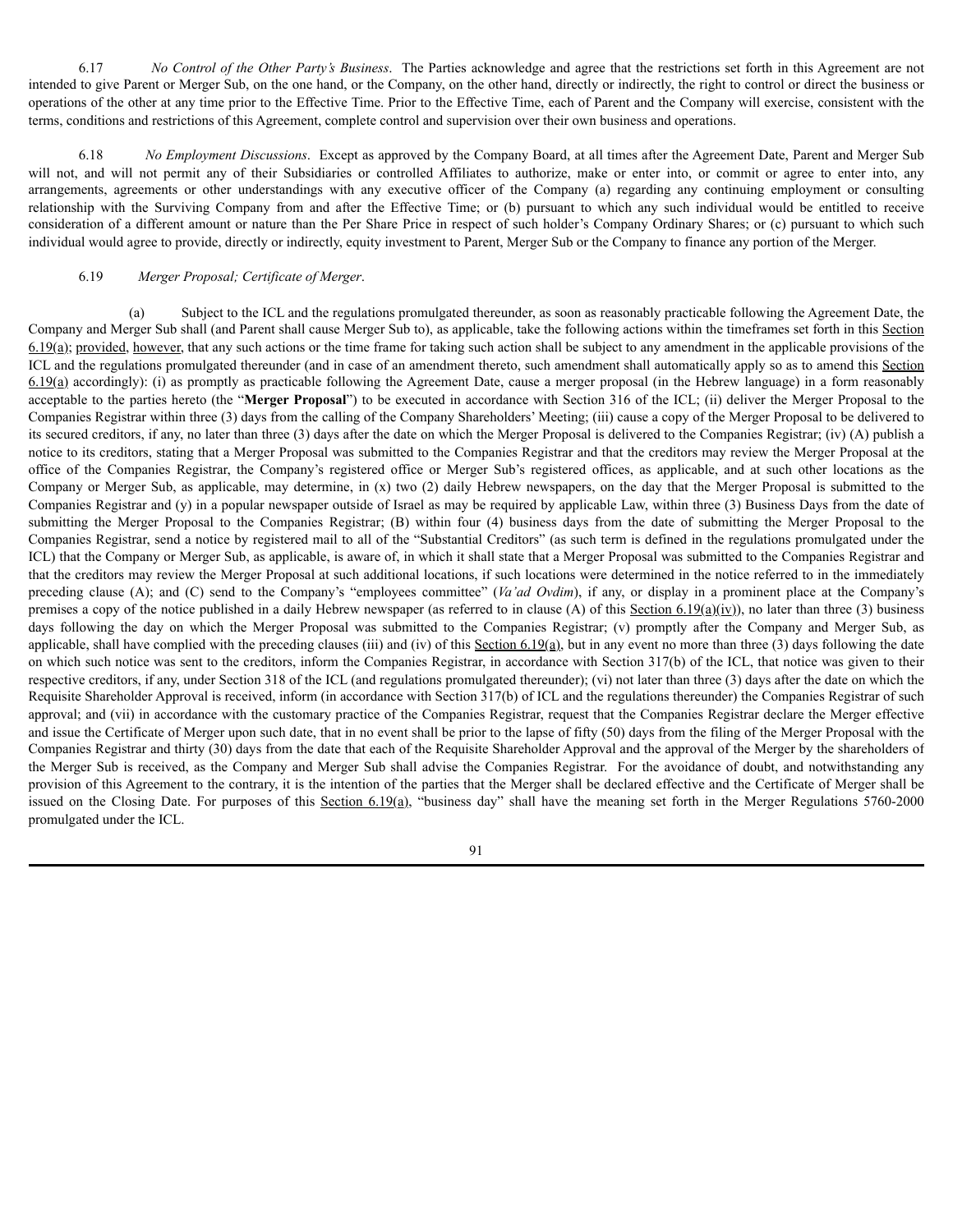(b) Concurrently with the execution of this Agreement, the sole shareholder of Merger Sub has approved this Agreement and the Transactions. No later than three (3) days after the date of such approval, Merger Sub shall (in accordance with Section 317(b) of the ICL and the regulations thereunder) inform the Companies Registrar of such approval.

6.20 *Marketable Securities*. At the reasonable request of Parent, the Company and its Subsidiaries shall use commercially reasonable efforts to sell any marketable securities (including notes, bonds or other similar securities) then owned by the Company and its Subsidiaries reasonably proximate to the Closing Date so as to permit the net proceeds of such sale to be used by or at the direction of Parent as a potential partial source for the payments contemplated by this Agreement, including the payment of expenses in connection with the Transactions or payments in respect of Company Equity Awards under Article II.

6.21 *Resignations*. The Company shall use reasonable best efforts to cause to be delivered to Parent resignations executed by each director of the Company in office as of immediately prior to the Effective Time, effective upon the Effective Time.

6.22 *Tax Matters*. Parent and its Affiliates (including the Company) shall not make or cause to be made an election under Sections 338 or 336 of the Code or any similar provision of state, local, or non-U.S. Law in connection with the Transactions with respect to the Company or any Subsidiaries of the Company.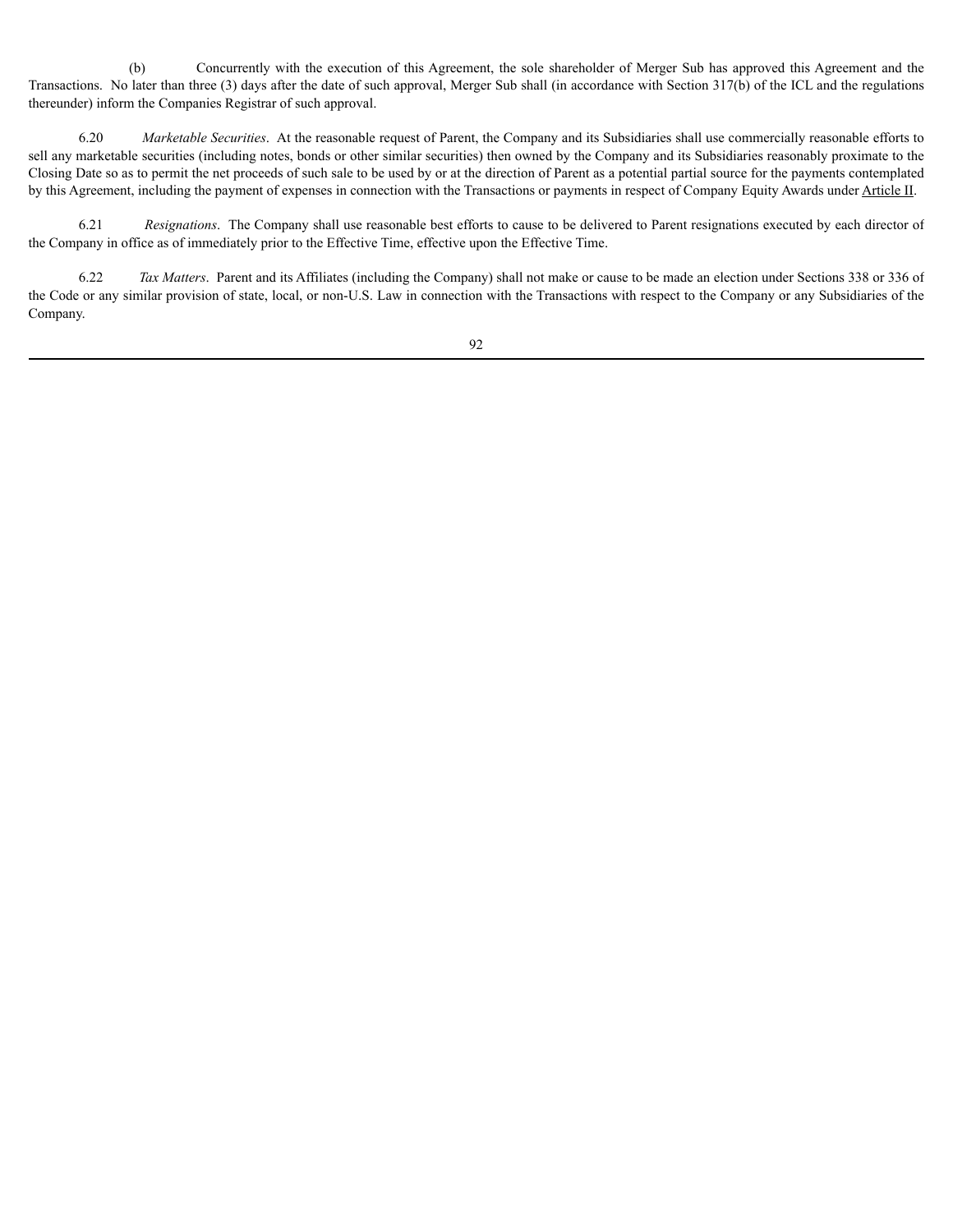### **ARTICLE VII CONDITIONS TO THE MERGER**

7.1 *Conditions to Each Party's Obligations to Ef ect the Merger*. The respective obligations of Parent, Merger Sub and the Company to consummate the Merger are subject to the satisfaction or waiver (where permissible pursuant to applicable Law) prior to the Effective Time of each of the following conditions:

(a) *Requisite Shareholder Approval*. The Company shall have received the Requisite Shareholder Approval at the Company Shareholders Meeting.

(b) *HSR Act and Other Antitrust Laws*. The applicable waiting period under the HSR Act shall have expired or been terminated and any other approvals, clearances or expirations of waiting periods under the foreign investment laws of the jurisdictions listed in Section 3.3(b) of the Company Disclosure Letter shall have been obtained or deemed obtained as a result of the expiry of applicable waiting periods, and any agreement entered into by Parent with the applicable Governmental Authority not to consummate the Transactions or to delay the Closing shall have expired or otherwise been terminated.

(c) *No Prohibitive Laws or Injunctions*. No temporary restraining order, preliminary or permanent injunction or other judgment or order issued by any court of competent jurisdiction or other legal or regulatory restraint or prohibition preventing the consummation of the Merger will be in effect, nor will any action have been taken by any Governmental Authority of competent jurisdiction, and no statute, rule, regulation or order will have been enacted, entered, enforced or deemed applicable to the Merger, that in each case prohibits, makes illegal, or enjoins the consummation of the Merger.

(d) *Israeli Statutory Waiting Periods*. Fifty (50) days shall have elapsed after the day of the filing of the Merger Proposal with the Companies Registrar and thirty (30) days shall have elapsed after the day of approval of the Merger by the shareholders of each of the Company and Merger Sub.

7.2 *Conditions to the Obligations of Parent and Merger Sub*. The obligations of Parent and Merger Sub to consummate the Merger will be subject to the satisfaction or waiver (where permissible pursuant to applicable Law) prior to the Effective Time of each of the following conditions, any of which may be waived exclusively by Parent:

## (a) *Representations and Warranties*.

(i) Other than the representations and warranties listed in clauses (ii), (iii) and (iv) in this Section 7.2(a), the representations and warranties of the Company set forth in Article III will be true and correct (without giving effect to any materiality, Company Material Adverse Effect or similar qualifications set forth therein) as of the Closing Date as if made at and as of the Closing Date (except to the extent that any such representation and warranty expressly speaks as of an earlier date, in which case such representation and warranty will be true and correct as of such earlier date), except for such failures to be true and correct that would not, individually or in the aggregate, have a Company Material Adverse Effect;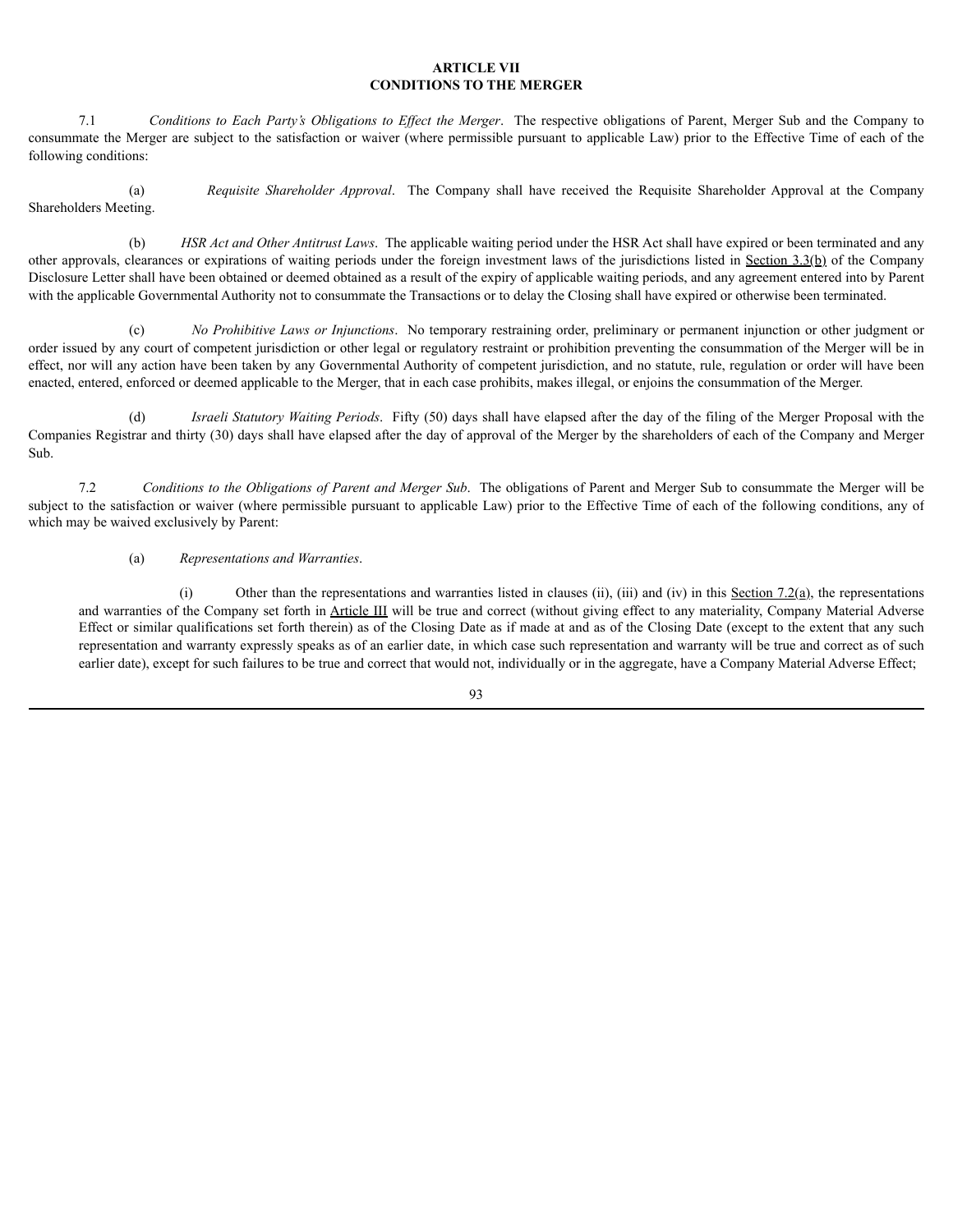(ii) the representations and warranties set forth in <u>Section 3.1, Section 3.2</u>, clause (i) of <u>Section 3.3(a), Section 3.4, Section</u>  $3.5(e)$  and Section 3.24 that (A) are not qualified by Company Material Adverse Effect or other materiality qualifications will be true and correct in all material respects as of the Closing Date as if made at and as of the Closing Date (except to the extent that any such representation and warranty expressly speaks as of an earlier date, in which case such representation and warranty will be true and correct in all material respects as of such earlier date); and (B) that are qualified by Company Material Adverse Effect or other materiality qualifications will be true and correct in all respects (without disregarding such Company Material Adverse Effect or other materiality qualifications) as of the Closing Date as if made at and as of the Closing Date (except to the extent that any such representation and warranty expressly speaks as of an earlier date, in which case such representation and warranty will be true and correct in all respects as of such earlier date);

(iii) the representations and warranties set forth in clause (i) of Section 3.10 will be true and correct in all respects of the Closing Date; and

(iv) the representations and warranties set forth in <u>Section 3.5(a), Section 3.5(b), Section 3.5(c)</u> and Section 3.5(d) will be true and correct in all but *de minimis* respects as of the Closing Date (in each case (A) without giving effect to any Company Material Adverse Effect or other materiality qualifications and (B) except to the extent that any such representation and warranty expressly speaks as of an earlier date, in which case such representation and warranty will be true and correct as of such earlier date).

(b) *Performance of Obligations of the Company*. The Company shall have performed and complied in all material respects with all covenants, obligations and conditions of this Agreement required to be performed and complied with by it at or prior to the applicable date.

Effect.

(c) *Company Material Adverse Effect*. Since the date of this Agreement, there shall not have occurred a Company Material Adverse

(d) *Of icer's Certificate*. Parent and Merger Sub will have received a certificate of the Company, validly executed for and on behalf of the Company and in its name by a duly authorized officer thereof, certifying that the conditions set forth in Section 7.2(a), Section 7.2(b) and Section 7.2(c) have been satisfied.

7.3 *Conditions to the Company's Obligations to Ef ect the Merger*. The obligations of the Company to consummate the Merger are subject to the satisfaction or waiver (where permissible pursuant to applicable Law) prior to the Effective Time of each of the following conditions, any of which may be waived exclusively by the Company:

(a) *Representations and Warranties*. The representations and warranties of Parent and Merger Sub set forth in this Agreement will be true and correct on and as of the Closing Date with the same force and effect as if made on and as of such date, except for (i) any failure to be so true and correct that would not, individually or in the aggregate, prohibit, prevent or materially delay the consummation of the Merger or the ability of Parent and Merger Sub to fully perform their respective covenants and obligations pursuant to this Agreement and (ii) those representations and warranties that address matters only as of a particular date, which representations will have been true and correct as of such particular date, except for any failure to be so true and correct that would not, individually or in the aggregate, prohibit, prevent or materially delay the consummation of the Merger or the ability of Parent and Merger Sub to fully perform their respective covenants and obligations pursuant to this Agreement.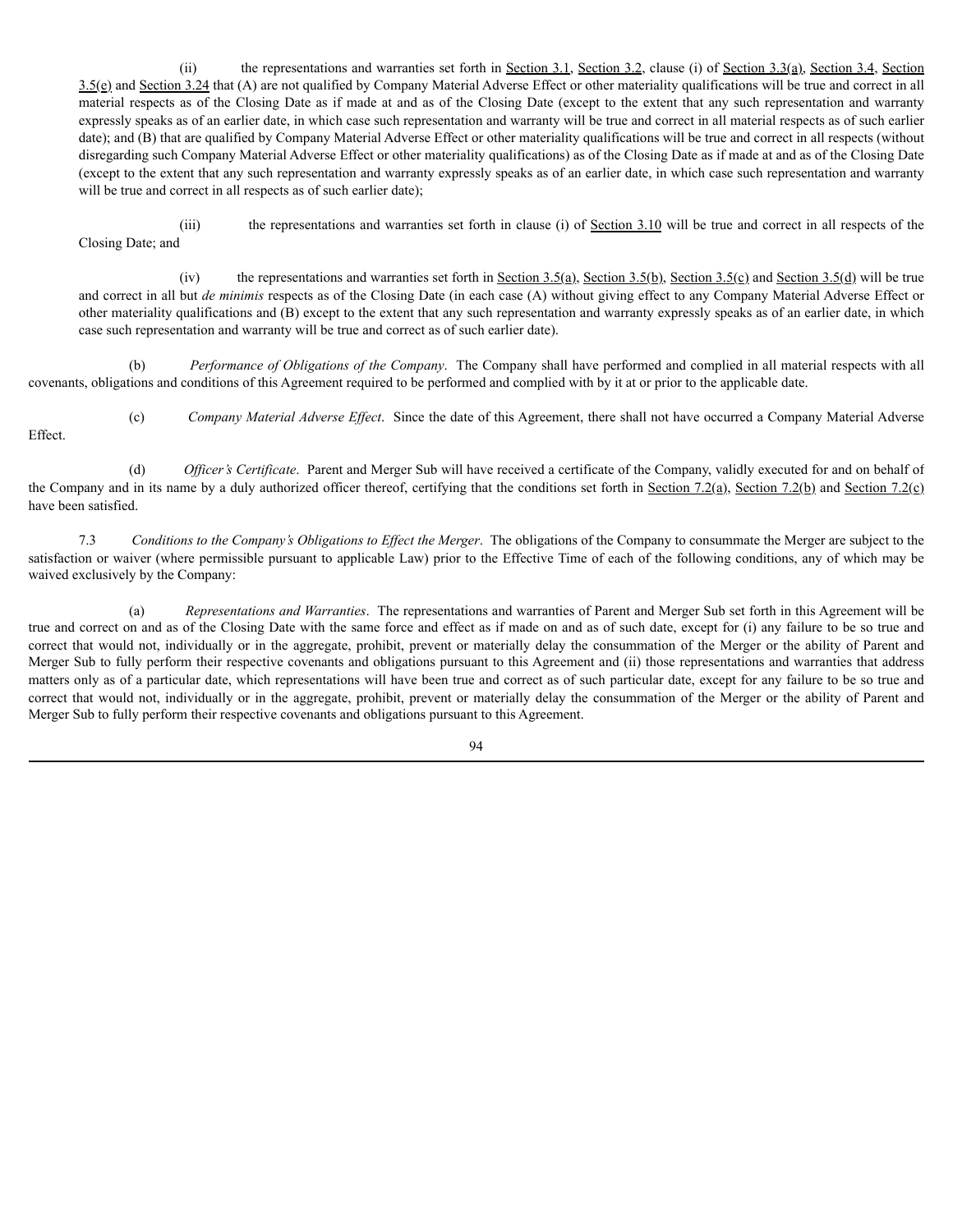(b) *Performance of Obligations of Parent and Merger Sub*. Parent and Merger Sub will have performed and complied in all material respects with all covenants, obligations and conditions of this Agreement required to be performed and complied with by Parent and Merger Sub at or prior to the Closing.

(c) *Of icer's Certificate*. The Company will have received a certificate of Parent and Merger Sub, validly executed for and on behalf of Parent and Merger Sub and in their respective names by a duly authorized officer thereof, certifying that the conditions set forth in Section 7.3(a) and Section 7.3(b) have been satisfied.

## **ARTICLE VIII TERMINATION, AMENDMENT AND WAIVER**

8.1 *Termination*. This Agreement may be validly terminated, and the Transactions may be abandoned, at any time prior to the Effective Time only as follows (it being understood and agreed that this Agreement may not be terminated for any other reason or on any other basis):

(a) at any time prior to the Effective Time (whether prior to or after the receipt of the Requisite Shareholder Approval) by mutual written agreement of Parent and the Company;

(b) by either Parent or the Company, at any time prior to the Effective Time (whether prior to or after the receipt of the Requisite Shareholder Approval) if (i) any permanent injunction or other judgment or order issued by any court of competent jurisdiction or other legal or regulatory restraint or prohibition preventing the consummation of the Merger is in effect, or any action has been taken by any Governmental Authority of competent jurisdiction, that, in each case, prohibits, makes illegal or enjoins the consummation of the Merger and has become final and non-appealable or (ii) any statute, rule, or regulation has been enacted, entered, enforced or deemed applicable to the Merger that prohibits, makes illegal or enjoins the consummation of the Merger; provided that the right to terminate this Agreement pursuant to clause (i) of this Section 8.1(b) will not be available to any Party that has failed to use its reasonable best efforts to resist, appeal, obtain consent pursuant to, resolve or lift, as applicable, such injunction, action, statute, rule, regulation or order in accordance with Sections 6.1 and 6.2; provided, further, that neither Parent nor the Company may terminate this Agreement pursuant to clause (i) of this Section 8.1(b) unless it is in material compliance with its obligations under Sections 6.1 and 6.2;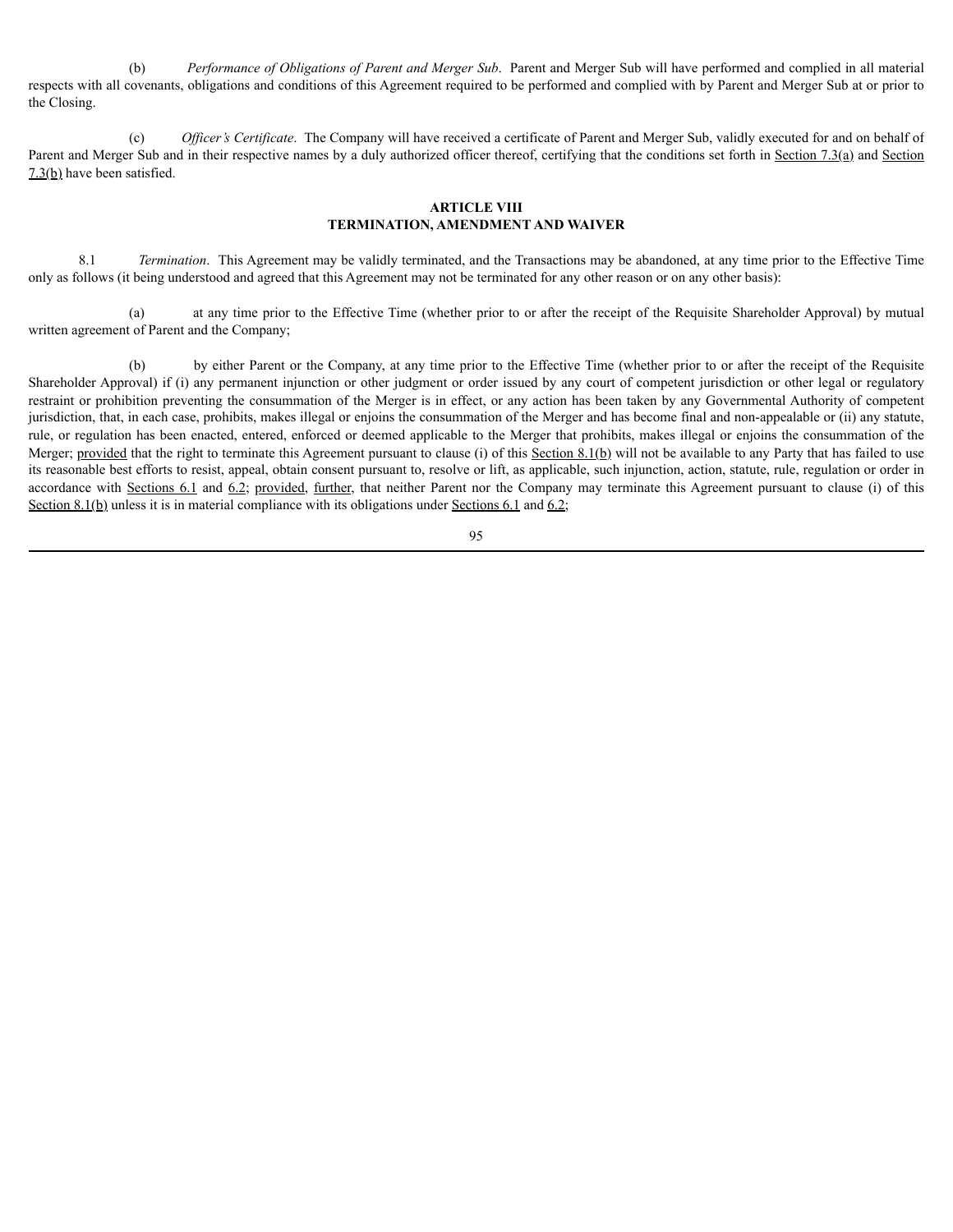(c) by either Parent or the Company, at any time on or after 11:59 p.m., Eastern Time, on October 5, 2022 (the "**Termination Date**"); provided, however, that, if all of the conditions to Closing, other than the condition set forth in Section 7.1(b) shall have been satisfied (other than those conditions that by their nature are to be satisfied by actions taken at the Closing; provided that each such condition would be satisfied if the Closing were to occur on such date), then either Party may extend the Termination Date to January 5, 2023 by delivering a written notice to the other Party, it being understood and agreed that the right to terminate this Agreement pursuant to this Section  $8.1(c)$  will not be available to (i) Parent if the Company has perfected its right to terminate this Agreement pursuant to Section 8.1(i) and (ii) any Party whose action or failure to act (which action or failure to act constitutes a breach by such Party of this Agreement and it being acknowledged and agreed that a breach of this Agreement by Merger Sub shall be deemed to be a breach by Parent for all purposes of this Agreement) has been the primary cause of, or primarily resulted in, either (A) the failure to satisfy the conditions to the obligations of the terminating Party to consummate the Merger set forth in Article VII prior to the Termination Date or (B) the failure of the Effective Time to have occurred prior to the Termination Date;

(d) by either Parent or the Company, at any time prior to the Effective Time if the Company fails to obtain the Requisite Shareholder Approval at the Company Shareholders Meeting (or any adjournment or postponement thereof) at which a vote is taken on the Merger, except that the right to terminate this Agreement pursuant to this Section 8.1(d) will not be available to any Party whose action or failure to act (which action or failure to act constitutes a breach by such Party of this Agreement) has been the primary cause of, or primarily resulted in, the failure to obtain the Requisite Shareholder Approval at the Company Shareholders Meeting (or any adjournment or postponement thereof);

(e) by Parent (whether prior to or after the receipt of the Requisite Shareholder Approval) if the Company has breached or failed to perform any of its representations, warranties, covenants or other agreements contained in this Agreement, which breach or failure to perform would result in a failure of a condition set forth in Section 7.1 or Section 7.2 to be satisfied, except that if such breach is capable of being cured by the Termination Date, Parent will not be entitled to terminate this Agreement pursuant to this Section  $8.1(e)$  prior to the delivery by Parent to the Company of written notice of such breach, delivered at least thirty (30) days prior to such termination (or such shorter period of time as remains prior to the Termination Date, the shorter of such periods, the "**Company Breach Notice Period**"), stating Parent's intention to terminate this Agreement pursuant to this Section 8.1(e) and the basis for such termination, it being understood that Parent will not be entitled to terminate this Agreement if (i) such breach has been cured within the Company Breach Notice Period or (ii) the Company has the valid right to terminate this Agreement pursuant to Section  $8.1(g)$ ;

(f) by Parent, if at any time the Company Board (or a committee thereof) has effected a Company Board Recommendation Change;

(g) by the Company (whether prior to or after the receipt of the Requisite Shareholder Approval), if Parent or Merger Sub has breached or failed to perform any of its respective representations, warranties, covenants or other agreements contained in this Agreement, which breach or failure to perform would result in a failure of a condition set forth in Section 7.1 or Section 7.3, except that if such breach is capable of being cured by the Termination Date, the Company will not be entitled to terminate this Agreement pursuant to this Section 8.1(g) prior to the delivery by the Company to Parent of written notice of such breach, delivered at least thirty (30) days prior to such termination (or such shorter period of time as remains prior to the Termination Date, the shorter of such periods, the "**Parent Breach Notice Period**"), stating the Company's intention to terminate this Agreement pursuant to this Section 8.1(g) and the basis for such termination, it being understood that the Company will not be entitled to terminate this Agreement pursuant to this Section 8.1(g) if (i) such breach has been cured within the Parent Breach Notice Period or (ii) Parent has the valid right to terminate this Agreement pursuant to Section 8.1(e);

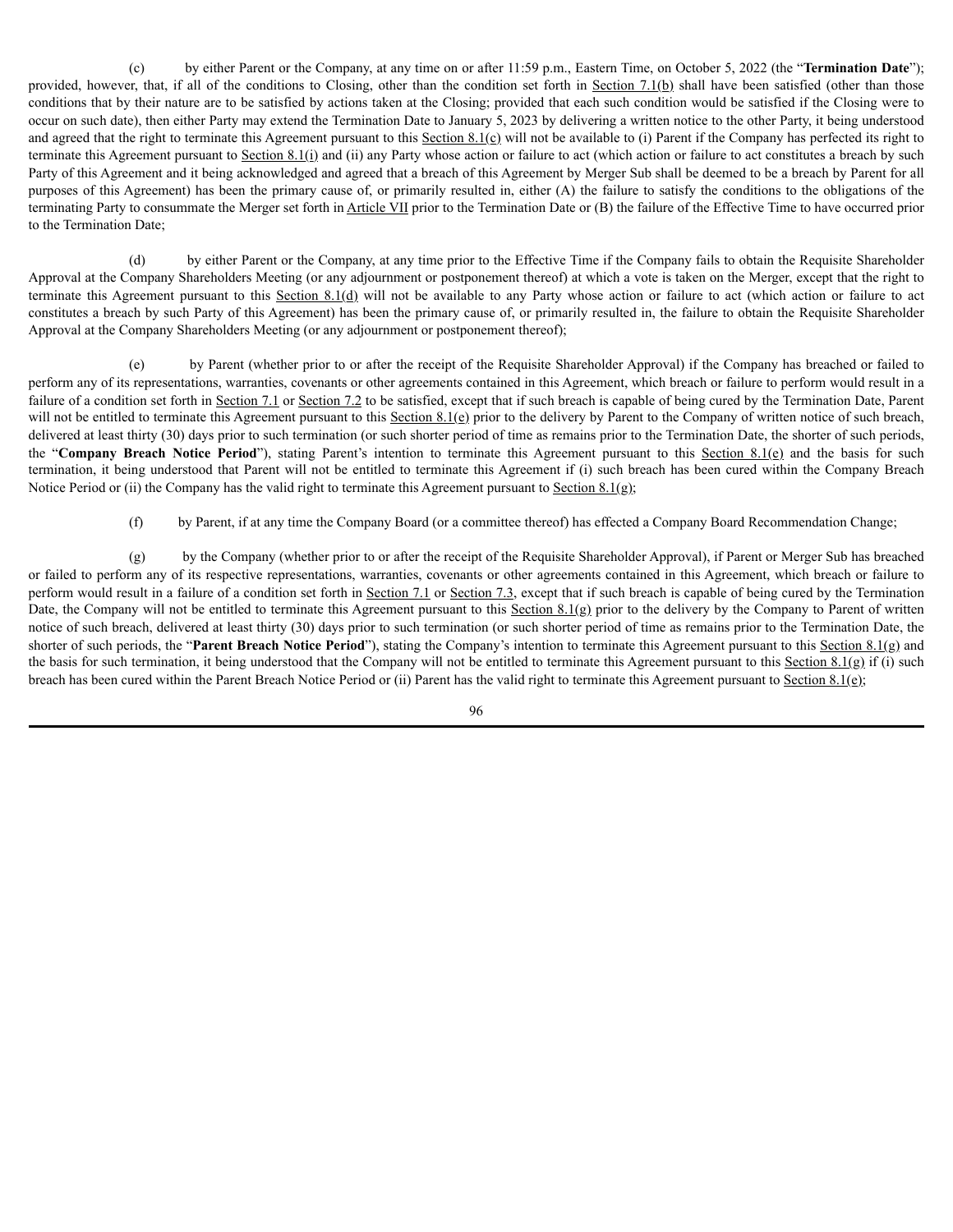(h) by the Company, at any time prior to receiving the Requisite Shareholder Approval if (i) the Company has received a Superior Proposal; (ii) the Company Board (or a committee thereof) has authorized the Company to enter into a definitive Alternative Acquisition Agreement to consummate the Acquisition Transaction contemplated by that Superior Proposal in accordance with Section 5.3; (iii) the Company has complied in all material respects with its obligations under Section 5.3; and (iv) substantially concurrently with (but no later than the date of) such termination the Company pays the Company Termination Fee due to Parent in accordance with Section  $8.3(b)$ ; or

(i) by the Company, at any time prior to the Effective Time, if (A) all of the conditions set forth in Section 7.1 and Section 7.2 have been, and continue to be, satisfied (other than those conditions that by their terms are to be satisfied by actions taken at the Closing, each of which is capable of being satisfied at the Closing) or, to the extent permitted by law, waived; (B) Parent and Merger Sub shall have failed to consummate the Merger by the time the Closing was required to occur under Section 2.3; (C) the Company has irrevocably notified Parent in writing that the Company stands ready, willing and able to consummate, and will consummate, the Merger; (D) the Company shall have given Parent written notice at least five (5) Business Days prior to such termination stating the Company's intention to terminate this Agreement pursuant to this Section 8.1(i); and  $(E)$  the Merger shall not have been consummated by the end of such five (5) Business Day period.

### 8.2 *Manner and Notice of Termination; Ef ect of Termination*.

(a) *Manner of Termination*. The Party terminating this Agreement pursuant to <u>Section 8.1</u> (other than pursuant to Section 8.1(a)) must deliver prompt written notice thereof to the other Parties setting forth in reasonable detail the provision of Section 8.1 pursuant to which this Agreement is being terminated.

(b) *Ef ect of Termination*. Any proper and valid termination of this Agreement pursuant to Section 8.1 will be effective immediately upon the delivery of written notice by the terminating Party to the other Parties. In the event of the termination of this Agreement pursuant to Section 8.1, this Agreement will be of no further force or effect without liability of any Party or any partner, member, manager, stockholder, director, officer, employee, Affiliate, agent or other representative of such Party (including with respect to Parent and Merger Sub, any Non-Recourse Parent Party (as defined in the Equity Commitment Letter)) to the other Parties, as applicable, except that the last sentence of Section 2.9(a) and Section 6.2(c), in each case solely with respect to Parent's obligation to reimburse the Company for any incurred but not yet paid fees and expenses and the last paragraph of Section 6.5(a), this Section 8.2, Section 8.3 and Article IX (other than Section 9.8(b)) will each survive the termination of this Agreement in accordance with their respective terms. Notwithstanding the foregoing but subject to Section 8.3(f), nothing in this Agreement will relieve the Company from any liability for any fraud or Willful Breach of this Agreement prior to its termination. For the avoidance of doubt, in the event of termination of this Agreement, the Financing Sources will have no liability to the Company, any of its Affiliates or any of its or their direct or indirect shareholders hereunder or otherwise relating to or arising out of the Merger or any Debt Financing (including for any Willful Breach). In addition to the foregoing, no termination of this Agreement will affect the rights or obligations of any Party pursuant to the Confidentiality Agreement or the Guarantee or the duty of Parent and Merger Sub to pay fees related to filings under the HSR Act pursuant to Section  $6.3(b)$ , which rights, obligations and agreements will survive the termination of this Agreement in accordance with their respective terms.

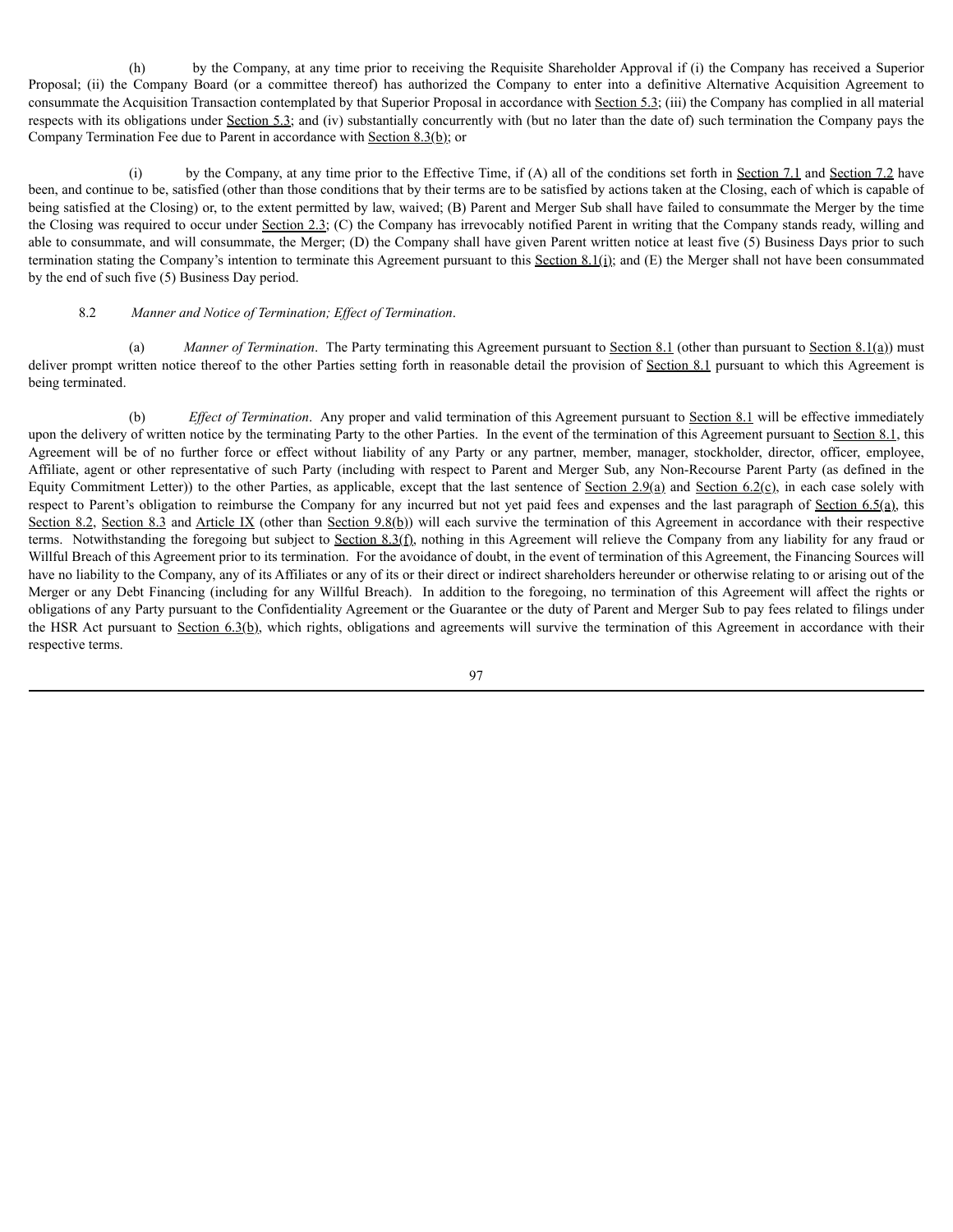### 8.3 *Fees and Expenses*.

(a) *General*. Except as set forth in this Section 8.3, or as otherwise provided for in this Agreement, all fees and expenses incurred in connection with this Agreement and the Transactions will be paid by the Party incurring such fees and expenses whether or not the Merger is consummated. For the avoidance of doubt, Parent or the Surviving Company will be responsible for all fees and expenses of the Payment Agent. Except to the extent otherwise provided in Section 2.12, Parent will pay or cause to be paid all (i) transfer, stamp and documentary Taxes or fees and (ii) sales, use, real property transfer and other similar Taxes or fees arising out of or in connection with entering into this Agreement and the consummation of the Merger.

### (b) *Company Payments*.

(i) If (A) this Agreement is validly terminated pursuant to (x) Section 8.1(c) or Section 8.1(d) or (y) by Parent pursuant to Section 8.1(e) (each, an "**Applicable Termination**"); (B) following the execution and delivery of this Agreement and prior to an Applicable Termination, the Company has received an Acquisition Proposal or an Acquisition Proposal has been publicly made or disclosed; and (C) within twelve (12) months following such Applicable Termination, an Acquisition Transaction is consummated or the Company enters into a definitive agreement with respect to an Acquisition Transaction then the Company will, substantially concurrently with the earlier of the execution of the definitive agreement in respect of such Acquisition Transaction and the consummation of such Acquisition Transaction, pay to Parent an amount equal to \$17,200,000 (the "**Company Termination Fee**"), in accordance with the payment instructions which have been provided to the Company by Parent as of the Agreement Date, or as further updated by written notice by Parent from time to time. For purposes of this Section 8.3(b)(i), all references to "20%" and "80%" in the definition of "Acquisition Transaction" will be deemed to be references to "50%."

(ii) If this Agreement is validly terminated pursuant to Section  $8.1(f)$ , then the Company must promptly (and in any event within two (2) Business Days) following such termination pay to Parent the Company Termination Fee.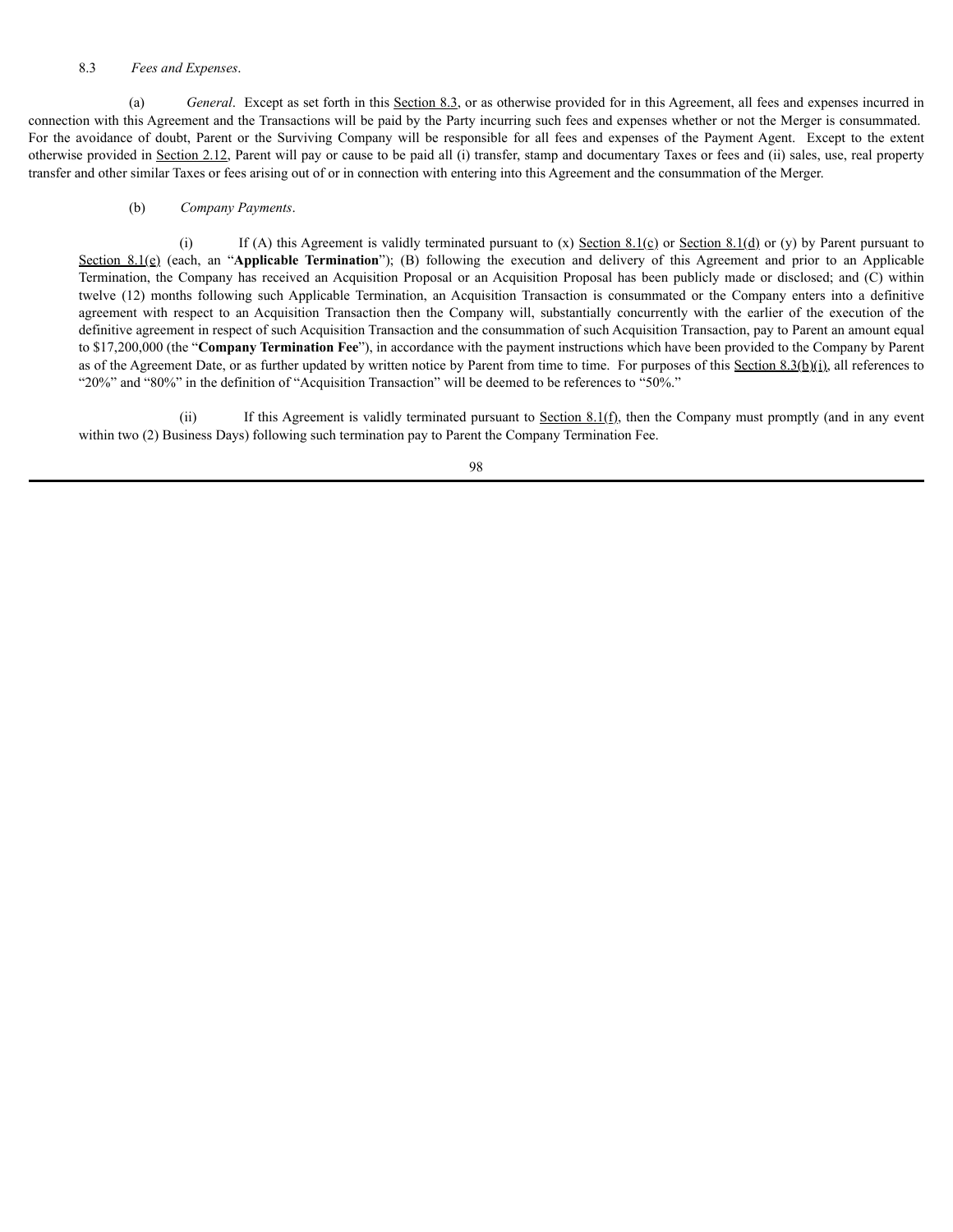(iii) If this Agreement is validly terminated pursuant to  $Section 8.1(h)$ , then the Company must substantially concurrently with (but no later than the date of) such termination pay to Parent the Company Termination Fee; provided that, if the Company terminates this Agreement pursuant to Section 8.1(h) and enters into a definitive Alternative Acquisition Agreement with an Exempted Person to consummate an Acquisition Transaction contemplated by a Superior Proposal prior to the Cut-Off Time with respect to such Exempted Person, then the "**Company Termination** Fee" shall mean an amount equal to \$10,000,000.

(c) *Parent Payment*. If this Agreement is validly terminated pursuant to (i) Section 8.1(g) or Section 8.1(i) or (ii) Parent shall terminate this Agreement pursuant to Section 8.1(c) and at such time the Company could have validly terminated pursuant to Section 8.1(g) or Section 8.1(i), then Parent must promptly (and in any event within five (5) Business Days) following such termination pay to the Company \$34,400,000 in cash (the "**Parent Termination Fee**") in accordance with the payment instructions which have been provided to Parent by the Company as of the Agreement Date, or as further updated by written notice by the Company from time to time.

(d) *Single Payment Only*. The Parties acknowledge and agree that in no event will the Company or Parent, as applicable, be required to pay the Company Termination Fee or the Parent Termination Fee, as applicable, on more than one occasion, whether or not the Company Termination Fee, or the Parent Termination Fee, as applicable, may be payable pursuant to more than one provision of this Agreement at the same or at different times and upon the occurrence of different events.

(e) *Integral*. The Parties acknowledge that the agreements contained in this Section 8.3 are an integral part of the Merger, and that, without these agreements, the Parties would not enter into this Agreement. Accordingly, subject to the terms and conditions of the Guarantee, if either Party fails to promptly pay any amount due pursuant to Section 8.3 and, in order to obtain such payment, the payee Party commences a Legal Proceeding that results in a judgment against the payor Party for the amount set forth in Section 8.3 or any portion thereof, the payor Party will pay to the payee Party its reasonable and documented out-of-pocket fees, costs and expenses (including reasonable and documented attorneys' fees) in connection with such Legal Proceeding; provided, however, that neither Party shall be required to pay the other an amount in excess of \$1,500,000 in the aggregate pursuant to this Section 8.3(e).

(f) *Acknowledgement Regarding Specific Performance*. Notwithstanding anything to the contrary in this Section 8.3, it is agreed that Parent, Merger Sub and the Company will be entitled to an injunction, specific performance or other equitable relief as provided in Section 9.8(a), except that, although the Company, in its sole discretion, may determine its choice of remedies hereunder, including by both pursuing specific performance in accordance with, but subject to the limitations of, Section 9.8(b) and the payment of the Parent Termination Fee, under no circumstances will the Company be permitted or entitled to receive both specific performance of the type contemplated by Section 9.8(b), on the one hand, and payment of the Parent Termination Fee pursuant to this Section 8.3, on the other hand.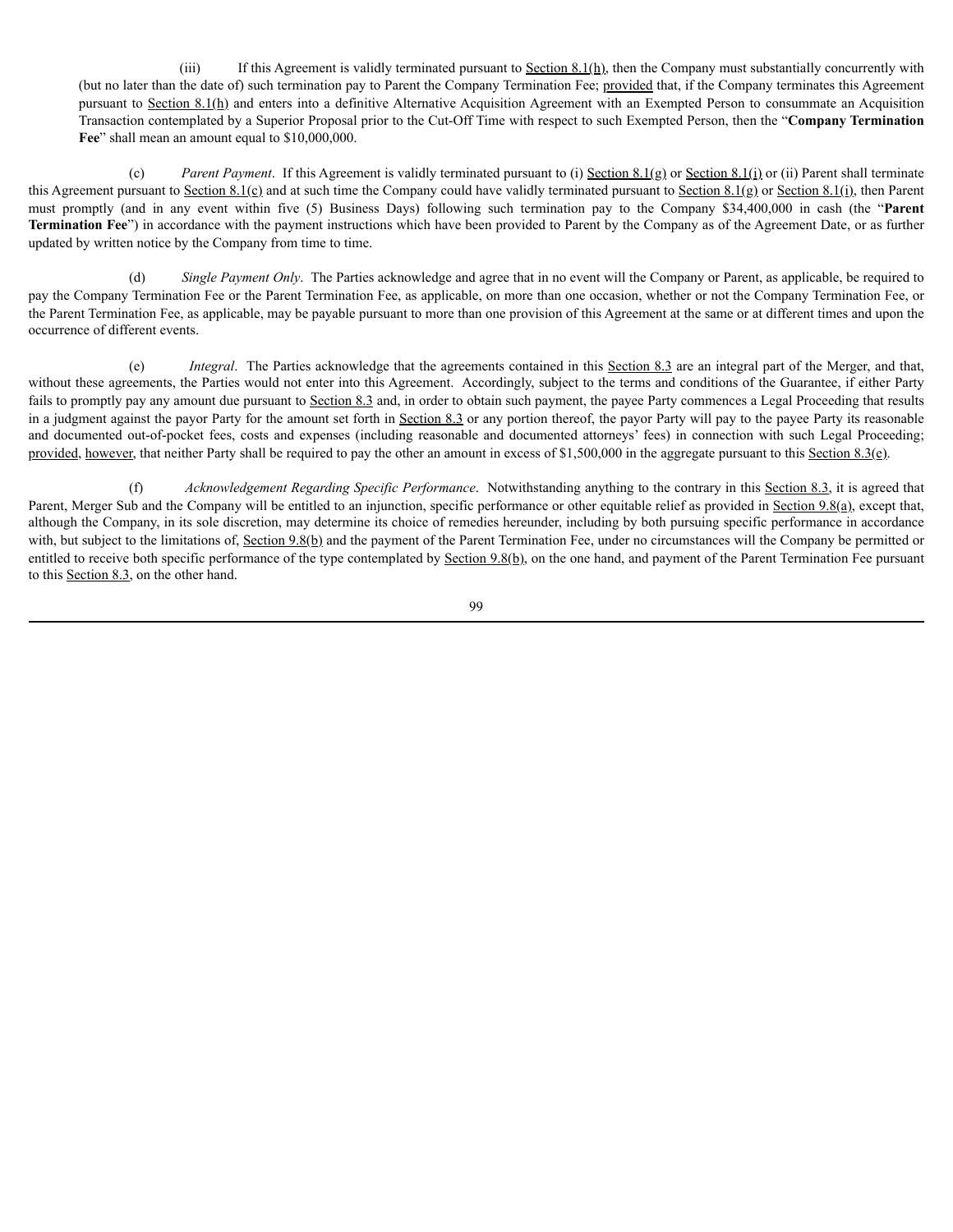#### (g) *Sole and Exclusive Remedy*.

(i) If this Agreement is terminated pursuant to Section 8.1, the Company's receipt of the Parent Termination Fee, the Reimbursement Obligations and any amounts payable pursuant to Section  $8.3(e)$  from Parent (in each case, if payable by Parent hereunder) (in each case subject to the terms and conditions of the Guarantee) will be the sole and exclusive remedy for monetary damages of the Company and the Company Related Parties against the Parent Related Parties in respect of this Agreement, any agreement executed in connection herewith and the transactions contemplated hereby and thereby, the termination of this Agreement, the failure to consummate the Merger or any claims or actions under applicable Law arising out of any breach, termination or failure. Other than payment of the Parent Termination Fee, the Reimbursement Obligations and any amounts payable pursuant to Section  $8.3(e)$  (in each case subject to the terms and conditions of the Guarantee) by Parent or Merger Sub (in each case to the extent required pursuant to this Section 8.3), none of the Parent Related Parties will have any further liability or obligation to any of (A) the Company and its Affiliates and (B) the former, current and future holders of any equity, controlling Persons, directors, officers, employees, agents, attorneys, Affiliates, members, managers, general or limited partners, stockholders and assignees of each of the Company and its Affiliates (the Persons in clauses (A) and (B) collectively, the "**Company Related Parties**") relating to or arising out of this Agreement, any agreement executed in connection herewith and the Transactions, the termination of this Agreement, the failure to consummate the Merger or any claims or actions under applicable Law arising out of any breach, termination or failure. Notwithstanding the foregoing, this Section  $8.3(q)$  will not relieve Parent, Merger Sub or the Guarantors from liability for any breaches of the Confidentiality Agreement or the Guarantee. In no event will any of the Company Related Parties seek or obtain, nor will they permit any of their Representatives or any other Person acting on their behalf to seek or obtain, nor will any Person be entitled to seek or obtain, any recovery or award other than the Parent Termination Fee plus the Reimbursement Obligations from Parent or Merger Sub when payable hereunder against (A) Parent, Merger Sub or the Guarantors or (B) the former, current and future holders of any equity, controlling Persons, directors, officers, employees, agents, attorneys, Financing Sources, Affiliates (other than Parent, Merger Sub or the Guarantors), members, managers, general or limited partners, stockholders and assignees of each of Parent, Merger Sub and the Guarantors (the Persons in clauses (A) and (B) collectively, the "**Parent Related Parties**"), and in no event will the Company be entitled to seek or obtain any monetary damages of any kind, including consequential, special, indirect or punitive damages, other than the Parent Termination Fee and the Reimbursement Obligations from Parent or Merger Sub when payable hereunder against the Parent Related Parties for, or with respect to, this Agreement, the Financing Letters, the Guarantee or the transactions contemplated hereby and thereby (including, any Willful Breach by the Guarantors, Parent or Merger Sub), the termination of this Agreement, any agreement executed in connection herewith and the Transactions, the termination of this Agreement, the failure to consummate the Merger or any claims or actions under applicable Law arising out of any breach, termination or failure. Other than the Guarantors' obligations under the Guarantee and the Equity Commitment Letter to the extent expressly provided therein to the other parties thereto and other than the obligations of Parent and Merger Sub to the extent expressly provided in this Agreement, in no event will any Parent Related Party or any other Person other than the Guarantors, Parent and Merger Sub have any liability for monetary damages to the Company or any other Person relating to or arising out of this Agreement, the Financing Letters, the Guarantee or the transactions contemplated hereby and thereby (including, any Willful Breach by the Guarantors, Parent or Merger Sub), the termination of this Agreement, any agreement executed in connection herewith and the Transactions, the termination of this Agreement, the failure to consummate the Merger or any claims or actions under applicable Law arising out of any breach, termination or failure.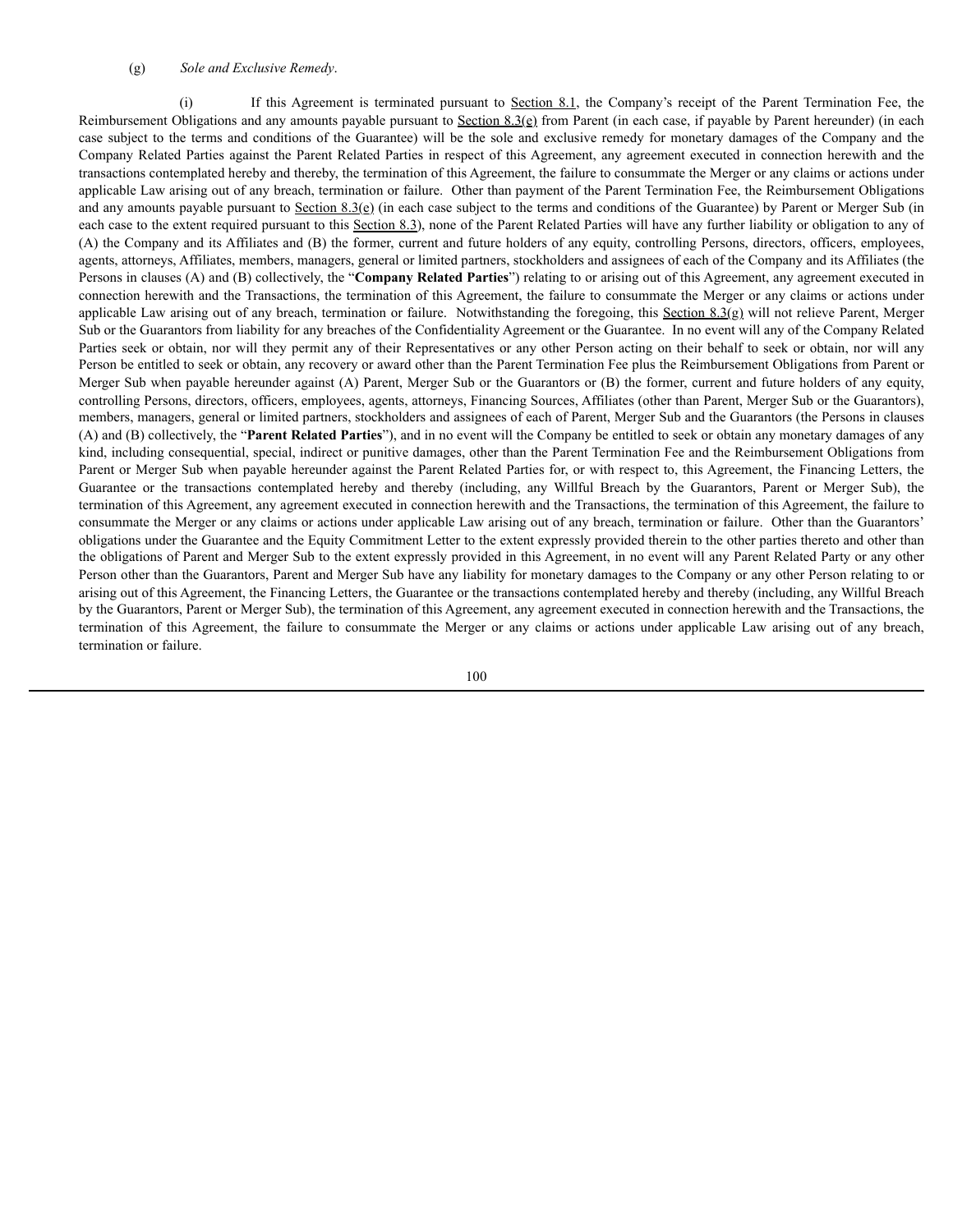(ii) if this Agreement is terminated pursuant to Section 8.1, Parent's receipt of the Company Termination Fee (if payable) and any amounts payable pursuant to Section  $8.3(e)$  will be the sole and exclusive remedies of Parent, Merger Sub, the Guarantors and the Parent Related Parties against the Company Related Parties for monetary damages in respect of this Agreement, any agreement executed in connection herewith and the transactions contemplated hereby and thereby, the termination of this Agreement, the failure to consummate the Merger or any claims or actions under applicable Law arising out of any breach, termination or failure. Other than the Company Termination Fee and any amounts payable pursuant to Section  $8.3(e)$  (in each case to the extent required pursuant to this Section 8.3), none of the Company Related Parties will have any further liability or obligation to any of Parent, Merger Sub, the Guarantors, or the Parent Related Parties relating to or arising out of this Agreement, any agreement executed in connection herewith or the transactions contemplated hereby and thereby for any matters forming the basis of such termination. Parent's receipt of the Company Termination Fee and any amounts payable pursuant to Section  $8.3(e)$  (in each case to the extent required pursuant to this Section 8.3) will be the only monetary damages Parent and Merger Sub and each of their respective Affiliates may recover from Company Related Parties in respect of this Agreement, any agreement executed in connection herewith and the transactions contemplated hereby and thereby, the termination of this Agreement, the failure to consummate the Merger or any claims or actions under applicable Law arising out of any such breach, termination or failure, and upon payment of such amount (in each case to the extent required pursuant to this Section 8.3), (1) none of the Company Related Parties will have any further liability or obligation to Parent or Merger Sub relating to or arising out of this Agreement, any agreement executed in connection herewith or the transactions contemplated hereby and thereby or any matters forming the basis of such termination (except that the Parties (or their Affiliates) will remain obligated with respect to, and Parent may be entitled to remedies with respect to, the Confidentiality Agreement and Section 8.3(e), as applicable); and (2) none of Parent, Merger Sub or any other Person will be entitled to bring or maintain any claim, action or proceeding against the Company or any Company Related Party arising out of this Agreement, any agreement executed in connection herewith or the transactions contemplated hereby and thereby or any matters forming the basis for such termination (except that the Parties (or their Affiliates) will remain obligated with respect to, and the Company may be entitled to remedies with respect to, the Confidentiality Agreement and Section 8.3(g), as applicable). Notwithstanding the foregoing, this Section 8.3(g)(ii) will not limit the rights of Parent and Merger Sub under Section 9.8 or relieve the Company Group from liability (1) for any intentional fraud or Willful Breach of this Agreement or (2) for any breaches of the Confidentiality Agreement.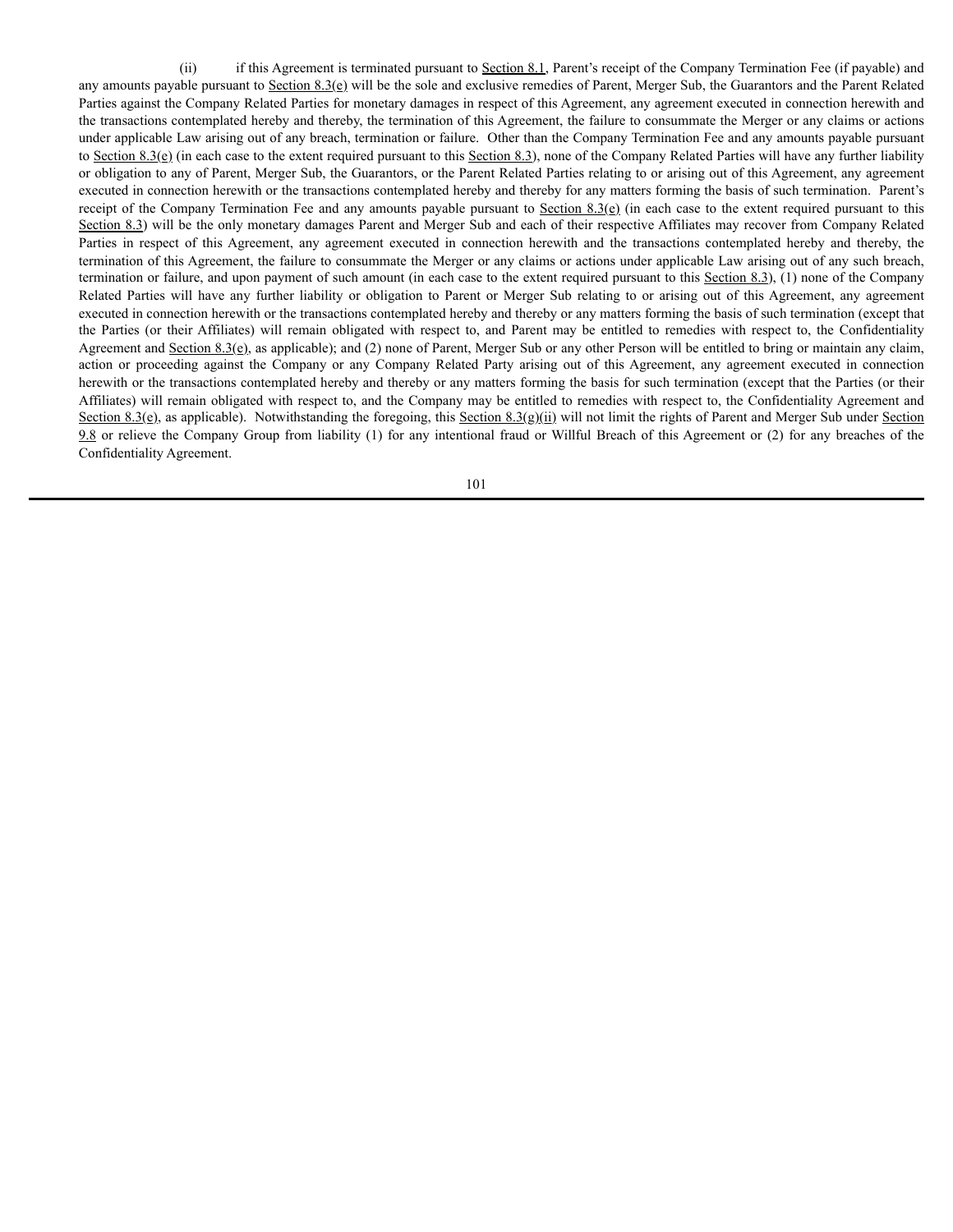8.4 *Amendment*. Subject to applicable Law and subject to the other provisions of this Agreement, this Agreement may be amended by the Parties at any time by execution of an instrument in writing signed on behalf of each of Parent, Merger Sub and the Company (pursuant to authorized action by the Company Board (or a committee thereof)), except that in the event that the Company has received the Requisite Shareholder Approval, no amendment may be made to this Agreement that requires the approval of the Company Shareholders pursuant to the ICL without such approval. Notwithstanding anything to the contrary in this Agreement, the provisions relating to the Financing Sources set forth in Section 8.3(g), Section 8.6, Section 9.6, Section 9.8(b), Section 9.10(b), Section 9.11 and this Section 8.4 (and any provision of this Agreement to the extent an amendment, a modification, waiver or termination of such provision would modify the substance of the provisions relating to the Financing Sources set forth in Section 8.3(g), Section 8.6, Section 9.6, Section 9.8(b), Section 9.10(b), Section 9.11 or this Section 8.4) may not be amended, modified or altered in a manner materially adverse to any Financing Source without the prior written consent of the Financing Commitment Sources.

8.5 *Extension; Waiver*. At any time and from time to time prior to the Effective Time, any Party may, to the extent legally allowed and except as otherwise set forth herein, (a) extend the time for the performance of any of the obligations or other acts of the other Parties, as applicable; (b) waive any inaccuracies in the representations and warranties made to such Party contained herein or in any document delivered pursuant hereto; and (c) subject to the requirements of applicable Law, waive compliance with any of the agreements or conditions for the benefit of such Party contained herein. Any agreement on the part of a Party to any such extension or waiver will be valid only if set forth in an instrument in writing signed by such Party. Any delay in exercising any right pursuant to this Agreement will not constitute a waiver of such right.

8.6 *No Liability of Financing Sources*. None of the Financing Sources will have any liability to the Company or any Company Related Parties relating to or arising out of this Agreement, the Debt Financing or otherwise, whether at law or equity, in contract, in tort or otherwise, and neither the Company nor any Company Related Parties will have any rights or claims against any of the Financing Sources hereunder or thereunder; provided, further, that nothing in this Section 8.6 shall limit the rights of the Company and its Subsidiaries from and after the Effective Time under any debt commitment letter or the definitive agreements for the Debt Financing executed in connection with the Debt Financing (but not, for the avoidance of doubt, under this Agreement) to the extent the Company and/or its Affiliates are party thereto.

## **ARTICLE IX GENERAL PROVISIONS**

9.1 *Survival of Representations, Warranties and Covenants*. The representations, warranties and covenants of the Company, Parent and Merger Sub contained in this Agreement will terminate at the Effective Time, except that any covenants that by their terms survive the Effective Time will survive the Effective Time in accordance with their respective terms.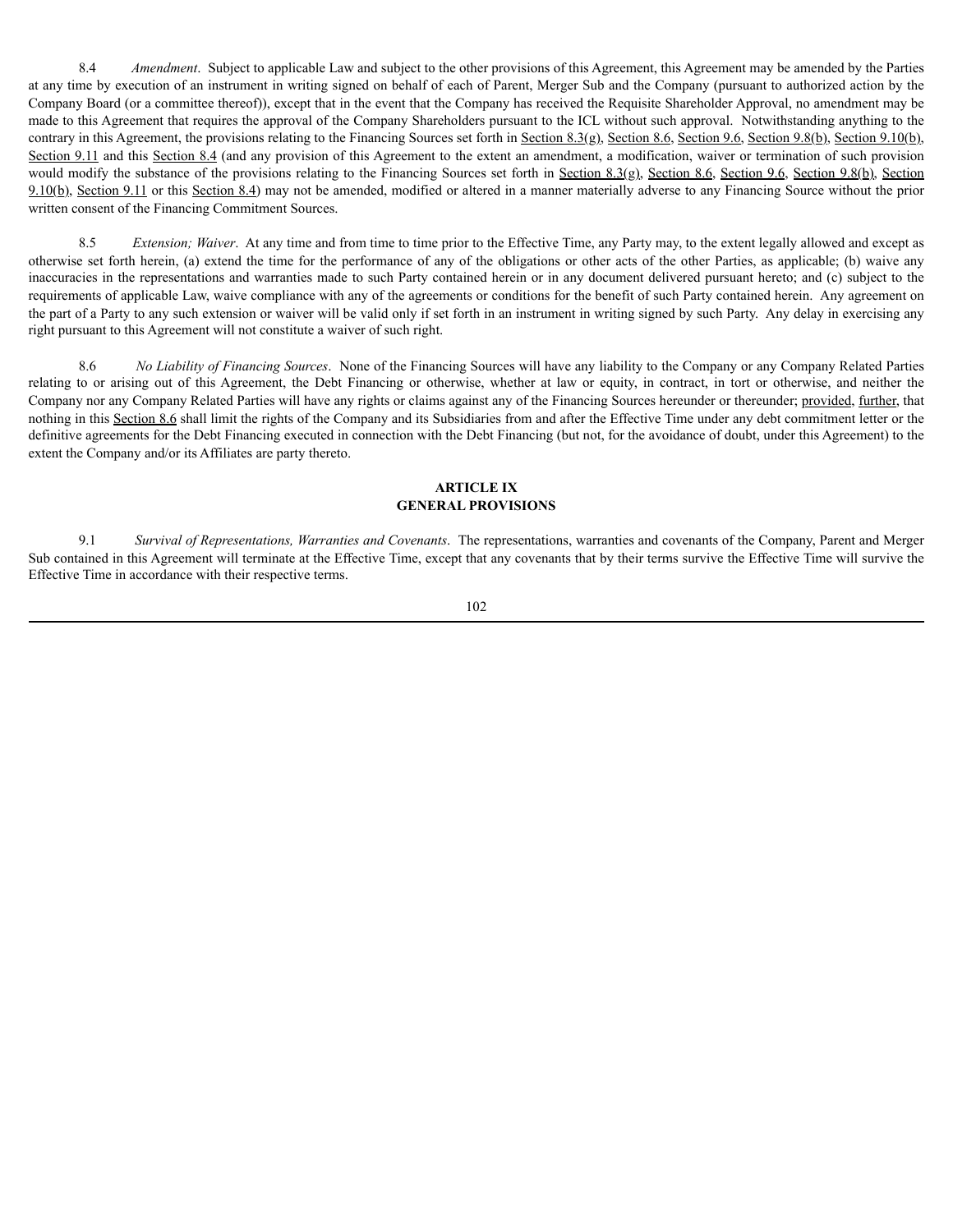9.2 *Notices*. All notices and other communications hereunder must be in writing and will be deemed to have been duly delivered and received hereunder (i) four (4) Business Days after being sent by registered or certified mail, return receipt requested, postage prepaid; (ii) one (1) Business Day after being sent for next Business Day delivery, fees prepaid, via a reputable nationwide overnight courier service; or (iii) immediately upon delivery by hand or by email transmission, in each case to the intended recipient as set forth below:

(a) if to Parent or Merger Sub to:

c/o Turn/River Management LP 555 Mission St., Suite 1750 San Francisco, CA 94105 Attention: Dominic Ang Email: notices@turnriver.com

with a copy (which will not constitute notice) to:

Kirkland & Ellis LLP 555 California Street San Francisco, CA 94104 Attention: Sean Kramer, P.C. Email: sean.kramer@kirkland.com

Kirkland & Ellis LLP 601 Lexington Avenue New York, NY 10022 Attention: Edward J. Lee, P.C.; Chelsea Darnell Email: Edward.Lee@kirkland.com; chelsea.darnell@kirkland.com

(b) if to the Company (prior to the Effective Time) to:

Tufin Software Technologies Ltd. 5 HaShalom Road, ToHa Tower Tel Aviv 6789205, Israel Attention: Ruvi Kitov; Reuven Harrison Email: ruvi.kitov@tufin.com; reuven.harrison@tufin.com

with a copy (which will not constitute notice) to:

White & Case LLP 1221 Avenue of the Americas New York, New York 10020-1095 Attention: Morton A. Pierce; Colin Diamond Email: morton.pierce@whitecase.com; cdiamond@whitecase.com

Meitar, Law Offices 16 Abba Hillel Silver Road. Ramat Gan, 5250608, Israel Attention: Shachar Hadar; Ran Camchy Email: shacharh@meitar.com; ranca@meitar.co.il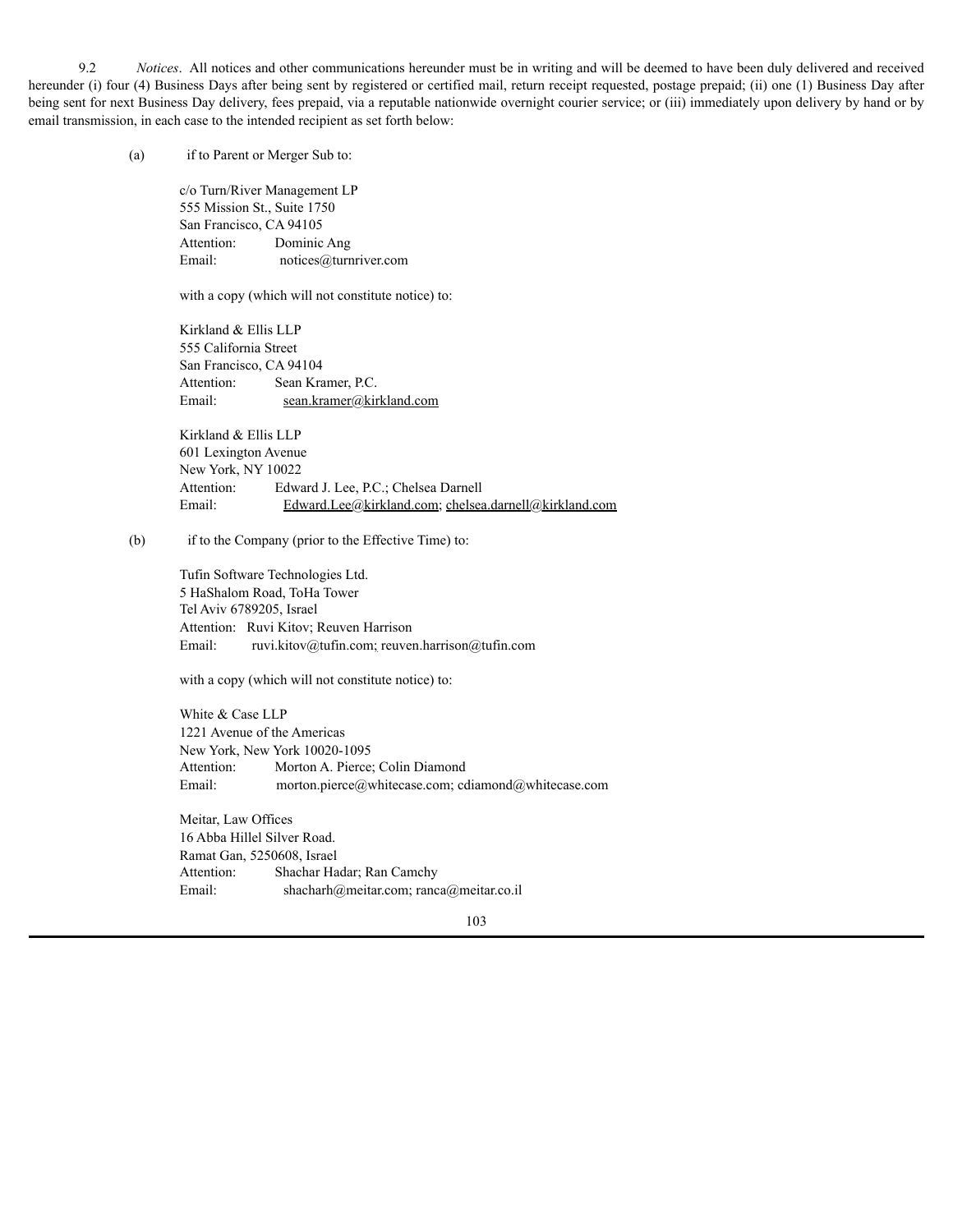Any notice received at the addressee's location, or by email at the addressee's email address, on any Business Day after 5:00 p.m., addressee's local time, or on any day that is not a Business Day will be deemed to have been received at 9:00 a.m., addressee's local time, on the next Business Day. From time to time, any Party may provide notice to the other Parties of a change in its address or email address through a notice given in accordance with this Section 9.2, except that that notice of any change to the address, email address or any of the other details specified in or pursuant to this Section 9.2 will not be deemed to have been received until, and will be deemed to have been received upon, the later of the date (A) specified in such notice or (B) that is five (5) Business Days after such notice would otherwise be deemed to have been received pursuant to this Section 9.2.

9.3 *Assignment*. No Party may assign either this Agreement or any of its rights, interests, or obligations hereunder without the prior written approval of the other Parties except that Parent and Merger Sub will have the right to assign all or any portion of their respective rights and obligations pursuant to this Agreement from and after the Effective Time (a) to any of their respective Affiliates so long as Parent or Merger Sub, as applicable, remains jointly and severally obligated to satisfy all of its obligations under this Agreement or (b) to any Financing Source pursuant to the terms of any Debt Financing for purposes of creating a security interest herein or otherwise assigning as collateral in respect of the Debt Financing, it being understood that, in each case, such assignment will not (i) affect the obligations of the parties to the Equity Commitment Letter or (ii) impede or delay the consummation of the Merger or otherwise materially impede the rights of the holders of Company Ordinary Shares and Company Equity Awards pursuant to this Agreement. Subject to the preceding sentence, this Agreement will be binding upon and will inure to the benefit of the Parties and their respective successors and permitted assigns. No assignment by any Party will relieve such Party of any of its obligations hereunder.

9.4 *Confidentiality*. Parent, Merger Sub and the Company hereby acknowledge and agree that the Confidentiality Agreement will continue in full force and effect in accordance with its terms. Each of Parent, Merger Sub and their respective Representatives will hold and treat all documents and information concerning the Company furnished or made available to Parent, Merger Sub or their respective Representatives in connection with the Merger in accordance with the Confidentiality Agreement. By executing this Agreement, each of Parent and Merger Sub agree to be bound by, and to cause their Representatives to be bound by, the terms and conditions of the Confidentiality Agreement as if they were parties thereto.

9.5 *Entire Agreement*. This Agreement and the documents and instruments and other agreements among the Parties as contemplated by or referred to herein, including the Confidentiality Agreement, the Company Disclosure Letter, the Voting and Support Agreements, the Guarantee and the Financing Letters, constitute the entire agreement among the Parties with respect to the subject matter hereof and supersede all prior agreements and understandings, both written and oral, among the Parties with respect to the subject matter hereof. Notwithstanding anything to the contrary in this Agreement, the Confidentiality Agreement will (a) not be superseded; (b) survive any termination of this Agreement; and (c) continue in full force and effect until the earlier to occur of the Effective Time and the date on which the Confidentiality Agreement expires in accordance with its terms or is validly terminated by the parties thereto.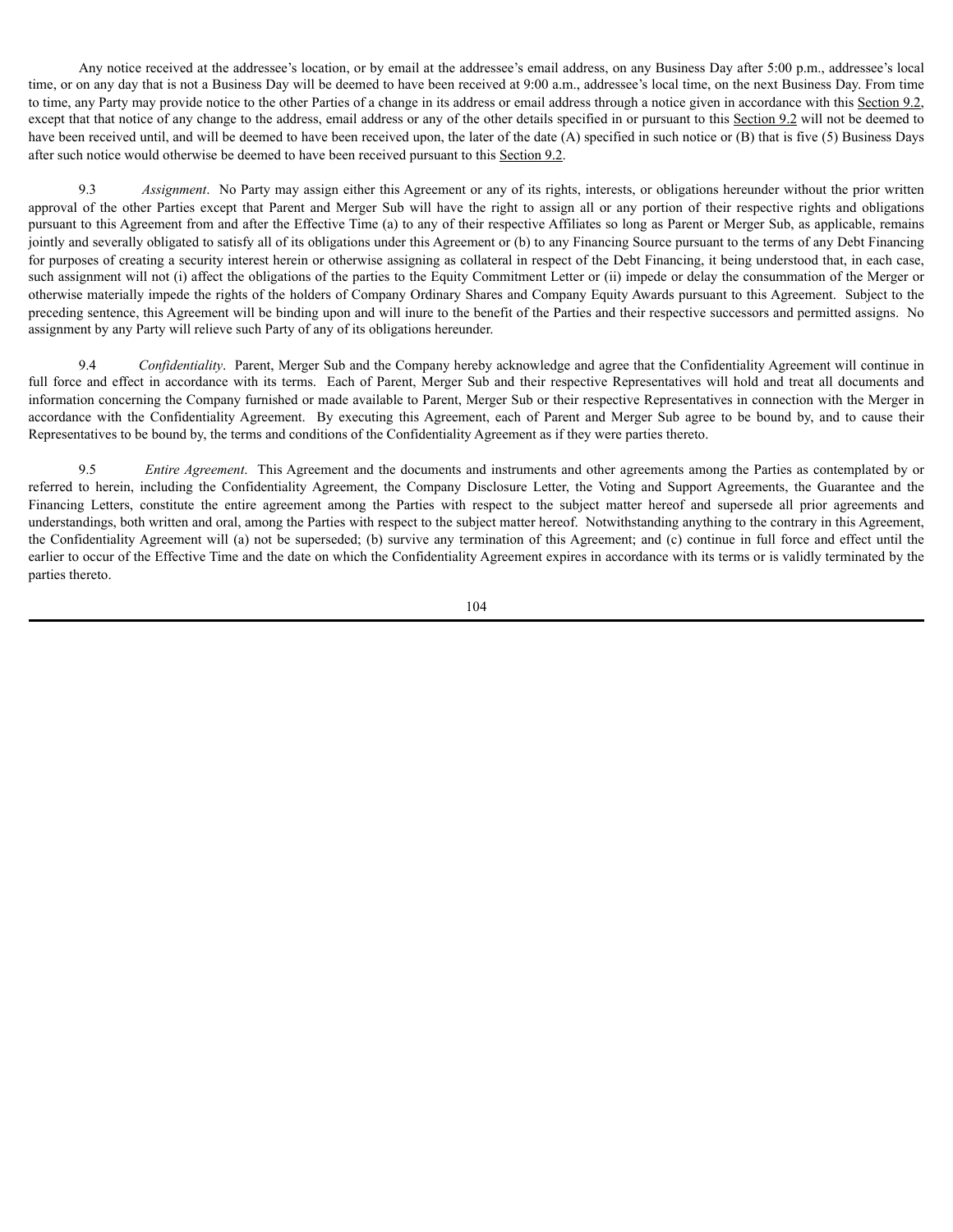9.6 *Third-Party Beneficiaries*. Except as set forth in Section 6.9 and this Section 9.6, the Parties agree that their respective representations, warranties and covenants set forth in this Agreement are solely for the benefit of the other Parties in accordance with and subject to the terms of this Agreement. This Agreement is not intended to, and will not, confer upon any other Person any rights or remedies hereunder, except (a) as set forth in or contemplated by Section 6.9 and (b) from and after the Effective Time, the rights of the holders of Company Ordinary Shares and the vested Company Equity Awards to receive the Per Share Price as set forth in Article II. The provisions of Section 8.3(g), Section 8.4, Section 8.6, Section 9.8(b), Section 9.10(b), Section 9.11, Section 9.17 and this Section 9.6 will, subject to the rights of the Financing Commitment Sources set forth in the last sentence of Section 8.4, inure to the benefit of the Financing Sources, the Parent Related Parties, the Company Related Parties and the Non-Recourse Parent Parties, and each of their successors and assigns, each of whom are intended to be third-party beneficiaries thereof (it being understood and agreed that the provisions of such Sections will be enforceable by the Financing Sources and their respective successors and assigns).

9.7 *Severability*. In the event that any provision of this Agreement, or the application thereof, becomes or is declared by a court of competent jurisdiction to be illegal, void or unenforceable, the remainder of this Agreement will continue in full force and effect and the application of such provision to other Persons or circumstances will be interpreted so as reasonably to effect the intent of the Parties. The Parties further agree to replace such void or unenforceable provision of this Agreement with a valid and enforceable provision that will achieve, to the extent possible, the economic, business and other purposes of such void or unenforceable provision.

### 9.8 *Remedies*.

(a) *Remedies Cumulative*. Except as otherwise provided herein, any and all remedies herein expressly conferred upon a Party will be deemed cumulative with and not exclusive of any other remedy conferred hereby or by law or equity upon such Party, and the exercise by a Party of any one remedy will not preclude the exercise of any other remedy.

### (b) *Specific Performance*.

The Parties agree that irreparable damage for which monetary damages, even if available, would not be an adequate remedy would occur in the event that the Parties do not timely perform the provisions of this Agreement (including any Party failing to take such actions as are required of it hereunder in order to consummate this Agreement) in accordance with its specified terms or otherwise breach such provisions. The Parties acknowledge and agree that, subject to the last three (3) sentences of this Section 9.8(b)(i) (A) the Parties will be entitled, in addition to any other remedy to which they are entitled at law or in equity, to an injunction, specific performance and other equitable relief to prevent breaches (or threatened breaches) of this Agreement and to enforce specifically the terms and provisions hereof; (B) the provisions of Section 8.3 are not intended to and do not adequately compensate the Company, on the one hand, or Parent and Merger Sub, on the other hand, for the harm that would result from a breach of this Agreement, and will not be construed to diminish or otherwise impair in any respect any Party's right to an injunction, specific performance and other equitable relief; and (C) the right of specific enforcement is an integral part of the Merger and without that right, neither the Company nor Parent would have entered into this Agreement. It is explicitly agreed that, subject to the limitations in the next two (2) sentences of this Section  $9.8(b)(i)$ , the Company shall have the right to an injunction, specific performance or other equitable remedies in connection with enforcing Parent's and Merger Sub's obligations to consummate the Merger and cause the Equity Financing to be funded (including to cause Parent to enforce the obligations of the Guarantors under the Equity Commitment Letter in order to cause the Equity Financing to be timely completed in accordance with and subject to the terms and conditions set forth in the Equity Commitment Letter) subject to the terms and conditions set forth therein and herein. Notwithstanding the foregoing and subject to the rights of the parties to the definitive Equity Commitment Letter under the terms thereof, none of the Company and its Affiliates and their direct and indirect equity holders shall be entitled to seek the remedy of specific performance of this Agreement against the Guarantors. Notwithstanding the foregoing and subject to the rights of the parties to the definitive agreements for any Financing under the terms thereof, none of the Company and its Affiliates and their direct and indirect shareholders shall be entitled to seek the remedy of specific performance of this Agreement against any Financing Sources. Notwithstanding anything to the contrary in this Agreement, it is explicitly agreed that the right of the Company to seek an injunction, specific performance or other equitable remedies in connection with enforcing Parent's obligation to close the Transactions and cause the Equity Financing to be funded to fund a portion of the Required Amounts (but not the right of the Company to seek such injunctions, specific performance or other equitable remedies for reasons other than to cause the Closing to occur) shall be subject to the requirements that (i) all of the conditions set forth in Section 7.1 and Section 7.2 have been satisfied (other than those conditions that by their terms are to be satisfied at the Closing, but subject to the satisfaction or waiver (to the extent permitted hereunder) of such conditions) or irrevocably waived in writing and the Closing should have occurred at such time as set forth in Section 2.3; (ii) the Debt Financing has been funded in full in accordance with the terms and conditions thereof, or will be funded in full at the Closing in accordance with the terms and conditions of the Debt Commitment Letter if the Equity Financing is funded; and (iii) the Company has irrevocably confirmed in writing that if the Equity Financing and Debt Financing are funded, then the Company shall take such actions that are required of it by this Agreement to consummate the Closing pursuant to the terms of this Agreement.

(ii) Subject to Section  $9.8(b)(i)$ , the Parties agree not to raise any objections to (A) the granting of an injunction, specific performance or other equitable relief to prevent or restrain breaches or threatened breaches of this Agreement by the Company, on the one hand, or Parent and Merger Sub, on the other hand and (B) the specific performance of the terms and provisions of this Agreement to prevent breaches or threatened breaches of, or to enforce compliance with, the covenants, obligations and agreements of Parent and Merger Sub pursuant to this Agreement. Any Party seeking an injunction or injunctions to prevent breaches of this Agreement and to enforce specifically the terms and provisions of this Agreement will not be required to provide any bond or other security in connection with such injunction or enforcement, and each Party irrevocably waives any right that it may have to require the obtaining, furnishing or posting of any such bond or other security.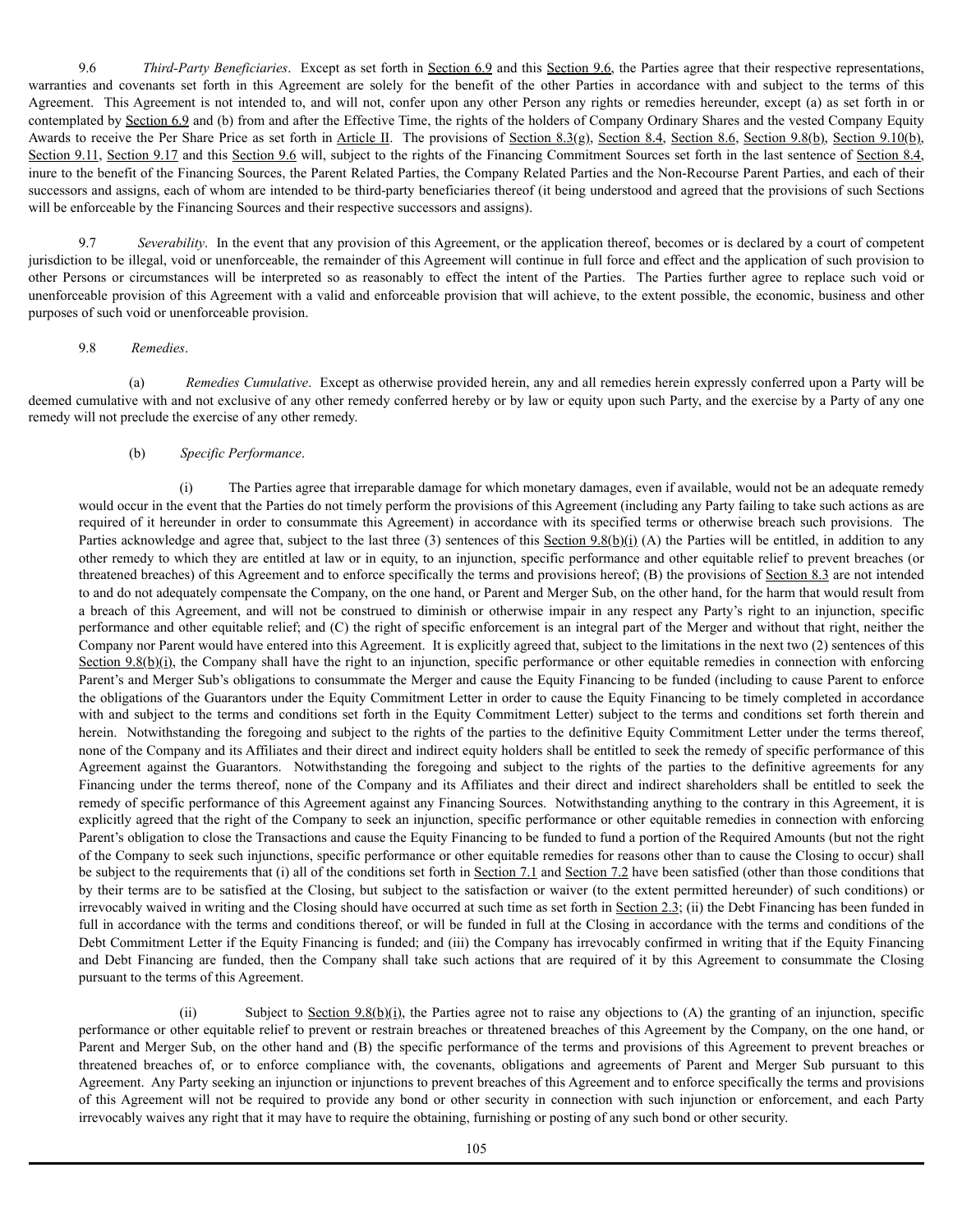9.9 *Governing Law*. This Agreement, and all claims or causes of action (whether in contract, tort or otherwise) that may be based upon, arise out of or relate to this Agreement, or the negotiation, execution or performance of this Agreement or the Transactions, shall be governed by the internal Laws of the State of Delaware applicable to agreements made and to be performed entirely within such state, without giving effect to its principles or rules of conflict of laws to the extent such principles or rules are not mandatorily applicable by statute and would require or permit the application of the Laws of another jurisdiction except that (i) the internal affairs of the corporations party hereto that are organized and existing under the ICL and (ii) all other provisions of this Agreement and the Transactions that are expressly or otherwise required to be governed by the ICL shall be governed by the ICL.

### 9.10 *Consent to Jurisdiction*.

(a) *General Jurisdiction*. Each of the Parties (i) irrevocably consents to the service of the summons and complaint and any other process (whether inside or outside the territorial jurisdiction of the Chosen Courts) in any Legal Proceeding relating to the Transactions and the Guarantee, for and on behalf of itself or any of its properties or assets, in accordance with Section 9.2 or in such other manner as may be permitted by applicable Law, and nothing in this Section 9.10 will affect the right of any Party to serve legal process in any other manner permitted by applicable Law; (ii) irrevocably and unconditionally consents and submits itself and its properties and assets in any Legal Proceeding to the exclusive general jurisdiction of the Court of Chancery of the State of Delaware and any state appellate court therefrom within the State of Delaware (or, if the Court of Chancery of the State of Delaware declines to accept jurisdiction over a particular matter, any federal court within the State of Delaware) (the "**Chosen Courts**") in the event that any dispute or controversy arises out of this Agreement, the Guarantee or the transactions contemplated hereby or thereby; (iii) agrees that it will not attempt to deny or defeat such personal jurisdiction by motion or other request for leave from any such court; (iv) agrees that any Legal Proceeding arising in connection with this Agreement, the Guarantee or the transactions contemplated hereby or thereby will be brought, tried and determined only in the Chosen Courts; (v) waives any objection that it may now or hereafter have to the venue of any such Legal Proceeding in the Chosen Courts or that such Legal Proceeding was brought in an inconvenient court and agrees not to plead or claim the same; and (vi) agrees that it will not bring any Legal Proceeding relating to this Agreement, the Guarantee or the transactions contemplated hereby or thereby in any court other than the Chosen Courts. Each of Parent, Merger Sub and the Company agrees that a final judgment in any Legal Proceeding in the Chosen Courts will be conclusive and may be enforced in other jurisdictions by suit on the judgment or in any other manner provided by applicable Law.

(b) *Jurisdiction for Financing Sources*. Notwithstanding anything in this Agreement to the contrary but subject to Section 8.6, the Parties acknowledge and irrevocably agree on behalf of themselves and the Parent Related Parties and Company Related Parties (as applicable) (i) that any Legal Proceeding, whether in law or in equity, in contract, in tort or otherwise, involving the Financing Sources arising out of, or relating to, the Merger, the Debt Commitment Letter, the Debt Financing or the performance of services thereunder or related thereto will be brought in and subject to the exclusive jurisdiction of the Supreme Court of the State of New York, county of New York sitting in the Borough of Manhattan and any appellate court thereof, and each Party submits for itself and its property with respect to any such Legal Proceeding to the exclusive jurisdiction of such court; (ii) not to bring or permit any of their Affiliates to bring or support anyone else in bringing any such Legal Proceeding in any other court; (iii) that service of process, summons, notice or document by registered mail addressed to them at their respective addresses provided in any applicable debt commitment letter will be effective service of process against them for any such Legal Proceeding brought in any such court; (iv) to waive and hereby waive, to the fullest extent permitted by Law, any objection which any of them may now or hereafter have to the laying of venue of, and the defense of an inconvenient forum to the maintenance of, any such Legal Proceeding in any such court; and (v) except as specifically set forth in the Debt Commitment Letter, any such Legal Proceeding will be governed by, construed in accordance with and enforced under the Laws of the State of New York.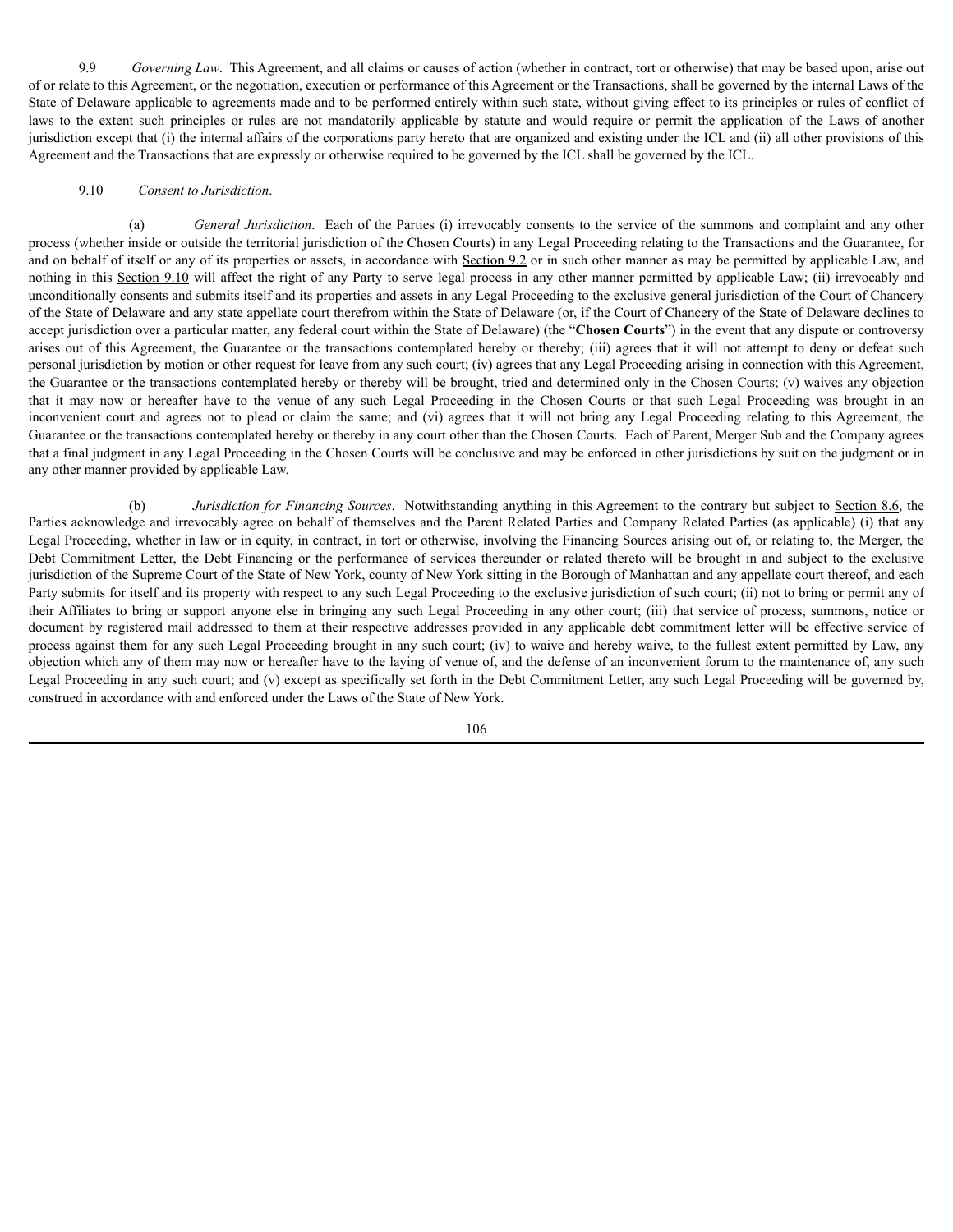9.11 *WAIVER OF JURY TRIAL*. EACH PARTY ACKNOWLEDGES AND AGREES THAT ANY CONTROVERSY OR LITIGATION THAT MAY ARISE OUT OF OR RELATE TO THIS AGREEMENT, THE GUARANTEE, THE EQUITY COMMITMENT LETTER OR THE NEGOTIATION, VALIDITY OR PERFORMANCE OF THIS AGREEMENT, THE GUARANTEE, THE EQUITY COMMITMENT LETTER OR THE TRANSACTIONS CONTEMPLATED HEREBY AND THEREBY, IS LIKELY TO INVOLVE COMPLICATED AND DIFFICULT ISSUES, AND THEREFORE EACH PARTY HEREBY IRREVOCABLY AND UNCONDITIONALLY WAIVES ANY RIGHT THAT SUCH PARTY MAY HAVE TO A TRIAL BY JURY IN RESPECT OF ANY LEGAL PROCEEDING (WHETHER FOR BREACH OF CONTRACT, TORTIOUS CONDUCT OR OTHERWISE) DIRECTLY OR INDIRECTLY ARISING OUT OF OR RELATING TO THIS AGREEMENT, THE GUARANTEE, THE EQUITY COMMITMENT LETTER, THE TRANSACTIONS CONTEMPLATED HEREBY AND THEREBY, THE DEBT COMMITMENT LETTER, THE DEBT FINANCING OR THE EQUITY FINANCING (INCLUDING ANY SUCH LEGAL PROCEEDING INVOLVING FINANCING SOURCES IN CONNECTION WITH THE FINANCING DESCRIBED IN THIS AGREEMENT). EACH PARTY ACKNOWLEDGES AND AGREES THAT (i) NO REPRESENTATIVE, AGENT OR ATTORNEY OF ANY OTHER PARTY HAS REPRESENTED, EXPRESSLY OR OTHERWISE, THAT SUCH OTHER PARTY WOULD NOT, IN THE EVENT OF LITIGATION, SEEK TO ENFORCE THE FOREGOING WAIVER; (ii) IT UNDERSTANDS AND HAS CONSIDERED THE IMPLICATIONS OF THIS WAIVER; (iii) IT MAKES THIS WAIVER VOLUNTARILY; AND (iv) IT HAS BEEN INDUCED TO ENTER INTO THIS AGREEMENT BY, AMONG OTHER THINGS, THE MUTUAL WAIVERS AND CERTIFICATIONS IN THIS SECTION 9.11.

9.12 *Company Disclosure Letter References*. The Parties agree that the disclosure set forth in any particular section or subsection of the Company Disclosure Letter will be deemed to be an exception to (or, as applicable, a disclosure for purposes of) (a) the representations and warranties (or covenants, as applicable) of the Company that are set forth in the corresponding Section or subsection of this Agreement and (b) every other representation and warranties (or covenants, as applicable) of the Company that are set forth in this Agreement, but in the case of this clause (b) only if the relevance of that disclosure as an exception to (or a disclosure for purposes of) such other representations and warranties (or covenants, as applicable) is reasonably apparent on the face of such disclosure.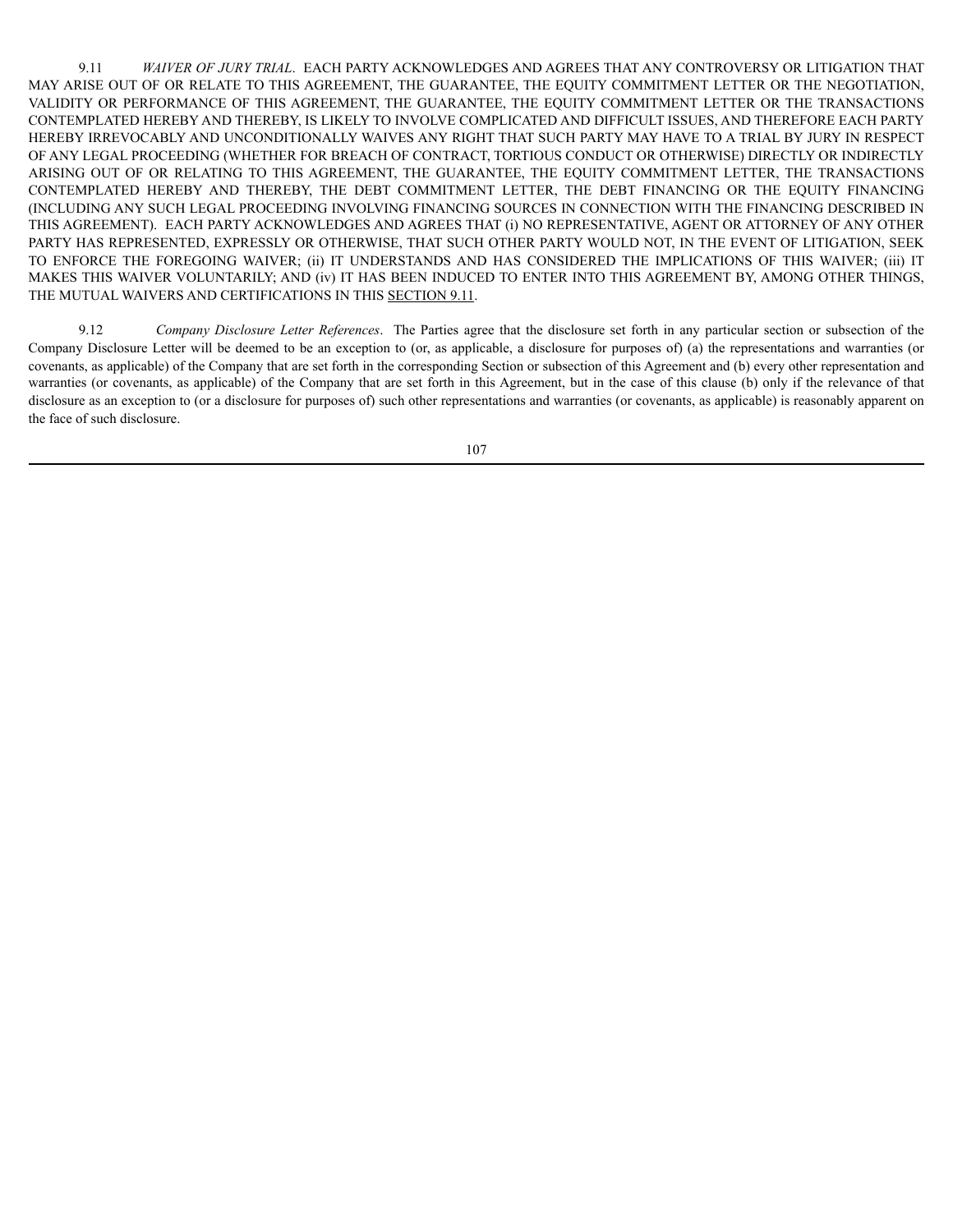9.13 *Counterparts*. This Agreement and any amendments hereto may be executed in one or more counterparts, all of which will be considered one and the same agreement and will become effective when one or more counterparts have been signed by each of the Parties and delivered to the other Parties, it being understood that all Parties need not sign the same counterpart. Any such counterpart, to the extent delivered by .pdf, .tif, .gif, .jpg or similar attachment to electronic mail (any such delivery, an "**Electronic Delivery**"), will be treated in all manner and respects as an original executed counterpart and will be considered to have the same binding legal effect as if it were the original signed version thereof delivered in person. No Party may raise the use of an Electronic Delivery to deliver a signature, or the fact that any signature or agreement or instrument was transmitted or communicated through the use of an Electronic Delivery, as a defense to the formation of a contract, and each Party forever waives any such defense, except to the extent such defense relates to lack of authenticity.

9.14 *No Limitation*. It is the intention of the Parties that, to the extent possible, unless provisions are mutually exclusive and effect cannot be given to both or all such provisions, the representations, warranties, covenants and closing conditions in this Agreement will be construed to be cumulative and that each representation, warranty, covenant and closing condition in this Agreement will be given full, separate and independent effect and nothing set forth in any provision herein will in any way be deemed to limit the scope, applicability or effect of any other provision hereof.

9.15 *Performance Guaranty*. Parent hereby guarantees the due, prompt and faithful performance and discharge by, and compliance with, all of the obligations, covenants, terms, conditions and undertakings of Merger Sub under this Agreement in accordance with the terms hereof, including any such obligations, covenants, terms, conditions and undertakings that are required to be performed, discharged or complied with following the Effective Time by the Surviving Company.

### 9.16 *Disclaimer*.

(a) *General*. The representations and warranties in this Agreement are the product of negotiations among the parties and are for the sole contractual benefit of such parties. Such representations and warranties may be made as of specific dates, only for purposes of the Agreement and for the benefit of the parties hereto. Such representations and warranties are subject to important exceptions and limitations agreed upon by the parties, including being qualified by confidential disclosures, made for the purposes of allocating contractual risk between the parties rather than establishing these matters as facts, and were made subject to a contractual standard of materiality that may differ from the standard generally applicable under federal securities Laws or under other contracts. Any inaccuracies in such representations and warranties are subject to waiver by the parties hereto in accordance with Section 8.5 without notice or liability to any other Person. Any information concerning the subject matter of such representations and warranties may have changed, and may continue to change, since the Agreement Date, and such subsequent information may or may not be fully reflected in the Company's public reports. In some instances, the representations and warranties in this Agreement may represent an allocation among the parties hereto of contractual risks associated with particular matters regardless of the Knowledge of any of such parties. Any filing of this Agreement with the SEC or otherwise is only to provide investors with information regarding its terms and conditions and not to provide any other factual information regarding the Company or its business. Consequently, Persons other than the parties hereto may not rely upon the representations and warranties in this Agreement or any description thereof as characterizations of actual facts or circumstances as of the Agreement Date or as of any other date. The information in this Agreement should be considered together with the Company's public reports filed with the SEC.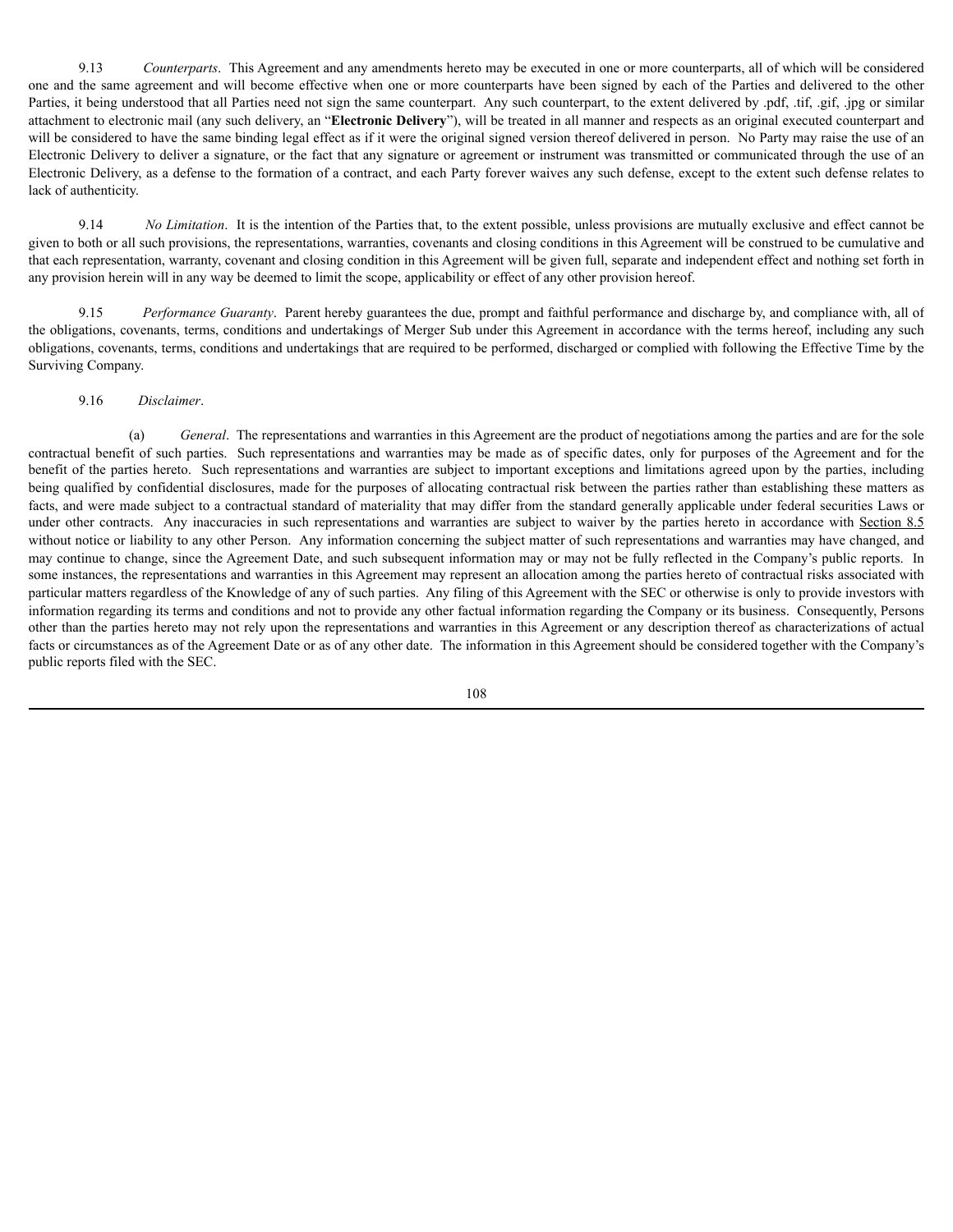(b) *Disclosure Letter.* No reference to or disclosure of any item or other matter in the Company Disclosure Letter shall be construed as an admission, representation or indication that such item or other matter is "material" or would have a Company Material Adverse Effect or that such item or other matter is required to be so referred to or so disclosed. The Company may, at its option, include in the Company Disclosure Letter items that are not material in order to avoid any misunderstanding, and such inclusion, or any references to dollar amounts, shall not be deemed to be an acknowledgement or representation that such items are material, to establish any standard of materiality or to define further the meaning of such terms for purposes of this Agreement or otherwise. The specification of any dollar amount or the inclusion of any item in the Company Disclosure Letter is not intended to imply that those amounts, or higher or lower amounts, or the items so included, or other items, are or are not required to be disclosed (including whether such amounts or items are required to be disclosed as material or threatened) or are within or outside of the ordinary course of business. In such cases where a representation or warranty is qualified by a reference to materiality or a Company Material Adverse Effect, the disclosure of any information, matter or item in the Company Disclosure Letter shall not imply that any other undisclosed information, matter or item that has a greater value or could otherwise be deemed more significant (x) is or is reasonably likely to be material or (y) has had or would reasonably be expected to have a Company Material Adverse Effect. The information contained in the Company Disclosure Letter is disclosed solely for purposes of this Agreement. No disclosure in the Company Disclosure Letter shall be deemed to be an admission by any Person to any other Person of any matter whatsoever (including with respect to any possible breach or violation of any Law, Order or Contract) and nothing in the Company Disclosure Letter shall constitute an admission of any Liability or obligation of any Person to any other Person or shall confer or give any Person any remedy, claim, Liability, reimbursement, cause of action or any other right. The Parties to this Agreement do not assume any responsibility to any Person that is not a party to the Agreement for the accuracy of any information set forth in the Company Disclosure Letter. The information set forth in the Company Disclosure Letter was not prepared or disclosed with a view to its potential disclosure to others. Subject to applicable Law, such information is disclosed in confidence for the purposes contemplated in this Agreement and is subject to the confidentiality provisions of any other agreements, including the Confidentiality Agreement. Moreover, in disclosing the information in the Company Disclosure Letter, each Party to this Agreement expressly does not waive any attorney-client privilege associated with such information or any protection afforded by the work-product doctrine with respect to any of the matters disclosed or discussed herein. Any attachments to the Company Disclosure Letter form an integral part of the Company Disclosure Letter and are incorporated by reference for all purposes as if set forth in the Company Disclosure Letter.

## 9.17 *Non-Recourse Parties*.

(a) In no event will the Company, whether prior to or after termination of this Agreement, seek or obtain, nor will it permit any of its Representatives to seek or obtain, nor will any Person be entitled to seek or obtain, any monetary recovery or monetary award against any Non-Recourse Parent Party (as defined in the Equity Commitment Letter, which excludes, for the avoidance of doubt, the Guarantors, Parent and Merger Sub) or file or assert any claim (other than a Permitted Claim (as defined in the Equity Commitment Letter)) with respect to this Agreement, the Equity Commitment Letter or the Guarantee or the transactions contemplated hereby and thereby (including any breach by the Guarantors, Parent or Merger Sub), the termination of this Agreement, the failure to consummate the transactions contemplated hereby or any claims or actions under applicable Laws arising out of any such breach, termination or failure, other than from or against Parent or Merger Sub to the extent expressly provided for in this Agreement or the Guarantors to the extent expressly provided for in the Guarantee and the Equity Commitment Letter.

(b) In no event will Parent, Merger Sub or the Guarantors, whether prior to or after termination of this Agreement or the Closing, seek or obtain, nor will it or they permit any of its or their Representatives to seek or obtain, nor will any Person be entitled to seek or obtain, any monetary recovery or monetary award against any Non-Recourse Company Party or file or assert any claim with respect to this Agreement or the transactions contemplated hereby and thereby (including any breach by the Company), the termination of this Agreement, the failure to consummate the transactions contemplated hereby or any claims or actions under applicable Laws arising out of any such breach, termination or failure, other than from or against the Company to the extent expressly provided for in this Agreement.

[Signature page follows]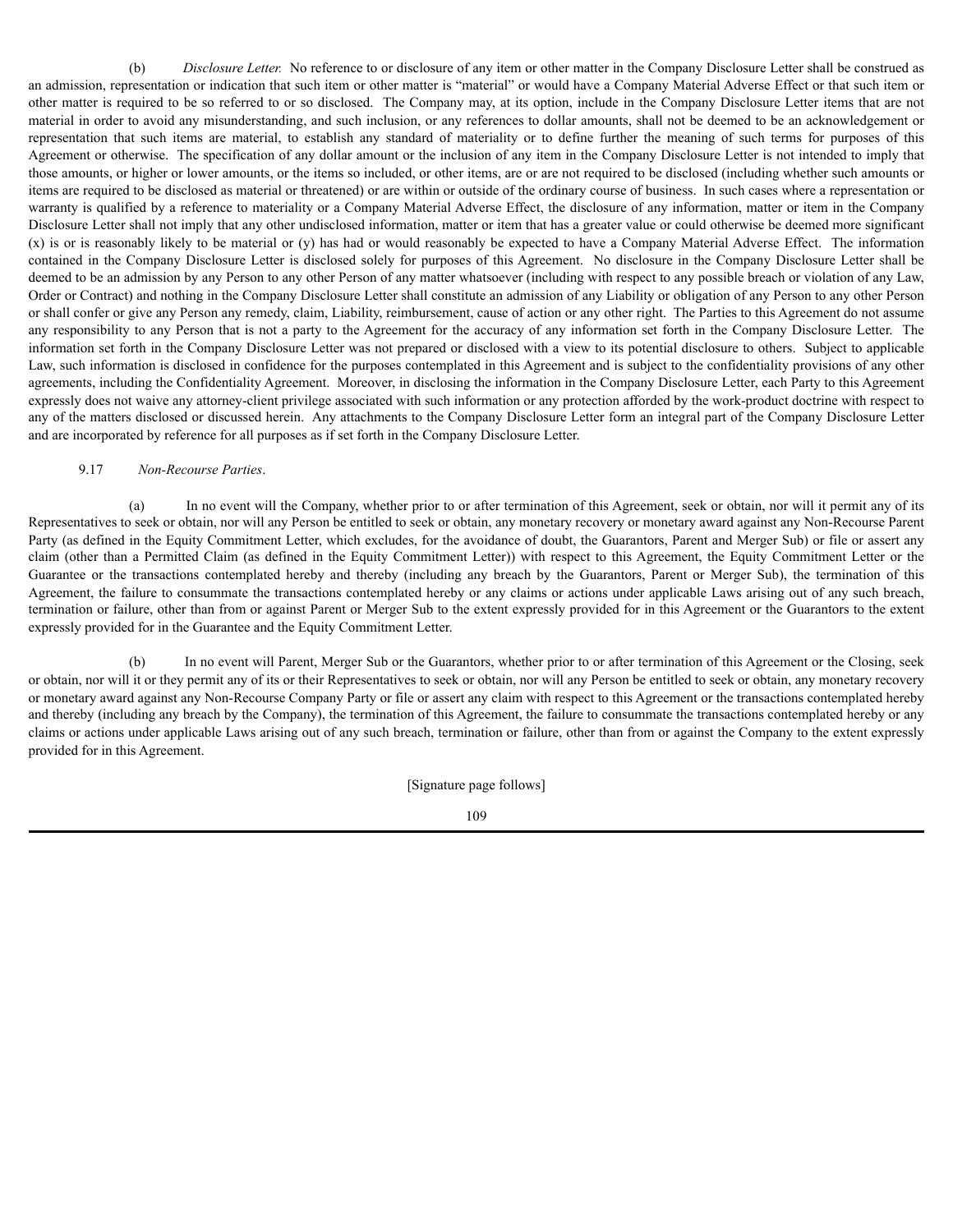IN WITNESS WHEREOF, the Parties have caused this Agreement to be executed and delivered by their respective duly authorized officers as of the date first written above.

# **TALON MIDCO 3 LIMITED**

By: /s/ Dominic Ang Name: Dominic Ang Title: Director

## **TALON MERGER SUB LTD.**

By: /s/ Dominic Ang Name: Dominic Ang Title: Director

[*Signature Page to Agreement and Plan of Merger*]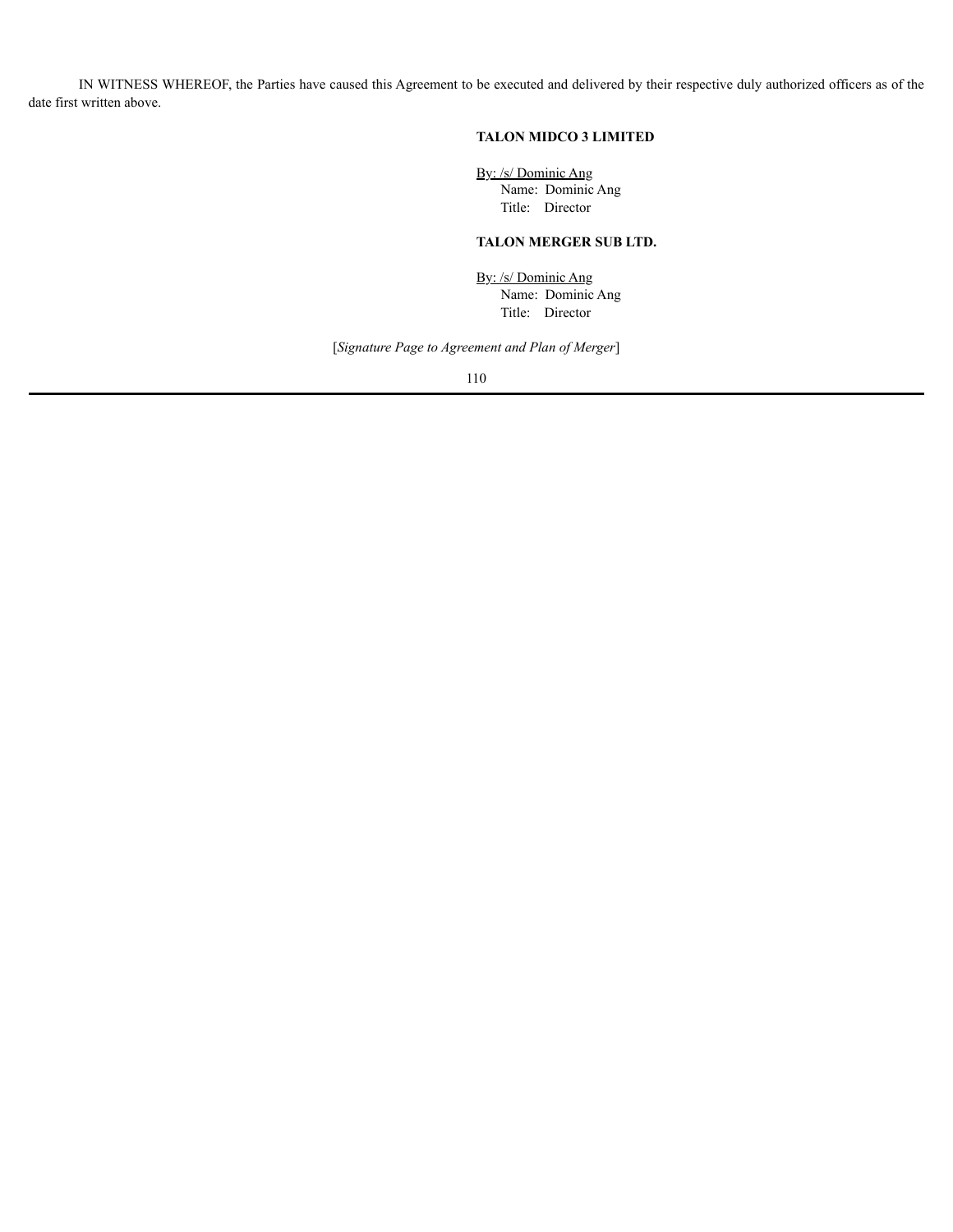IN WITNESS WHEREOF, the Parties have caused this Agreement to be executed and delivered by their respective duly authorized officers as of the date first written above.

# **TUFIN SOFTWARE TECHNOLOGIES LTD.**

By: /s/ Reuven Kitov Name: Reuven Kitov Title: CEO & Chairman of the Board of Directors

[*Signature Page to Agreement and Plan of Merger*]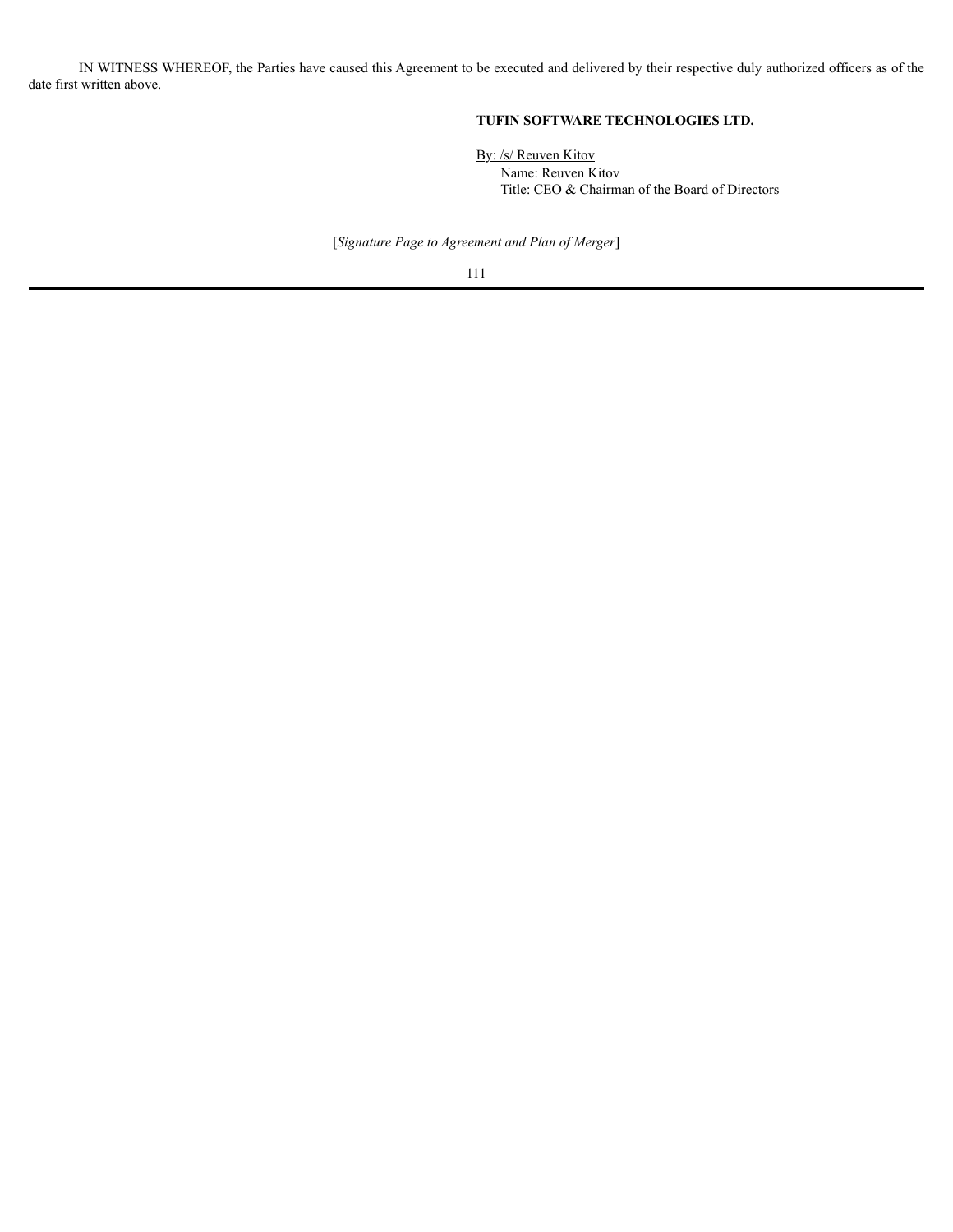# **Exhibit A**

# **Form of Surviving Company Amended and Restated Articles of Association**

[*Attached.*]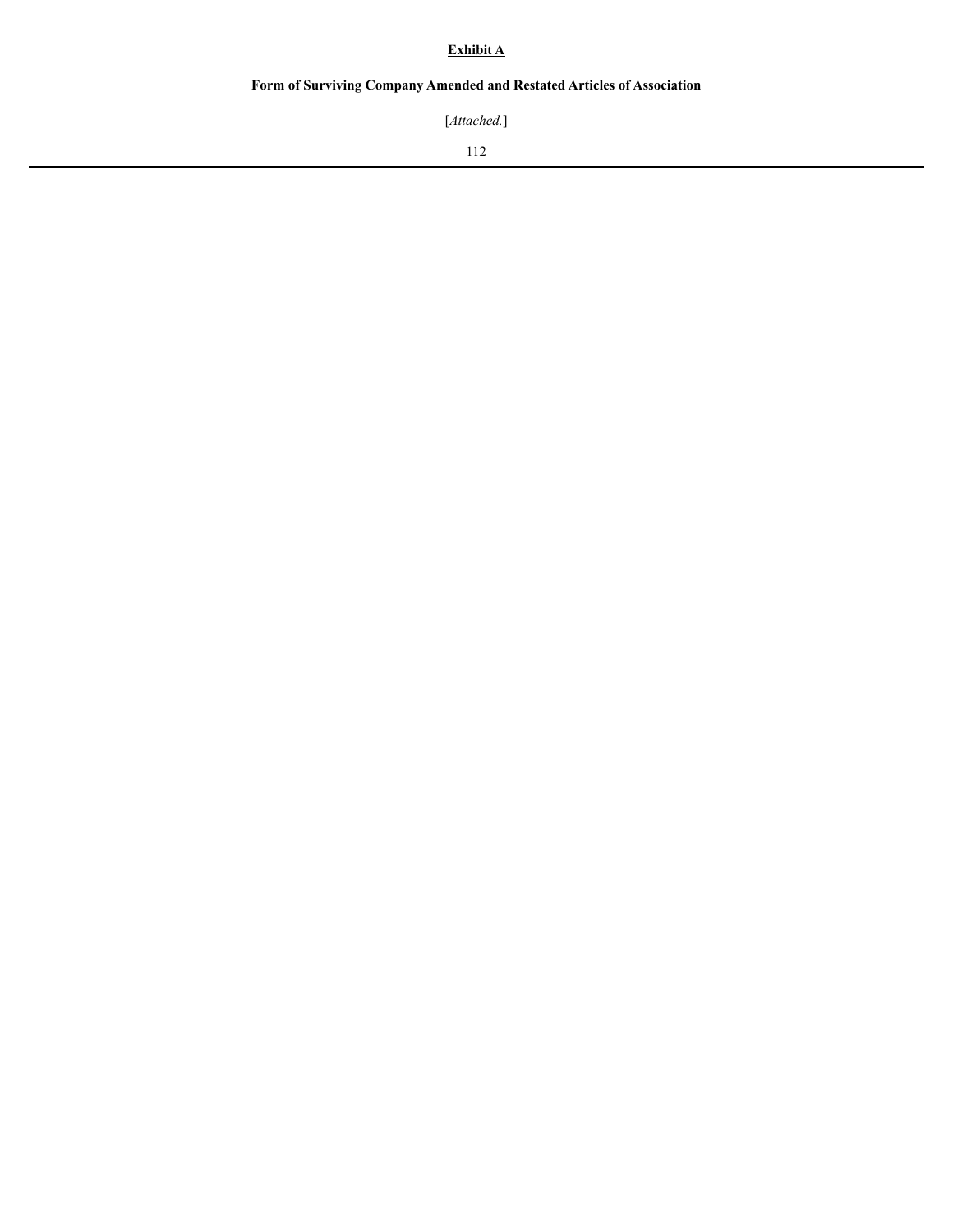# **Exhibit B**

# **Form of Residency Declaration**

[*Attached.*]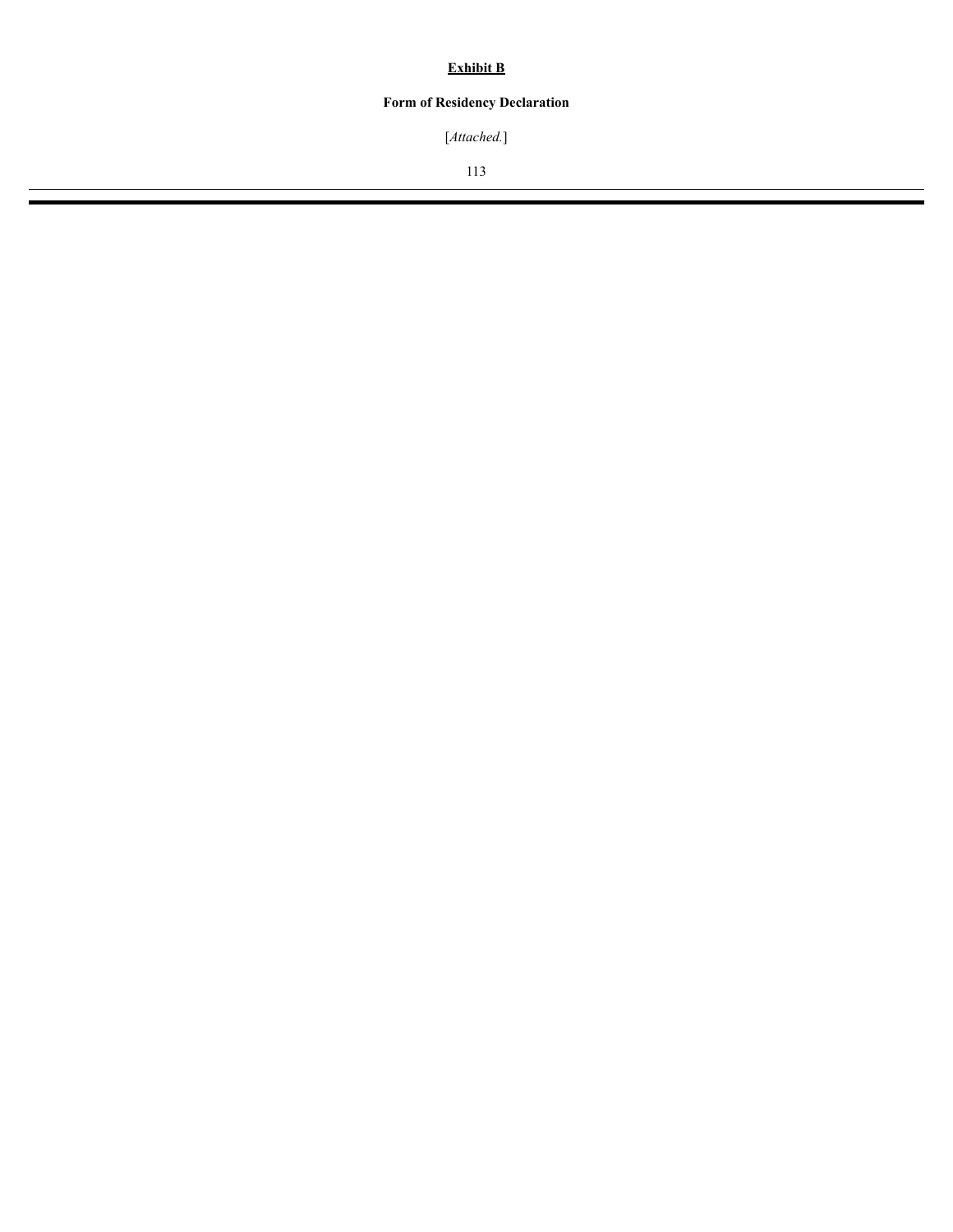

# **Tufin Enters Into Definitive Agreement to be Acquired by Turn/River Capital in a \$570 million Transaction**

### *Tufin Shareholders to Receive \$13.00 Per Share in Cash*

**BOSTON & TELAVIV, Israel– April 6, 2022 –** Tufin® (NYSE: TUFN) (the "Company"), a company pioneering a policy-centric approach to security and IT operations, today announced that it has entered into a definitive agreement to be acquired by Turn/River Capital, a software-focused investment firm, in an allcash transaction that values Tufin at approximately \$570 million.

Under the terms of the agreement, Tufin shareholders will receive \$13.00 per share in cash, representing a premium of approximately 44% over Tufin's closing share price on April 5, 2022, the last full trading day prior to the transaction announcement, and a premium of approximately 54% over Tufin's one-month volume-weighted average closing price through April 5, 2022. Upon completion of the transaction, Tufin will become a private company and will partner with Turn/River to further accelerate its mission of helping enterprise customers use policy-driven automation to address the security threats of tomorrow.

"Today's announcement is a testament to Tufin's leadership in security policy management for hybrid networks and cloud environments," said Ruvi Kitov, Chairman, CEO, and Co-Founder of Tufin. "Since our inception nearly 20 years ago, we have made significant strides in developing our policy-based automation solution and have become a market leader. This deal represents an important milestone for Tufin, and as a private company, we will have the opportunity to accelerate our growth through investments in our technology, people, and go-to-market. The team at Turn/River specializes in helping software companies like Tufin, and with their partnership and expertise I am confident that we will be able to achieve our long-term goals faster."

"We believe Turn/River Capital is the ideal partner for Tufin as the Company makes further progress to a subscription-based revenue model," said Tom Schodorf, the Lead Independent Director of the Tufin Board of Directors. "We are confident this transaction with Turn/River will allow Tufin to accelerate this transition, expand to new markets, and reach new customer segments."

"Tufin is an industry leader in network security policy management, helping enterprise customers secure their most critical network infrastructure and cloud assets," said Dominic Ang, Founder and Managing Partner of Turn/River Capital. "We are incredibly excited to bring our best-in-class operations team, with their deep expertise in marketing, sales and customer success, to our partnership with Tufin. We look forward to working hand in hand with them to drive accelerated growth and scale."

### **Transaction Details**

Tufin's Board of Directors (the "Board") unanimously approved the agreement with Turn/River Capital and recommends that Tufin shareholders vote in favor of the transaction at the Special Meeting of Stockholders to be called in connection with the transaction.

The agreement includes a 30-day "go-shop" period expiring May 5, 2022, which allows the Board and its advisors to actively solicit, initiate, encourage or facilitate alternative acquisition proposals from third parties. The Board will have the right to terminate the merger agreement to enter into a superior proposal subject to the terms and conditions of the merger agreement. There can be no assurance that this "go-shop" will result in a superior proposal, and Tufin does not intend to disclose developments with respect to the solicitation process unless and until it determines such disclosure is appropriate or otherwise required.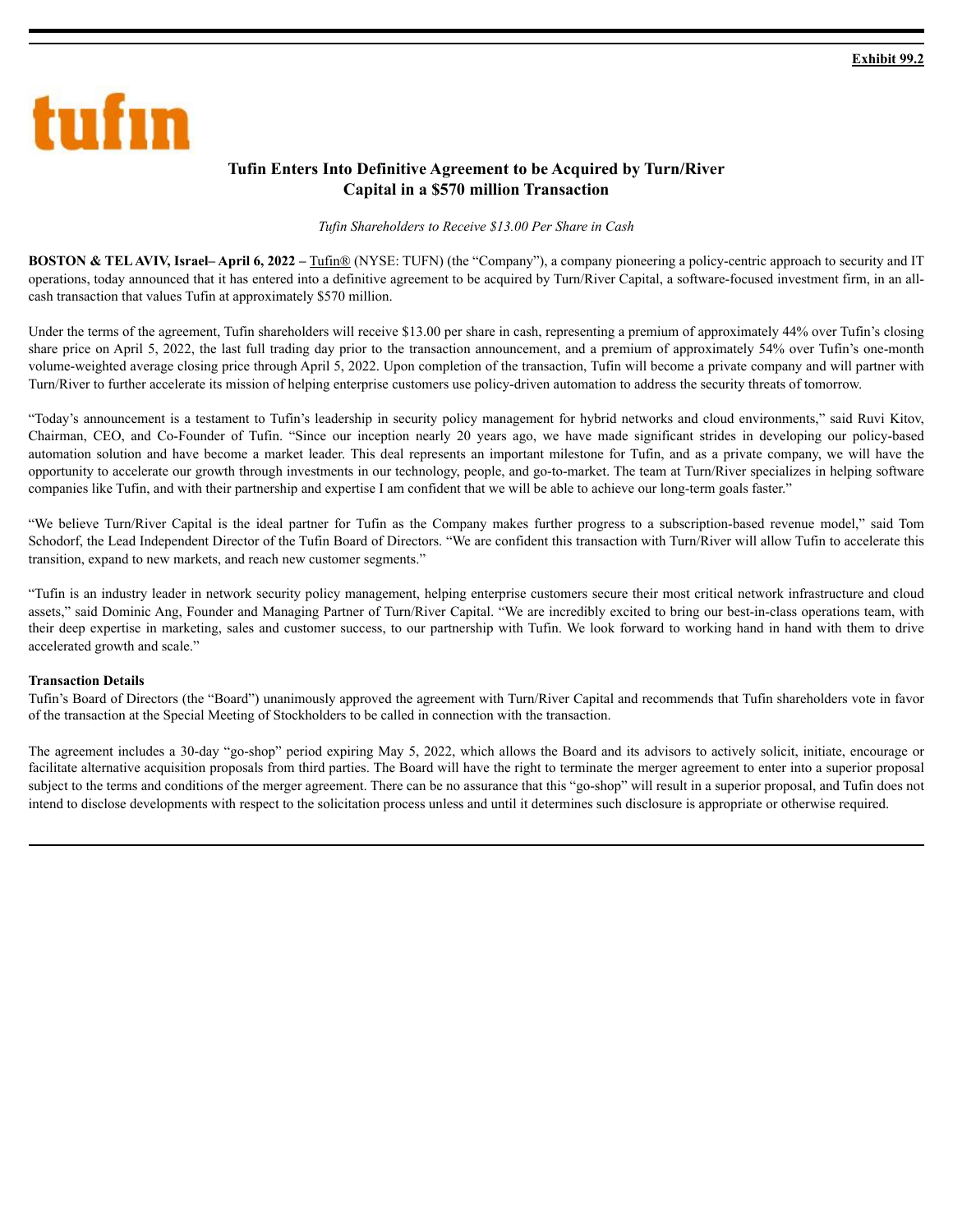The transaction is expected to close in the second quarter of 2022, subject to customary closing conditions, including approval by Tufin shareholders and receipt of regulatory approvals. Upon closing of the transaction, the Company's common stock will no longer be listed on any public market. The Company will continue to be headquartered in Tel Aviv, Israel.

Ruvi Kitov, Chairman, CEO and Co-Founder of Tufin and Reuven Harrison, CTO and Co-Founder of Tufin, have entered into voting agreements pursuant to which they have agreed, among other things, to vote their shares of Company common stock in favor of the transaction.

### **First Quarter 2022 Financial Results**

Tufin plans to publish its first quarter fiscal year 2022 financial results on or before May 13, 2022 and will not host a live conference call.

### **Advisors**

J.P. Morgan Securities LLC is acting as exclusive financial advisor to Tufin, with White & Case LLP acting as its U.S. legal counsel and Meitar Law Offices acting as its Israeli legal counsel. Kirkland & Ellis LLP is serving as legal counsel to Turn/River.

### **About Tufin**

Tufin (NYSE: TUFN) simplifies management of some of the largest, most complex networks in the world, consisting of thousands of firewall and network devices and emerging hybrid cloud infrastructures. Enterprises select the Tufin Orchestration Suite™ to increase agility despite ever-changing business demands while reducing costs, ensuring compliance with regulations and internal policies, and maintaining a robust security posture. A single solution designed to meet the needs of both network and cloud security teams, the Suite reduces the attack surface and meets the need for greater visibility into secure and reliable application connectivity. With over 2,000 customers since its inception, Tufin's network security automation enables enterprises to implement accurate changes in minutes instead of days, while improving their security posture and business agility.

### **About Turn/River Capital**

Turn/River Capital is a San Francisco-based software investment firm purpose-built for software growth. It offers flexible capital and tailored, data-driven operational support for growth capital, founder liquidity, buyouts, spin-outs, and recapitalizations. Built by a team of software operators and investors who have scaled sales, marketing, customer success and talent, Turn/River's playbooks reliably and rapidly unlock transformational growth, producing market-leading companies and building lasting value. For more information, please visit www.turnriver.com.

### **Important Information and Where to Find It**

In connection with the proposed transaction, Tufin will prepare a proxy statement to be delivered to its shareholders, and intends to furnish such proxy statement to the Securities and Exchange Commission (the "SEC") under cover of a Report of Foreign Private Issuer on Form 6-K. Before making any voting or investment decision with respect to the transaction, shareholders of Tufin are urged to read the proxy statement and the other relevant materials when they become available because they will contain important information about the transaction.